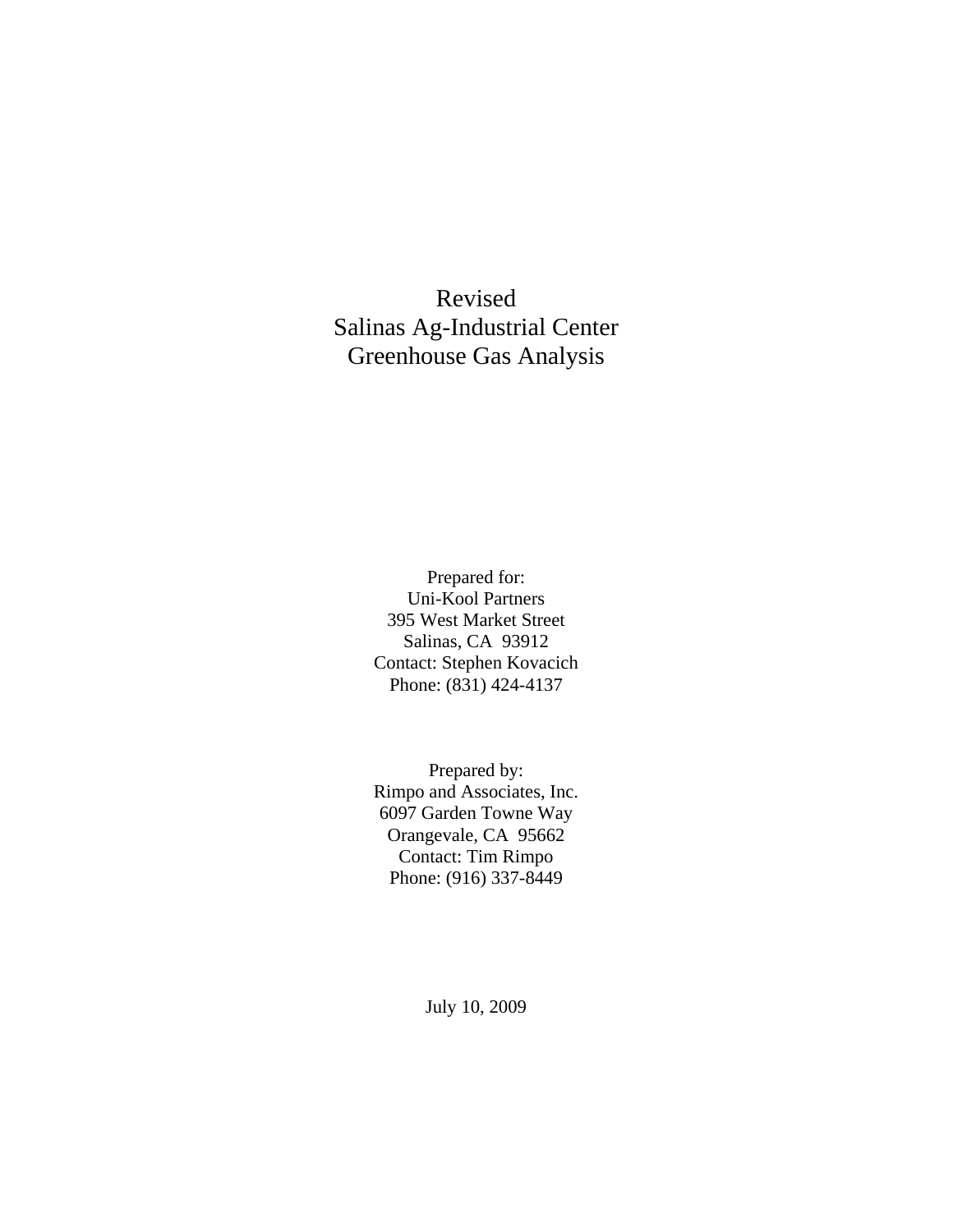# **Table of Contents**

| GHG Reduction Measures Included in the Ag-Industrial Center Specific Plan  12              |
|--------------------------------------------------------------------------------------------|
|                                                                                            |
| Appendix A. Applicability of the Salinas General Plan Final Program EIR to the Salinas Ag- |

Industrial Center (follows page 22)

- Appendix B. Construction and Operational GHG Emission Estimates
- Appendix C. Salinas Ag-Industrial Center Onsite Solar Power Production Analysis

Appendix D. Salinas Ag-Industrial Center Onsite Wind Power Generation

Appendix E. Salinas Ag-Industrial Center Onsite Use of High S.R.I. Paving Material Analysis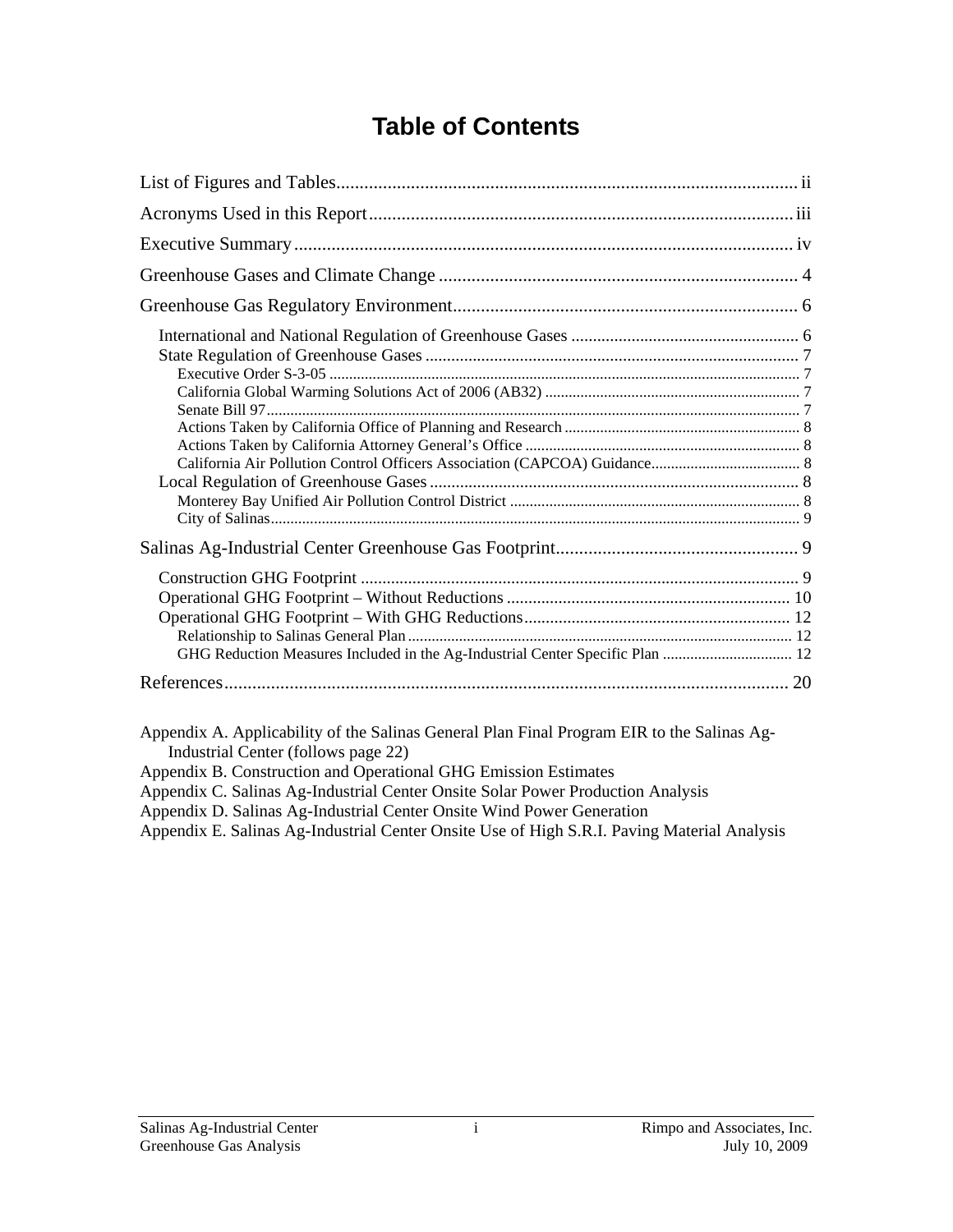# **List of Figures and Tables**

| Table ES-1. Salinas Ag-Industrial Center Greenhouse Gas Construction and Operational |
|--------------------------------------------------------------------------------------|
| Emissions                                                                            |
|                                                                                      |
|                                                                                      |
| Table 1. Square Footage Assumptions for Salinas Ag-Industrial Center  4              |
| Table 2. Salinas Ag-Industrial Center Greenhouse Gas Emissions from Construction  9  |
| Table 3. Salinas Center Scenario 1 and 2 Operational Greenhouse Gas Emissions        |
|                                                                                      |
| Figure 3. Comparison of Scenario 1 and 2 GHG Emissions (without reductions, metric   |
|                                                                                      |
| Table 4. Ag-Industrial Center Specific Plan GHG Reduction Measures 12                |
| Table 5. Salinas Center Scenario 1 and 2 Operational Greenhouse Gas Emissions (GHG   |
|                                                                                      |
| Figure 4. Comparison of Scenario 1 and 2 GHG Emissions with and without Reductions   |
|                                                                                      |
| Table 6. Salinas Ag Industrial Center Scenario 1 and 2 With and Without Reductions,  |
|                                                                                      |
| Table 7. Comparison of the Center's Greenhouse Gas Emissions to State, National, and |
|                                                                                      |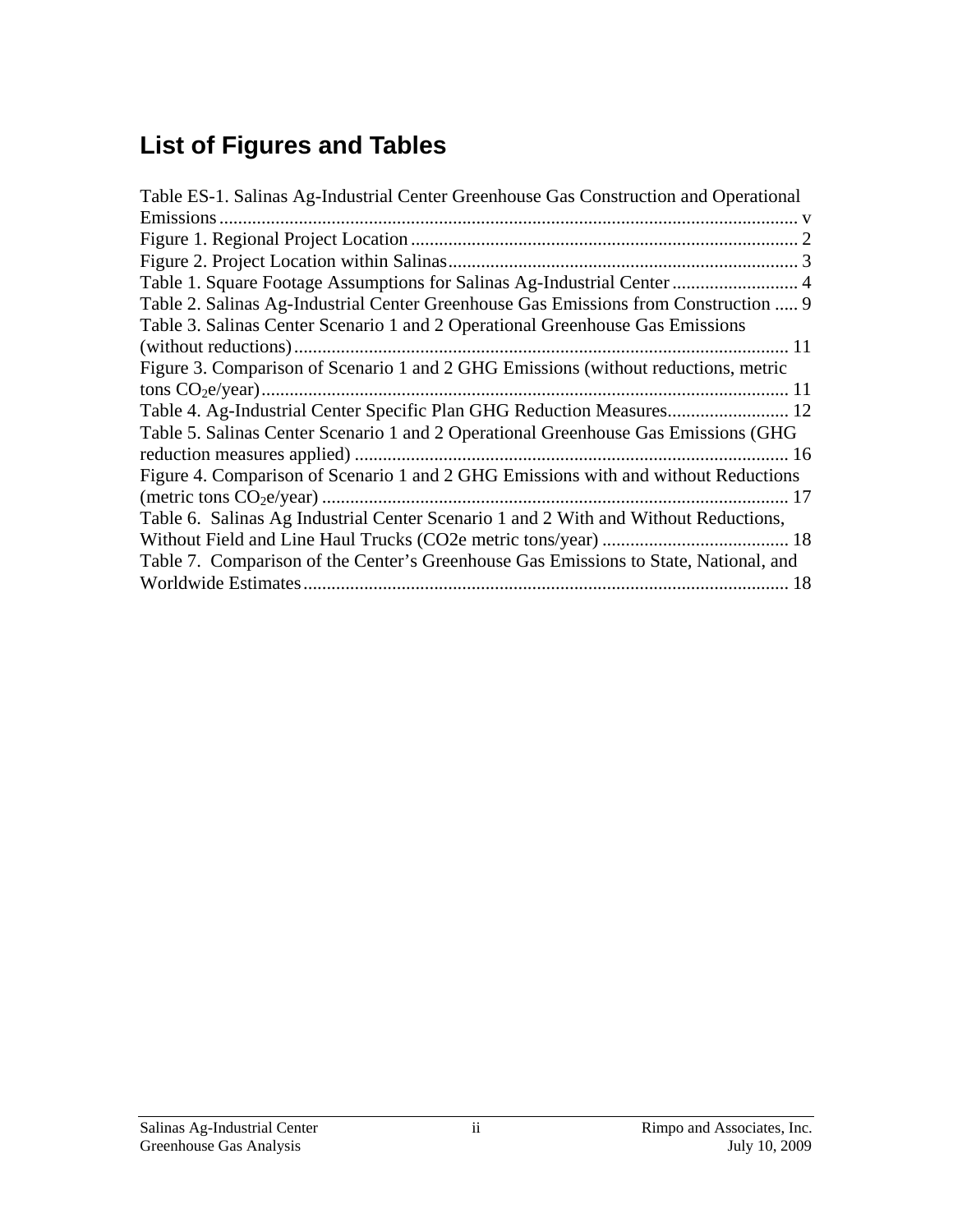## **Acronyms Used in this Report**

AB – (California) Assembly Bill

AG – (California) Attorney General

ARB – (California) Air Resources Board

ASHRAE- American Society of Heating, Refrigeration and Air-Conditioning Engineers

CAPCOA – California Air Pollution Control Officers Association

CAT – Climate Action Team

CEQA – California Environmental Quality Act

CFC - chlorofluorocarbons

 $CO<sub>2</sub> -$  carbon dioxide

 $CO<sub>2</sub>e$  – carbon dioxide equivalent

CH4 - methane

EIR – environmental impact report

GBP – Salinas Ag-Industrial Center Green Building Plan

GHG – greenhouse gas

GWP – global warming potential

HVAC&R – heating, ventilation, air conditioning, and refrigeration

IPCC – Intergovernmental Panel on Climate Change

LCFS – Low Carbon Fuels Standard

LED – light emitting diode

LEED – Leadership in Energy and Environmental Design

MBUAPCD – Monterey Bay Unified Air Pollution Control District

OPR – (California) Office of Planning and Research

 $N_2O$  – nitrous oxide

SB – (California) Senate Bill

TAC – toxic air contaminant

UNFCCC – United Nations Framework Convention on Climate Change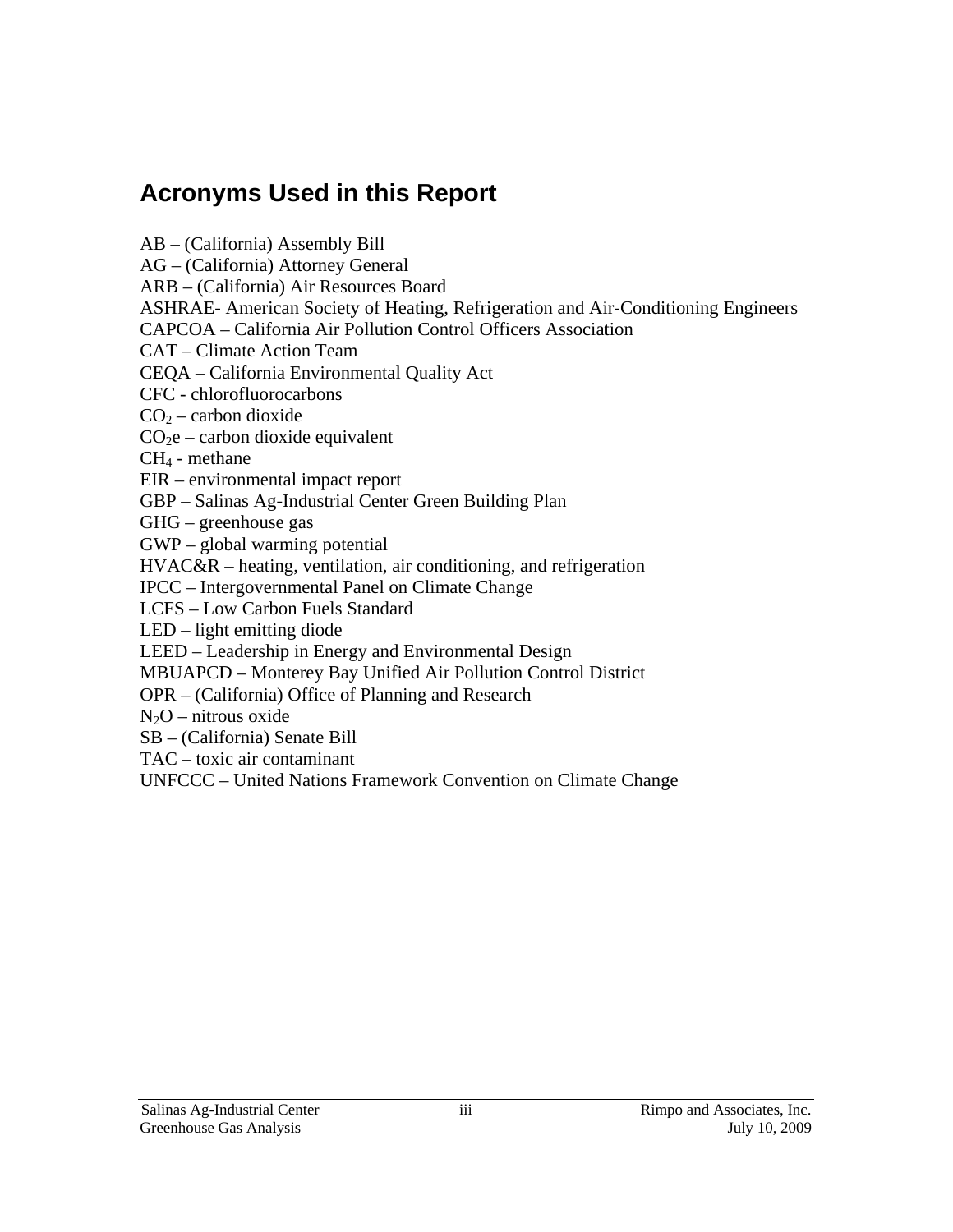# **Executive Summary**

The proposed Salinas Ag-Industrial Center (Center) consists of a planned 257 acre development. Seventeen acres are located within the City of Salinas, California. The remaining 240 acres are located within unincorporated Monterey County, adjacent to Salinas' southern boundary, but outside of Salinas' future growth boundary and sphereof-influence. The project includes 235 acres consisting of five master parcels and 22 acres of right-of-way for streets and associated right-of-way.

The project is currently in agricultural production. For several years, lettuce, cauliflower, and broccoli have been grown on the site.

This report examines the Center's greenhouse gas (GHG) emissions. The report first describes how GHGs cause climate change, along with goals and policies that have been adopted to combat climate change. The report then estimates the project's GHG emissions under two representative buildout scenarios, and compares them to GHG emissions at the local, state, national, and international level.

Table ES-1 summarizes the Center's GHG emissions. The Center would generate 6,444 metric tons of  $CO<sub>2</sub>e$  during the six year construction period (2010-2014).

Once the project is fully built-out (expected by 2015), the project would generate 383,949 metric tons CO2e per year for Scenario 2, and 389,017 metric tons for Scenario 1. These estimates are without any GHG reduction measures. With GHG reduction measures, the project would generate 227,604 metric tons CO2e per year for Scenario 2, and 280,678 metric tons for Scenario 1. GHG reductions assume implementation of measures included in the Salinas Ag-Industrial Center Specific Plan's Green Building Plan plus recently enacted state measures to reduce GHG emissions from California's transportation sector.

Table ES-1 also shows emissions excluding field and line haul truck emissions. These trucks generate approximately 70% of the Center's total  $CO<sub>2</sub>e$  emissions and represent a component of the project's emissions over which neither the applicant nor the City of Salinas have control.

In December 2008, the California Air Resources Board enacted a truck efficiency rule designed to reduce emissions from line haul trucks. That rule would take effect by 2015 and would reduce line haul truck  $CO<sub>2</sub>e$  emissions by 10 percent. In April 2009, the California Air Resources Board approved a Low Carbon Fuels Standard (LCFS), which will reduce motor vehicle emissions by 10% by 2020. This report assumes that by 2015, LCFS will reduce motor vehicle emissions by an additional 2.5%.

Table ES-1 compares the Center's GHG emissions to emissions for California, the United States, and worldwide. When fully built out and operating, the Center would generate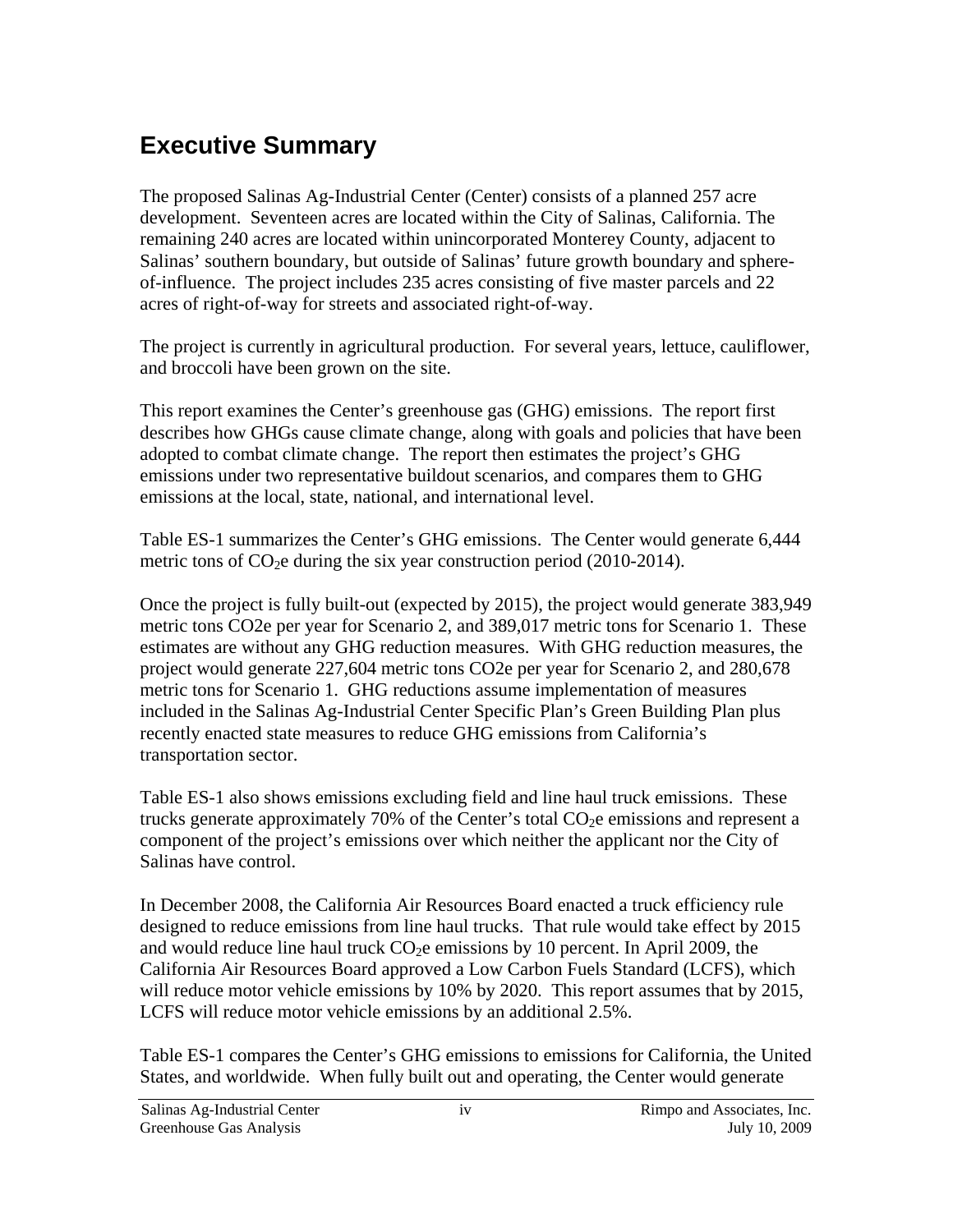**Table ES-1. Salinas Ag-Industrial Center Greenhouse Gas Construction and Operational Emissions** 

| <b>Project or Area</b>                                                                                                 | Metric Tons/Year $CO2e$ |
|------------------------------------------------------------------------------------------------------------------------|-------------------------|
| Construction Cumulative (2010-2014)                                                                                    | 6.445                   |
| Operational without GHG reduction measures (2015)                                                                      | $383,949 - 389,017$     |
| Operational with GHG reduction measures (2015)                                                                         | $277,604 - 280,678$     |
| Operational w/o GHG reduction measures and w/o field and line haul trucks (2015)                                       | $110,954 - 116,011$     |
| Operational w/ GHG reduction measures and w/o field and line haul trucks (2015)                                        | $58,379 - 61,454$       |
| California (2004)                                                                                                      | 523,900,000             |
| United States (2006)                                                                                                   | 6,326,491,790           |
| Worldwide (2006)                                                                                                       | 36,000,000,000          |
| Notes:                                                                                                                 |                         |
| $\alpha$ constant the construction of the construction of the $\epsilon$ -constant state of the constant of $\epsilon$ |                         |

Construction emissions are cumulative over the 5 year construction period.

Operational emissions are annual for 2015, the first full year of expected buildout.

Emissions for California from California Air Resources Board's Draft California Greenhouse Gas Inventory (California Air Resources Board, 2007).

U.S emissions based on Inventory of U.S. Greenhouse Gas Emissions and Sinks: 1990 – 2006 (U.S. EPA, 2008a) Worldwide emissions based on World Resources Institute (2008).

approximately 0.05 percent of total California GHG emissions, and a substantially lower percentage of national and worldwide emissions.

The Center's Green Building Plan contains an extensive set of GHG reduction strategies. They represent a "state of the art" Plan that is the first known attempt to incorporate a comprehensive set of GHG reducing energy efficiency standards into an agricultural industrial planning area anywhere in the United States.

The Plan ensures that development within the Center will meet strict energy efficiency and refrigerant standards that minimize GHG emissions. When combined with California's truck emission rules, the Green Building Plan will reduce GHG emissions by up to 28 percent compared to business as usual. When line-haul and field trucks are omitted from the calculations, the Plan will reduce GHG emissions by up to 47 percent.

The Green Building Plan, by requiring a wide-ranging set of GHG reducing strategies, places the Center solidly in the forefront as a state and national leader for agricultural industrial developments.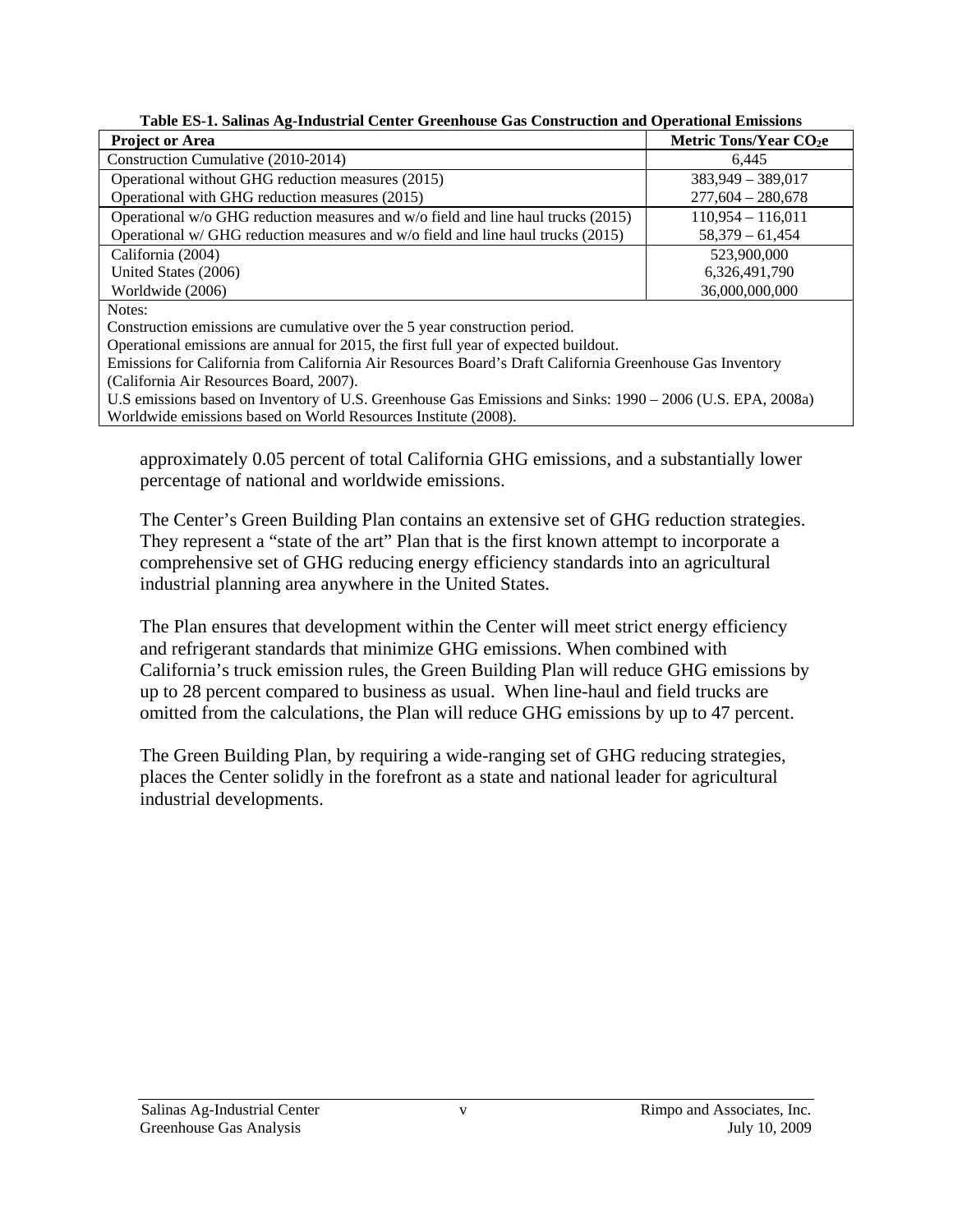# **Introduction**

The proposed Salinas Ag Industrial Center (Center) project consists of a planned 257 acre development. Seventeen acres are located within the City of Salinas, California. The remaining 240 acres are located within unincorporated Monterey County, adjacent to Salinas' southern boundary, but outside of Salinas' future growth boundary and sphereof-influence. The project includes 235 acres consisting of five master parcels and 22 acres of right-of-way for streets and associated utilities.

Figure 1 shows the project's regional location with respect to the City of Salinas and surrounding areas. Figure 2 shows a closer view of the project location with respect to the southern part of Salinas.

The project is currently in agricultural production. For several years, lettuce, cauliflower, and broccoli have been grown on the site. The project site is completely outside of the 100-year flood boundaries as defined by the Federal Emergency Management Agency (FEMA). Consequently, the proposed Center's land uses would not be vulnerable to increased flooding that could result from global warming.

The Center's location is adjacent to compatible industrial uses and is not near existing or proposed sensitive receptors such as residences, schools, hospitals, or parks. Many existing ag-industrial land uses that are currently located in Salinas near sensitive receptors may relocate to the Center. These relocated businesses would reduce human exposure to criteria pollutants and toxic air contaminants, which is an added benefit of this project.

This report examines the Center's greenhouse gas (GHG) emissions. The report first describes how GHGs cause climate change, along with goals and policies that have been adopted to combat climate change. The report then estimates the project's GHG emissions, and compares them to GHG emissions at the local, state, national, and international level.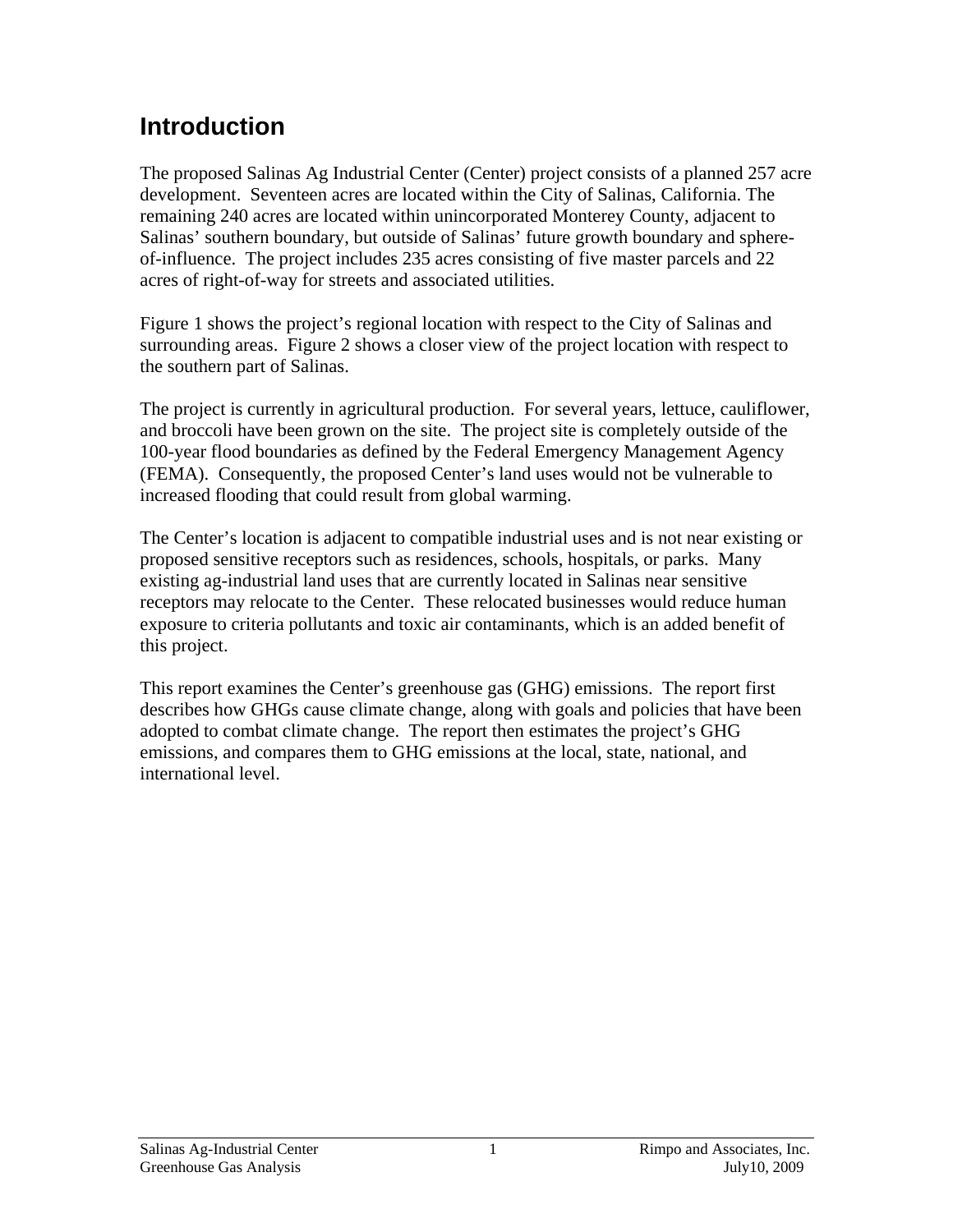

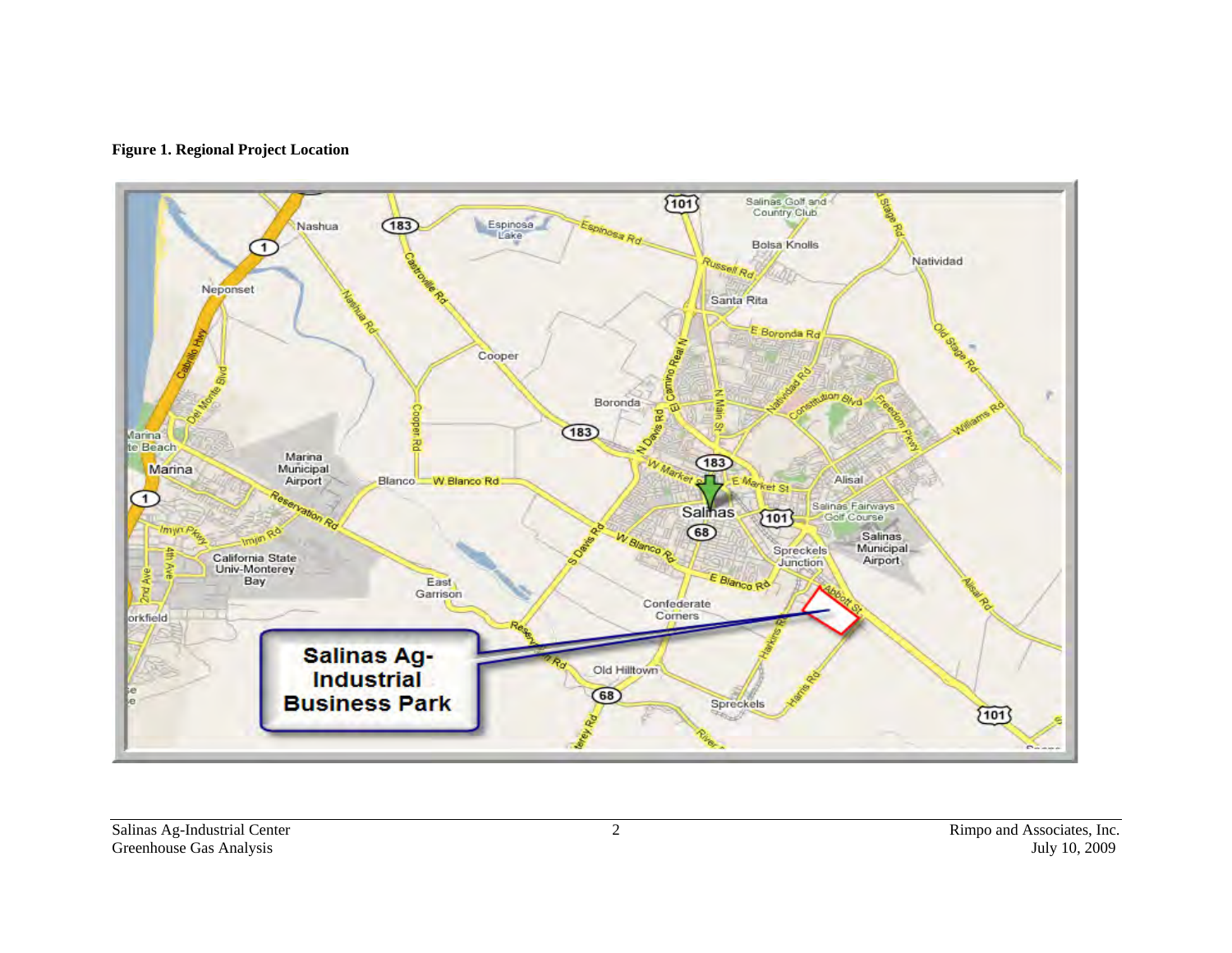#### **Figure 2. Project Location within Salinas**

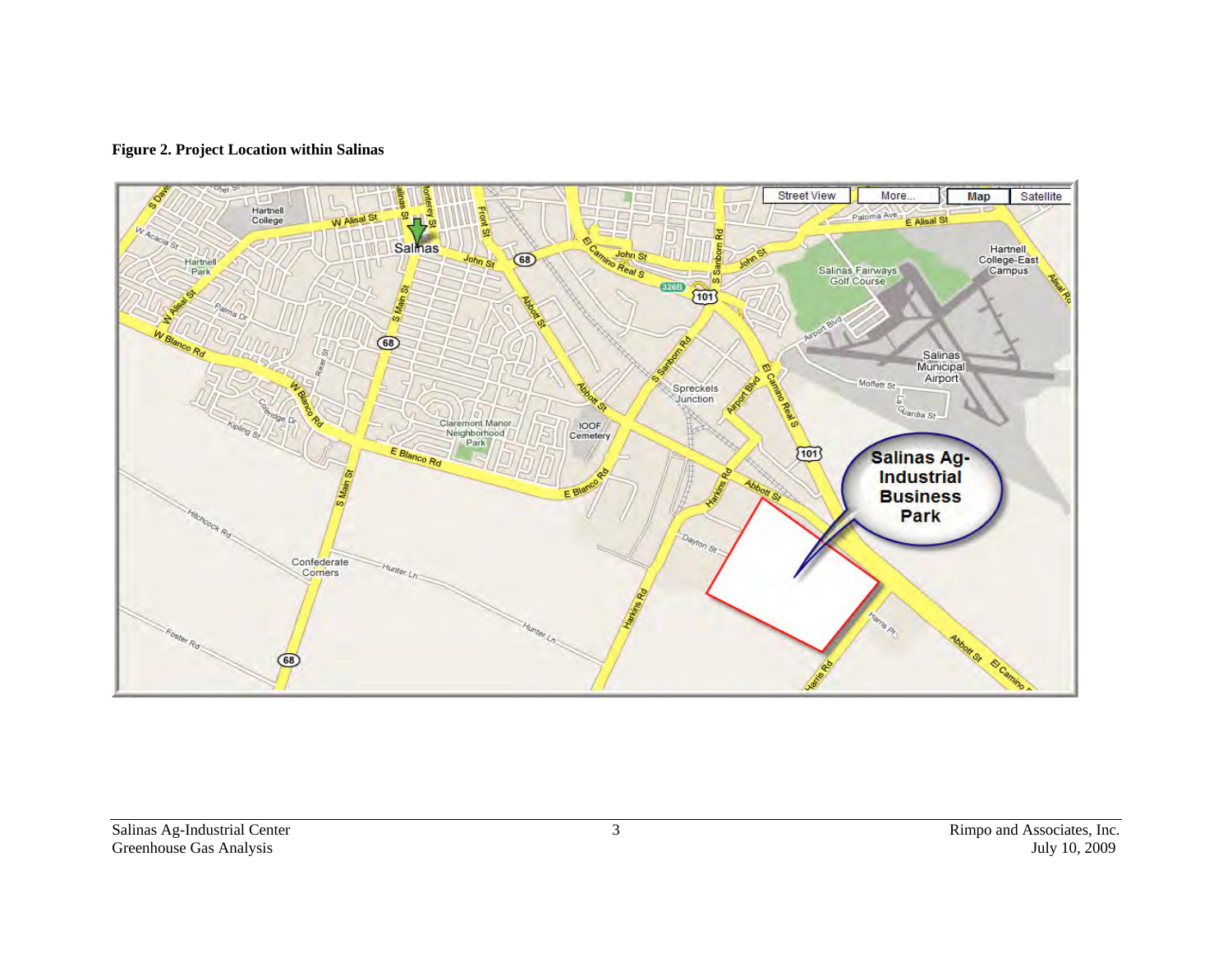Emissions are analyzed for two representative buildout scenarios, as shown in Table 1. For the purpose of this analysis, proposed uses are separated into five categories:

- major agricultural processing,
- minor agricultural processing (coolers),
- agricultural manufacturing,
- agricultural support, and
- retail.

For the two scenarios, all land use assumptions are identical except for the Ag Support category. In Scenario 1, Ag Support uses are assumed to be entirely office and visitor space (retail, classroom, educational). In contrast, Scenario 2 assumes that Ag Support has 213,550 square feet dedicated to office and visitor space with the remaining 854,201 square feet dedicated to other uses such as warehousing or manufacturing.

### **Table 1. Square Footage Assumptions for Salinas Ag-Industrial Center**

### **Scenario 1 (Higher percentage office/visitor)**

|                                                   | <b>Total Acreage</b> | Total Building (sf) | Office/Visitor (sf) | Remainder (sf) |
|---------------------------------------------------|----------------------|---------------------|---------------------|----------------|
| Major Ag Processing                               | 101                  | 1,319,868           | 237,576             | 1,082,292      |
| Minor Ag Processing (Coolers)                     | 33                   | 711,834             | 142,367             | 569,467        |
| Ag Manufacturing                                  | 41                   | 889,793             | 177,959             | 711,834        |
| Ag Support                                        | 49                   | 1,067,751           | 1,067,751           | 0              |
| Retail                                            | 11                   | 249,142             | 249,142             | $\Omega$       |
| Total                                             | 235                  | 4,238,388           | 1,874,795           | 2,363,593      |
|                                                   |                      |                     | 44%                 | 56%            |
| Scenario 2 (Higher percentage non-office/visitor) |                      |                     |                     |                |
|                                                   |                      |                     |                     |                |
|                                                   | <b>Total Acreage</b> | Total Building (sf) | Office/Visitor (sf) | Remainder (sf) |

|                               | Total Acreage | Total Building (sf) | Office/Visitor (sf) | Remainder (sf) |
|-------------------------------|---------------|---------------------|---------------------|----------------|
| Major Ag Processing           | 101           | 1,319,868           | 237,576             | 1,082,292      |
| Minor Ag Processing (Coolers) | 33            | 711,834             | 142.367             | 569,467        |
| Ag Manufacturing              | 41            | 889.793             | 177.959             | 711,834        |
| Ag Support                    | 49            | 1,067,751           | 213,550             | 854.201        |
| Retail                        | 11            | 249,142             | 249,142             | $\theta$       |
| Total                         | 235           | 4.238.388           | 1,020,594           | 3,217,794      |
|                               |               |                     | 24%                 | 76%            |

# **Greenhouse Gases and Climate Change**

Global climate change is caused by GHG emissions, which are caused by several activities, including combustion of fossil fuels, deforestation, and land use change.

GHGs play a critical role in the Earth's radiation budget by trapping infrared radiation emitted from the Earth's surface, which could have otherwise escaped to space. Prominent GHGs contributing to this process include carbon dioxide  $(CO_2)$ , methane  $(CH_4)$ , nitrous oxide  $(N_2O)$ ,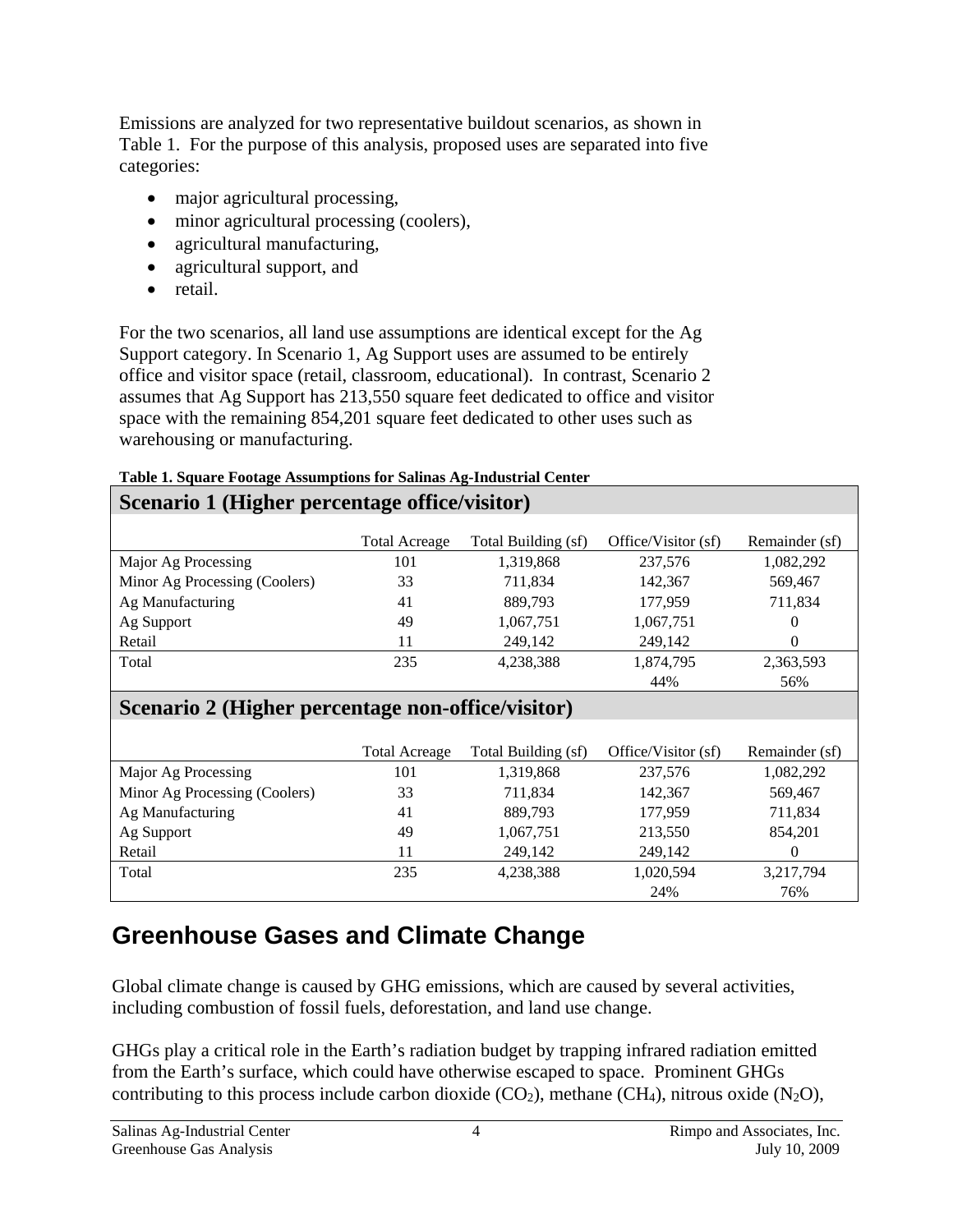and certain refrigerants that include chlorofluorocarbons (CFCs), hydrochlorofluorocarbons (HCFCs), and hydrofluorocarbons (HFCs). This phenomenon, known as the "greenhouse effect", keeps the Earth's atmosphere near the surface warmer than it would be otherwise and allows for successful habitation by humans and other forms of life.

Global warming potential (GWP) is a measure of how much a given mass of GHG is estimated to contribute to global warming. It is a relative scale which compares the gas in question to that of the same mass of carbon dioxide (whose GWP is by definition 1). In this analysis,  $CH_4$  is assumed to have a GWP of 21 and  $N_2O$  has a GWP of 310 (California Climate Action Registry, 2007). Refrigerants have GWP's that range from 76 up to 12,240 (U.S. Green Building Council, 2007). Consequently, using each pollutant's GWP, emissions of  $CO<sub>2</sub>$ , CH<sub>4</sub>, N<sub>2</sub>O, CFCs, HCFCs, and HFCs can be converted into  $CO<sub>2</sub>$  equivalence, also denoted as  $CO<sub>2</sub>e$ .

Fossil fuel combustion removes carbon stored underground and releases it into the active carbon cycle, thus increasing concentrations of GHGs in the atmosphere. Emissions of GHGs in excess of natural ambient concentrations are theorized to be responsible for the enhancement of the greenhouse effect and contribute to what is termed "global warming", a trend of unnatural warming of the Earth's natural climate. Increases in these gases lead to more absorption of radiation and warm the lower atmosphere further, thereby increasing evaporation rates and temperatures near the surface. Climate change is a global problem, and GHGs are global pollutants, unlike criteria pollutants (such as ozone, carbon monoxide, and particulate matter) and toxic air contaminants (TACs), which are pollutants of regional and local concern.

The Intergovernmental Panel on Climate Change (IPCC) was established by the World Meteorological Organization and United Nations Environment Programme. IPCC's mission is to assess scientific, technical, and socioeconomic information relevant to the understanding of climate change, including the potential impacts and options for adaptation and mitigation. IPCC predicts substantial increases in global temperatures of between 1.1 to 6.4 degrees Celsius, depending on the scenario (Intergovernmental Panel on Climate Change 2007).

Climate change could impact California's natural environment in the following ways (California Energy Commission 2005):

- Rising sea levels along the California coastline, particularly in San Francisco and the Sacramento-San Joaquin River Delta due to ocean expansion;
- Extreme heat conditions, such as heat waves and very high temperatures, which could last longer and become more frequent;
- An increase in heat-related human deaths and infectious diseases and a higher risk of respiratory problems caused by deteriorating air quality;
- Reduce snow pack and stream flow in the Sierra Nevada mountains, affecting winter recreation and water supplies;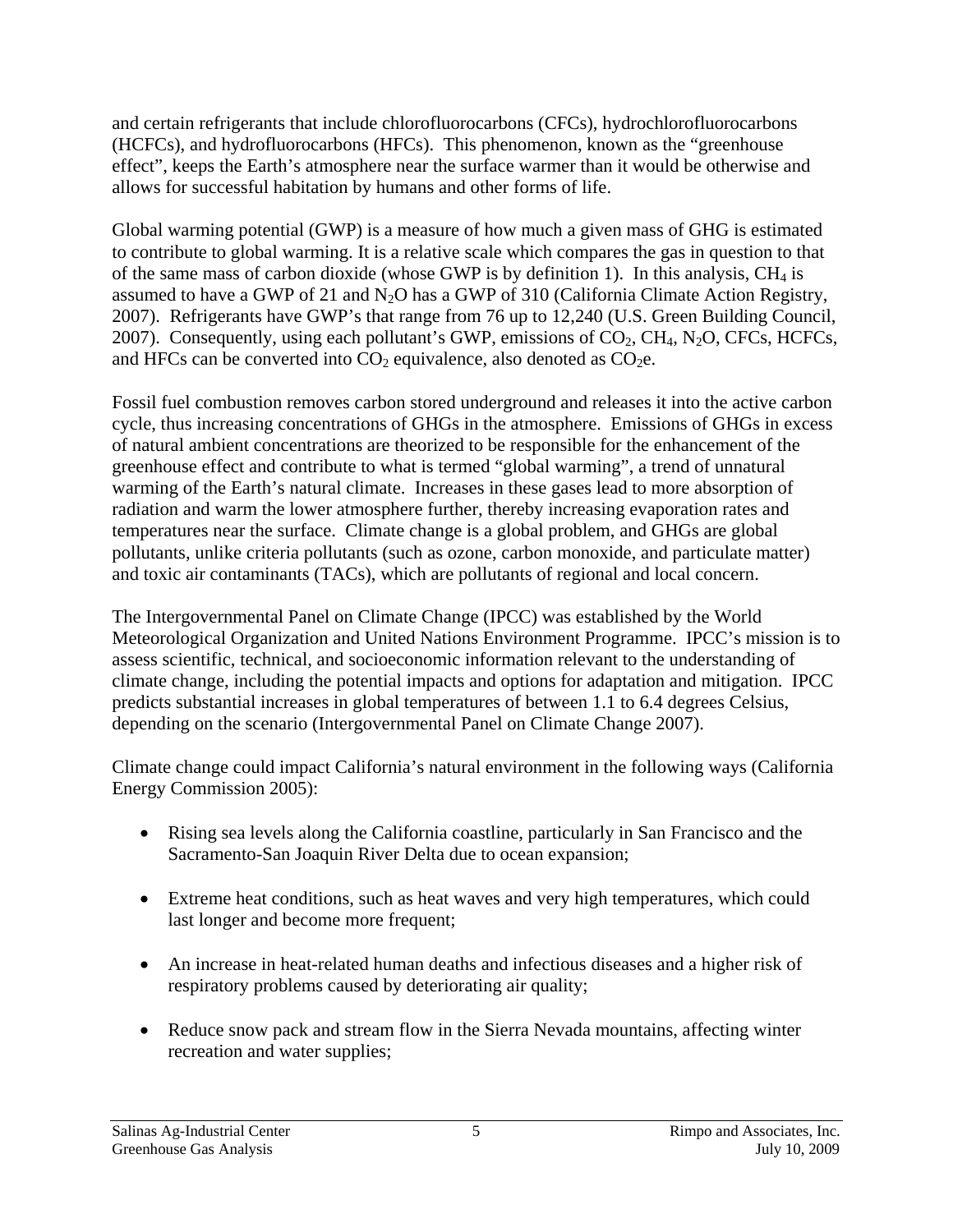- Potential increase in the severity of winter storms, affecting peak stream flows and flooding;
- Changes in growing season conditions that could affect California agriculture, causing variations in crop quality and yield; and
- Changes in distribution of plant and wildlife species due to changes in temperature, competition of colonizing species, changes in hydrologic cycles, changes in sea levels, and other climate-related effects.

These changes in California's climate and ecosystems could occur at a time when California's population is expected to increase from 34 million to 59 million by the year 2040 (California Energy Commission 2005).

Consequently, for a "business as usual" scenario, increases are expected in the amount of anthropogenic GHG emissions and the number of people potentially affected by climate change. Similar changes as those noted above for California would also occur in other parts of the world.

Transportation generates 41 percent of California's GHG emissions, followed by the industrial sector (23%), electricity generation (20%), agriculture and forestry (8%), and other sources (8%). Emissions of  $CO<sub>2</sub>$  and N<sub>2</sub>O are byproducts of fossil fuel combustion, among other sources. Methane, a highly potent GHG, results from off-gassing associated with agricultural practices and landfills. Sinks of carbon dioxide include uptake by vegetation and dissolution into the ocean. In 2004, California generated 524 million metric tons of GHG measured as  $CO<sub>2</sub>$ equivalent  $(CO<sub>2</sub>e)$  emissions (California Air Resources Board, 2007).

# **Greenhouse Gas Regulatory Environment**

## *International and National Regulation of Greenhouse Gases*

International and Federal legislation has been enacted to deal with climate change issues. The Montreal Protocol was originally signed in 1987 and substantially amended in 1990 and 1992. In 1988, the United Nations and the World Meteorological Organization established the Intergovernmental Panel on Climate Change (IPCC) to assess the scientific, technical, and socioeconomic information relevant to understanding the scientific basis of risk of humaninduced climate change, its potential impacts, and options for adaptation and mitigation.

In October 1993, President Clinton announced his Climate Change Action Plan, which had a goal to return GHG emissions to 1990 levels by 2000. On March 21, 1994, the United States joined with several countries to sign the United Nations Framework Convention on Climate Change (UNFCCC). Under the Convention, governments agreed to gather and share information on GHG emissions, national policies, and best practices, and to launch national strategies for addressing GHG emissions (CAPCOA 2008).

The Kyoto Protocol is a protocol to the United Nations Framework Convention on Climate Change with the objective of reducing GHG that cause climate change. The protocol was agreed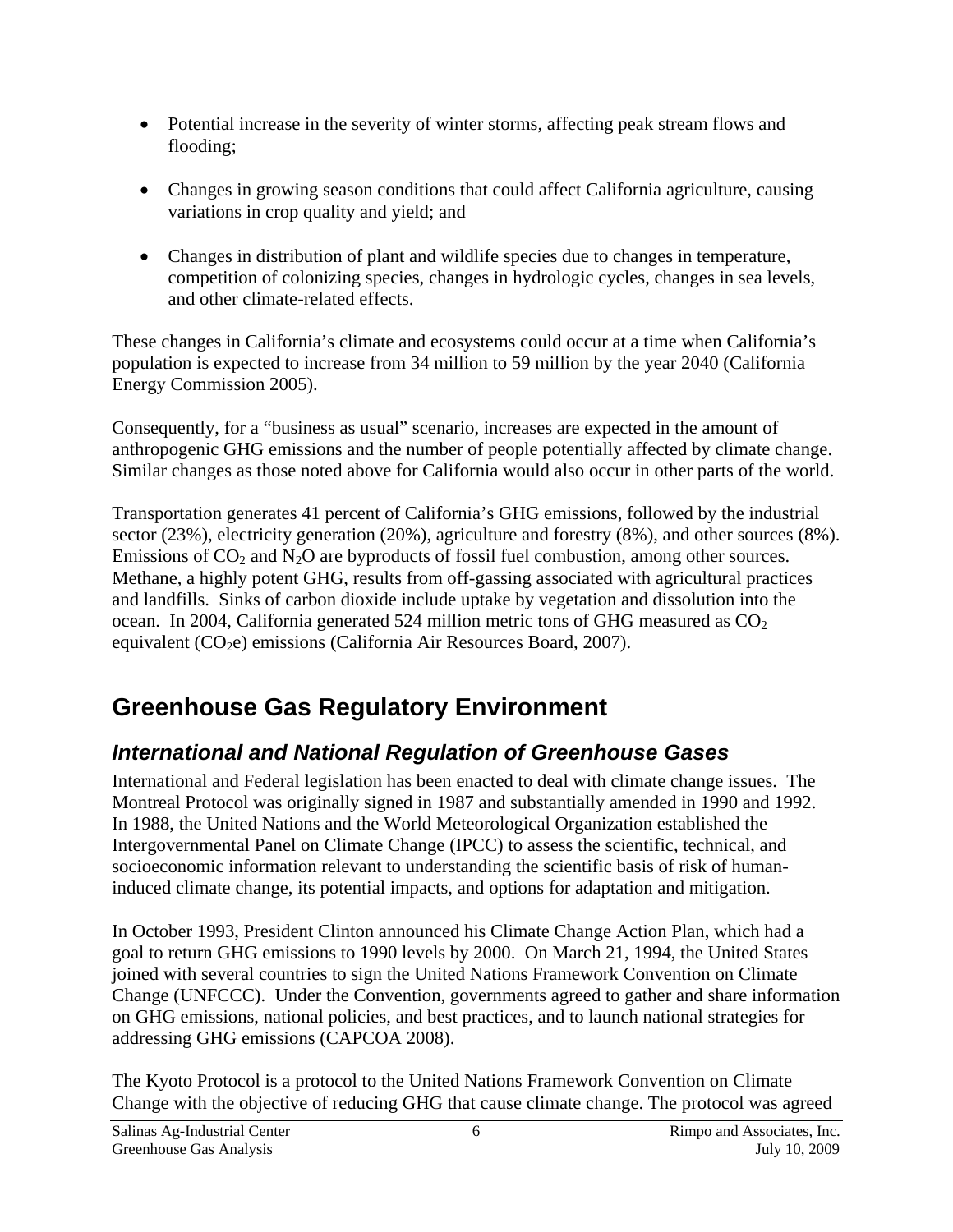to at the 3rd Conference of the Parties in Kyoto, Japan in December 1997. As of November 2007, 175 parties had ratified the protocol. Of these, 36 developed countries are required to reduce GHG emissions to the levels specified for each of them in the treaty (representing over 61.6% of emissions from Annex I countries). One hundred and thirty-seven (137) developing countries have ratified the protocol, including Brazil, China and India, but have no obligation beyond monitoring and reporting emissions. Several subsequent international conventions have been held by the United Nations Framework Convention on Climate Change, including a 2007 conference in Bali, Indonesia and a 2008 conference in Bangkok, Thailand (United Nations Framework on Climate Change, 2008).

### *State Regulation of Greenhouse Gases*

### **Executive Order S-3-05**

On June 1, 2005, Governor Schwarzenegger issued Executive Order S-3-05. It included the following GHG emission reduction targets: by 2010, reduce GHG emissions to 2000 levels; by 2020, reduce GHG emissions to 1990 levels; by 2050, reduce GHG emissions to 80 percent below 1990 levels. To meet the targets, the Governor directed several state agencies to cooperate in the development of a Climate Action Plan. The Secretary of CalEPA leads a Climate Action Team (CAT) whose goal is to implement global warming emission reduction programs identified in the Climate Action Plan and to report on the progress made toward meeting the emission reduction targets established in the Executive Order.

The first report to the Governor and the Legislature was released in March 2006 and will be issued bi-annually thereafter. The CAT Report to the Governor contains recommendations and strategies to help ensure the targets in Executive Order S-3-05 are met (California EPA 2006).

## **California Global Warming Solutions Act of 2006 (AB32)**

In 2006, the California state legislature adopted the California Global Warming Solutions Act of 2006. AB32 establishes a cap on statewide GHG emissions and sets forth the regulatory framework to achieve the corresponding reduction in statewide emission levels. Under AB32, GHG are defined as  $CO_2$ ,  $CH_4$ , N<sub>2</sub>O, hydrofluorocarbons, perfluorocarbons, and sulfur hexafluoride.

AB32 requires that ARB:

- Adopt early action measures to reduce GHG;
- Establish a statewide GHG emissions cap for 2020 based on 1990 emissions;
- Adopt mandatory report rules for significant GHG sources;
- Adopt a scoping plan indicating how emission reductions will be achieved via regulations, market mechanisms, and other actions; and
- Adopt regulations needed to achieve the maximum technologically feasible and costeffective reductions in GHGs.

## **Senate Bill 97**

Senate Bill (SB) 97, signed in August 2007, acknowledges that climate change is an important environmental issue that requires analysis under the California Environmental Quality Act (CEQA). The bill directs the California Office of Planning and Research (OPR) to prepare,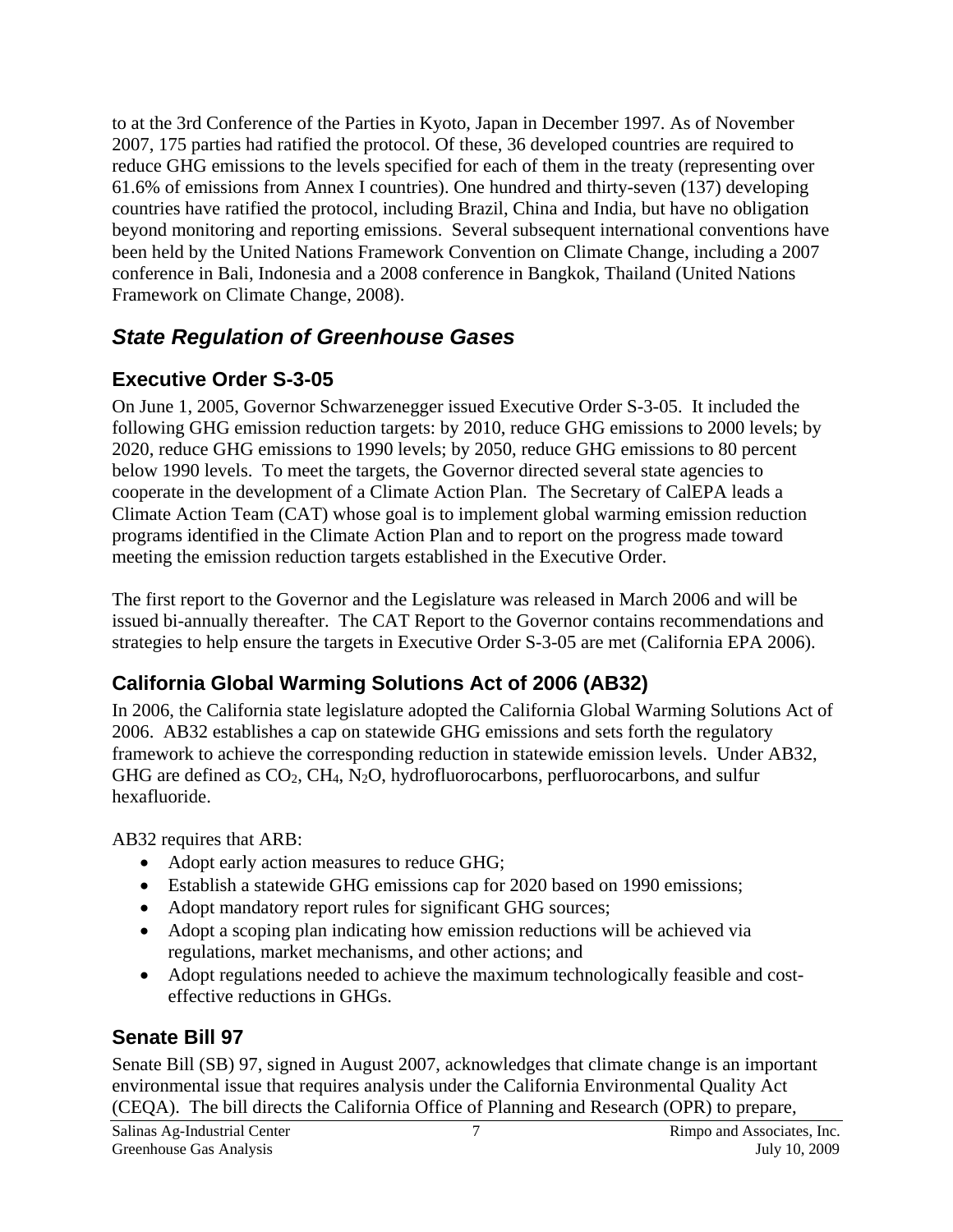develop, and transmit to the Resources Agency guidelines for the feasible mitigation of GHG emissions or the effects of GHG emissions, by July 1, 2009. The Resources Agency is required to certify or adopt those guidelines by January 1, 2010.

## **Actions Taken by California Office of Planning and Research**

In June 2008, OPR issued a Technical Advisory on CEQA and Climate Change (OPR 2008). For projects subject to CEQA, this document recommends that emissions be calculated and mitigation measures be identified to reduce those emissions. The OPR Technical Advisory does not identify emission thresholds for GHGs, but instead recommends that each lead agency develop their own thresholds.

On April 13, 2009, OPR submitted to the Secretary for Natural Resources its proposed amendments to the state CEQA Guidelines for greenhouse gas emissions, as required by Senate Bill 97 (Chapter 185, 2007). These proposed CEQA Guideline amendments would provide guidance to public agencies regarding the analysis and mitigation of the effects of greenhouse gas emissions in draft CEQA documents. The Natural Resources Agency will conduct formal rulemaking in 2009, prior to certifying and adopting the amendments, as required by Senate Bill 97 (California Office of Planning and Research, 2009).

## **Actions Taken by California Attorney General's Office**

The California Attorney General (AG) has filed comment letters under CEQA about a number of proposed projects. The AG has also filed several complaints and obtained settlement agreements for CEQA documents covering general plans and individual programs that the AG found either failed to analyze GHG emissions or failed to provide adequate GHG mitigation. The AG's office has prepared a report that lists measures that local agencies should consider under CEQA to offset or reduce global warming impacts. The AG's office also has prepared a chart of modeling tools to estimate GHG emissions impacts of projects and plans. Information on the AG's actions can be found on at the California Department of Justice Office of Attorney General web site (California Department of Justice 2008).

## **California Air Pollution Control Officers Association (CAPCOA) Guidance**

The California Air Pollution Control Officers Association (CAPCOA) released a report in January 2008 that describes methods to estimate and mitigate GHG emissions from projects subject to CEQA. The CAPCOA report evaluates several GHG thresholds that could be used to evaluate the significance of a project's GHG emissions. The CAPCOA report, however, does not recommend any one threshold. Instead, the report is designed as a resource for public agencies as they establish agency procedures for reviewing GHG emissions from projects subject to CEQA (California Air Pollution Control Officers Association, 2008).

# *Local Regulation of Greenhouse Gases*

## **Monterey Bay Unified Air Pollution Control District**

The project is within the jurisdiction of the Monterey Bay Unified Air Pollution Control District (MBUAPCD). The MBUAPCD has not yet adopted any CEQA based air quality significance thresholds for GHGs (Monterey Bay Unified Air Pollution Control District, 2008; Getchell, J., pers. com.).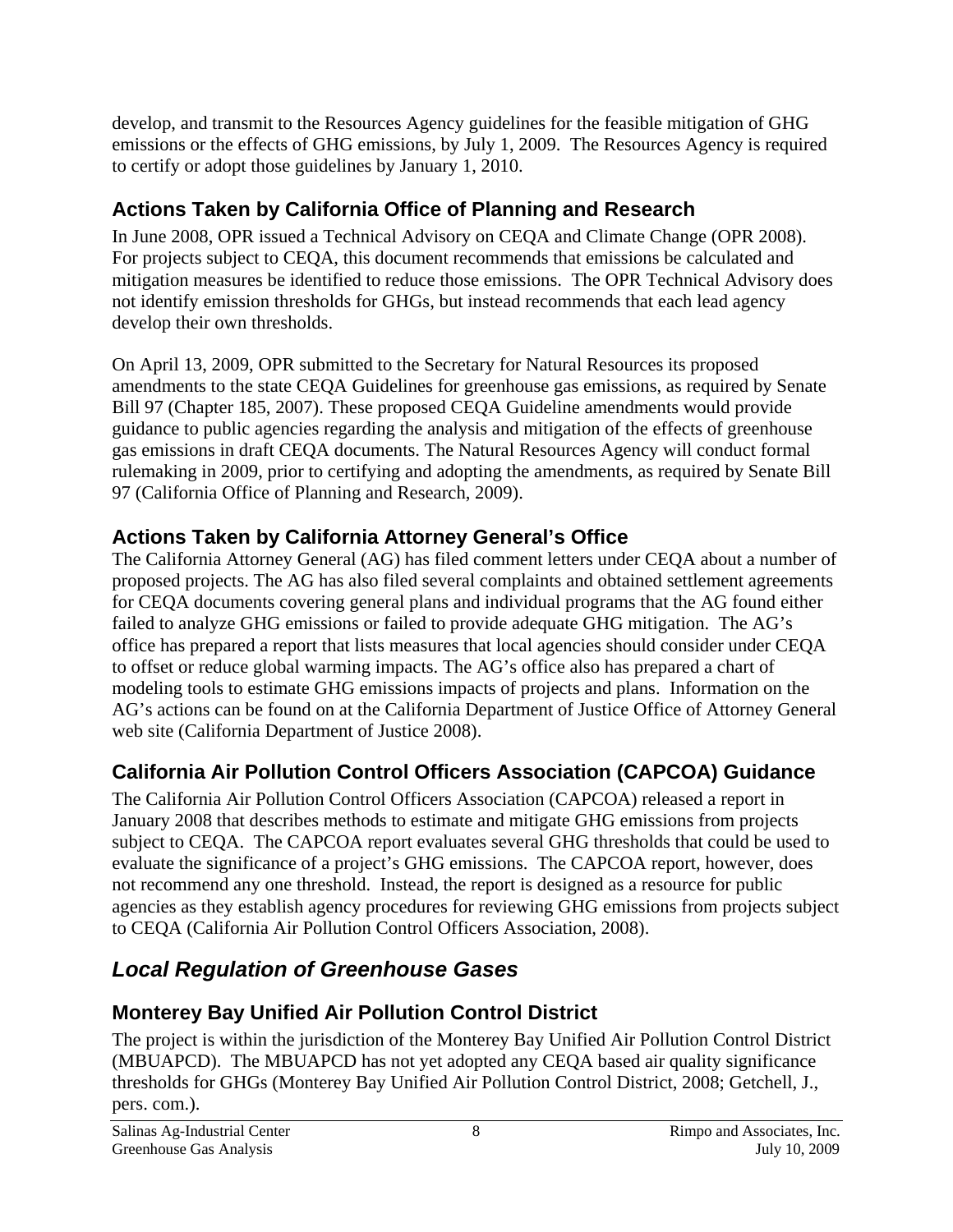### **City of Salinas**

In its Final Supplement for the Salinas General Plan Final Program EIR (SEIR), the City of Salinas adopted nine mitigation measures to development projects throughout the City where feasible to reduce the cumulatively significant incremental contribution to global climate change (City of Salinas, 2007). These measures and their applicability to the Center are described in Appendix A of this report.

# **Salinas Ag-Industrial Center Greenhouse Gas Footprint**

This section describes the Center's GHG emissions, and includes measures designed to reduce the generation of those emissions. The project's construction emissions are described, followed by the project's operational emissions. A detailed description of the methodologies and tools used to estimate GHG emissions is included in Appendix B.

## *Construction GHG Footprint*

The project's construction-related GHG emissions are summarized in Table 2. Construction emissions would not differ between Scenarios 1 and 2. The project's infrastructure would be constructed by the end of 2010. Infrastructure related construction includes demolition, mass and fine site grading, paving of roads, and trenching with electric, gas, and water utility installation. Construction emissions would remain relatively steady between 2010 and 2014, primarily because this analysis assumes a relatively constant amount of building construction during this period, once the Center's basic infrastructure is completed. Construction GHG emissions are based on information provided in Appendix B.

|                                                                                            | Metric Tons |                                                                                                           |
|--------------------------------------------------------------------------------------------|-------------|-----------------------------------------------------------------------------------------------------------|
| Year                                                                                       | (CO2e)      | Phase                                                                                                     |
| 2010                                                                                       | 1,168       | Demolition, Mass Grading, Fine Grading, Road/Parking Lot Paving, Trenching (and<br>Wet and Dry Utilities) |
| 2011                                                                                       | 1,316       | Building Construction, Road/Parking Lot Paving                                                            |
| 2012                                                                                       | 1,320       | Building Construction, Road/Parking Lot Paving                                                            |
| 2013                                                                                       | 1,320       | Building Construction, Road/Parking Lot Paving                                                            |
| 2014                                                                                       | 1,320       | Building Construction, Road/Parking Lot Paving                                                            |
| Total                                                                                      | 6.445       |                                                                                                           |
| Notes: Estimates based on URBEMIS2007 model. Detailed URBEMIS results found in Appendix B. |             |                                                                                                           |
| Emission estimates assume the following phasing:                                           |             |                                                                                                           |
| Demolition for 1 week beginning January 2010;                                              |             |                                                                                                           |
| Mass Grading for 2.5 months beginning in mid January 2010;                                 |             |                                                                                                           |
| Fine Grading for 1 month in April 2010;                                                    |             |                                                                                                           |
| Trenching and Utilities Installation for 1 month in June 2010;                             |             |                                                                                                           |
| Building for 4.5 years from July 2010 through December 2014;                               |             |                                                                                                           |
| $\lambda$ subsite Devine for 1 month in $M_{212}$ 0010, 0011, 0010, 0012, sn 4, 0014.      |             |                                                                                                           |

**Table 2. Salinas Ag-Industrial Center Greenhouse Gas Emissions from Construction** 

Asphalt Paving for 1 month in May 2010, 2011, 2012, 2013, and 2014;

A total of 125 acres assumed to be paved, with an average of 25 acres paved per year. The majority of paving in 2010 expected to be roads, while majority of paving in subsequent years expected to be parking lots.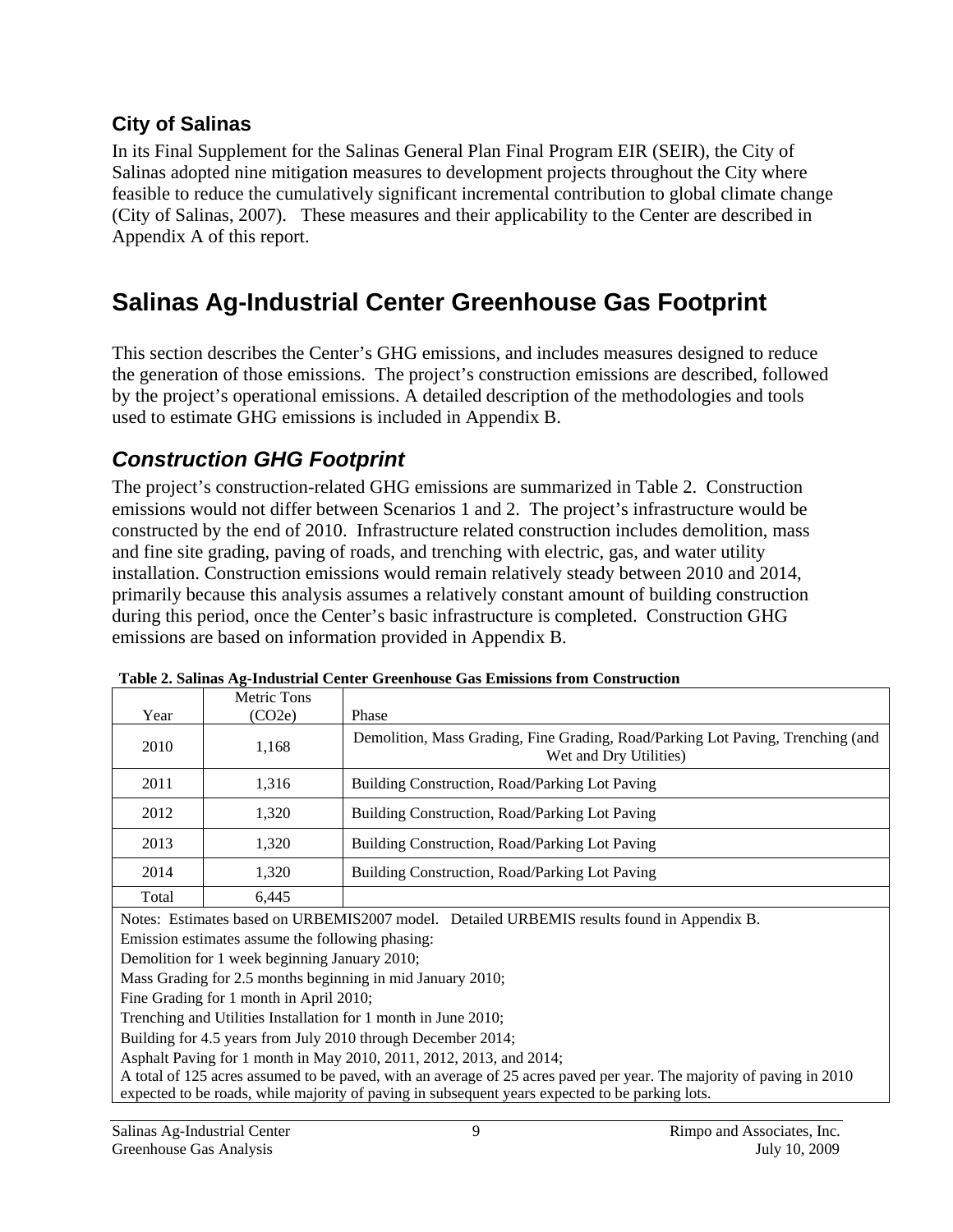### *Operational GHG Footprint – Without Reductions*

Operational GHG emissions consist of area source emissions and transportation emissions. Area emissions include combustion of natural gas needed for manufacturing processes, and for space and water heating. Area source GHG emissions also include the emissions produced by the electricity generation used to supply the project. Electricity used to pump water and to treat wastewater is also considered an area source. Finally, the use of refrigerants is often considered an area source, although refrigerant use and associated emissions are shown as a separate category in the emission estimates that follow. Transportation GHG emissions consist of exhaust emissions for all vehicles that would travel to and from the land uses constituting the project.

The proposed Center would be built on land currently used for agriculture. Lettuce, cauliflower, and broccoli have historically been grown and cultivated on the site. The GHG emissions associated with these agricultural crops include tilling, planting, and harvesting with diesel powered farm equipment. The GHG emissions associated with these operations equal approximately 22 metric tons  $CO<sub>2</sub>e$  per year, which represents less than one percent of the project's total emissions.

Table 3 summarizes the project's operational GHG emissions for Scenarios 1 and 2 in 2015, which represents the year when the project would likely be fully built-out and operating. Emissions are shown for water use, refrigerant use, area source type – natural gas and electricity – and for three types of vehicle trips: employees, field truck trips, and line haul trips. The Table 3 emissions are illustrated in Figure 3.

Table 3 and Figure 3 show that vehicles are the largest source of emissions. The majority of the vehicle emissions are associated with truck trips, and the majority of truck trip emissions are the result of line haul trips. Line haul trips are those that haul agricultural products to points throughout the United States. Table 3 also shows that with regard to area sources, refrigerant use is the largest source of GHG emissions. Scenario 2 has slightly lower emissions that Scenario 1, primarily because Scenario 2 has less office/visitor square footage for the agricultural support land use. The office/visitor square footage typically uses more energy than the other category, which for this land use would likely be warehouse and storage uses.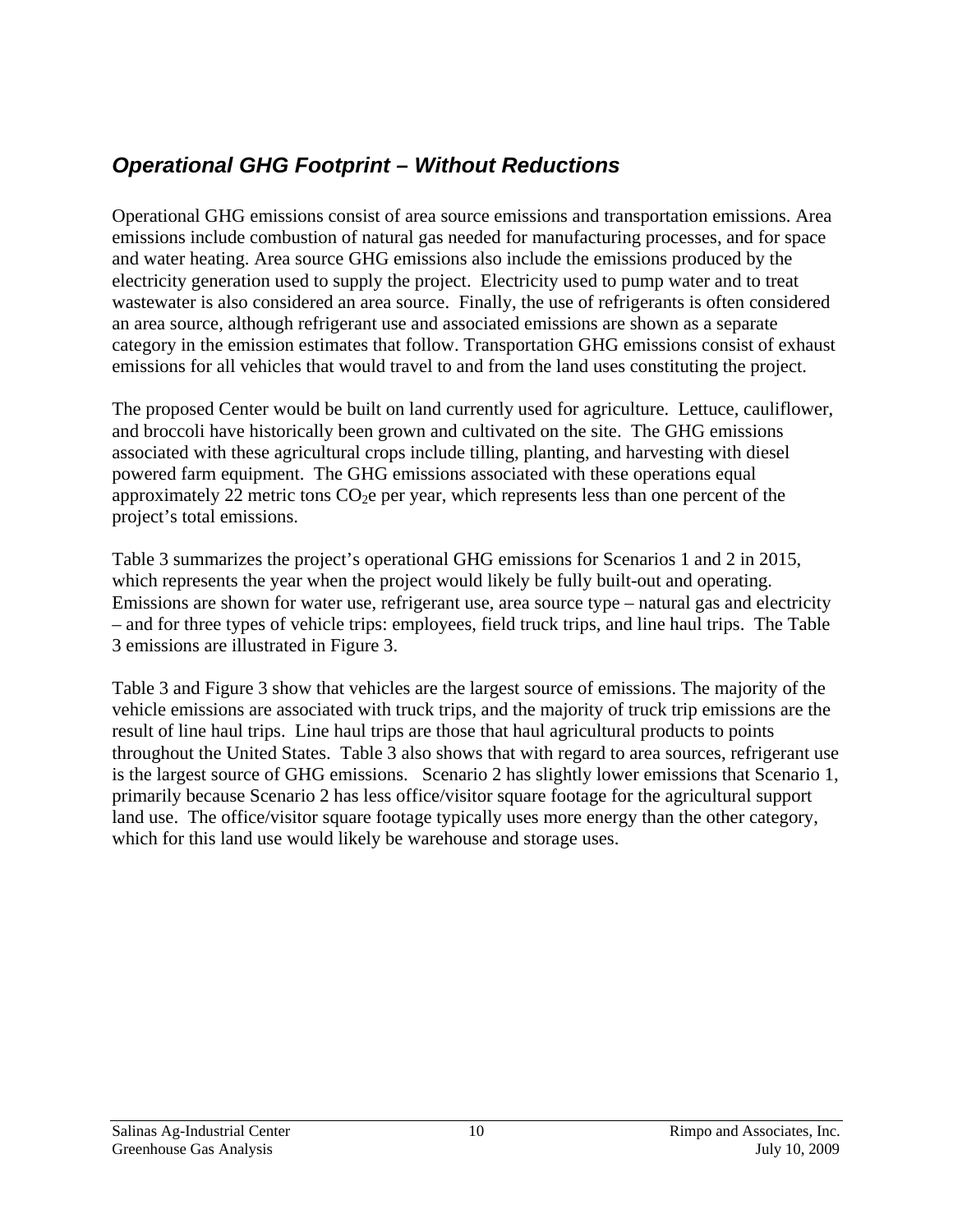|                                                   | Scenario 1              | Scenario 2              |
|---------------------------------------------------|-------------------------|-------------------------|
|                                                   | Metric Tons $CO2e/year$ | Metric Tons $CO2e/year$ |
| <b>Emission Category</b>                          | Totals                  | Totals                  |
| Water Use                                         | 2                       | $\overline{c}$          |
| Refrigerant use                                   | 58,671                  | 58,671                  |
| Area - Natural Gas                                | 2.349                   | 1.849                   |
| Area – Electricity                                | 18,798                  | 14.229                  |
| Operational (Vehicles) - Employee Trips           | 36,213                  | 36.213                  |
| <b>Operational (Vehicles) - Field Truck Trips</b> | 25,027                  | 25,027                  |
| Operational (Vehicles) - Line Haul Trips          | 247,980                 | 247,980                 |
| Subtotal                                          | 389,040                 | 383,972                 |
| <b>Agricultural Emissions Avoided</b>             | 22                      | 22                      |
| Total (Area + Operational - Agricultural)         | 389,017                 | 383.949                 |

#### **Table 3. Salinas Center Scenario 1 and 2 Operational Greenhouse Gas Emissions (without reductions)**

Notes:

Emissions for 2015.

Natural gas emissions based on average natural gas use per land use type (Itron, 2006).

Electricity use based on average electricity use per land use type (Itron, 2006).

Natural gas and electricity emissions based on California Climate Action Registry Protocol (2007).

Operational vehicle trips based on URBEMIS2007 model and use building square footages and trip generation rates as reported in the project traffic report (Higgins Associates, 2008).

Operational vehicle truck only emissions use traffic report for trip generation (Higgins Associates, 2008) and Uni-Kool Partners estimates for trip lengths (Kovacich, pers. comm.).

Agricultural emissions based on emission inventory data (California Air Resources Board, 2003).



#### Figure 3. Comparison of Scenario 1 and 2 GHG Emissions (without reductions, metric tons CO<sub>2</sub>e/year)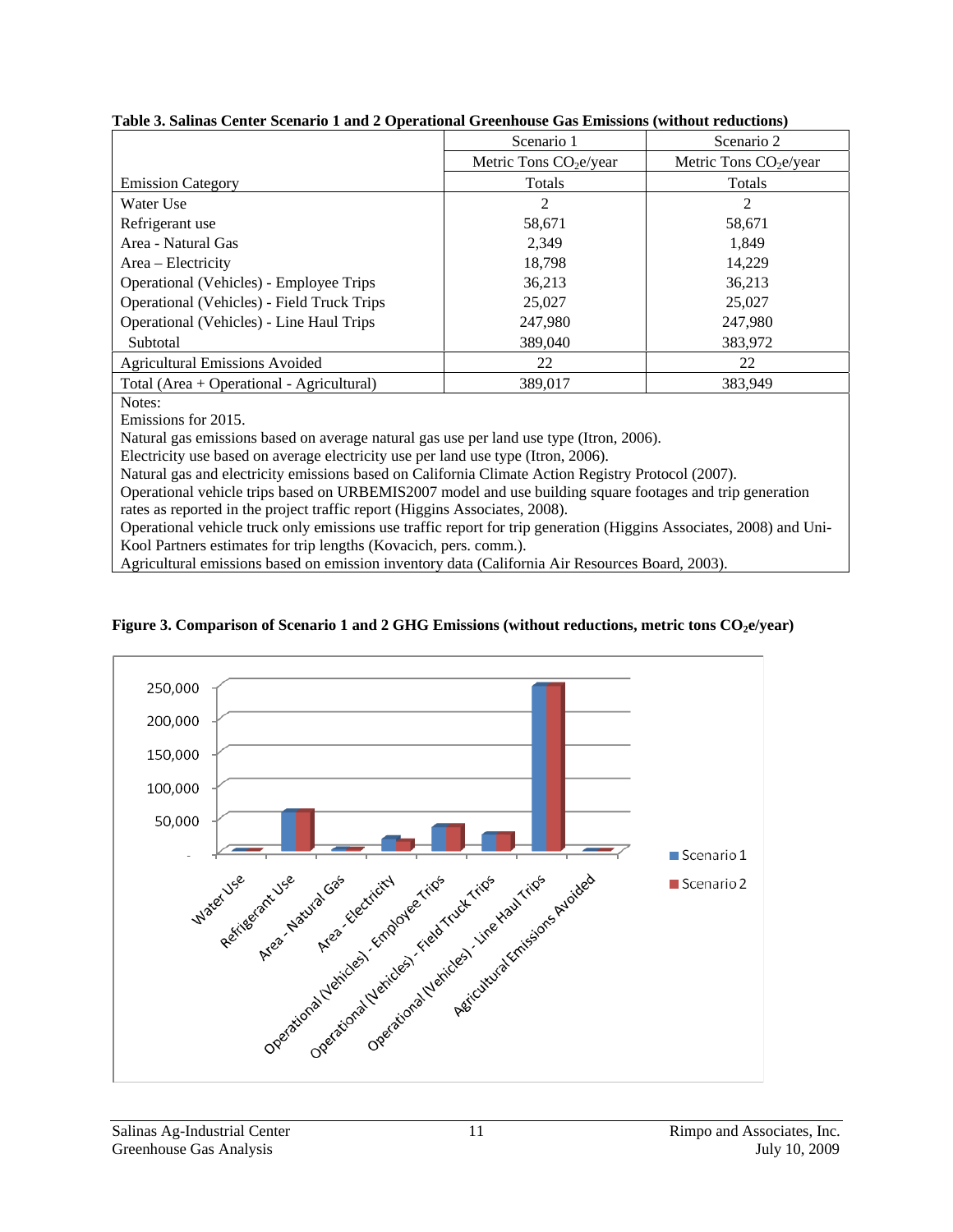## *Operational GHG Footprint – With GHG Reductions*

This section focuses on operational measures that can reduce GHG emissions. As noted in the previous discussion, the majority of the project's GHG emissions are associated with truck trips, especially line-haul trips. The project applicant would have no direct control over this largest source of emissions.

The project applicant has the most control over the project's water use, refrigerant use, and area source emissions, which consist of natural gas combustion and electricity use. This section focuses on ways to reduce emissions from these categories.

### **Relationship to Salinas General Plan**

The City of Salinas' Final Supplement for the Salinas General Plan Final Program EIR (Salinas, 2007) addresses global climate change. The document recommends that nine mitigation measures "be applied to development projects throughout the City of Salinas where feasible to reduce the cumulatively significant incremental contribution to global climate change." Appendix A discusses the applicability of the Salinas General Plan to the Ag-Industrial Center.

### **GHG Reduction Measures Included in the Ag-Industrial Center Specific Plan**

For most land use development projects, energy efficiency improvements have the potential to substantially reduce GHG emissions. For the proposed project, improvements in refrigerant use also have the potential to reduce GHG emissions. The measures shown in Table 4 are taken from the Salinas Ag-Industrial Center Specific Plan's Green Building Plan, and have been applied to the representative buildout Scenarios shown in Table 1.

| Measure                                                                                                                                                                                                                                                                          | <b>Quantification Method</b>                                                                                                                                                                                                                                                                                                                                                                                                                                                    |
|----------------------------------------------------------------------------------------------------------------------------------------------------------------------------------------------------------------------------------------------------------------------------------|---------------------------------------------------------------------------------------------------------------------------------------------------------------------------------------------------------------------------------------------------------------------------------------------------------------------------------------------------------------------------------------------------------------------------------------------------------------------------------|
| Individual developers within the Plan Area will be<br>1)<br>required to perform fundamental commissioning of the<br>building energy systems for the office employee/visitor<br>areas of the building.                                                                            | This measure is designed to verify that<br>the building's energy related systems<br>are installed, calibrated, and perform<br>according to the owner's project<br>requirements, basis of design, and<br>construction documents. As such, this<br>measure itself would not result in GHG<br>emission reductions, but would ensure<br>that the building meets its estimated<br>emission target. Consequently, GHG<br>emission reductions were not quantified<br>for this measure. |
| All heating, ventilation, air conditioning, and<br>2)<br>refrigeration (HVAC&R) units within the Specific Plan<br>Area will use zero CFC-based refrigerants. This<br>excludes small HVAC&R units such as refrigerators,<br>small water coolers, and other cooling equipment that | GHG emission reductions were<br>quantified for this measure. The<br>analysis assumes that without this<br>measure, there would be 5 major users<br>of CFC's using a total of 70,000 pounds                                                                                                                                                                                                                                                                                      |

#### **Table 4. Ag-Industrial Center Specific Plan GHG Reduction Measures**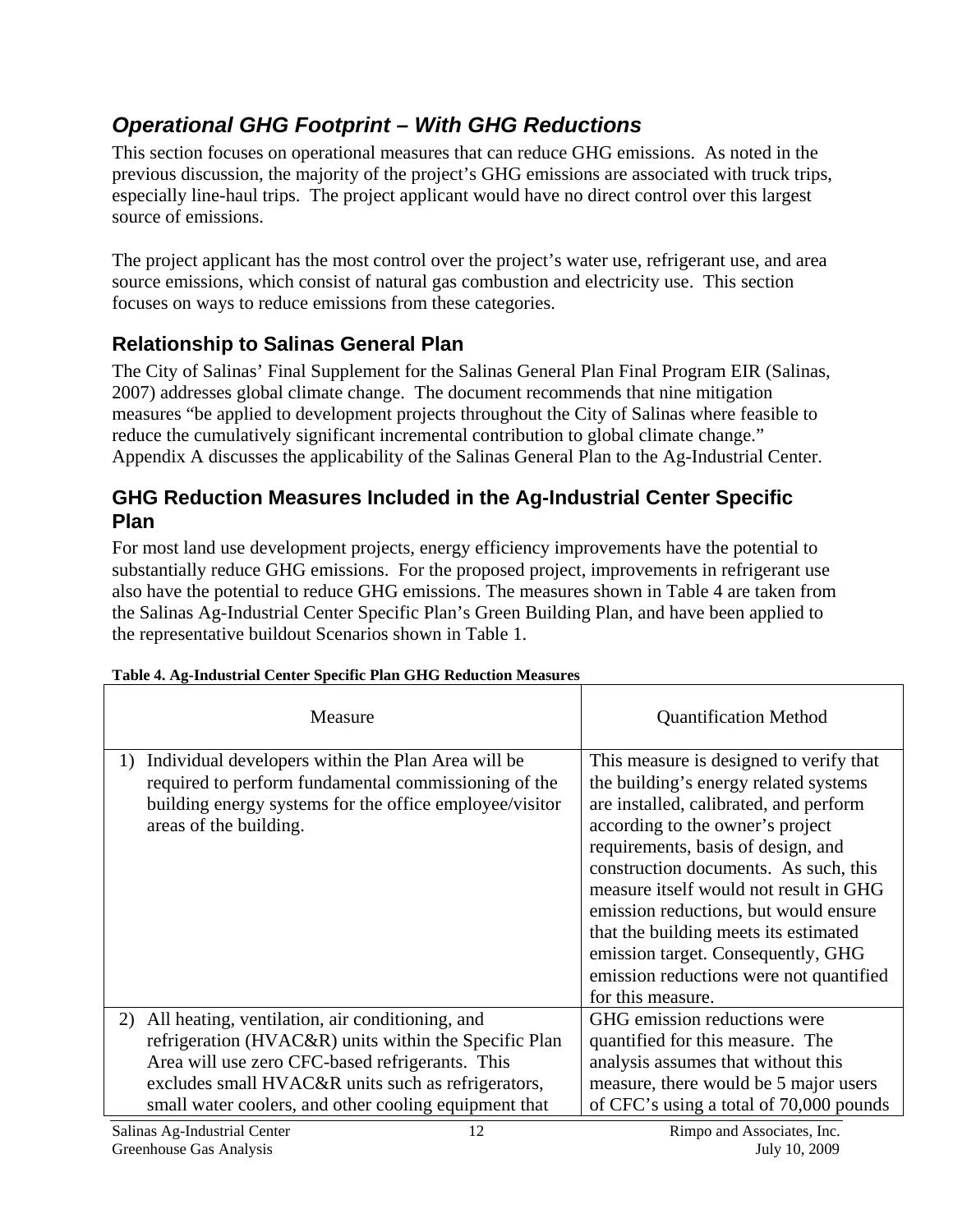| Measure                                                                                                                                                                                                                                                       | <b>Quantification Method</b>                                                                                                                                                                                                                                                                                                                                                                                                            |
|---------------------------------------------------------------------------------------------------------------------------------------------------------------------------------------------------------------------------------------------------------------|-----------------------------------------------------------------------------------------------------------------------------------------------------------------------------------------------------------------------------------------------------------------------------------------------------------------------------------------------------------------------------------------------------------------------------------------|
| contains less than 0.5 pounds of refrigerant                                                                                                                                                                                                                  | CFC's per year with a leakage rate of<br>24.5%. With this measure in place, the<br>analysis assumes that 3 major users<br>would use non-GWP refrigerants and<br>that 2 users would use HFC refrigerants.<br>By prohibiting CFCs, and by<br>encouraging non-GWP refrigerants,<br>such as ammonia, the project would<br>reduce the amount of GHG gases that<br>could potentially be emitted during<br>operation.                          |
| Install light emitting diodes (LEDs) and fluorescent<br>3)<br>lighting for indoor lighting in all employee/visitor areas,<br>where feasible in other building areas and for outdoor<br>lighting.                                                              | GHG emission reductions were<br>estimated by assuming 90% of<br>office/visitor space would be<br>illuminated by fluorescent lighting and<br>10% by LED's. LED's are assumed to<br>result in a 50% reduction in energy<br>demand compared to fluorescent<br>lighting (TheDailyGreen.com, 2007).<br>The analysis also assumes that 5% of<br>the "remainder" areas will use LEDs<br>and that 10% of all outdoor lighting will<br>use LEDs. |
| Natural lighting shall be used, where feasible, to reduce<br>4)<br>indoor lighting requirements.                                                                                                                                                              | GHG emission reductions were not<br>quantified for this measure. To estimate<br>potential energy savings associated with<br>natural lighting, detailed energy<br>estimates would need to be conducted<br>for individual buildings that are in the<br>design stage. Such estimates are not<br>possible at a Specific Plan level of<br>analysis.                                                                                          |
| 5) The office employee/visitor areas of buildings within the<br>Plan Area will achieve optimized energy performance<br>by complying with the prescriptive measures of the<br><b>ASHRAE Advanced Energy Design Guide for Small</b><br>Office Buildings (2004). | A total building area of 1,874,794<br>square feet is assumed to be<br>employee/visitor office space for<br>Scenario 1, and 1,020,594 square feet<br>for Scenario 2. For this area, the<br>analysis assumes a 30% reduction in<br>energy use (electricity and natural gas)<br>based on AHRAE's guidance (2004).                                                                                                                          |
| 6) The installation of photovoltaic panels, wind turbines,<br>solar water heaters, fuel cells, and other renewable<br>energy sources are allowed on roofs and in other areas                                                                                  | At this time it is not known which, if<br>any, land uses will install renewable<br>energy sources. Potential applicants                                                                                                                                                                                                                                                                                                                 |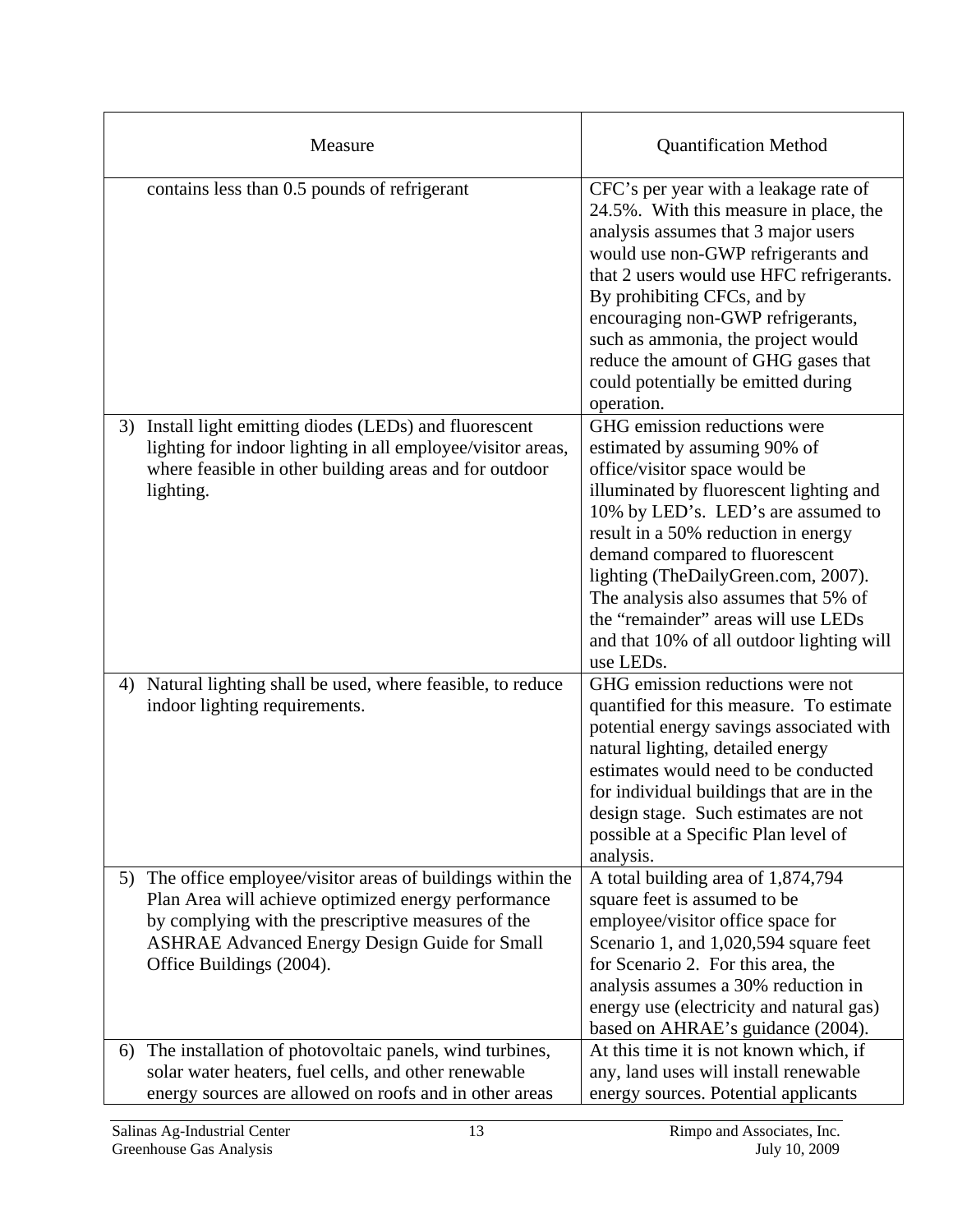| Measure                                                                                                                                                                                                                                                                                                                                                                                                                                                                                                                                                                                                                                                                         | <b>Quantification Method</b>                                                                                                                                                                                                                                                                                                                                                                                                                                                                                                                                                                                    |
|---------------------------------------------------------------------------------------------------------------------------------------------------------------------------------------------------------------------------------------------------------------------------------------------------------------------------------------------------------------------------------------------------------------------------------------------------------------------------------------------------------------------------------------------------------------------------------------------------------------------------------------------------------------------------------|-----------------------------------------------------------------------------------------------------------------------------------------------------------------------------------------------------------------------------------------------------------------------------------------------------------------------------------------------------------------------------------------------------------------------------------------------------------------------------------------------------------------------------------------------------------------------------------------------------------------|
| of the sites.                                                                                                                                                                                                                                                                                                                                                                                                                                                                                                                                                                                                                                                                   | would need to evaluate the financial<br>feasibility of renewable resources before<br>installing them. Appendices C and D of<br>this report describe the financial<br>feasibility of using solar power and<br>wind power for the Center. These<br>analyses show that neither solar nor<br>wind power are viable options for<br>meeting the Center's estimated energy<br>requirements. Consequently, GHG<br>emission reductions were not quantified<br>for this measure.                                                                                                                                          |
| Food processing and related facilities shall utilize<br>7)<br>Industrial Best Practices as discussed in "California's<br>Food Processing Industry Energy Efficiency Initiative:<br>Adoption of Industrial Best Practices", California<br>Energy Commission publication CEC 400-2008-006<br>(California Energy Commission, 2008a). This document<br>encourages adoption of Industrial Best Practices to<br>advance energy efficiency in the food processing<br>industry. The California League of Food Processors<br>works with investor and publicly owned utilities to hold<br>training workshops and support the delivery of energy<br>system assessments to their customers. | <b>Industrial Best Practices include energy</b><br>efficiency training workshops, and<br>energy system assessments of motors,<br>pumps, and fans; and steam, process<br>heating, and compressed air systems.<br>Best Practices require reviewing and<br>updating food processing facilities on a<br>regular basis to ensure that they are up-<br>to-date with regard to the latest<br>developments in energy efficiency.<br>GHG emission reductions were not<br>quantified for this measure due to the<br>difficulty in estimating how much<br>energy savings would result from these<br><b>Best Practices.</b> |
| 8) Planting within the Landscape Buffer Areas to provide<br>shade for public sidewalks                                                                                                                                                                                                                                                                                                                                                                                                                                                                                                                                                                                          | The GHG emissions sequestered by tree<br>plantings were quantified for this<br>analysis.                                                                                                                                                                                                                                                                                                                                                                                                                                                                                                                        |
| 9) Planting within the employee/visitor parking lots to<br>shade portions of the paved areas. Tree planting can be<br>used to remove or sequester $CO2$ from the atmosphere.<br>The project developer(s) will plant a minimum of 400<br>trees on site. These 400 trees will be placed within the<br>enhanced streetscape described in the Specific Plan.<br>10) Light colored, solar reflecting roofing materials and/or                                                                                                                                                                                                                                                        | The GHG emissions sequestered by tree<br>plantings were quantified for this<br>analysis using a methodology developed<br>by the U.S. Department of Energy<br>(2006).<br>Cool roofs are estimated to reduce                                                                                                                                                                                                                                                                                                                                                                                                      |
| coatings have a reflectance of 0.3 or higher shall be used<br>for the individual, flat-roofed industrial buildings with<br>roof area of 5,000 square feet or more.<br>11) Water conservation measures to reduce water usage in                                                                                                                                                                                                                                                                                                                                                                                                                                                  | emissions by 2.6 Btu per square foot per<br>year (Levinson, et. al. 2005). This<br>reduction is included in the GHG<br>reduction estimates.<br>Reduced water use reduces electrical                                                                                                                                                                                                                                                                                                                                                                                                                             |
| all restrooms and break rooms by a minimum of 30%                                                                                                                                                                                                                                                                                                                                                                                                                                                                                                                                                                                                                               | energy demand associated with water                                                                                                                                                                                                                                                                                                                                                                                                                                                                                                                                                                             |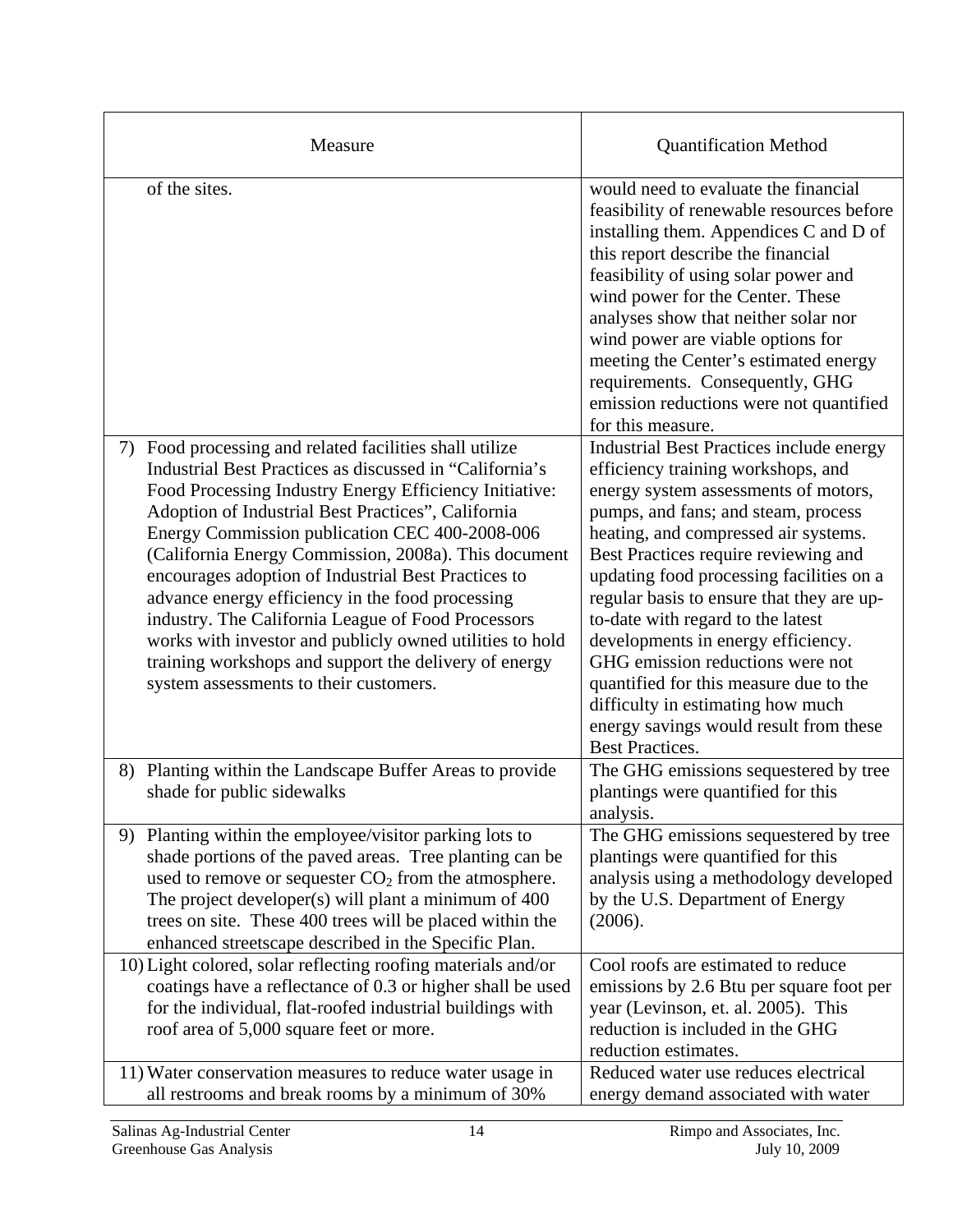| Measure                                                                                                                                                                                                                                                                                                                                                                                                                                                                                                                                                                                                                                                                                                                                                                                                                                                     | <b>Quantification Method</b>                                                                                                                                                                                                                                                                                                                             |
|-------------------------------------------------------------------------------------------------------------------------------------------------------------------------------------------------------------------------------------------------------------------------------------------------------------------------------------------------------------------------------------------------------------------------------------------------------------------------------------------------------------------------------------------------------------------------------------------------------------------------------------------------------------------------------------------------------------------------------------------------------------------------------------------------------------------------------------------------------------|----------------------------------------------------------------------------------------------------------------------------------------------------------------------------------------------------------------------------------------------------------------------------------------------------------------------------------------------------------|
| through the use of water conserving fixtures.                                                                                                                                                                                                                                                                                                                                                                                                                                                                                                                                                                                                                                                                                                                                                                                                               | pumping, water treatment, and<br>wastewater treatment. GHG emission<br>reductions were quantified for this<br>measure using water use estimates<br>included in the Water Supply<br>Assessment for the Center (Yarne, J.,<br>2009).                                                                                                                       |
| 12) Measures to encourage alternative commuter<br>transportation to work, such as Class 2 bicycle lanes,<br>two new Monterey-Salinas Transit bus shelters and bus<br>stops, and preferential parking.                                                                                                                                                                                                                                                                                                                                                                                                                                                                                                                                                                                                                                                       | These measures would reduce the<br>number of automobile work commute<br>trips. GHG emission reductions were<br>quantified for this measure using the<br>URBEMIS2007 model (see Appendix<br>B).                                                                                                                                                           |
| 13) Transportation emission reductions associated with the<br>California Air Resources Board's proposed AB32 Truck<br>Efficiency Rule, enacted in December 2008. This rule<br>would require that all long haul trucks be installed with<br>SmartWay approved technologies capable of reducing<br>GHG emissions by 8 to 11 percent. The rule would<br>require that all long haul trucks doing business in<br>California comply by 2014. This analysis assumes a<br>10% reduction in GHG because all long haul trucks<br>operating in California would be required to comply<br>with this proposed rule (U.S. Environmental Protection<br>Agency, 2008b; California Air Resources Board,<br>2008b). (Note: This is a proposed statewide rule and<br>would not be an enforcement responsibility of either the<br>City of Salinas or the Ag-Industrial Center). | This measure, though not part of the Ag-<br>Industrial Center Specific Plan, would<br>reduce emissions from long-haul trucks<br>and is included in the GHG reduction<br>calculations. A 10% reduction in long<br>haul truck emissions is assumed.                                                                                                        |
| 14) Transportation emission reductions associated with the<br>California Air Resources Board's Low Carbon Fuels<br>Standard (LCFS), enacted in April, 2009. The LCFS<br>will reduce carbon emissions from all motor vehicles by<br>10% by 2020. The analysis assumes a 2.5% reduction<br>from all vehicles by 2015, the assumed buildout year for<br>the Industrial Center.                                                                                                                                                                                                                                                                                                                                                                                                                                                                                 | This measure, though not part of the Ag-<br>Industrial Center Specific Plan, would<br>reduce emissions from all vehicles –<br>employee trips, field trucks, and line-<br>haul trucks - and is included in the<br>emission calculations. A 2.5%<br>reduction in vehicle emissions is<br>assumed for 2015, based on the ramp-in<br>provisions of the LCFS. |
| 15) The project's location on the southern outskirts of<br>Salinas would result in the consolidation of agricultural<br>processing facilities from locations throughout the<br>Salinas area. The Center would be located closer to the<br>primary agricultural producing areas of the Salinas<br>Valley. Consequently, by reducing travel distance, the                                                                                                                                                                                                                                                                                                                                                                                                                                                                                                     | Based on truck travel distances stated in<br>the traffic analysis, the average one-way<br>truck travel distance for field trucks and<br>line haul trucks was assumed to be<br>reduced by 4 miles. This was applied to<br>the average truck travel distance,                                                                                              |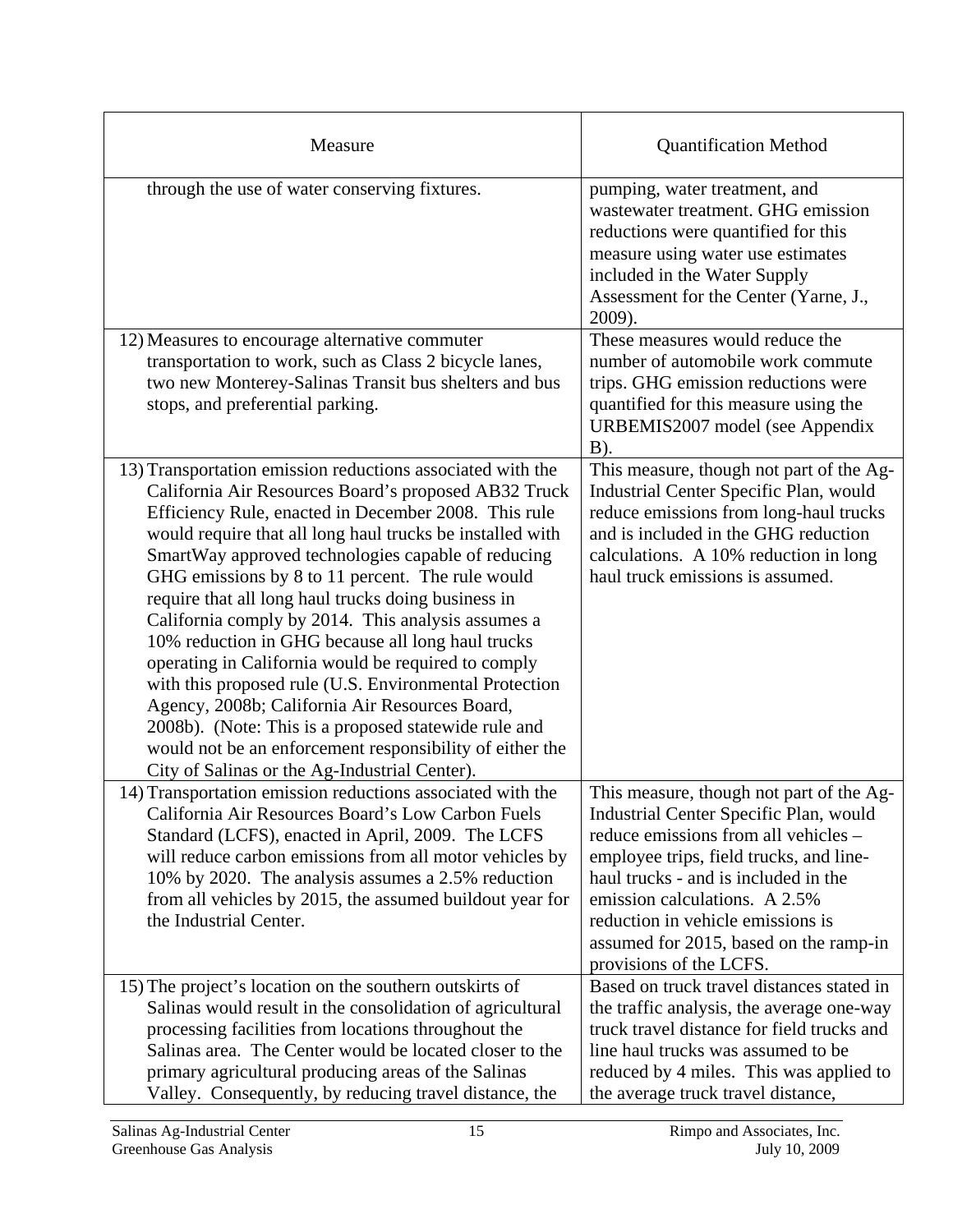| Measure                                                                        | <b>Quantification Method</b>                                                                                                                                   |
|--------------------------------------------------------------------------------|----------------------------------------------------------------------------------------------------------------------------------------------------------------|
| Center would reduce field truck and line haul truck<br>vehicle miles traveled. | resulting in a reduction of 11.4 percent<br>in one way trip travel distance for field<br>truck trips and a 2.9 percent reduction<br>for line haul truck trips. |

Table 5 shows reduced emissions for Scenarios 1 and 2, which are based on the measures discussed above in Table 4.

 **Table 5. Salinas Center Scenario 1 and 2 Operational Greenhouse Gas Emissions (GHG reduction measures applied)** 

|                                                   | Scenario 1              | Scenario 2              |
|---------------------------------------------------|-------------------------|-------------------------|
|                                                   | Metric Tons $CO2e/year$ | Metric Tons $CO2e/year$ |
| <b>Emission Category</b>                          | Totals                  | <b>Totals</b>           |
| Water Use                                         | 2                       | $\mathfrak{D}$          |
| Refrigerant Use                                   | 11,547                  | 11,547                  |
| Area - Natural Gas                                | 1,901                   | 1.618                   |
| Area – Electricity                                | 14,026                  | 11,235                  |
| Operational (Vehicles) - Employee Trips           | 34,011                  | 34,011                  |
| <b>Operational (Vehicles) - Field Truck Trips</b> | 20.123                  | 20.123                  |
| <b>Operational (Vehicles) - Line Haul Trips</b>   | 199.101                 | 199.101                 |
| <b>Agricultural Emissions Avoided</b>             | 22                      | 22                      |
| Total (Area + Operational - Agricultural)         | 280,690                 | 277,615                 |
| <b>Carbon Sequestration from Trees</b>            | 11                      | 11                      |
| Total (Area + Operational -Ag) – Sequestration    | 280,678                 | 277,604                 |
| <b>Percent Reduction</b>                          | 28%                     | 28%                     |

Notes<sup>.</sup>

Water use in this table assumes 30% reduction in kitchen and restroom water use only.

 Refrigerant estimates in Table 3 assume all 5 major users would use CFCs. Refrigerant use in this table assumes that 2 of 5 major users use HFC refrigerants and 3 of 5 use refrigerants having no global warming potential.

 Natural gas and electricity emissions adjusted to account for "Cool Roofs" and compliance with ASHRAE Advanced Energy Design Guide for Small Office Buildings.

Electricity use also assumes a reduction in GHGs for the use of LED lighting indoors and outdoors.

 Operational vehicle trips based on URBEMIS2007 model and use building square footages and trip generation rates as reported in the project traffic report (Higgins Associates, 2008).

 Operational vehicle truck only emissions use traffic report for trip generation (Higgins Associates, 2008) and Uni-Kool Partners estimates for trip lengths (Kovacich, pers. comm.).

 Operational emissions in this table assume 80.2% of VMT is line-haul and that a 10% reduction is achieved for line-haul based on ARB's truck efficiency rule.

 Operational emissions in this table also assume that all vehicular emissions reduced by 2.5% by 2015 based on ARB's Low Carbon Fuels Standard.

 Employee trip emissions in this table assume a reduction as calculated by URBEMIS2007 associated with measures to encourage alternative commuter transportation to work, including Class 2 bicycle lanes, two new Monterey-Salinas Transit bus shelters and bus stops, and preferential parking.

Detailed emission estimates are included in Appendix B.

 Carbon sequestration based on U.S. Department of Energy, Energy Information Administration Urban Forestry Carbon Sequestration Worksheet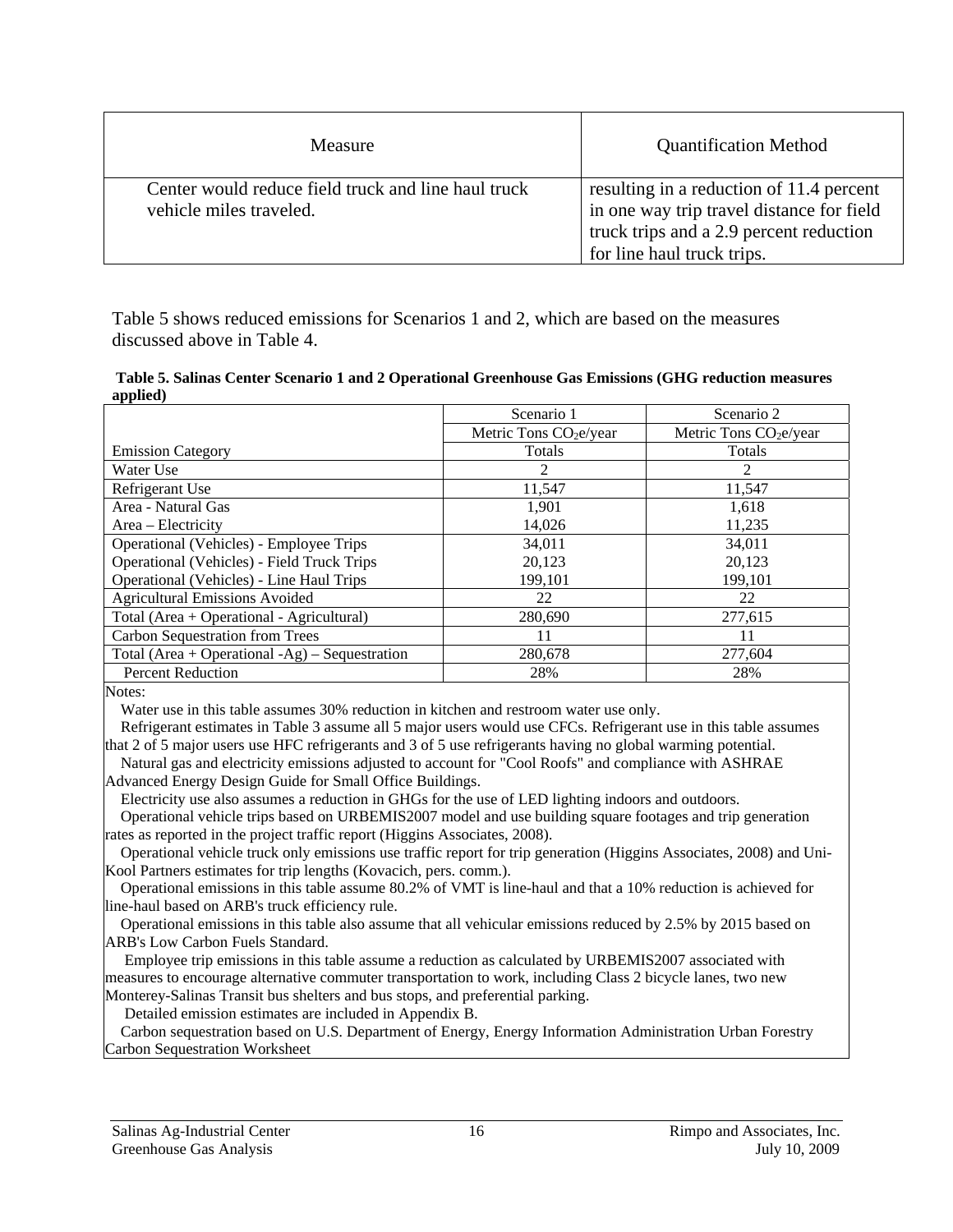Figure 4 shows a bar graph that compares both scenarios with and without GHG reductions. Scenario 1 would have slightly higher electricity and natural gas use compared to Scenario 2. Under both scenarios, the largest percentage of emission reductions results from reduced use of refrigerants with a high global warming potential. Proposed reduction measures will reduce GHG emissions by 28 percent for Scenarios 1 and Scenario 2, as compared to the measurements without reductions.





Table 6 contains the same information as Tables 3 and 5 except that line field truck and haul truck emissions have been removed. Field and line haul trucks represent almost 80 percent of the Center's total emissions. Measures included in the Ag-Industrial Center Specific Plan, combined with the Center's location in the southern portion of Salinas, would result in an overall GHG emission reduction ranging from 47 percent for Scenario 1 and 47.4 percent for Scenario 2, when field and line haul trucks are omitted from the total.

Note that the reductions are calculated using two representative buildout scenarios. The reductions shown in this analysis are intended to demonstrate the potential savings that can be achieved at ag-industrial facilities. The Salinas Ag-Industrial Center Specific Plan's Land Use chapter identifies allowable uses within the Plan Area while providing flexibility in the mix and intensity of those uses. All project applicants within the Center will be subject to the Specific Plan's Green Building Plan, and GHG reductions will vary based on the actual uses operating at the site. Consequently, reductions calculated for Scenarios 1 and 2 in this analysis cannot be used as a threshold, or for comparative measure.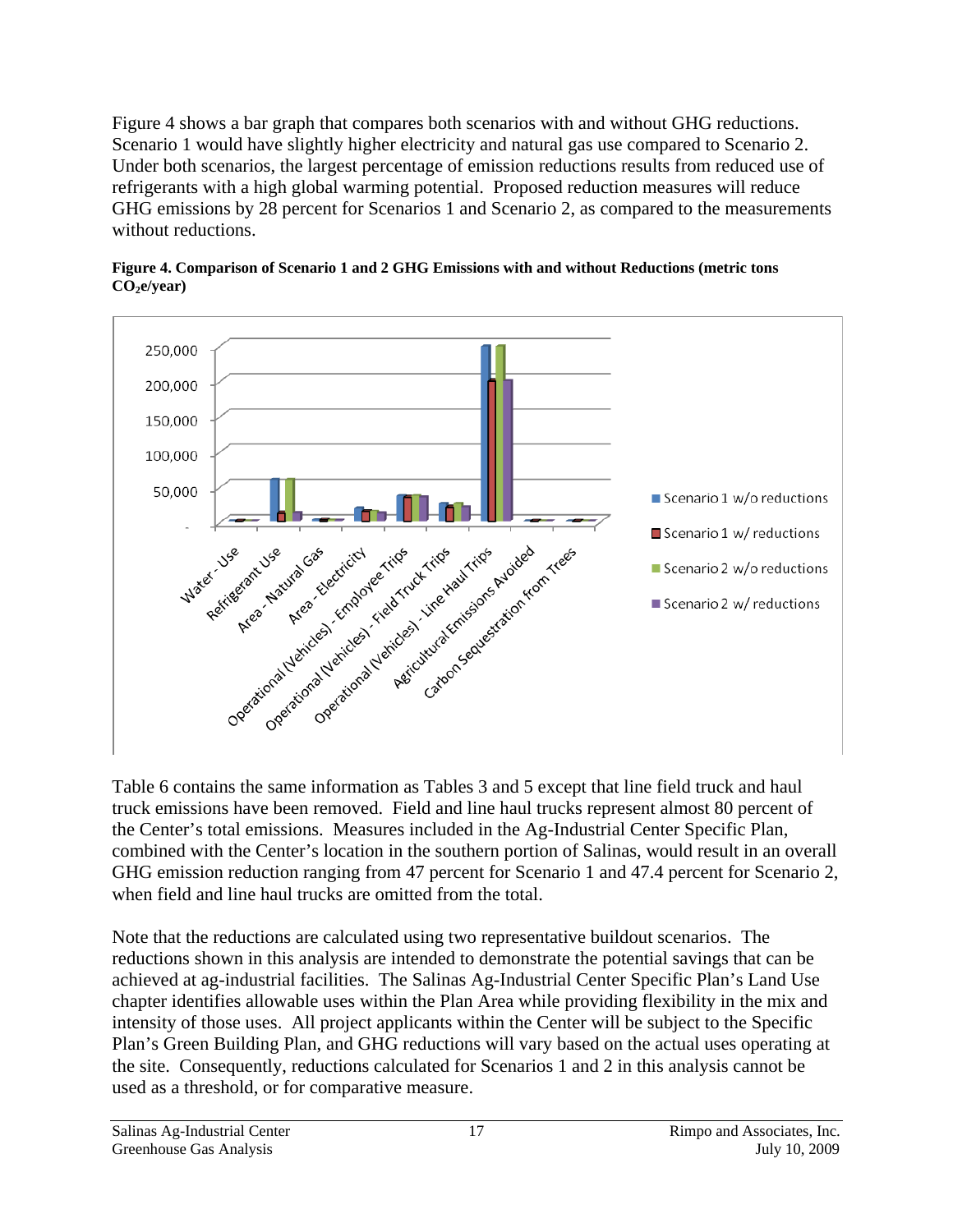|                                                                                                                | Scenario 1 |            | Scenario 2 |            |            |           |
|----------------------------------------------------------------------------------------------------------------|------------|------------|------------|------------|------------|-----------|
|                                                                                                                | Without    |            |            | Without    |            |           |
|                                                                                                                | <b>GHG</b> | With GHG   | $\%$       | <b>GHG</b> | With GHG   | $\%$      |
|                                                                                                                | Reductions | Reductions | Reduction  | Reductions | Reductions | Reduction |
| Water Use                                                                                                      | 2          | 2          | 2.7%       | 2          | 2          | 2.7%      |
| Refrigerant Use                                                                                                | 58,671     | 11,547     | 80.3%      | 58,671     | 11,547     | 80.3%     |
| Area - Natural Gas                                                                                             | 2,349      | 1,901      | 19.1%      | 1,849      | 1,618      | 12.5%     |
| Area - Electricity                                                                                             | 18,798     | 14,026     | 25.4%      | 14,229     | 11,235     | 21.0%     |
| Operational (Vehicles) - Employee Trips                                                                        | 36,213     | 34,011     | 6.1%       | 36,213     | 34,011     | 6.1%      |
| <b>Agricultural Emissions Avoided</b>                                                                          | 22         | 22         |            | 22         | 22         | $0.0\%$   |
| Total (Area + Operational - Agricultural)                                                                      | 116,011    | 61,465     | 47.0%      | 110.943    | 58,390     | 47.4%     |
| Carbon Sequestration from Trees                                                                                |            | 11         | $0.0\%$    | 11         | 11         | $0.0\%$   |
| Total (Area + Operational) - Sequestration                                                                     | 116,011    | 61,454     | 47.0%      | 110,954    | 58,379     | 47.4%     |
| Motor Emissions identical to Table 5 arount that field turnly and line hard turnly amissions have been removed |            |            |            |            |            |           |

**Table 6. Salinas Ag Industrial Center Scenario 1 and 2 With and Without Reductions, Without Field and Line Haul Trucks (CO2e metric tons/year)** 

Notes: Emissions identical to Table 5 except that field truck and line-haul truck emissions have been removed.

Global climate change represents a worldwide concern. No single project generates GHG emissions in sufficient amounts to cause climate change. Instead, climate change is attributable to the cumulative emissions of millions of sources throughout the world.

Table 7 compares the Center's GHG emissions (shown in Tables 2, 3, 5, and 6) to emissions for California, the United States, and worldwide. When fully built out and operating, the Center would generate approximately 0.05 percent of total California GHG emissions, and a substantially lower percentage of national and worldwide emissions.

| Table 7. Comparison of the Center's Greenhouse Gas Emissions to State, National, and Worldwide |  |
|------------------------------------------------------------------------------------------------|--|
| <b>Estimates</b>                                                                               |  |

| <b>Project or Area</b>                                                                                   | Metric Tons/Year CO <sub>2</sub> e |  |
|----------------------------------------------------------------------------------------------------------|------------------------------------|--|
| Construction Cumulative (2010-2014)                                                                      | 6.445                              |  |
| Operational without GHG reductions (2015)                                                                | $383,949 - 389,017$                |  |
| Operational with GHG reductions (2015)                                                                   | $277,604 - 280,678$                |  |
| Operational $w$ GHG reductions and $w$ field and line haul trucks (2015)                                 | $110.954 - 116.011$                |  |
| Operational w/ GHG reductions and w/o field and line haul trucks (2015)                                  | $58.379 - 61.454$                  |  |
| California (2004)                                                                                        | 523,900,000                        |  |
| United States (2006)                                                                                     | 6,326,491,790                      |  |
| Worldwide (2006)                                                                                         | 36,000,000,000                     |  |
| Notes:                                                                                                   |                                    |  |
| Emissions for California from California Air Resources Board's Draft California Greenhouse Gas Inventory |                                    |  |
| (California Air Resources Board, 2007).                                                                  |                                    |  |
| U.S emissions based on Inventory of U.S. Greenhouse Gas Emissions and Sinks: 1990 – 2006 (U.S. EPA,      |                                    |  |
| 2008a)                                                                                                   |                                    |  |
| Worldwide emissions based on World Resources Institute (2008).                                           |                                    |  |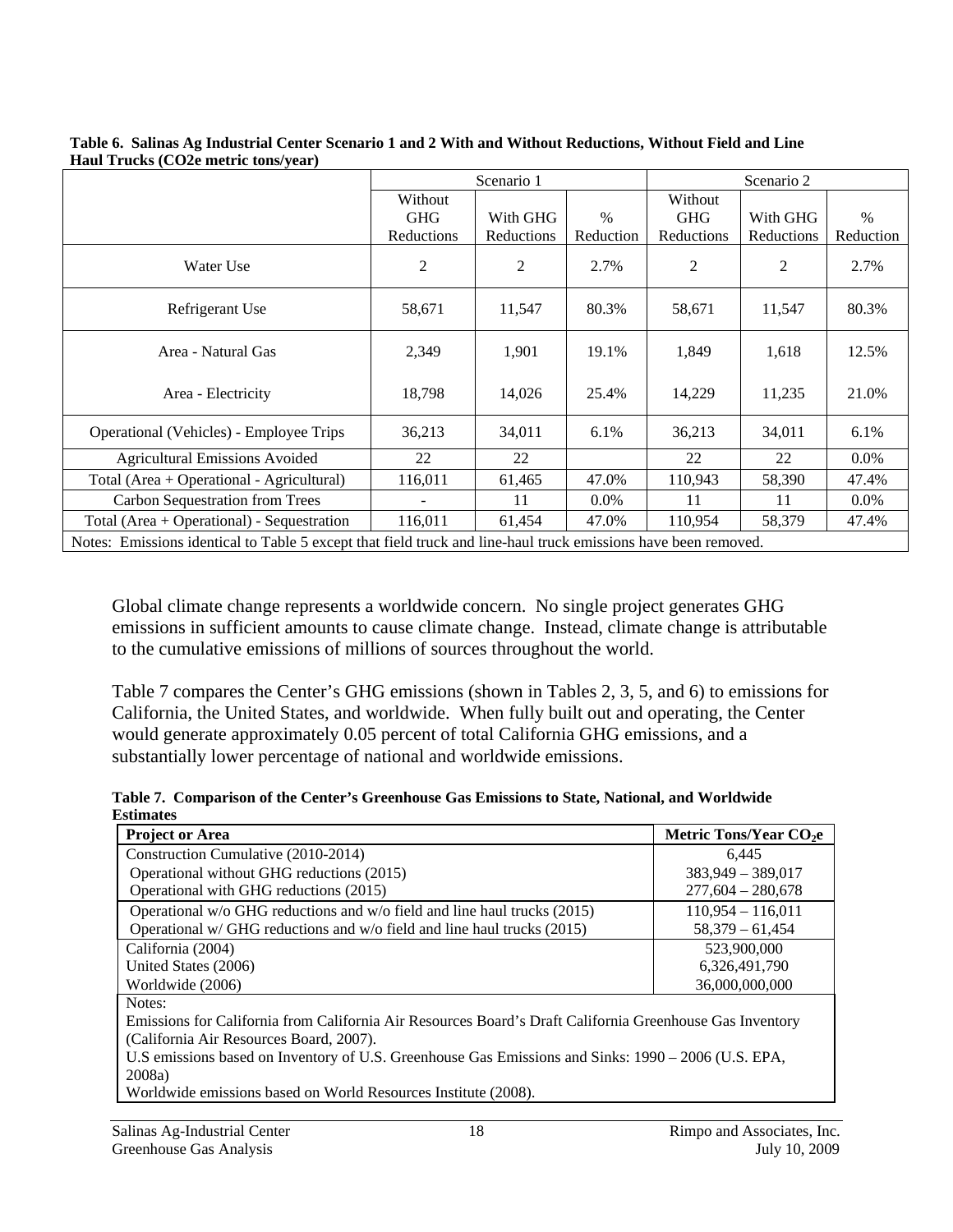The Center's Green Building Plan contains an extensive set of GHG reduction strategies. They represent a "state of the art" Plan that is the first known attempt to incorporate a comprehensive set of GHG reducing energy efficiency standards into an agricultural industrial planning area anywhere in the United States.

The Plan ensures that development within the Center will meet strict energy efficiency and refrigerant standards that minimize GHG emissions. The Green Building Plan, by requiring a wide-ranging set of GHG reducing strategies, places the Center solidly in the forefront as a state and national leader for agricultural industrial developments.

Uni-Kool wants to assist the City of Salinas in meeting its GHG reduction goals. Consequently, Uni-Kool will work closely with its clients to ensure that they comply with the Green Building Plan described in the Salinas Ag-Industrial Specific Plan. By doing so, the Ag-Industrial Center's GHG emission footprint will be reduced to the maximum extent possible.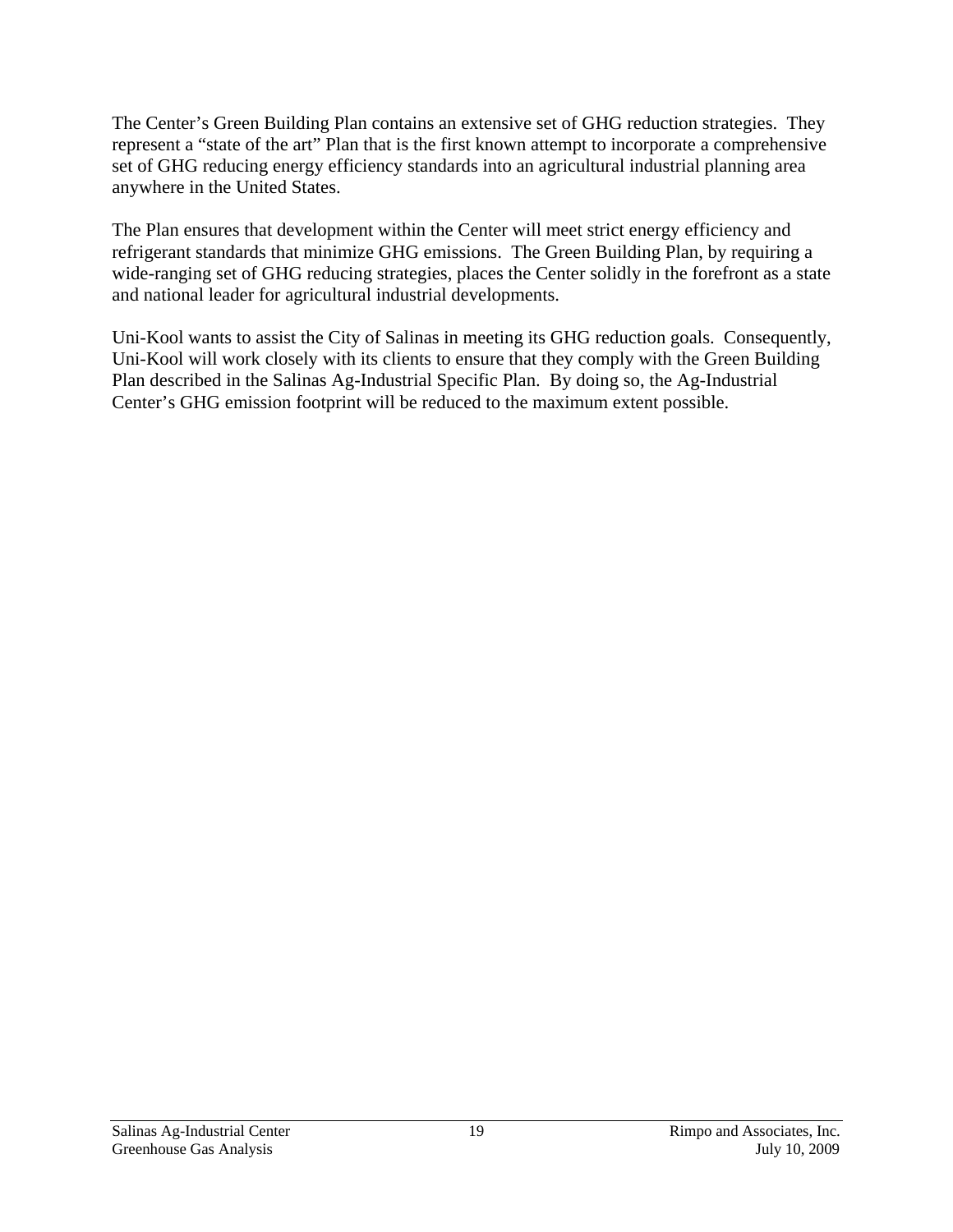# **References**

ASHRAE. 2004. ASHRAE 90435 Advanced Energy Design Guide for Small Office Buildings.

California Air Pollution Control Officers Association (CAPCOA). 2008. CEQA and Climate Change, Evaluating and Addressing Greenhouse Gas Emissions from Projects Subject to the California Environmental Quality Act. Available: http://www.capcoa.org/ceqa/CAPCOA%20White%20Paper%20- %20CEQA%20and%20Climate%20Change.pdf.

California Air Resources Board. 2003. Emission Inventory Section 7.4 Agricultural Land Preparation and Section 7.5 Agricultural Harvest Operations. Sacramento, CA.

California Air Resources Board. 2007. Draft California Greenhouse Gas Inventory (millions of metric tones of  $CO_2$  equivalent) – By IPCC Category. Sacramento, CA. Available: http://www.arb.ca.gov/cc/inventory/data/tables/rpt\_Inventory\_IPCC\_Sum\_2007-11-19.pdf.

California Air Resources Board. 2008. AB32 Truck Efficiency Rule. Available at: http://www.arb.ca.gov/msprog/onrdiesel/onrdiesel.htm

California Air Resources Board. 2009. Appendix A. California Facilities and Greenhouse Gas Emissions Inventory – High-Global Warming Potential Stationary Source Refrigerant Management Program. Available at: http://www.arb.ca.gov/cc/reftrack/reftrack.htm Accessed: May 21, 2009.

California Climate Action Registry. 2008. General Reporting Protocol, Version 3.0, March. Los Angeles, CA. Available: http://www.climateregistry.org/resources/docs/protocols/grp/GRP\_V3\_April2008\_FINAL.pdf

California Department of Justice. 2008. California Environmental Quality Act – Global Warming. Available: http://ag.ca.gov/globalwarming/ceqa.php

California Energy Commission. 2005. Global Climate Change: In Support of the 2005 Integrated Energy Policy Report. (CEC-600-2005-007). June. Available: http://www.energy.ca.gov/2005publications/CEC-600-2005-007/CEC-600-2005-007-SF.PDF

\_\_\_\_\_\_\_. 2006. Inventory of California Greenhouse Gas Emissions and Sinks 1990 to 2004 (CEC-600-2006-013-SF.) December. Available: http://www.energy.ca.gov/2006publications/CEC-600-2006-013/CEC-600-2006-013-SF.PDF

California Energy Commission. 2008a. California's Food Processing Industry Energy Efficiency Initiative: Adoption of Industrial Best Practices. CEC 400-2008-006-REV. Available: http://www.energy.ca.gov/2008publications/CEC-400-2008-006/CEC-400-2008-006-REV.PDF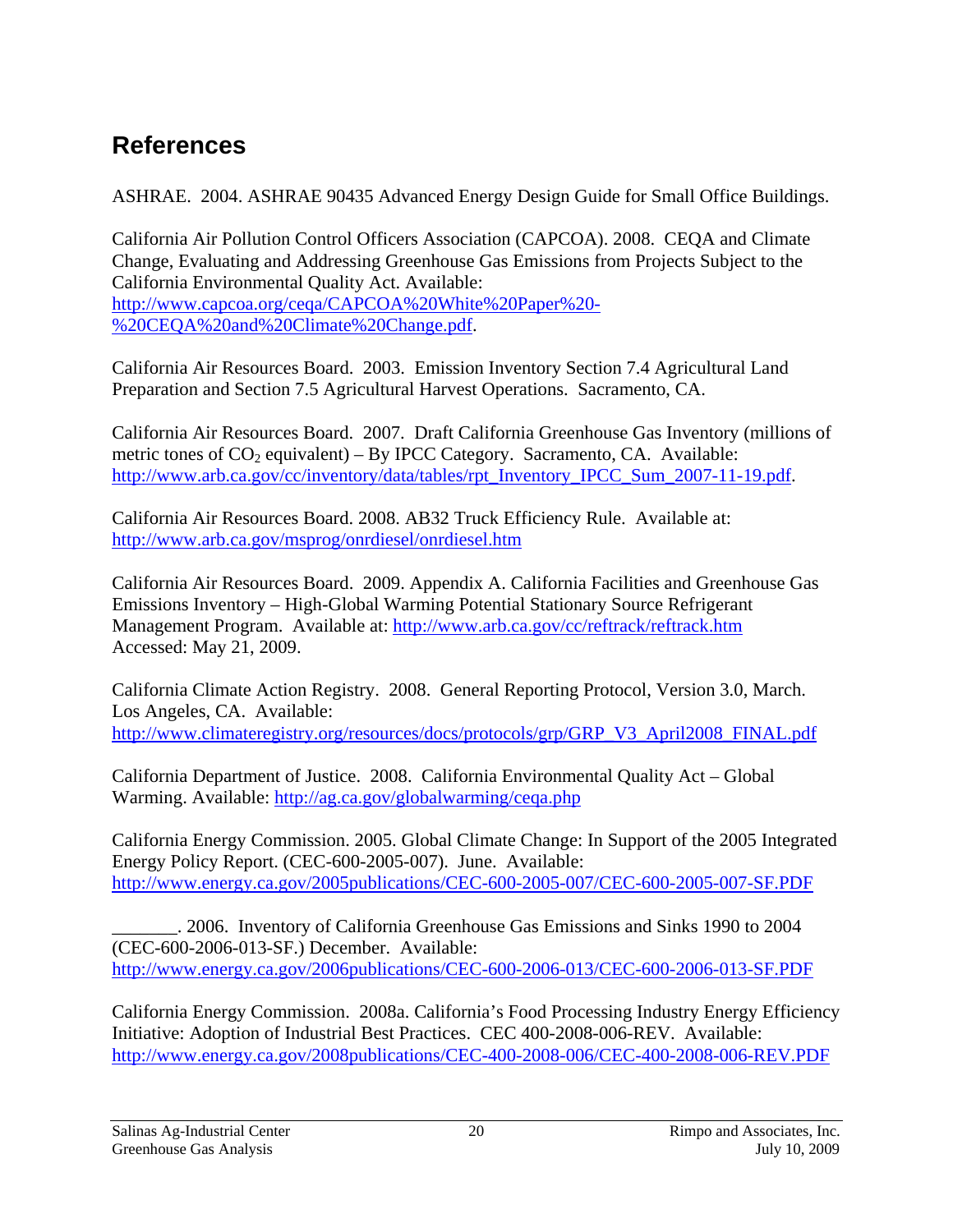California Energy Commission. 2008b. 2008 Building Energy Efficiency Standards for Residential and Non-Residential Buildings. CEC 400-2008-001-CMF. Available: http://www.energy.ca.gov/title24/2008standards/

California EPA. 2006. Climate Action Team Report to Governor Schwarzenegger and the Legislature. Sacramento, CA. March. Available: http://www.climatechange.ca.gov/climate\_action\_team/reports/2006-04-03\_FINAL\_CAT\_REPORT.PDF

City of Salinas, 2007. Final Supplement for the Salinas General Plan Final Program EIR. November 19, 2007. Salinas, CA.

Energy Information Administration. 2001. 2001 Residential Energy Consumption Survey: Household Energy Consumption and Expenditure Tables. Washington, D.C. Available: http://www.eia.doe.gov/emeu/recs/recs2001/ce\_pdf/enduse/ce1-62u\_sqft\_useind2001.pdf.

Getchell, Jean. Monterey Bay Unified Air Pollution Control District. May 21, 2008 phone conversation with Tim Rimpo, Rimpo and Associates, Inc. regarding air district CEQA significance thresholds for greenhouse gases.

Flex Your Power. 2008. http://www.fypower.org/ Accessed: May 24, 2008.

Higgins Associates. 2008. Salinas Ag-Industrial Center, Draft Report. Prepared for Uni-Kool Partners, Gilroy, CA.

Institute of Transportation Engineers. 2003. Trip Generation.  $7<sup>th</sup>$  edition. Washington, DC.

Intergovernmental Panel on Climate Change. 2006. 2006 IPCC Guidelines for National Greenhouse Gas Inventories: Agriculture, Forestry, and Other Land Use Emissions from Livestock and Manure Management. Prepared by the National Greenhouse Gas Inventories Programme, S. Eggelston, L. Buendia, K. Miwa, T. Ngara, K. Tanabe (eds.). Institute for Global Environmental Strategies, Hayama, Japan. Available: http://www.ipccnggip.iges.or.jp/public/2006gl/vol4.htm.

Itron, Inc. 2006. California Commercial End-use Survey. Prepared for: California Energy Commission. March, 2006. CEC-400-2006-005.

Lawrence Berkeley National Laboratory. 2005. Is Efficiency Enough? Towards at New Framework for Carbon Savings in the California Sector. Prepared for California Energy Commission Public Interest Energy Research Program. October. CEC-500-2005-162. Terrapass. 2008. Information about available at: http://www.terrapass.com/.

Levinson, R., Akbari, H., Konopacki, S., and S. Bretz. 2005. Inclusion of cool roofs in nonresidential Title 24 prescriptive requirements. In Energy Policy, Volume 33, Issue 2, January 2005, Pages 151-170.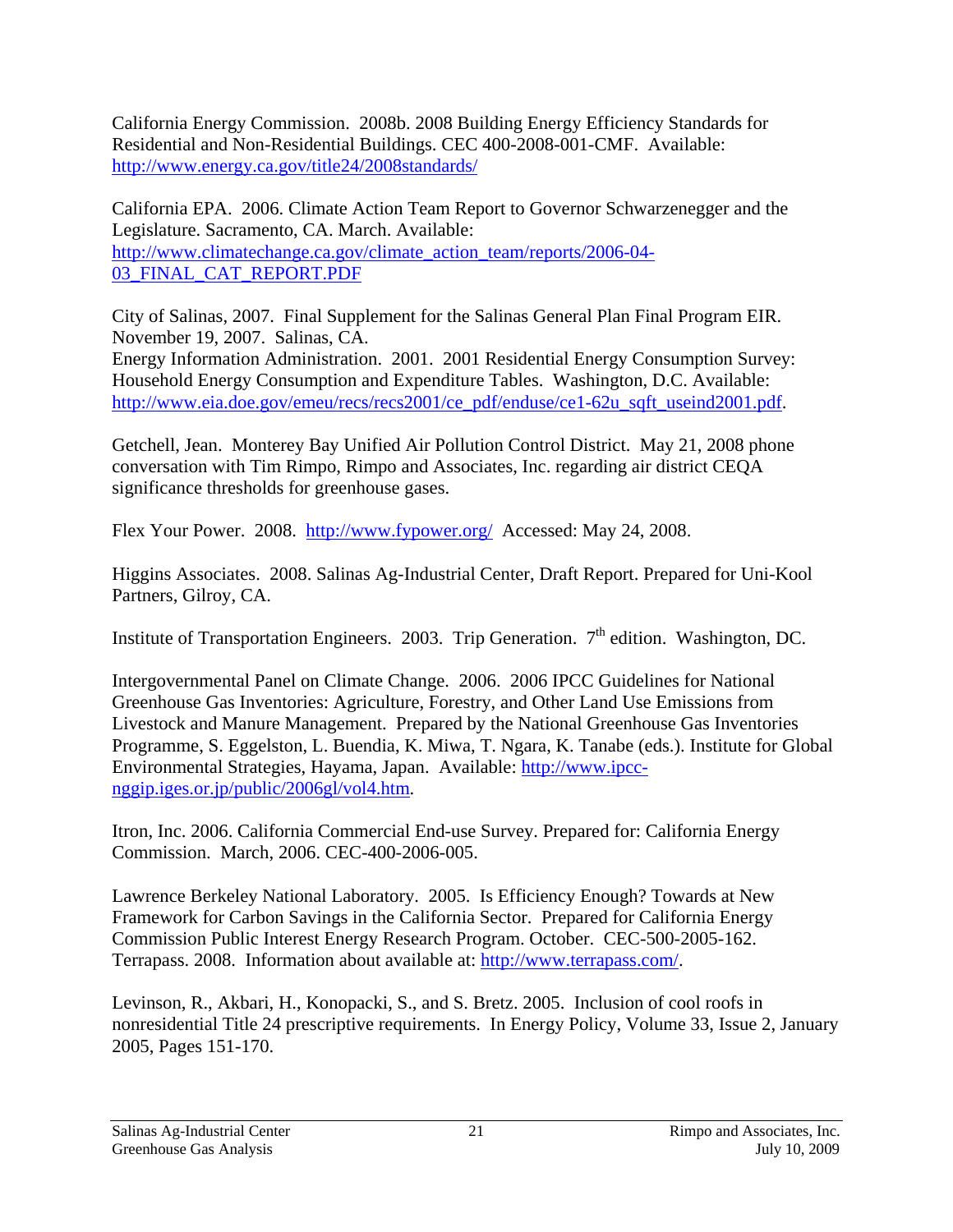Monterey Bay Unified Air Pollution Control District. 2008. CEQA Air Quality Guidelines. Available: http://www.mbuapcd.org/index.cfm/Cat/66.htm.

Navigant Consulting. 2006. Refining Estimates of Water-Related Energy Use in California. Prepared for the California Energy Commission. CEC-500-2006-116. http://www.energy.ca.gov/pier/project\_reports/CEC-500-2006-118.html.

TheDailyGreen.com. 2007. Breakthrough on World's Most Efficient LEDs. Available at: www.thedailygreen.com/green-homes/eco-friendly/led-efficient-lighting-461128

United Nations Framework on Climate Change. 2008. Available: http://unfccc.int/2860.php,

U.S. Department of Energy, 2006. Urban Forestry Carbon Sequestration Workbook, Version 8.0, February 9, 2006. Energy Information Administration.

U.S. Environmental Protection Agency. 2008. Inventory of U.S. Greenhouse Gas Emissions and Sinks: 1990-2006. February. Washington D.C. Available: http://www.epa.gov/climatechange/emissions/usinventoryreport.html.

U.S. Environmental Protection Agency. 2008b. Smart way – Basic Information. Available at: http://www.epa.gov/smartway/transport/basic-information/index.htm

U.S. Green Building Council. 2007. New Construction and Major Renovation Version 2.2. Reference Guide. Third Edition, October. Washington, D.C.

World Resources Institute. 2008. Climate Analysis Indicators Tool. Available at: http://cait.wri.org/

Yarne, Jeffrey (Yarne and Associates, Inc.). 2009. Water Supply Assessment for Salinas Ag-Industrial Center, Salinas, CA.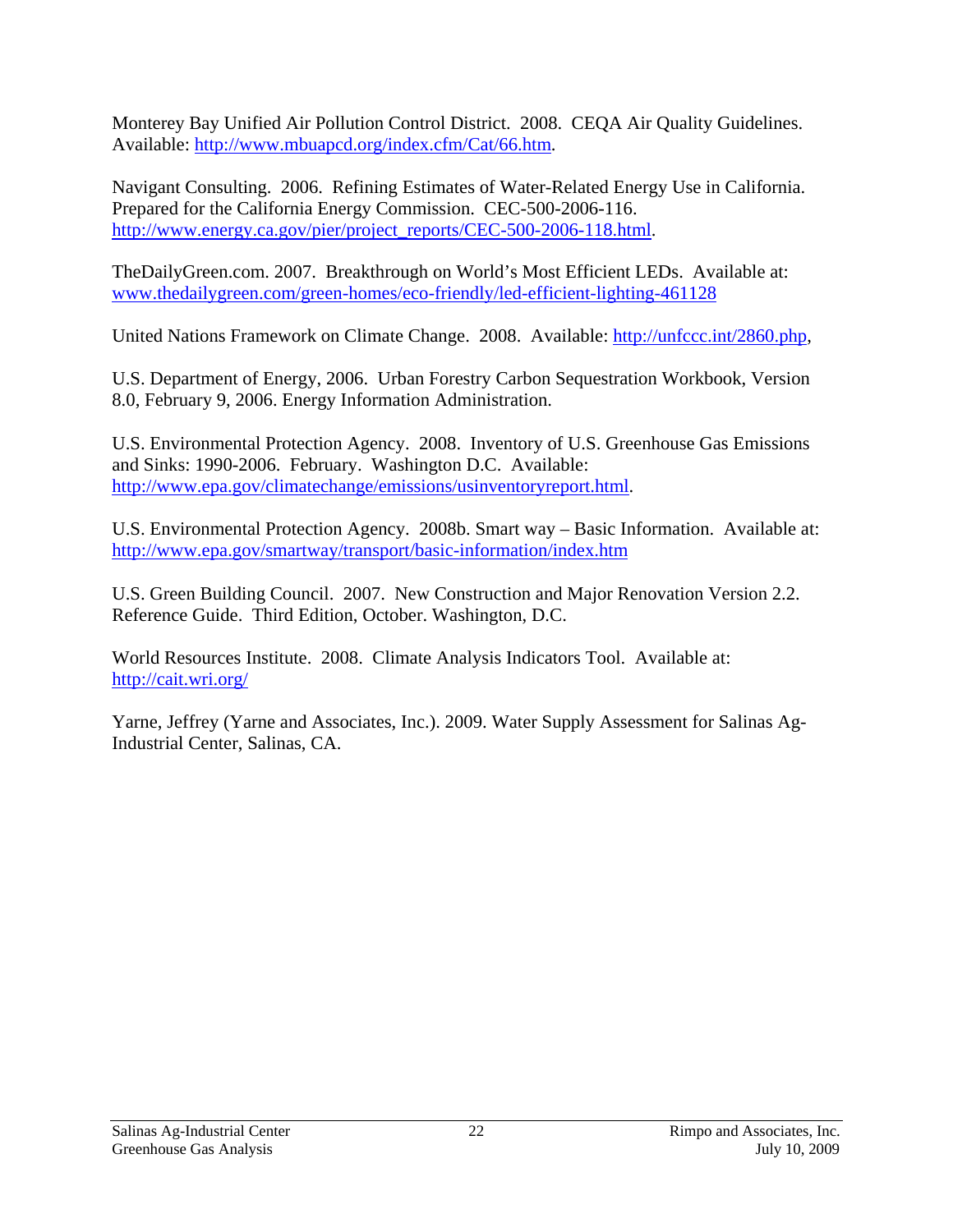## **Appendix A. Applicability of the Salinas General Plan Final Program EIR to the Salinas Ag-Industrial Center**

This appendix lists each of the nine greenhouse gas mitigation measures included in the Salinas General Plan Supplemental Environmental Impact Report (SEIR) and discusses the applicability of each measure to the Salinas Ag-Industrial Center Specific Plan.

**Measure 1. Within 36 months, the City shall establish a global climate change action plan that includes a baseline inventory of all GHG emissions associated with all residences, businesses, industries, agriculture, municipal operations, and other sources within the City limits, establishment of a GHG emissions reduction target; development of enforceable, feasible emissions reduction measures to meet the established target; and performance monitoring of the GHG emissions reduction measures shall occur every 3 years to ensure the emission reductions are being achieved.** 

#### **Applicability of Measure 1 to Project:**

Measure 1 describes the City of Salinas' climate change action plan goals and is not applicable to the Salinas Ag-Industrial Center.

**Measure 2. Prioritized parking within new commercial and retail areas shall be given to electric vehicles, hybrid vehicles, and alternative fuel vehicles.** 

#### **Applicability of Measure 2 to Project**:

Measure 2 applies to the entire project area, including agricultural-industrial land uses. Specific Plan Section 7.5.1.3 establishes, for sites with 10 or more required visitor/employee parking spaces, a 10% minimum requirement for preferred use by carpool, vanpool and alternative fuel vehicles and requires provision of an alternative fueling system, such as an electric vehicle charging area, for at least one employee visitor vehicle. The GHG emission reductions associated with this measure were included in the analysis, as described in Table 4, measure 12.

**Measure 3. The City shall require that new or major rehabilitation (additions of 25,000 square feet of office/retail commercial or 100,000 square feet of industrial floor area) or residential projects of 6 units or more comply with at least one of the following:** 

- **Participate in the CEC's New Solar Homes Partnership (this program provides rebates to developers of 6 units or more who offer solar power in 50 percent of new units), or a similar program with solar power requirements equal to or greater than those of the CEC's New Solar Homes Partnership as demonstrated to the City by the project applicant.**
- **Design and construct 50 percent of the square footage of the building(s) to be capable of being certified under either the Leadership in Energy and Environmental Design (LEED) or equivalent building rating system: LEED for New Construction; LEED for Existing Buildings, LEED for Homes, LEED for Core and Shell, or any Application**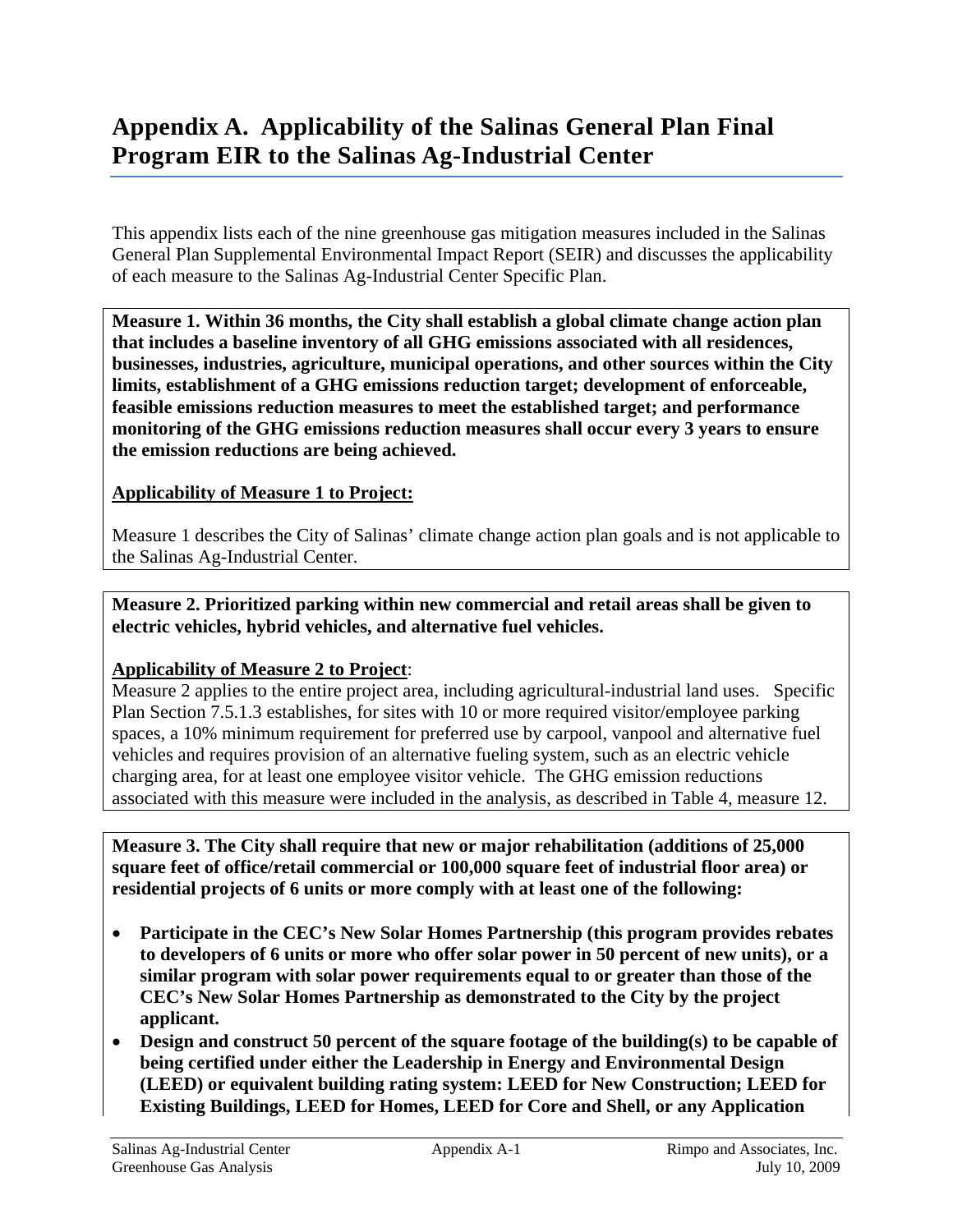**Guides of these rating systems. However, no formal LEED certification shall be required, and the City Manager or his/her designee shall make the determination that the potential for LEED certification has been achieved. All credits used to demonstrate capability to meet one of the above certifications must directly or indirectly result in a reduction in GHG emissions.** 

### **Applicability of Measure 3 to Project**:

Measure 3 requires that fifty percent of the Project's building square footage be required to meet LEED building rating systems. The Specific Plan anticipates that the majority of the Center's uses will be processing and/or cooling facilities which include large areas for operations and a small proportion of office space. This configuration will make it impossible to achieve the applicable LEED certification.

The Specific Plan's Green Building Plan (GBP) identifies measures to reduce GHGs within the Ag-Industrial Center. The GBP is tailored to the uses within the Plan Area, and requires that users optimize energy performance within office employee/visitor areas of buildings. The GHG analysis assumed an emission reduction credit of 30% for the office/visitor square footage portion of total Center square footage. For Scenario 1, this includes 44% of total building square footage, while for Scenario 2, this includes 24% of total building square footage. Please refer to Table 4, measure 5.

**Measure 4. The City shall require that new or major rehabilitation (additions of 25,000 square feet of office/retail commercial or 100,000 square feet of industrial floor area) of commercial, office, or industrial development greater than or equal to 25,000 square feet in size must incorporate renewable energy generation (on- or off-site) to provide 15 percent or more of the project's energy needs.** 

### **Applicability of Measure 4 to Project**:

The Specific Plan allows renewable energy generation projects within the Center and permits photovoltaic panels, wind turbines, solar water heaters, fuel cells, and other renewable energy sources to be installed on roofs of individual projects or in other areas of sites outside of the required yards. None of these applications are required within the Center, primarily because of the cost of these systems. Appendix C evaluates the feasibility of using solar power to supply 15% of the Center's anticipated energy demand Appendix D evaluates the feasibility of using wind power to supply 15% of the Center's energy demand. Appendices C and D demonstrate that neither solar nor wind power can be used to cost-effectively meet 15% of the Center's large expected energy demand.

**Measure 5. The City shall require that new development in excess of 10 acres in size be capable of meeting the certification requirements of the LEED for Neighborhood Development Rating System Pilot Version (February 2007) ("LEED ND"). However, no formal certification shall be required, and the City Manager or his/her designee shall make the determination that the potential for certification has been achieved. All credits used to demonstrate capability to meet the LEED ND certification must directly or indirectly result in a reduction in GHG emissions.**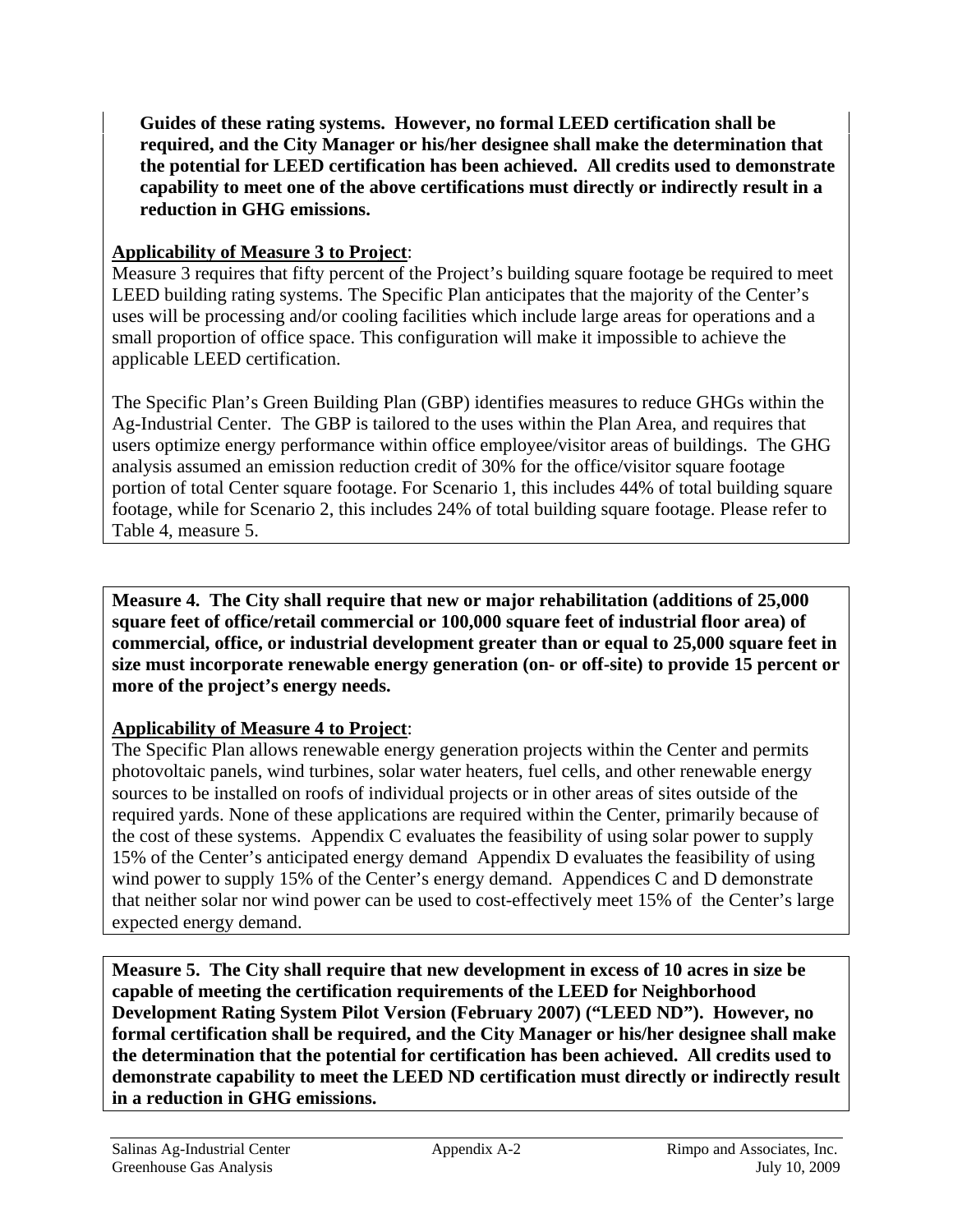### **Applicability of Measure 5 to Project:**

Measure 5 is not applicable to the project. LEED ND, though not designed to be exclusively applied to residential, is primarily for residential and mixed use developments that include residential and commercial-retail.

**Measure 6. The City shall require that the design or purchase of any new street lights and water and wastewater pumps and treatment systems achieve a 10 percent reduction beyond an estimated baseline energy use for this infrastructure. All new traffic lights installed within Salinas shall use LED technology.** 

### **Applicability of Measure 6 to Project:**

Measure 6 is the City of Salinas' responsibility and not directly applicable to the Project. The Specific Plan proposes formation of a Landscape and Lighting Maintenance District which will implement this Measure as it installs and maintains street lighting within the District (Plan Area). Existing City policy requires the use of LED technology for new traffic lights.

In addition, the Green Building Plan requires that LEDs and/or fluorescent lighting be installed in all employee/visitor areas, whenever practicable in other building areas, and for outdoor lighting, when feasible. The GHG emission reductions associated with this measure were included in the analysis, as described in Table 4, measure 3.

**Measure 7. The City shall require all new development or major rehabilitation (additions of 25,000 square feet of office/retail commercial or 100,000 square feet of industrial floor area) projects to recycle and/or salvage at least 50 percent of nonhazardous construction and demolition debris. To implement this requirement, a construction waste management plan identifying materials to be diverted from disposal and whether the materials will be stored on-site or commingled shall be developed and implemented by the applicant for said development or rehabilitation. Excavated soil and land-clearing debris do not contribute to this credit. Calculation can be done by weight or volume but must be consistent throughout.** 

### **Applicability of Measure 7 to Project:**

Measure 7 is applicable to the Plan Area and has the potential to reduce GHG emissions during construction. The Specific Plan includes measures designed to ensure that at least 50% of nonhazardous construction waste is recycled, when feasible. Although this measure would potentially reduce vehicle trips and associated GHG emissions, the exact amount of GHG emissions reduced cannot be calculated because of the difficulty in estimating how many vehicle trips would be avoided.

**Measure 8. The City shall require all new development and major rehabilitation (additions of 25,000 square feet of office/retail commercial or 100,000 square feet of industrial floor area ) projects to incorporate any combination of the following strategies to reduce heat gain for 50 percent of the non-roof impervious site landscape (including roads, sidewalks, courtyards, parking lots, and driveways):**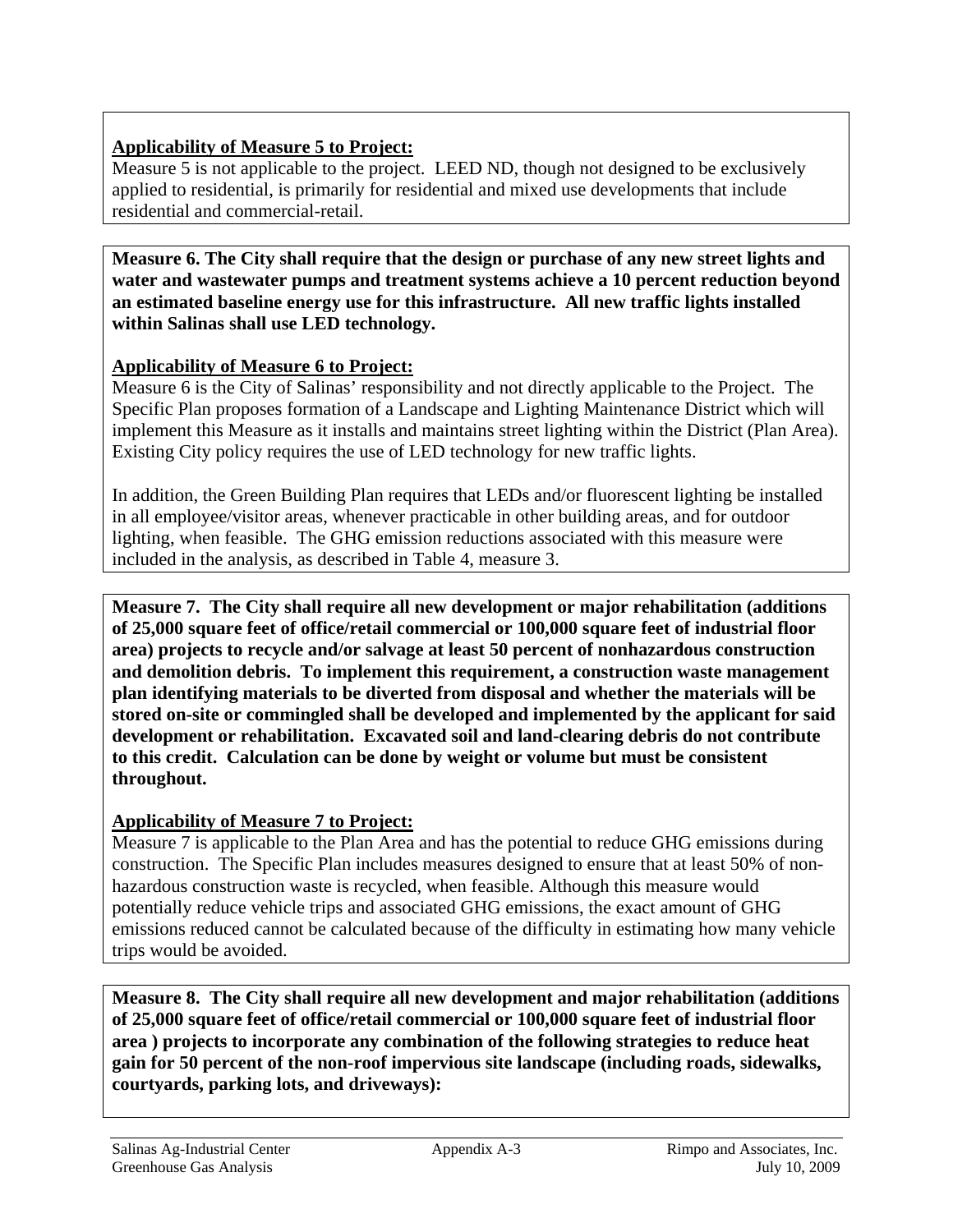- **Shaded (Within 5 years of occupancy)**
- **Paving materials with a Solar Reflective Index (SRI) of at least 29**
- **Open grid pavement system**
- **Parking spaces under cover (defined as underground, under deck, under roof, or under building.) Any roof used to shade or cover parking must have an SRI of at least 29.**

**Applicability of Measure 8 to Project**: Although all buildings within the Center will be installed with cool roofs, the Center would not include significant amounts of shading. Specific Plan policies will result in some shading of non-roof impervious surfaces but the extent of shading will be minimal relative to the expected total amount of impervious area. The Specific Plan does not provide for open grid pavement systems or parking spaces under cover, nor does it require paving materials with an SRI of at least 29 for 50% of non-roof impervious vehicular travel, parking, or loading areas. Using paving materials with an SRI of at least 29, such as concrete, would triple the costs required to pave the parking areas. This represents an unaffordable cost increase because of the large parking areas that will be needed to accommodate field trucks and line haul trucks. Appendix E documents the added costs of using concrete instead of asphalt for the Center.

**Measure 9. The City shall require all new development and major rehabilitation (additions of 25,000 square feet of office/retail commercial or 100,000 square feet of industrial floor area) projects incorporate "green building" points in construction plans prior to issuing a permit to build. Such points may be achieved through checklists identified by New Home Construction Green Building Guidelines available at** www.builditgreen.org**, or through a similar list that distinguishes specific measures targeting efficiencies in energy, resource use, or other measures that would also directly or indirectly result in GHG emission reductions. Specific efficiencies that would reduce GHG emissions shall be implemented where feasible for all project areas including site design, landscaping, foundation, structural frame and building envelope, exterior finishing, plumbing, appliance use, insulation, heating, venting and air conditioning, building performance, use of renewable energy, finishes, and flooring.** 

**Applicability of Measure 9 to Project:** The BuilditGreen web site referenced in this measure applies only to residential construction and thus provides no guidance for the uses proposed in the Plan Area. Section 7.5 of the Specific Plan requires that the commercial and industrial projects within the Plan Area incorporate energy efficient design and allows renewable energy generation facilities that are appropriate to Plan Area land uses. These measures are described in Table 4 of this analysis (see measures 3, 4, 5, 6, 7, 10, 11, and 12). Emission reductions are shown in Table 5.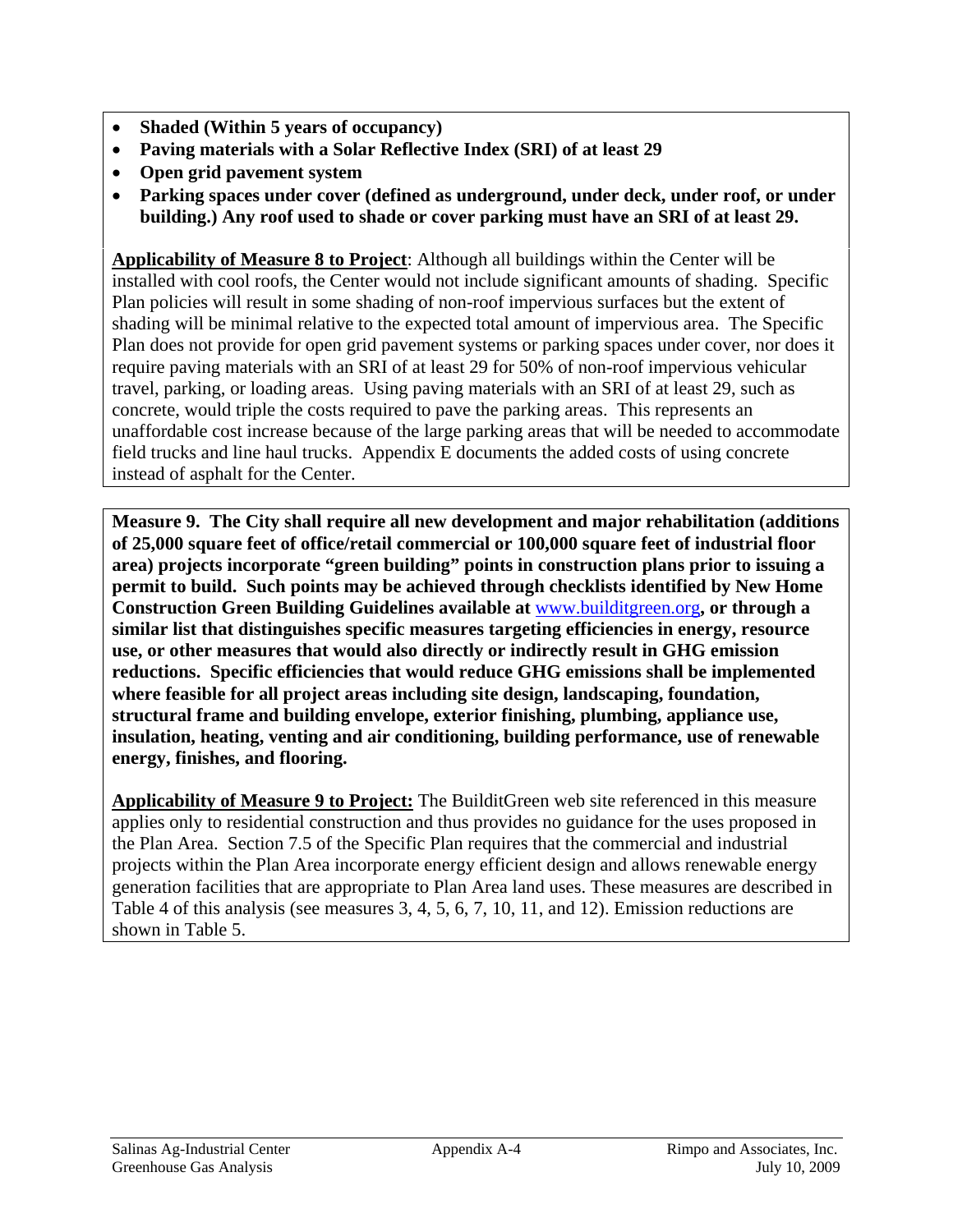## **Appendix B. Construction and Operational GHG Emission Estimates**

| Section                                                                                                                                                                      | Appendix B- |
|------------------------------------------------------------------------------------------------------------------------------------------------------------------------------|-------------|
|                                                                                                                                                                              |             |
|                                                                                                                                                                              |             |
|                                                                                                                                                                              |             |
| Operational Emissions – Unmitigated URBEMIS Modeling Results w/TDM Mitigation Only<br>Operational Emissions -Mitigated URBEMIS Modeling Results with adjust trip lengths and |             |
|                                                                                                                                                                              |             |
|                                                                                                                                                                              |             |
|                                                                                                                                                                              |             |
|                                                                                                                                                                              |             |
|                                                                                                                                                                              |             |
|                                                                                                                                                                              |             |

| Appendix B -                                                                          |
|---------------------------------------------------------------------------------------|
|                                                                                       |
|                                                                                       |
|                                                                                       |
|                                                                                       |
|                                                                                       |
| Table B-6. Mitigated VMT assumes 4 mile reduction for field truck trips and line haul |
|                                                                                       |
| Table B-7. Mitigated Transportation Emissions After Accounting for Employee Trip      |
|                                                                                       |
|                                                                                       |
|                                                                                       |
|                                                                                       |
|                                                                                       |
|                                                                                       |
|                                                                                       |
|                                                                                       |
|                                                                                       |
|                                                                                       |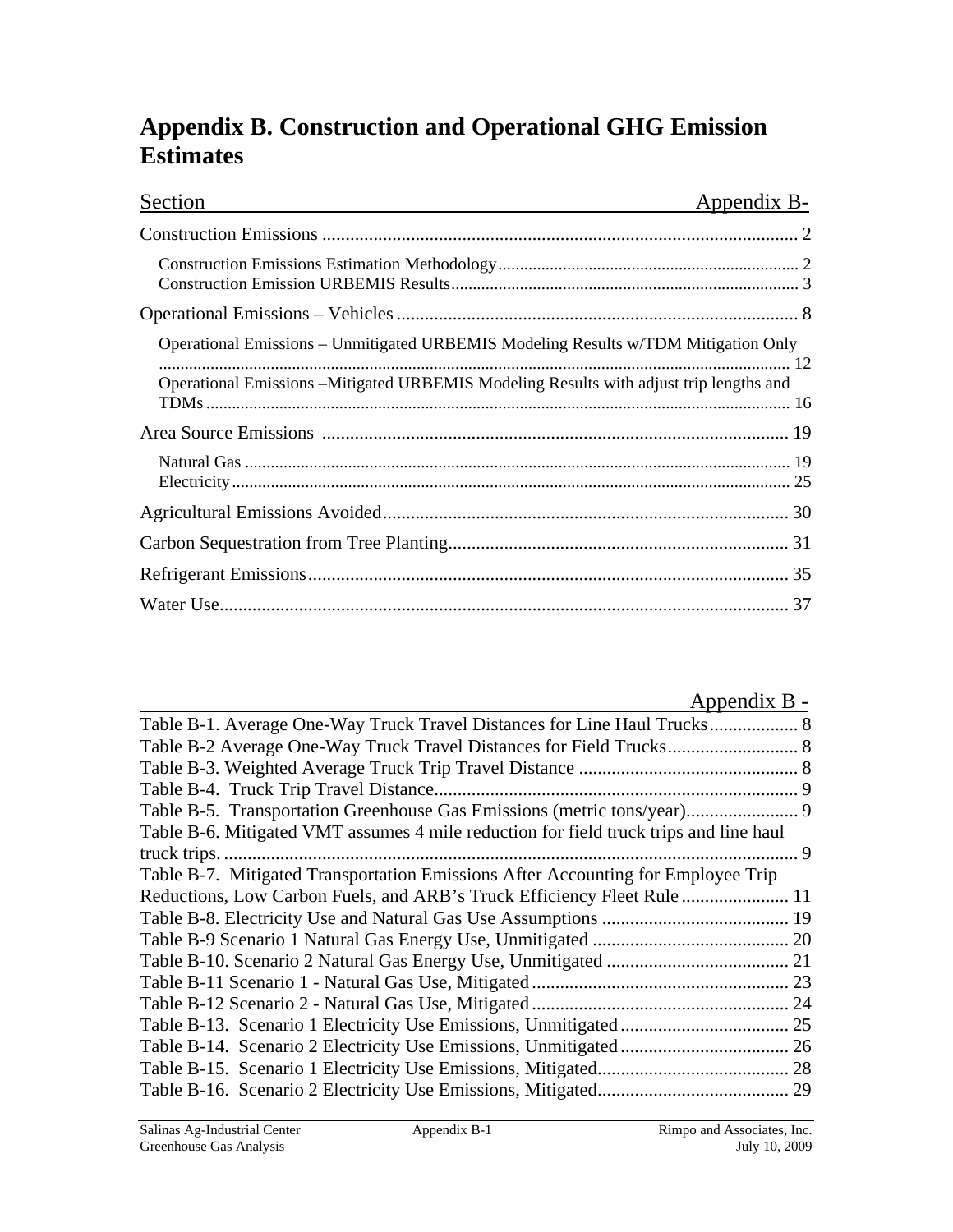# **Construction Emissions**

### *Construction Emissions Estimation Methodology*

Construction emission estimates are summarized in the table below. These emissions were based on the URBEMIS2007 model, version 9.2.4. The detailed modeling assumptions and emission results are summarized in the URBEMIS output shown below.

| Year  | Metric Tons (CO2e) | <b>Annual Construction Activities</b>                                                      |
|-------|--------------------|--------------------------------------------------------------------------------------------|
| 2010  |                    | Demolition, Mass Grading, Fine Grading, Road<br>Asphalt Paving, Trenching (and Wet and Dry |
|       | 1,168              | Utilities)                                                                                 |
| 2011  | 1,316              | Building Construction, Road/Parking Lot Paving                                             |
| 2012  | 1,320              | Building Construction, Road/Parking Lot Paving                                             |
| 2013  | 1,320              | Building Construction, Road/Parking Lot Paving                                             |
| 2014  | 1,320              | Building Construction, Road/Parking Lot Paving                                             |
| Total | 6,445              |                                                                                            |

Notes: Estimates based on URBEMIS2007 model. Assumes default construction equipment list by phase as generated by URBEMIS2007.

Emission estimates assume the following phasing:

Demolition for 1 week beginning January 2010;

Mass Grading for 2.5 months beginning in mid January 2010;

Fine Grading for 1 month in April 2010;

Trenching and Utilities Installation for 1 month in June 2010;

Building for 4.5 years from July 2010 through December 2014;

Asphalt Paving for 1 month in May 2010, 2011, 2012, 2013, and 2014;

A total of 125 acres assumed to be paved, with an average of 25 acres paved per year. The majority of paving in 2010 expected to be roads, while majority of paving in subsequent years expected to be parking lots.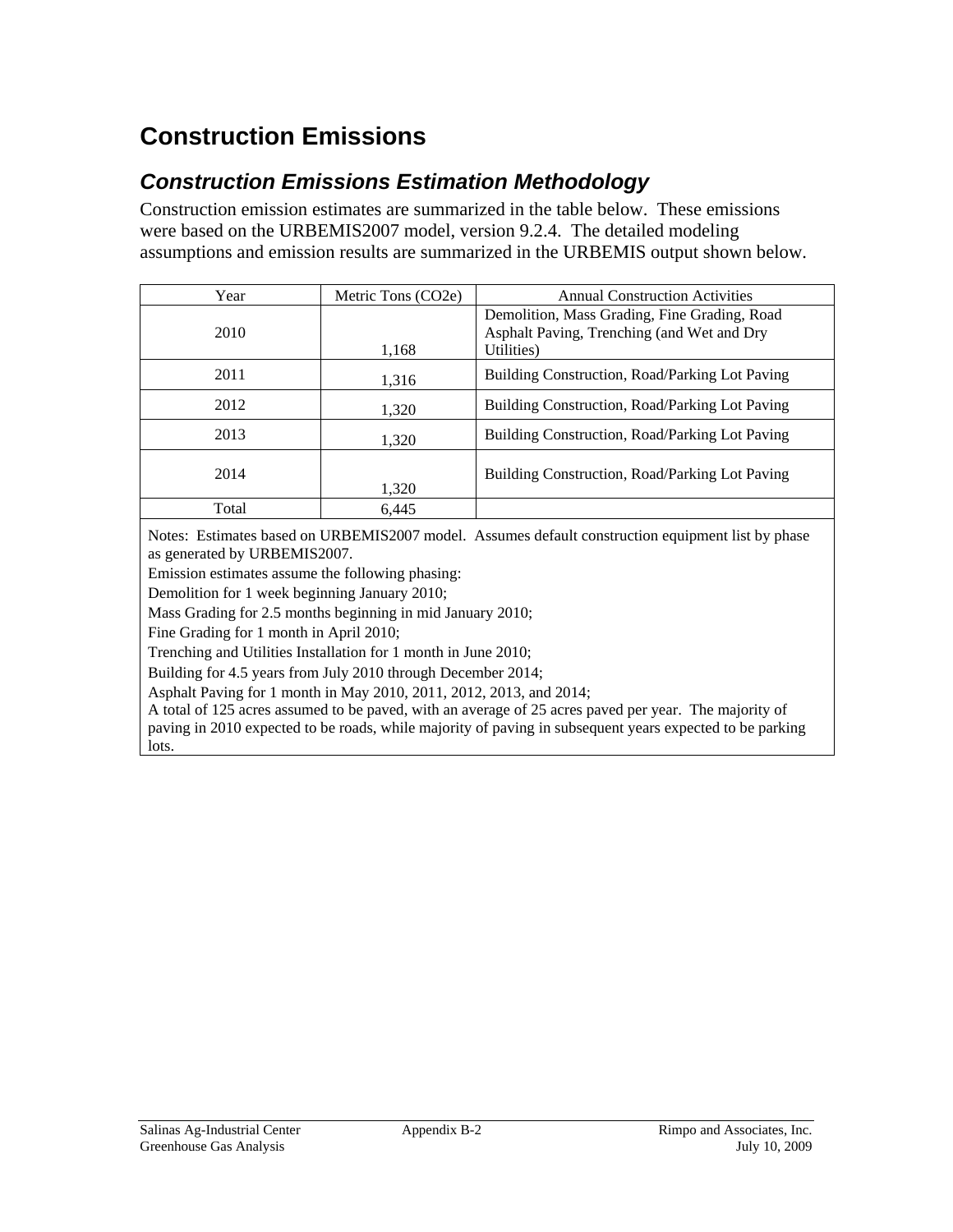### *Construction Emission URBEMIS Results*

Page: 1 **5/22/2009 02:06:17 PM** 

Urbemis 2007 Version 9.2.4

Combined Annual Emissions Reports (Tons/Year)

File Name: C:\Documents and Settings\Tim Rimpo\Application Data\Urbemis\Version9a\Projects\Uni-Kool Revised Construction

Only.urb924

Project Name: Salinas Ag-Industrial Revised Construction GHG

Project Location: Monterey County

On-Road Vehicle Emissions Based on: Version : Emfac2007 V2.3 Nov 1 2006

Off-Road Vehicle Emissions Based on: OFFROAD2007

| <b>Summary Report:</b>                           |                 |                 |
|--------------------------------------------------|-----------------|-----------------|
| <b>CONSTRUCTION</b><br><b>EMISSION ESTIMATES</b> |                 | Metric          |
|                                                  | CO <sub>2</sub> | CO <sub>2</sub> |
| 2010 TOTALS (tons/year<br>unmitigated)           | 1,287.54        | 1,168.37        |
| 2011 TOTALS (tons/year<br>unmitigated)           | 1,450.50        | 1,316.24        |
| 2012 TOTALS (tons/year<br>unmitigated)           | 1,454.81        | 1,320.16        |
| 2013 TOTALS (tons/year<br>unmitigated)           | 1,454.83        | 1,320.17        |
| 2014 TOTALS (tons/year<br>unmitigated)           | 1,454.84        | 1,320.18        |

#### Construction Unmitigated Detail Report:

CONSTRUCTION EMISSION ESTIMATES Annual Tons Per Year, Unmitigated

|      |                                                                         | CO <sub>2</sub> |          |                                             |
|------|-------------------------------------------------------------------------|-----------------|----------|---------------------------------------------|
| 2010 |                                                                         |                 | 1,287.54 |                                             |
|      | Demolition 01/04/2010-01/09/2010                                        |                 | 12.13    |                                             |
|      | <b>Fugitive Dust</b>                                                    | 0.00            |          |                                             |
|      | Demo Off Road Diesel                                                    | 10.33           |          |                                             |
|      | Demo On Road Diesel                                                     | 1.47            |          |                                             |
|      | Demo Worker Trips                                                       | 0.33            |          |                                             |
|      | Mass Grading 01/11/2010-03/26/2010                                      |                 | 250.43   |                                             |
|      | Mass Grading Dust                                                       | 0.00            |          |                                             |
|      | Mass Grading Off Road Diesel                                            | 243.18          |          |                                             |
|      | Mass Grading On Road Diesel                                             | 0.00            |          |                                             |
|      | Mass Grading Worker Trips                                               | 7.25            |          |                                             |
|      | Fine Grading 03/29/2010-04/30/2010                                      |                 | 113.83   |                                             |
|      | Fine Grading Dust                                                       | 0.00            |          |                                             |
|      | Fine Grading Off Road Diesel                                            | 110.54          |          |                                             |
|      | Fine Grading On Road Diesel                                             | 0.00            |          |                                             |
|      | Fine Grading Worker Trips                                               | 3.30            |          |                                             |
|      | Asphalt 05/03/2010-05/28/2010                                           |                 | 331.79   |                                             |
|      | Paving Off-Gas                                                          | 0.00            |          |                                             |
|      | Salinas Ag-Industrial Center<br>Appendix B-3<br>Greenhouse Gas Analysis |                 |          | Rimpo and Associates, Inc.<br>July 10, 2009 |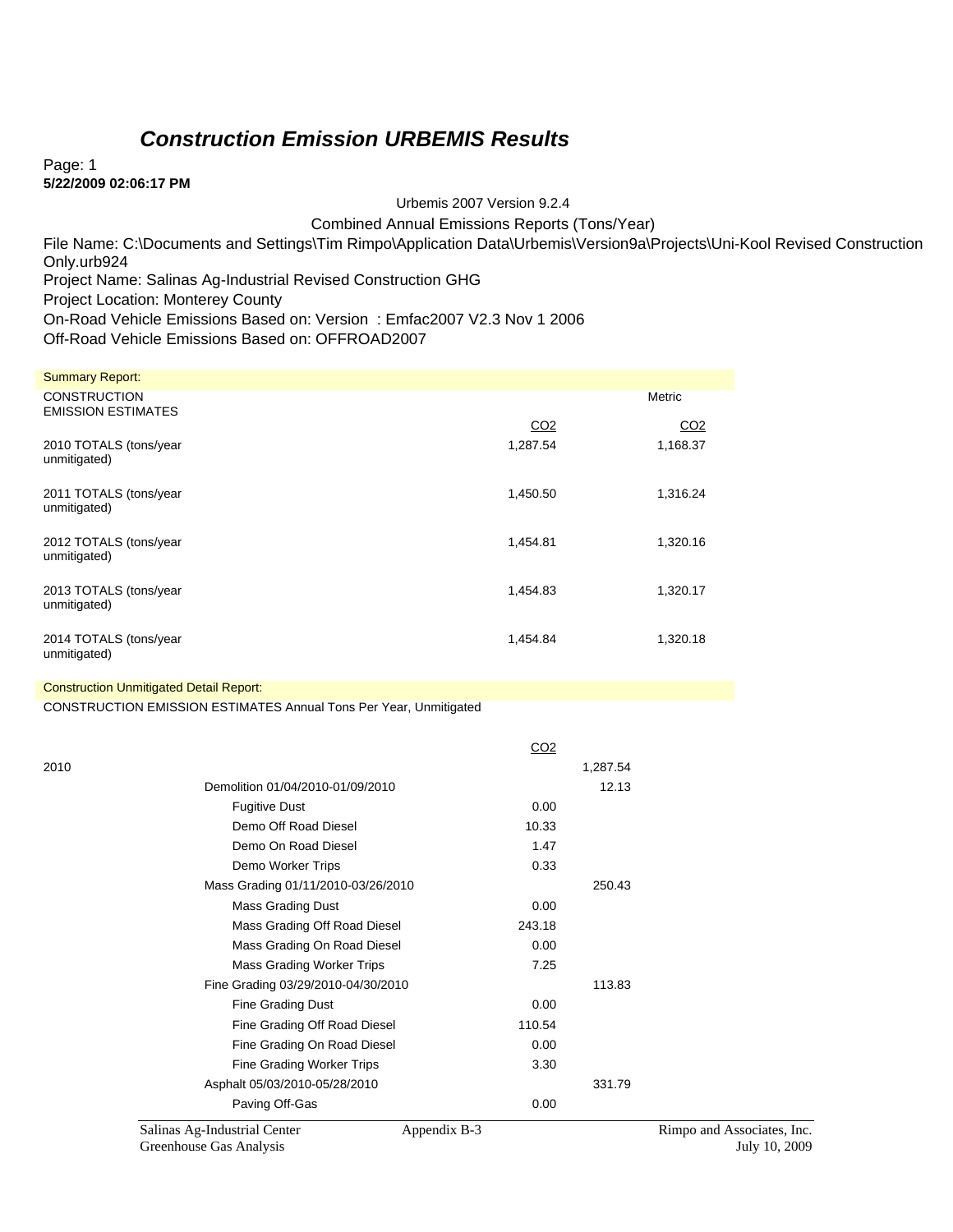|      | Paving Off Road Diesel                       | 12.72          |                      |
|------|----------------------------------------------|----------------|----------------------|
|      | Paving On Road Diesel                        | 317.75         |                      |
|      | Paving Worker Trips                          | 1.32           |                      |
|      | Trenching 06/01/2010-06/30/2010              |                | 20.02                |
|      | <b>Trenching Off Road Diesel</b>             | 18.86          |                      |
|      | <b>Trenching Worker Trips</b>                | 1.16           |                      |
|      | Building 07/05/2010-12/31/2014               |                | 559.31               |
|      | <b>Building Off Road Diesel</b>              | 146.85         |                      |
|      | <b>Building Vendor Trips</b>                 | 399.91         |                      |
|      | <b>Building Worker Trips</b>                 | 12.55          |                      |
|      | Coating 09/07/2010-12/05/2014                |                | 0.02                 |
|      | <b>Architectural Coating</b>                 | 0.00           |                      |
|      | <b>Coating Worker Trips</b>                  | 0.02           |                      |
| 2011 |                                              |                | 1,450.50             |
|      | Building 07/05/2010-12/31/2014               |                | 1,118.64             |
|      | <b>Building Off Road Diesel</b>              | 293.71         |                      |
|      | <b>Building Vendor Trips</b>                 | 799.85         |                      |
|      | <b>Building Worker Trips</b>                 | 25.08          |                      |
|      | Coating 09/07/2010-12/05/2014                |                | 0.07                 |
|      | <b>Architectural Coating</b>                 | 0.00           |                      |
|      | <b>Coating Worker Trips</b>                  | 0.07           |                      |
|      | Asphalt 05/02/2011-05/27/2011                |                | 331.79               |
|      | Paving Off-Gas                               | 0.00           |                      |
|      | Paving Off Road Diesel                       | 12.72          |                      |
|      | Paving On Road Diesel                        | 317.75         |                      |
|      | Paving Worker Trips                          | 1.32           |                      |
|      |                                              |                |                      |
| 2012 | Building 07/05/2010-12/31/2014               |                | 1,454.81<br>1,122.95 |
|      |                                              | 294.84         |                      |
|      | <b>Building Off Road Diesel</b>              |                |                      |
|      | <b>Building Vendor Trips</b>                 | 802.96         |                      |
|      | <b>Building Worker Trips</b>                 | 25.16          | 0.07                 |
|      | Coating 09/07/2010-12/05/2014                |                |                      |
|      | <b>Architectural Coating</b>                 | 0.00           |                      |
|      | <b>Coating Worker Trips</b>                  | 0.07           |                      |
|      | Asphalt 05/07/2012-06/01/2012                |                | 331.79               |
|      | Paving Off-Gas                               | 0.00           |                      |
|      | Paving Off Road Diesel                       | 12.72          |                      |
|      | Paving On Road Diesel<br>Paving Worker Trips | 317.75<br>1.32 |                      |
|      |                                              |                |                      |
| 2013 |                                              |                | 1,454.83             |
|      | Building 07/05/2010-12/31/2014               |                | 1,122.97             |
|      | <b>Building Off Road Diesel</b>              | 294.84         |                      |
|      | <b>Building Vendor Trips</b>                 | 802.99         |                      |
|      | <b>Building Worker Trips</b>                 | 25.15          |                      |
|      | Coating 09/07/2010-12/05/2014                |                | 0.07                 |
|      | <b>Architectural Coating</b>                 | 0.00           |                      |
|      | <b>Coating Worker Trips</b>                  | 0.07           |                      |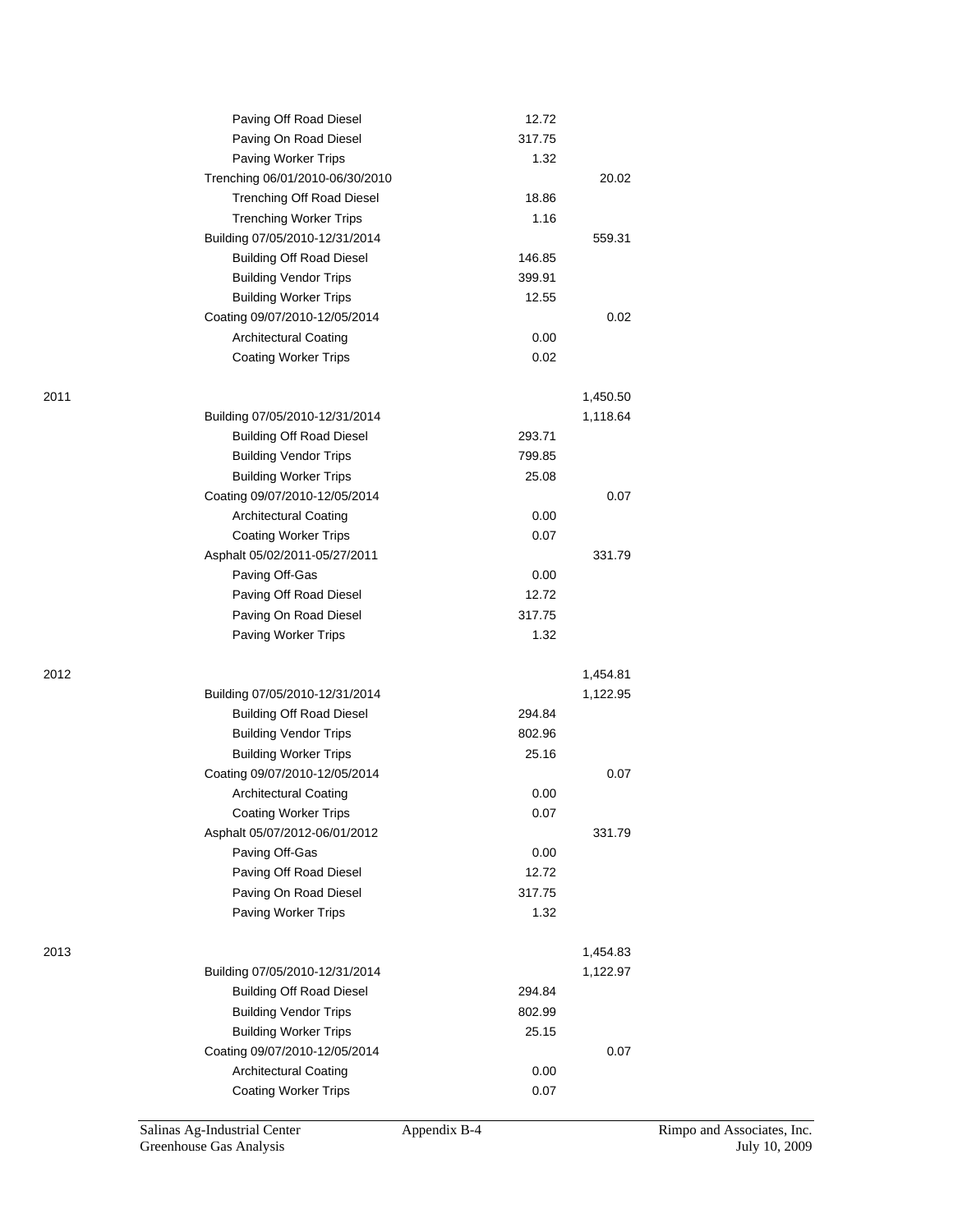|      | Asphalt 05/06/2013-05/31/2013   |        | 331.79   |
|------|---------------------------------|--------|----------|
|      | Paving Off-Gas                  | 0.00   |          |
|      | Paving Off Road Diesel          | 12.72  |          |
|      | Paving On Road Diesel           | 317.75 |          |
|      | Paving Worker Trips             | 1.32   |          |
| 2014 |                                 |        | 1,454.84 |
|      | Building 07/05/2010-12/31/2014  |        | 1,122.99 |
|      | <b>Building Off Road Diesel</b> | 294.84 |          |
|      | <b>Building Vendor Trips</b>    | 803.01 |          |
|      | <b>Building Worker Trips</b>    | 25.14  |          |
|      | Coating 09/07/2010-12/05/2014   |        | 0.06     |
|      | <b>Architectural Coating</b>    | 0.00   |          |
|      | <b>Coating Worker Trips</b>     | 0.06   |          |
|      | Asphalt 05/05/2014-05/30/2014   |        | 331.79   |
|      | Paving Off-Gas                  | 0.00   |          |
|      | Paving Off Road Diesel          | 12.72  |          |
|      | Paving On Road Diesel           | 317.75 |          |
|      | <b>Paving Worker Trips</b>      | 1.32   |          |

#### Phase Assumptions

Phase: Demolition 1/4/2010 - 1/9/2010 - Type Your Description Here Building Volume Total (cubic feet): 50000 Building Volume Daily (cubic feet): 10000 On Road Truck Travel (VMT): 138.89 Off-Road Equipment: 3 Excavators (168 hp) operating at a 0.57 load factor for 8 hours per day 2 Rubber Tired Dozers (357 hp) operating at a 0.59 load factor for 8 hours per day

Phase: Fine Grading 3/29/2010 - 4/30/2010 - Type Your Description Here

Total Acres Disturbed: 257

Maximum Daily Acreage Disturbed: 64.25

Fugitive Dust Level of Detail: Default

20 lbs per acre-day

On Road Truck Travel (VMT): 0

Off-Road Equipment:

1 Excavators (168 hp) operating at a 0.57 load factor for 8 hours per day

1 Graders (174 hp) operating at a 0.61 load factor for 8 hours per day

1 Rubber Tired Dozers (357 hp) operating at a 0.59 load factor for 8 hours per day

3 Scrapers (313 hp) operating at a 0.72 load factor for 8 hours per day

3 Tractors/Loaders/Backhoes (108 hp) operating at a 0.55 load factor for 8 hours per day

1 Water Trucks (189 hp) operating at a 0.5 load factor for 8 hours per day

Phase: Mass Grading 1/11/2010 - 3/26/2010 - Default Fine Site Grading Description Total Acres Disturbed: 257 Maximum Daily Acreage Disturbed: 64.25 Fugitive Dust Level of Detail: Default 20 lbs per acre-day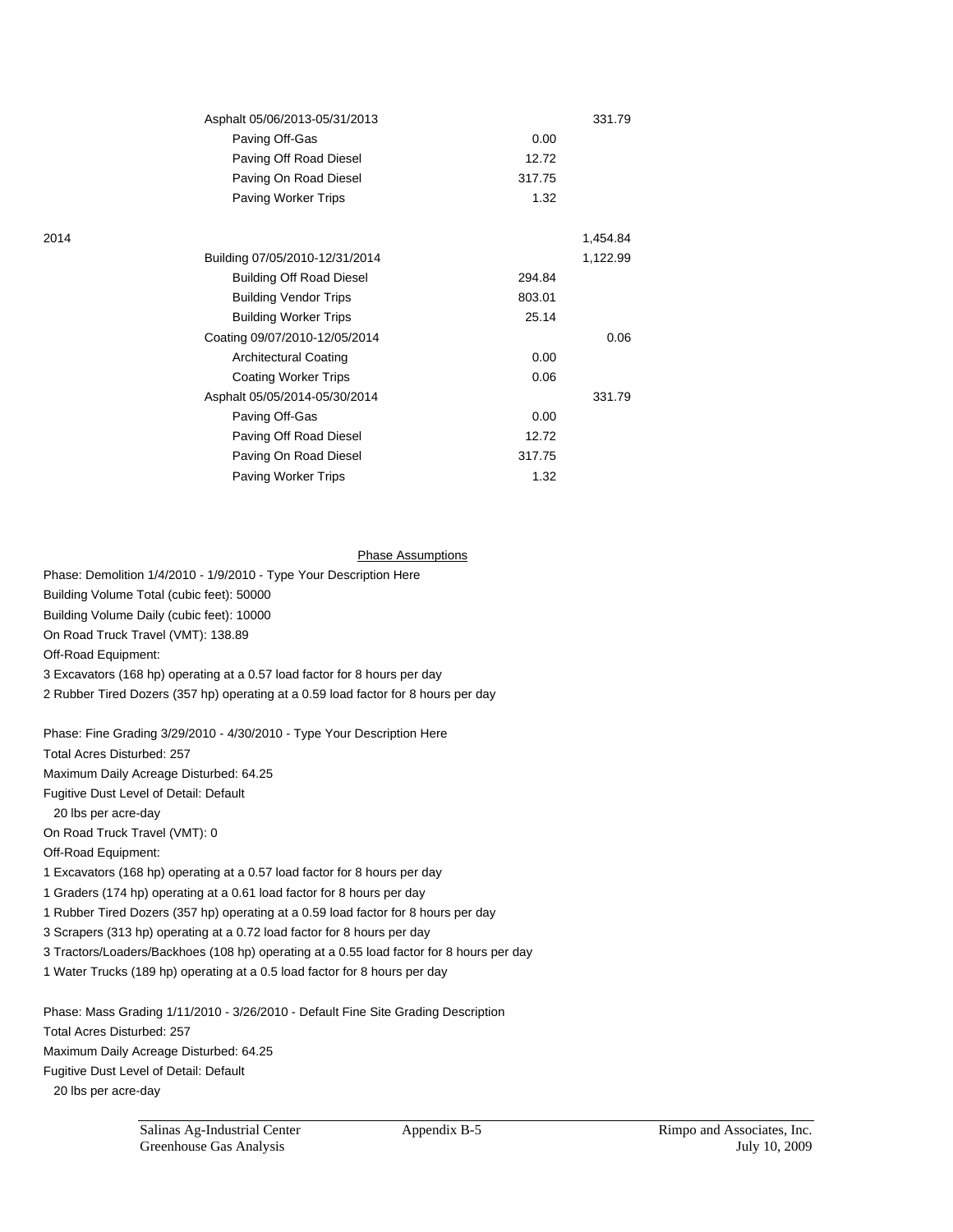On Road Truck Travel (VMT): 0

Off-Road Equipment:

- 1 Excavators (168 hp) operating at a 0.57 load factor for 8 hours per day
- 1 Graders (174 hp) operating at a 0.61 load factor for 8 hours per day
- 1 Rubber Tired Dozers (357 hp) operating at a 0.59 load factor for 8 hours per day
- 3 Scrapers (313 hp) operating at a 0.72 load factor for 8 hours per day
- 3 Tractors/Loaders/Backhoes (108 hp) operating at a 0.55 load factor for 8 hours per day
- 1 Water Trucks (189 hp) operating at a 0.5 load factor for 8 hours per day

Phase: Trenching 6/1/2010 - 6/30/2010 - Includes Wet and Dry Utilities Off-Road Equipment:

- 2 Excavators (168 hp) operating at a 0.57 load factor for 8 hours per day
- 1 Other General Industrial Equipment (238 hp) operating at a 0.51 load factor for 8 hours per day
- 1 Tractors/Loaders/Backhoes (108 hp) operating at a 0.55 load factor for 0 hours per day

Phase: Paving 5/3/2010 - 5/28/2010 - Paving Road Network

Acres to be Paved: 25

Off-Road Equipment:

- 1 Pavers (100 hp) operating at a 0.62 load factor for 8 hours per day
- 2 Paving Equipment (104 hp) operating at a 0.53 load factor for 6 hours per day
- 2 Rollers (95 hp) operating at a 0.56 load factor for 6 hours per day

Phase: Paving 5/2/2011 - 5/27/2011 - Type Your Description Here Acres to be Paved: 25 Off-Road Equipment:

- 1 Pavers (100 hp) operating at a 0.62 load factor for 8 hours per day
- 2 Paving Equipment (104 hp) operating at a 0.53 load factor for 6 hours per day
- 2 Rollers (95 hp) operating at a 0.56 load factor for 6 hours per day

Phase: Paving 5/7/2012 - 6/1/2012 - Type Your Description Here Acres to be Paved: 25

Off-Road Equipment:

- 1 Pavers (100 hp) operating at a 0.62 load factor for 8 hours per day
- 2 Paving Equipment (104 hp) operating at a 0.53 load factor for 6 hours per day
- 2 Rollers (95 hp) operating at a 0.56 load factor for 6 hours per day

Phase: Paving 5/6/2013 - 5/31/2013 - Type Your Description Here Acres to be Paved: 25 Off-Road Equipment:

- 1 Pavers (100 hp) operating at a 0.62 load factor for 8 hours per day
- 2 Paving Equipment (104 hp) operating at a 0.53 load factor for 6 hours per day
- 2 Rollers (95 hp) operating at a 0.56 load factor for 6 hours per day

Phase: Paving 5/5/2014 - 5/30/2014 - Type Your Description Here Acres to be Paved: 25 Off-Road Equipment:

- 1 Pavers (100 hp) operating at a 0.62 load factor for 8 hours per day
- 2 Paving Equipment (104 hp) operating at a 0.53 load factor for 6 hours per day
- 2 Rollers (95 hp) operating at a 0.56 load factor for 6 hours per day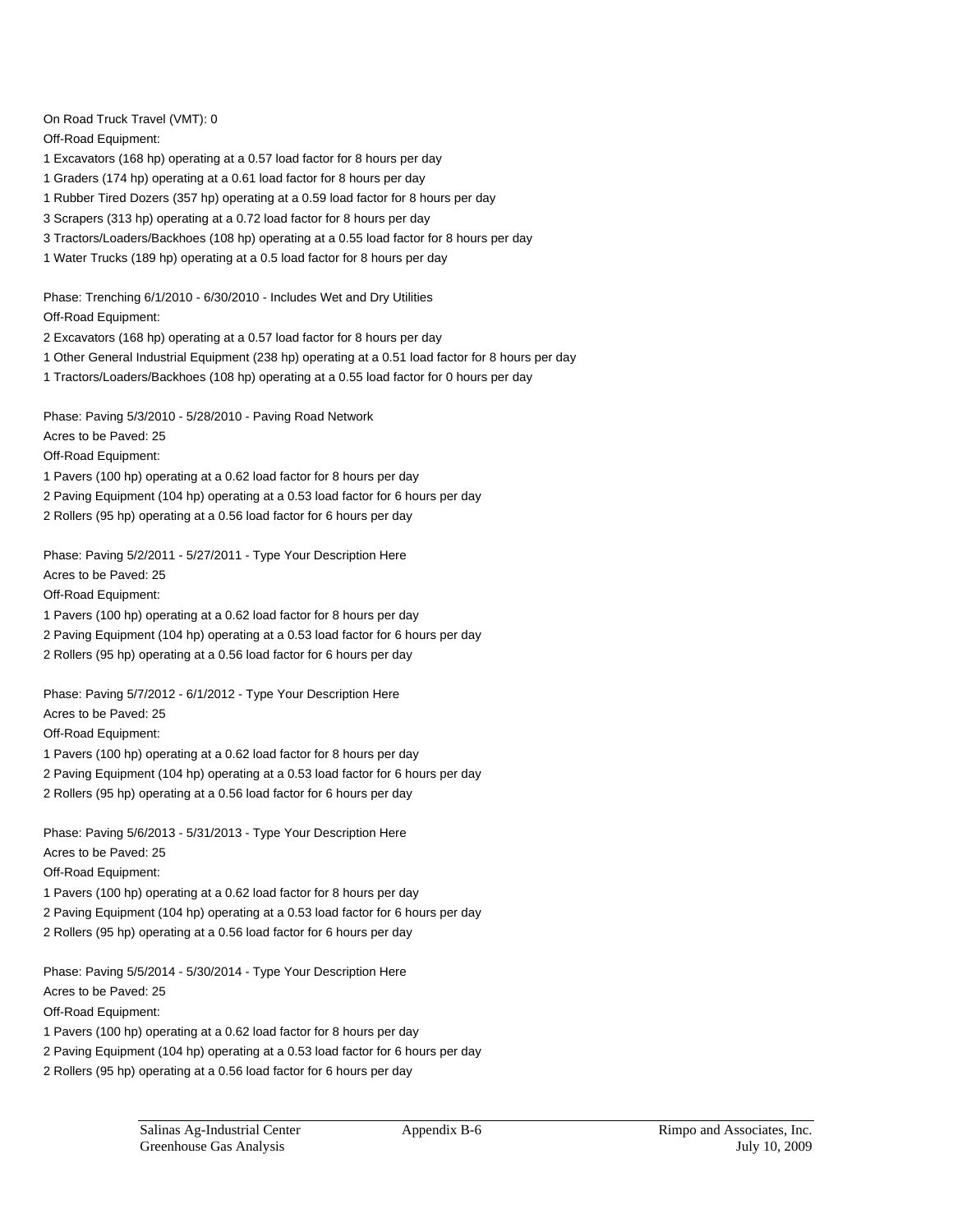Phase: Building Construction 7/5/2010 - 12/31/2014 - Default Building Construction Description Off-Road Equipment:

- 1 Cranes (399 hp) operating at a 0.43 load factor for 7 hours per day
- 3 Forklifts (145 hp) operating at a 0.3 load factor for 8 hours per day
- 1 Generator Sets (49 hp) operating at a 0.74 load factor for 8 hours per day
- 3 Tractors/Loaders/Backhoes (108 hp) operating at a 0.55 load factor for 7 hours per day
- 1 Welders (45 hp) operating at a 0.45 load factor for 8 hours per day

Phase: Architectural Coating 9/7/2010 - 12/5/2014 - Default Architectural Coating Description Rule: Residential Interior Coatings begins 1/1/2005 ends 12/31/2040 specifies a VOC of 100 Rule: Residential Exterior Coatings begins 1/1/2005 ends 12/31/2040 specifies a VOC of 250 Rule: Nonresidential Interior Coatings begins 1/1/2005 ends 12/31/2040 specifies a VOC of 250 Rule: Nonresidential Exterior Coatings begins 1/1/2005 ends 12/31/2040 specifies a VOC of 250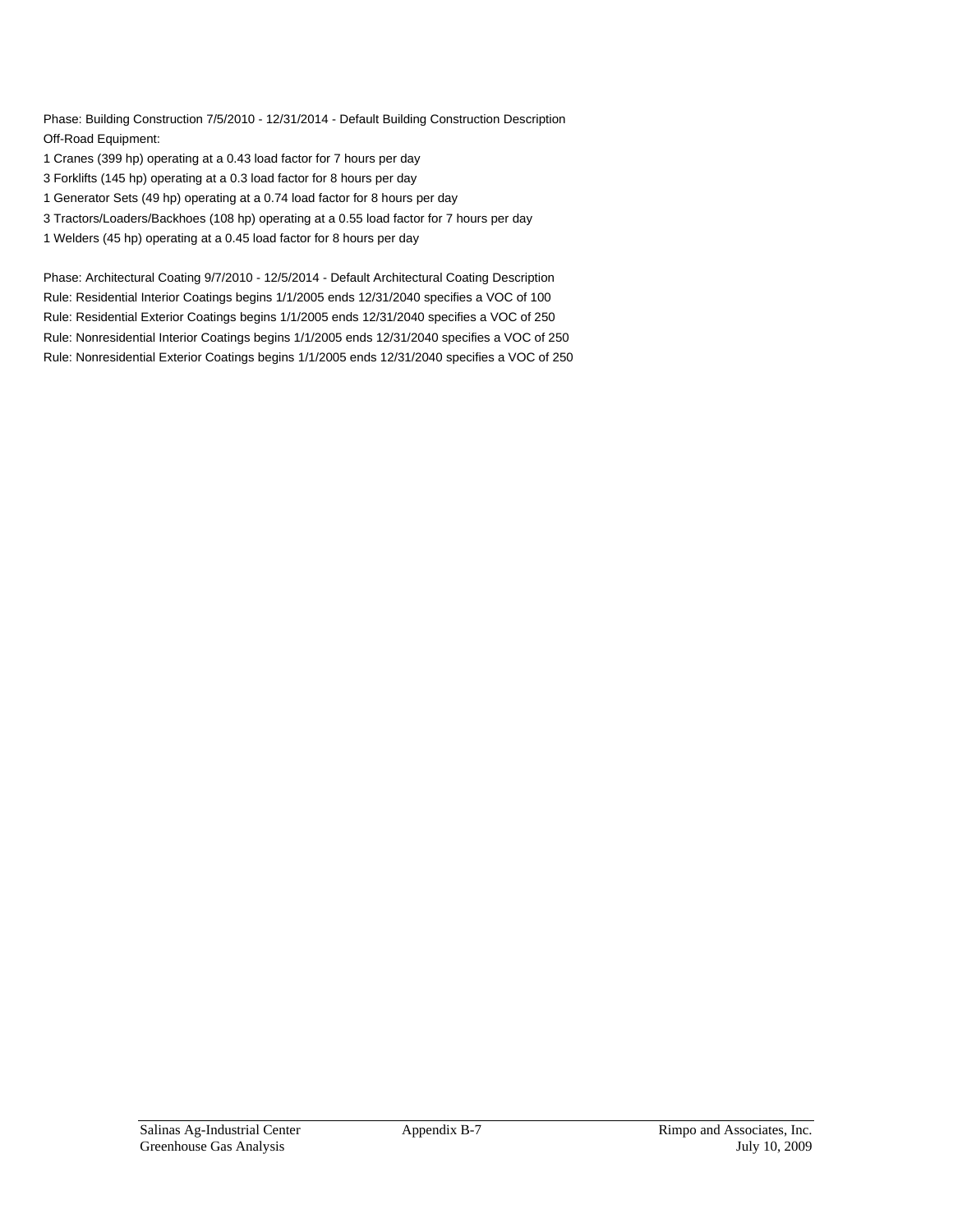# **Operational Emissions – Vehicles**

The URBEMIS2007 model was used to estimate  $CO<sub>2</sub>$  emissions associated with all vehicle trips. The trip generation rates input into URBEMIS were based the rates included in the project traffic report (Higgins and Associates, 2008).

The average one way distance for each of these truck trips was estimated by determining the percentage of trips originating from zones around the proposed project. Table B-1 shows those distances, the percentage originating from each distance, and the average one-way truck trip distance for line haul trucks, while Table B-2 shows distances for field trucks. Table B-3 shows the weighted average distances for line-haul and field trucks. This weighted average trip distance was input into URBEMIS as the average truck trip length.

|                           |               |               |            | <b>Trip Distance</b> |
|---------------------------|---------------|---------------|------------|----------------------|
|                           |               | Maximum Daily |            | Weighted One-        |
| Trip Distance - Line Haul | One Way Miles | One Way Miles | % of Trips | Way                  |
| Salinas - LA              | 312           | 312           | 0.35       | 109.2                |
| Salinas - San Fran        | 100           | 100           | 0.5        | 50                   |
| Salinas - St. Louis       | 2050          | 480           | 0.15       | 72                   |
|                           |               |               |            | 231.2                |

### **Table B-1. Average One-Way Truck Travel Distances for Line Haul Trucks**

| Table B-2 Average One-Way Truck Travel Distances for Field Trucks |  |
|-------------------------------------------------------------------|--|
|                                                                   |  |

| Trip Distance - Field Trucks | One Way Miles | % of Trips | Average<br>One-Way |
|------------------------------|---------------|------------|--------------------|
| $0 - 10$                     | 5             | 0.25       | 1.25               |
| 10-50                        | 30            | 0.5        | 15                 |
| 50-100                       | 75            | 0.25       | 18.75              |
|                              |               |            | 35                 |

| Table B-3. Weighted Average Truck Trip Travel Distance |       |
|--------------------------------------------------------|-------|
| Field Trip Distance Weighted                           |       |
| Average (40%)                                          | 14.0  |
| Line Haul Distance Weighted                            | 138.7 |
| Average (60%)                                          |       |
| <b>Sum of Weighted Average</b>                         | 152.7 |

Table B-4 shows the total vehicle miles traveled for truck trips. These values are used to calculate methane and nitrous oxide emissions associated with diesel fuel use. Total VMT/year assumes 365 days per year, although actual number of days per year is expected to be lower.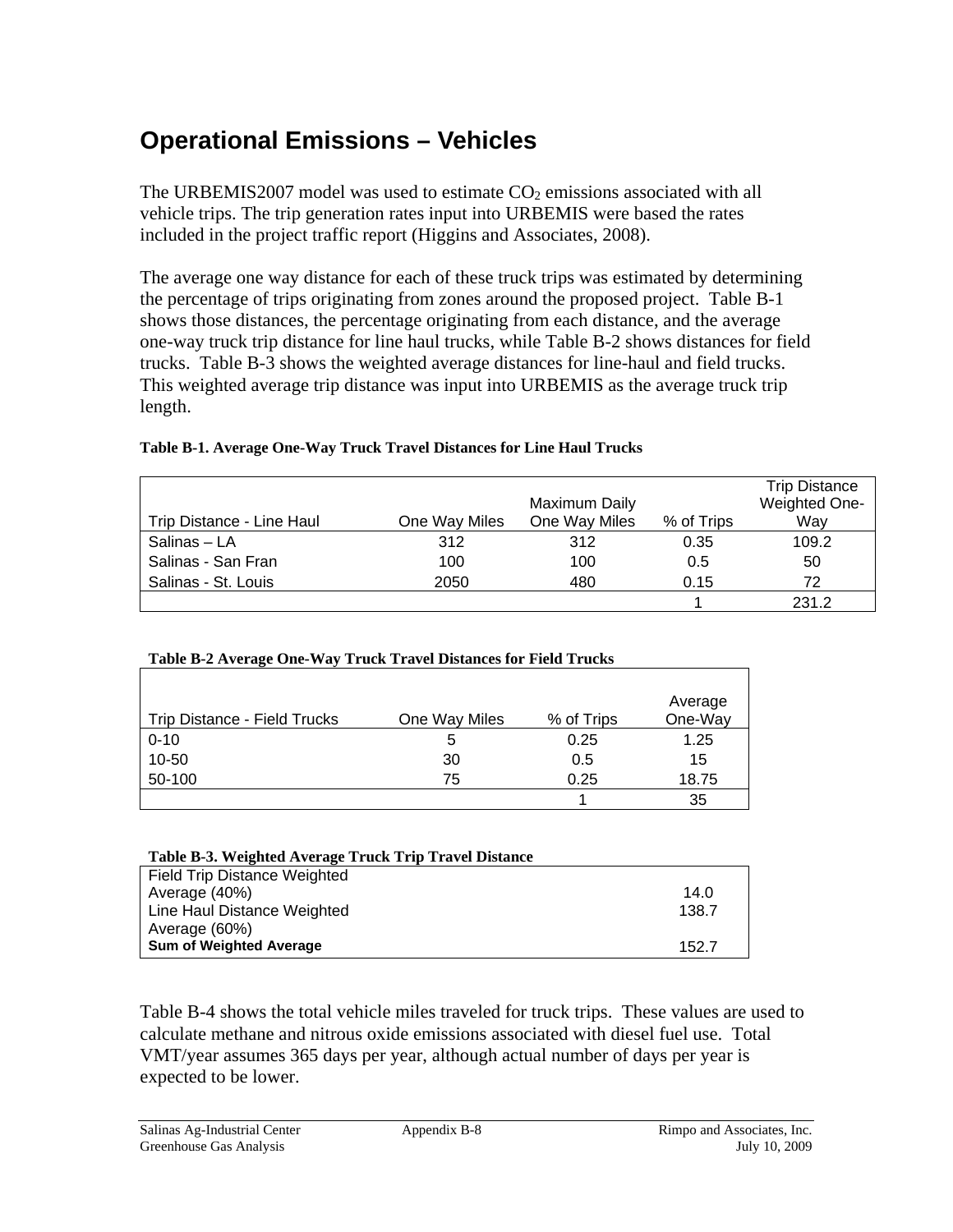**Table B-4. Truck Trip Travel Distance** 

| Daily Trips<br>Line Haul | Daily Trips<br><b>Field Trucks</b> | VMT/dav<br><b>Field Trucks</b> | VMT/Day<br>Line Haul | <b>Total VMT/Day</b> | <b>Total VMT/Year</b> |
|--------------------------|------------------------------------|--------------------------------|----------------------|----------------------|-----------------------|
| 3503                     | 2336                               | 81.745                         | 809.877              | 891,722              | 325,478,709           |

Table B-5 summarizes greenhouse gas emissions in metric tons per year.  $CO<sub>2</sub>$  emissions are based on URBEMIS modeling results in tons per year, converted to metric tons per year. CH<sub>4</sub> emissions assume 0.06 grams methane per mile traveled while  $N_2O$  emissions assume 0.05 grams nitrous oxide per mile traveled.  $CH<sub>4</sub>$  is converted to  $CO<sub>2</sub>$  equivalence by multiplying CH<sub>4</sub> metric tons per year by 21, while N<sub>2</sub>O is converted to CO<sub>2</sub> equivalence by multiplying  $N_2O$  metric tons per year by 310 (California Climate Action Registry, 2009).

**Table B-5. Transportation Greenhouse Gas Emissions (metric tons/year)** 

|                       |                | CН4               | N2O               |
|-----------------------|----------------|-------------------|-------------------|
| <b>Emission Rates</b> | from EMFAC2007 | $0.06$ grams/mile | $0.05$ grams/mile |
| metric tpy            | 303,045        | 22.11             | 18.42             |
| $CO2e$ unmitigated    | 309,220        |                   |                   |

Total CO2e emissions were then divided into emissions by the three vehicle classes based on VMT as follows:

|                                 | Daily     | CO <sub>2</sub> e |            |
|---------------------------------|-----------|-------------------|------------|
| Emissions Itemized by Trip Type | VMT       | Emissions (Unmit) | % of Total |
| <b>Employee Trips</b>           | 118,284   | 36,213            | 11.71%     |
| <b>Field Trucks</b>             | 81.745    | 25,027            | 8.09%      |
| Line Haul                       | 809.977   | 247,980           | 80.20%     |
|                                 | 1,010,006 | 309,220           | 100.00%    |

Table B-6 shows the first step in the vehicle emissions mitigation. First, mitigated VMT for trucks were estimated using the reduction in average trip length of 4 miles per trip.

|  |  |  | Table B-6. Mitigated VMT assumes 4 mile reduction for field truck trips and line haul truck trips. |  |
|--|--|--|----------------------------------------------------------------------------------------------------|--|
|  |  |  |                                                                                                    |  |

| Daily<br><b>Trips</b><br>Line Haul | Daily Trips<br>Field<br>Trucks | Total<br>Trips/day<br>Line+Field | VMT/day<br>Field<br><b>Trucks</b> | VMT/Day<br>Line<br>Haul | Total<br>VMT/Day | Total<br>VMT/Year | Average<br>VMT/trip<br>into<br>URBEMIS |
|------------------------------------|--------------------------------|----------------------------------|-----------------------------------|-------------------------|------------------|-------------------|----------------------------------------|
| 3,503                              | 2,336                          | 5,839                            | 81.745                            | 809.977                 | 891,722          | 325,478,709       |                                        |
|                                    |                                | Mitigated                        | 72.403                            | 795,964                 | 868,367          | 316,953,860       | 148.72                                 |

The average truck trip length was reduced from 153 to 149 miles (Kovacich, pers. comm.). URBEMIS was then rerun using 149 miles as the average truck trip length. The revised URBEMIS run also included mitigation to account for employee trip reductions associated with enhanced transit services, bike lanes, and sidewalks. The mitigated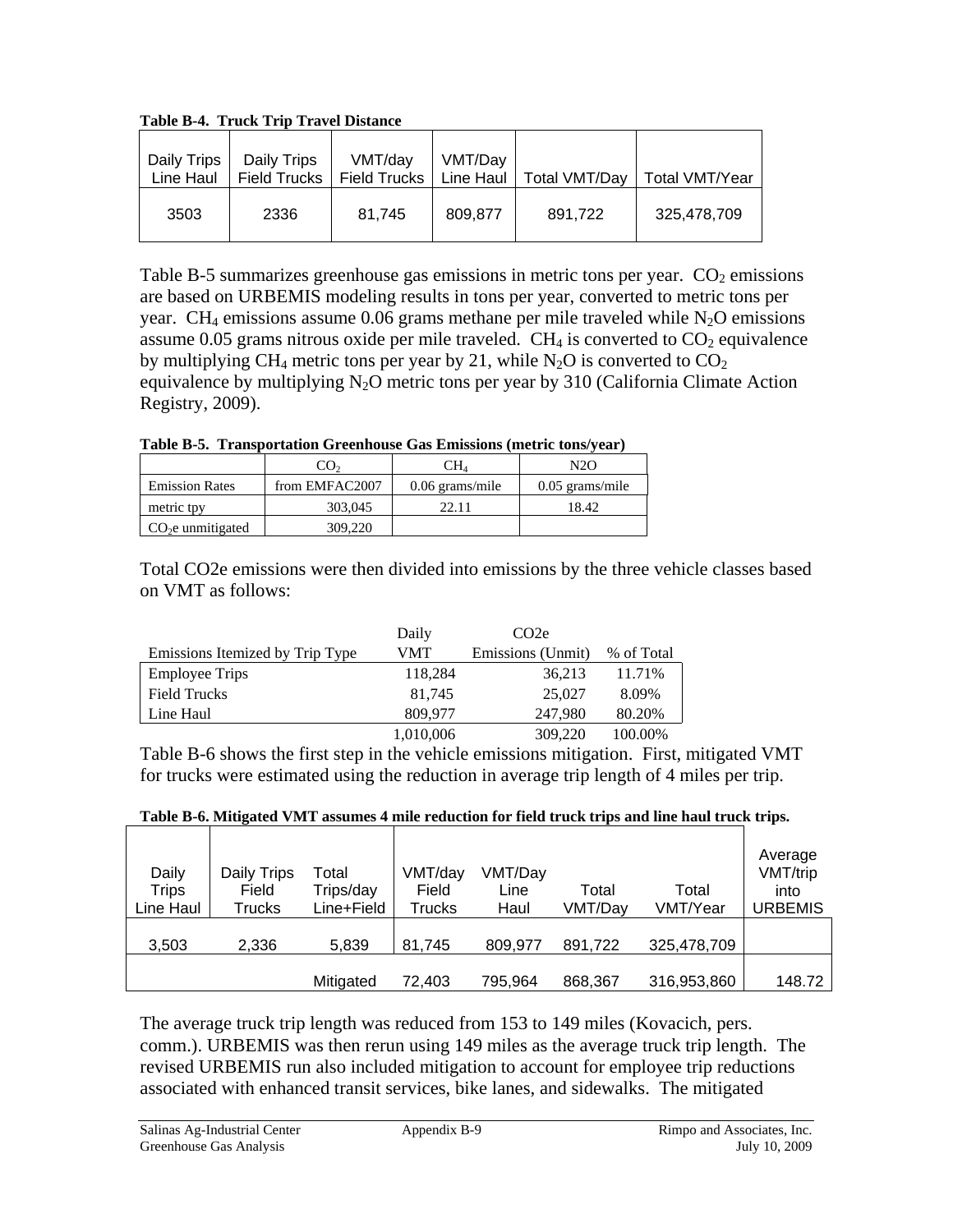URBEMIS results of 276,779 metric tons per year (shown in Table B-7 and in URBEMIS modeling printout shown below) were then split into emissions for employee trips, field trucks, and line haul trucks, and those emissions were reduced further to account for low carbon fuels (2.5% reduction applied to all vehicles) and ARB's truck efficiency rule (10% reduction applied to line haul trucks only)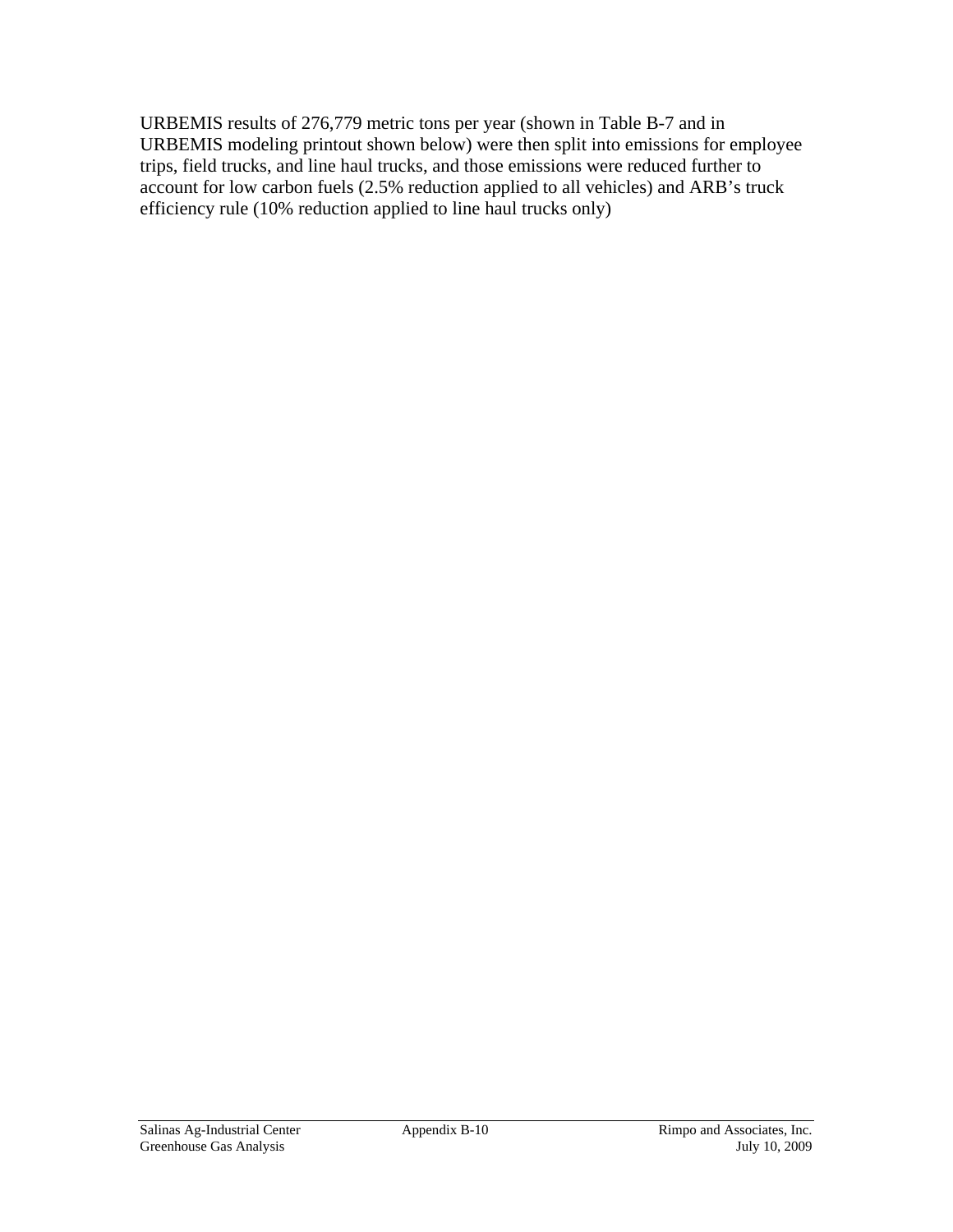#### **Table B-7. Mitigated Transportation Emissions After Accounting for Employee Trip Reductions, Low Carbon Fuels, and ARB's Truck Efficiency Fleet Rule**

|                          | Mitigated CO2<br>Emissions from<br><b>URBEMIS</b> (metric | CH <sub>4</sub><br>(metric | N <sub>20</sub><br>(metric | CO <sub>2e</sub> | $\%$      | <b>Emission Reduction</b>                                                                                            |
|--------------------------|-----------------------------------------------------------|----------------------------|----------------------------|------------------|-----------|----------------------------------------------------------------------------------------------------------------------|
|                          | tpy)                                                      | tpy)                       | tpy)                       | (metric tpy)     | Reduction | Assumptions                                                                                                          |
| <b>Employee Trips</b>    | 33,331.69                                                 | 2.4                        | 2.0                        | 34,010.9         | 7.96      | <b>Employee Trip Emissions</b><br>Reduced 2.5% for Low<br>Carbon Fuels                                               |
| <b>Field Truck Trips</b> | 19,721.22                                                 | 1.4                        | 1.2                        | 20,123.1         | 21.20     | <b>Field Truck Trip Emissions</b><br>Reduced 2.5% for Low<br>Carbon Fuels                                            |
| Line Haul Trips          | 195,125.57                                                | 14.2                       | 11.9                       | 199,101.4        | 21.31     | Line Haul Truck Trip<br><b>Emissions Reduced 10%</b><br>for ARB Truck Efficiency<br>Rule and 2.5% for Clean<br>Fuels |
| Totals                   | 276,778.57                                                | 18.1                       | 15.1                       | 253,235.3        | 10.49     |                                                                                                                      |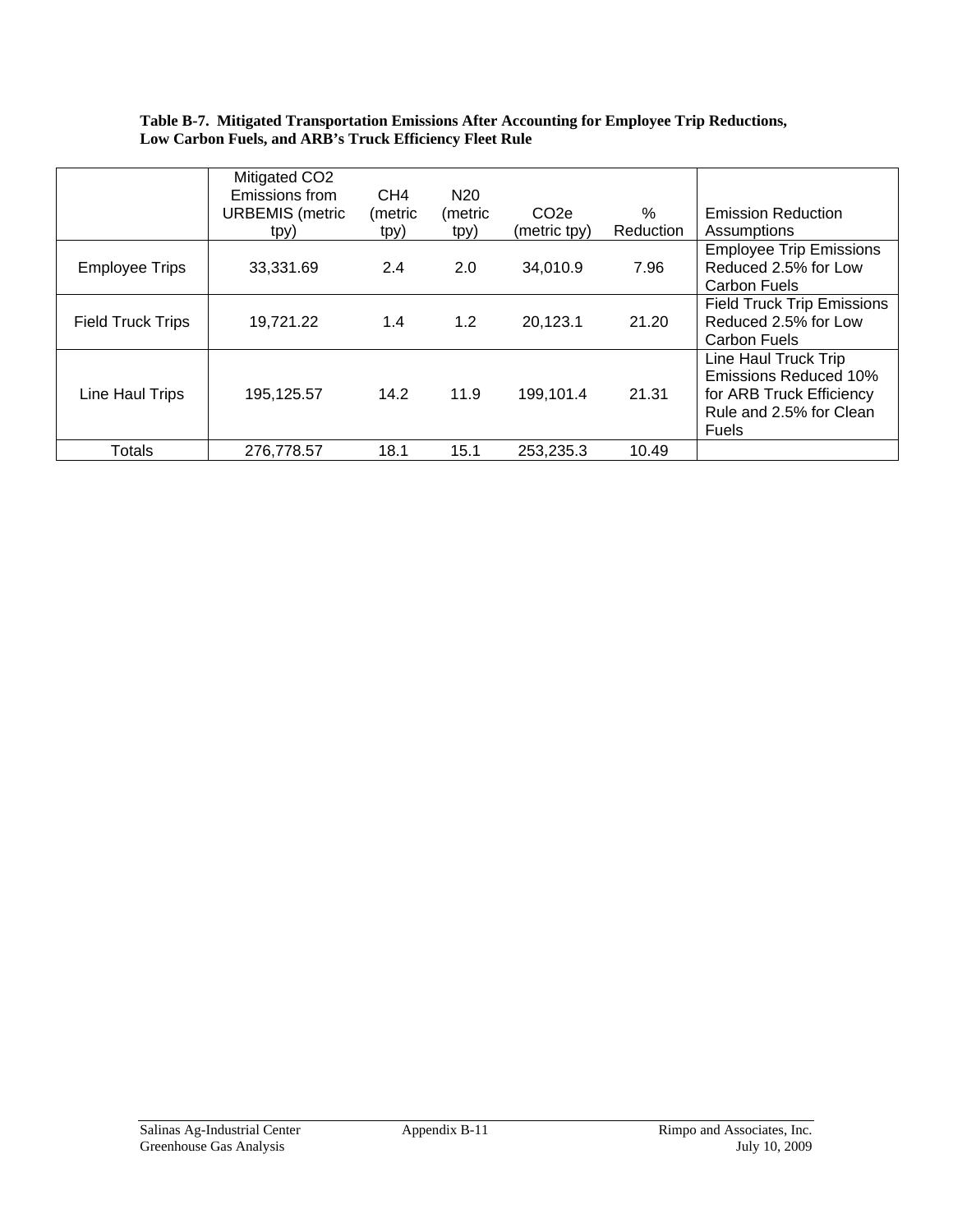## *Operational Emissions – Unmitigated URBEMIS Modeling Results w/TDM Mitigation Only*

Page: 1 6/5/2009 04:33:44 PM

Urbemis 2007 Version 9.2.4

Combined Annual Emissions Reports (Tons/Year)

File Name: C:\Documents and Settings\Tim Rimpo\Application Data\Urbemis\Version9a\Projects\Uni-Kool Operational Only.urb924

Project Name: Salinas Ag-Industrial Transportation GHG

Project Location: Monterey County

On-Road Vehicle Emissions Based on: Version : Emfac2007 V2.3 Nov 1 2006

Off-Road Vehicle Emissions Based on: OFFROAD2007

| <b>Summary Report:</b>                                          |                 |      |
|-----------------------------------------------------------------|-----------------|------|
| OPERATIONAL (VEHICLE) EMISSION<br><b>FSTIMATES</b>              | CO <sub>2</sub> |      |
| TOTALS (tons/year, unmitigated)                                 | 333,955.66      |      |
| TOTALS (tons/year, mitigated)                                   | 310,942.97      |      |
| <b>Percent Reduction</b>                                        |                 | 6.89 |
| SUM OF AREA SOURCE AND OPERATIONAL EMISSION<br><b>ESTIMATES</b> |                 |      |
|                                                                 | CO2             |      |
| TOTALS (tons/year, unmitigated)                                 | 333,955.66      |      |

Both Area and Operational Mitigation must be turned on to get a combined mitigated total.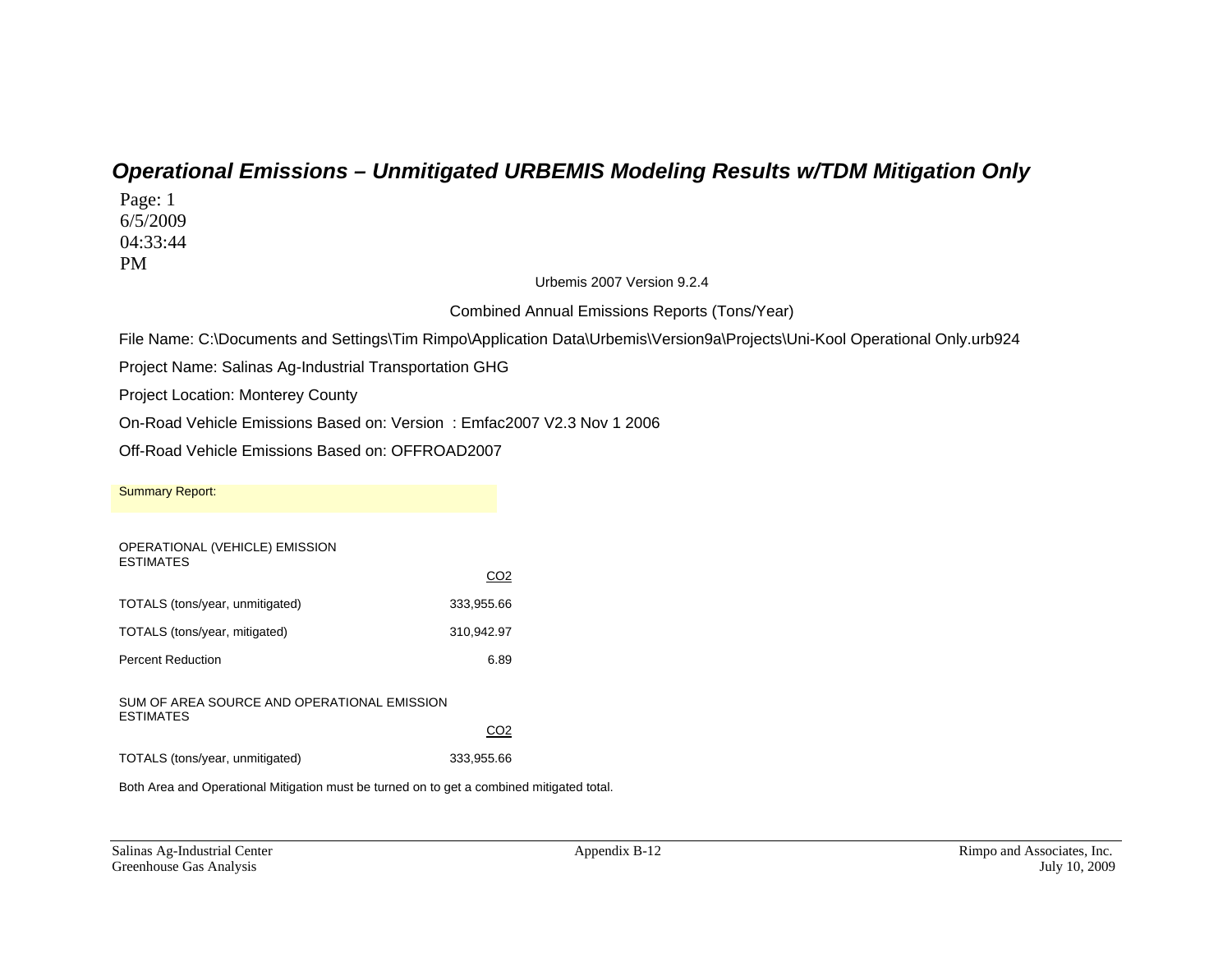Operational Unmitigated Detail Report:

OPERATIONAL EMISSION ESTIMATES Annual Tons Per Year, Unmitigated

| Source                          | CO <sub>2</sub> |
|---------------------------------|-----------------|
| Industrial park                 | 333.955.66      |
| TOTALS (tons/year, unmitigated) | 333,955.66      |

#### Operational Mitigated Detail Report:

#### OPERATIONAL EMISSION ESTIMATES Annual Tons Per Year, Mitigated

| Source                        | CO <sub>2</sub> |
|-------------------------------|-----------------|
| Industrial park               | 310.942.97      |
| TOTALS (tons/year, mitigated) | 310.942.97      |

#### Operational Settings:

Does not include correction for passby trips

Does not include double counting adjustment for internal trips

Analysis Year: 2015 Season: Annual

Emfac: Version : Emfac2007 V2.3 Nov 1 2006

#### **Summary of Land Uses**

| Land Use Type   | Acreage | <b>Trip Rate</b> | Unit          | No. Units | <b>Total Trips</b> | <b>Total VMT</b> |
|-----------------|---------|------------------|---------------|-----------|--------------------|------------------|
| Industrial park |         | 63.11            | Type<br>acres | 257.00    | 16.219.27          | 1,010,006.39     |
|                 |         |                  |               |           | 16,219.27          | 1.010.006.39     |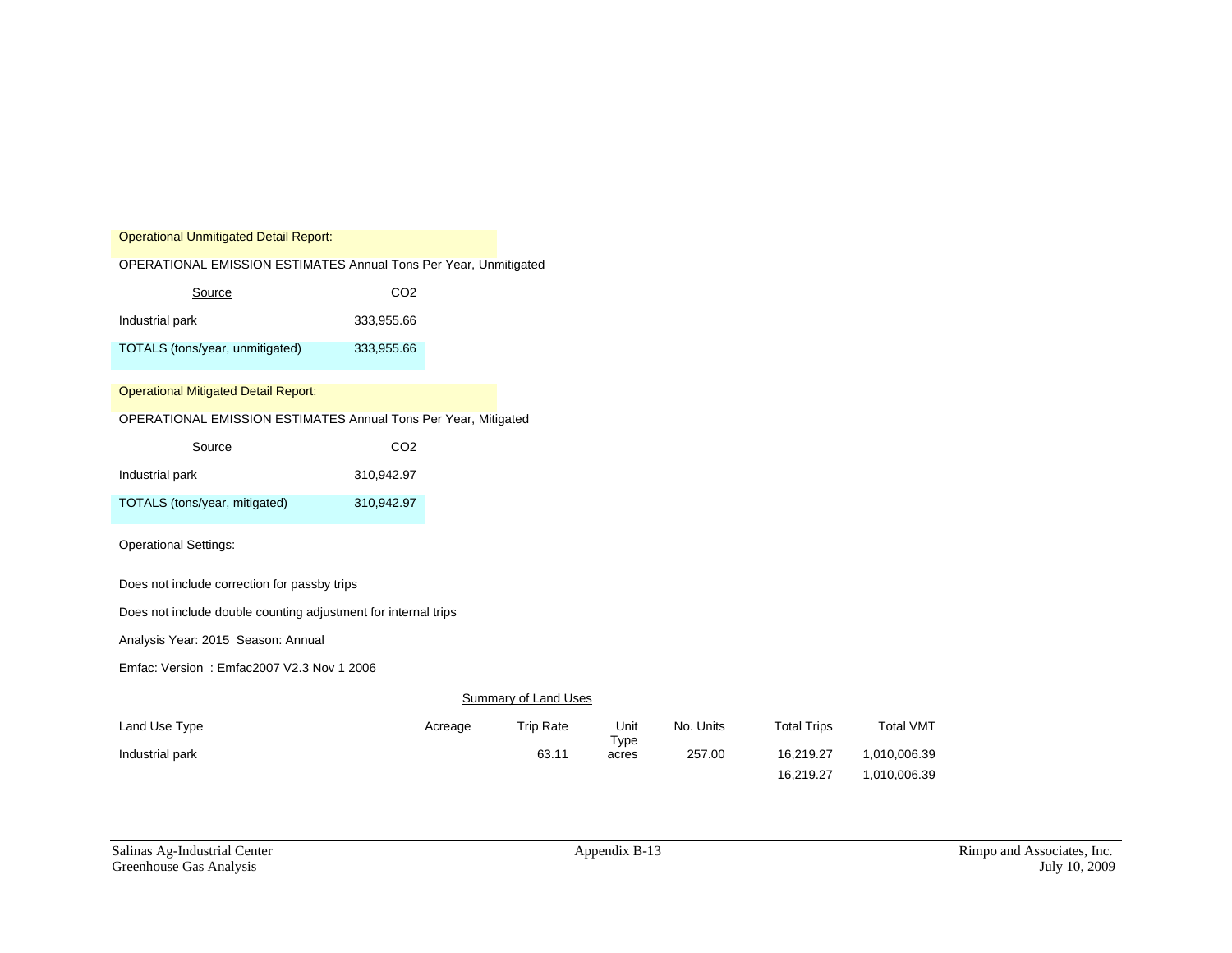| <b>Vehicle Fleet Mix</b>            |           |                          |              |         |            |          |  |  |  |  |  |  |
|-------------------------------------|-----------|--------------------------|--------------|---------|------------|----------|--|--|--|--|--|--|
| Vehicle Type                        |           | Percent Type             | Non-Catalyst |         | Catalyst   | Diesel   |  |  |  |  |  |  |
| Light Auto                          |           | 64.0                     | 0.2          |         | 99.6       | 0.2      |  |  |  |  |  |  |
| Light Truck $<$ 3750 lbs            |           | 0.0                      | 0.6          |         | 95.6       | 3.8      |  |  |  |  |  |  |
| Light Truck 3751-5750 lbs           |           | 0.0                      | 0.5          |         | 99.5       | 0.0      |  |  |  |  |  |  |
| Med Truck 5751-8500 lbs             |           | 0.0                      | 0.0          |         | 100.0      | 0.0      |  |  |  |  |  |  |
| Lite-Heavy Truck 8501-10,000 lbs    |           | 0.0                      | 0.0          |         | 73.3       | 26.7     |  |  |  |  |  |  |
| Lite-Heavy Truck 10,001-14,000 lbs  |           | 0.0                      | 0.0          |         | 55.6       | 44.4     |  |  |  |  |  |  |
| Med-Heavy Truck 14,001-33,000 lbs   |           | 14.4                     | 0.0          |         | 23.1       | 76.9     |  |  |  |  |  |  |
| Heavy-Heavy Truck 33,001-60,000 lbs |           | 21.6                     | 0.0          |         | 0.0        | 100.0    |  |  |  |  |  |  |
| Other Bus                           |           | 0.0                      | 0.0          |         | 50.0       | 50.0     |  |  |  |  |  |  |
| Urban Bus                           |           | 0.0                      | 0.0          |         | 0.0        | 0.0      |  |  |  |  |  |  |
| Motorcycle                          |           | 0.0                      | 51.4         |         | 48.6       | 0.0      |  |  |  |  |  |  |
| School Bus                          |           | 0.0                      | 0.0          |         | 0.0        | 100.0    |  |  |  |  |  |  |
| Motor Home                          |           | $0.0\,$                  | 0.0          |         | 88.9       | 11.1     |  |  |  |  |  |  |
|                                     |           | <b>Travel Conditions</b> |              |         |            |          |  |  |  |  |  |  |
|                                     |           | Residential              |              |         | Commercial |          |  |  |  |  |  |  |
|                                     | Home-Work | Home-Shop                | Home-Other   | Commute | Non-Work   | Customer |  |  |  |  |  |  |
| Urban Trip Length (miles)           | 11.8      | 8.3                      | 7.1          | 11.8    | 152.0      | 152.0    |  |  |  |  |  |  |
| Rural Trip Length (miles)           | 11.8      | 8.3                      | 7.1          | 11.8    | 4.4        | 4.4      |  |  |  |  |  |  |
| Trip speeds (mph)                   | 30.0      | 30.0                     | 30.0         | 30.0    | 30.0       | 30.0     |  |  |  |  |  |  |
| % of Trips - Residential            | 32.9      | 18.0                     | 49.1         |         |            |          |  |  |  |  |  |  |

% of Trips - Commercial (by land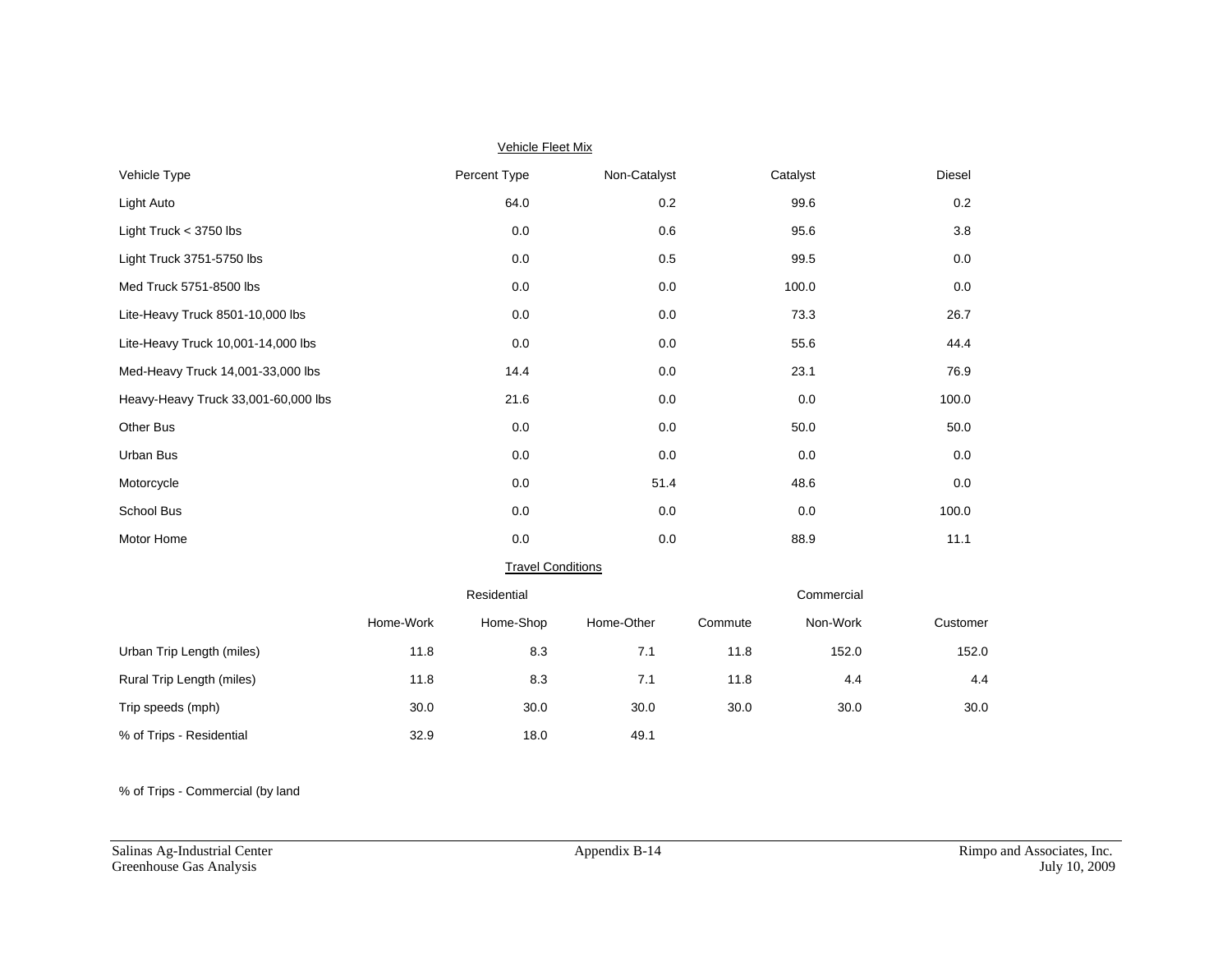use)

Industrial park 64.0 18.0 18.0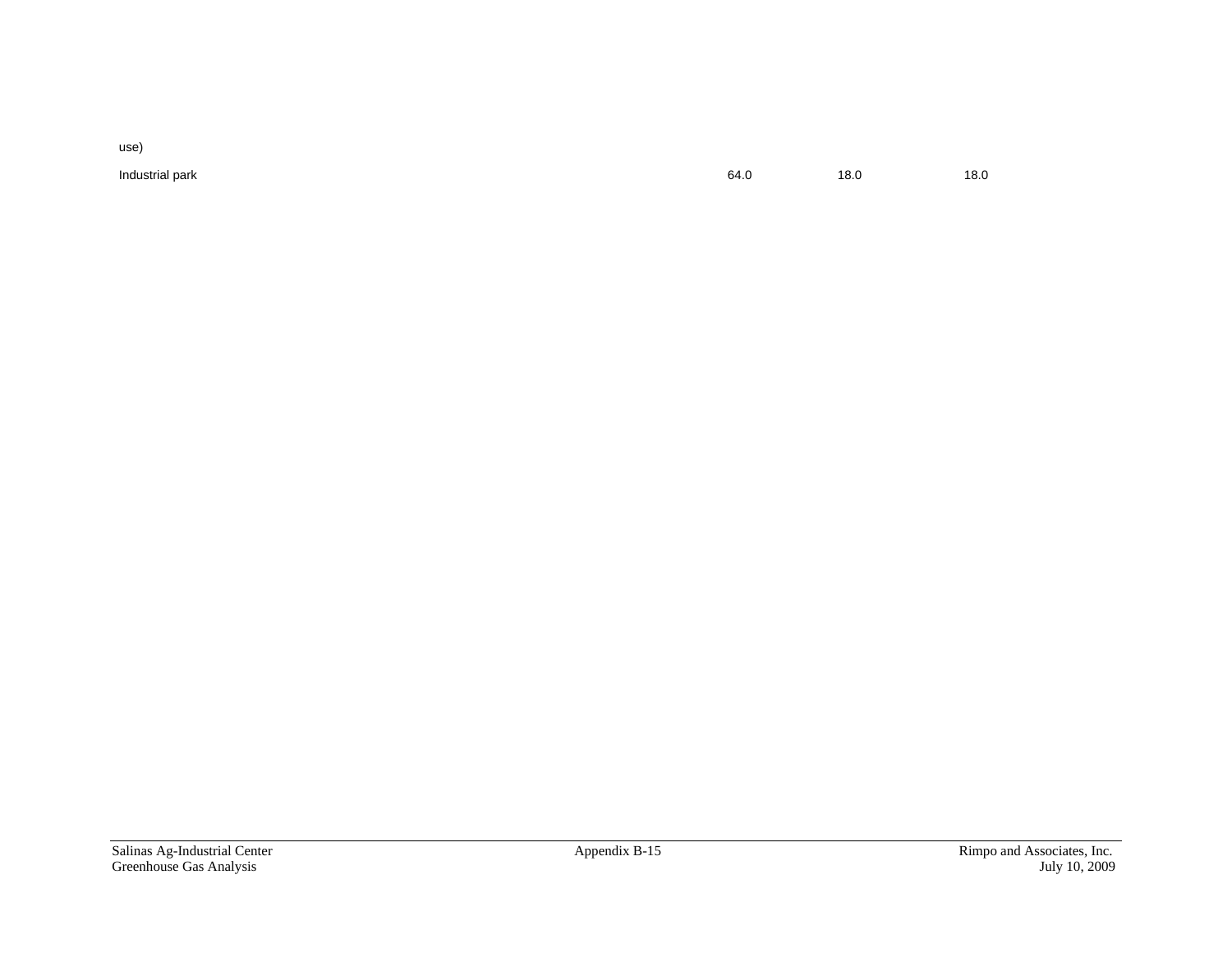## *Operational Emissions –Mitigated URBEMIS Modeling Results with adjusted trip lengths and TDMs*

Page: 1 **5/14/2009 04:47:46 PM** 

Urbemis 2007 Version 9.2.4

Combined Annual Emissions Reports (Tons/Year)

File Name: C:\Documents and Settings\Tim Rimpo\Application Data\Urbemis\Version9a\Projects\Uni-Kool Operational Only with adjusted trip lengths and tdms.urb924

Project Name: Salinas Ag-Industrial Transportation GHG

Project Location: Monterey County

On-Road Vehicle Emissions Based on: Version : Emfac2007 V2.3 Nov 1 2006

Off-Road Vehicle Emissions Based on: OFFROAD2007

Summary Report: **OPERATIONAL** (VEHICLE) EMISSION ESTIMATES Metric CO2 CO2 TOTALS (tons/year, unmitigated) 327,593.21 297,272 TOTALS (tons/year, mitigated) 305,009.98 276,779 Percent Reduction 6.89 SUM OF AREA SOURCE AND OPERATIONAL EMISSION ESTIMATES

**CO2** TOTALS (tons/year, unmitigated) 327,593.21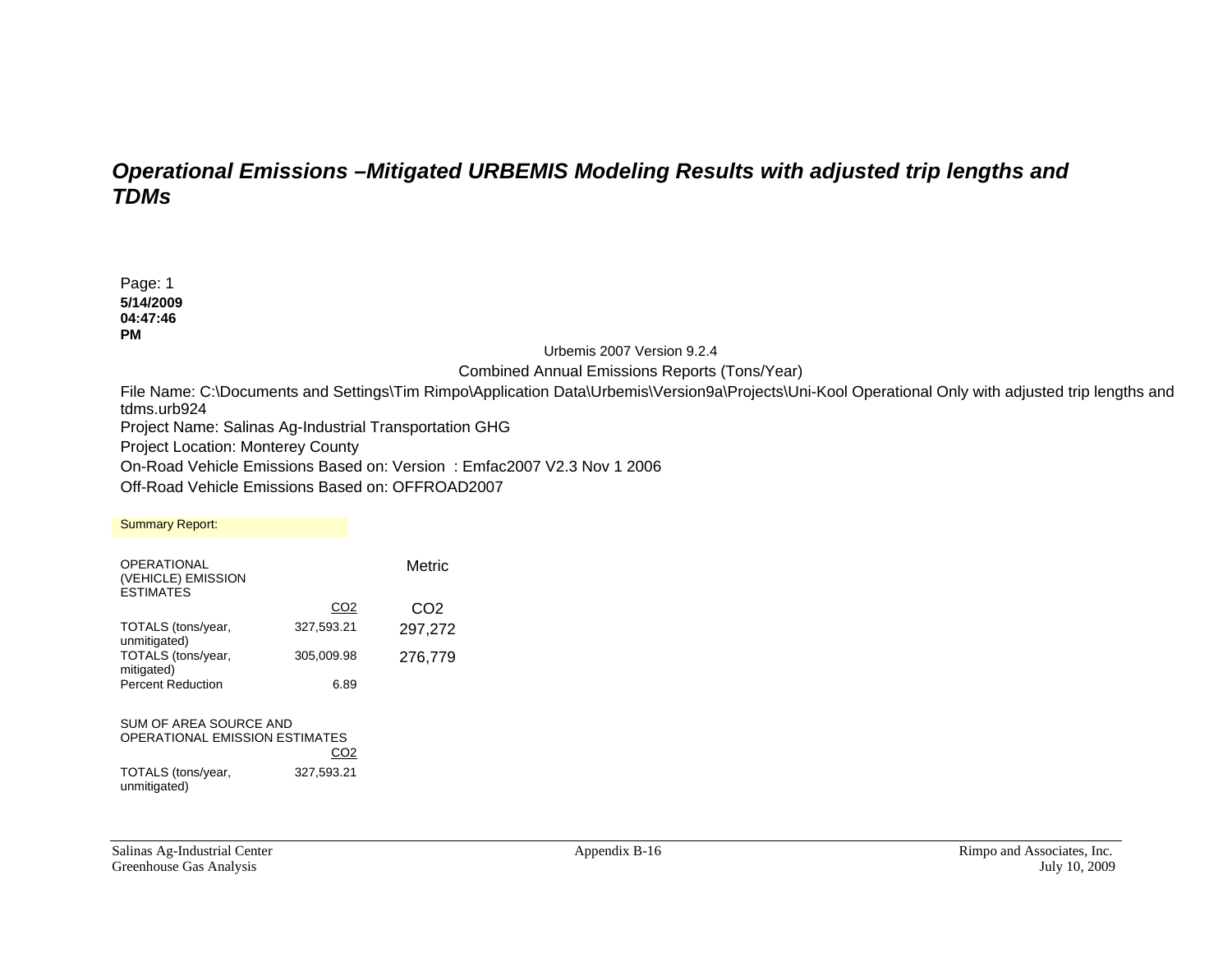Both Area and Operational Mitigation must be turned on to get a combined mitigated total.

#### Operational Unmitigated Detail Report:

OPERATIONAL EMISSION ESTIMATES Annual Tons Per Year, Unmitigated

Source CO<sub>2</sub> Industrial park 327,593.21 TOTALS (tons/year, unmitigated) 327,593.21

Operational Mitigated Detail Report:

OPERATIONAL EMISSION ESTIMATES Annual Tons Per Year, Mitigated

| Source                                     | CO <sub>2</sub> |
|--------------------------------------------|-----------------|
| Industrial park                            | 305,009.98      |
| <b>TOTALS</b><br>(tons/year,<br>mitigated) | 305.009.98      |

Operational Settings:

Does not include correction for passby trips Does not include double counting adjustment for internal trips Analysis Year: 2015 Season: Annual Emfac: Version : Emfac2007 V2.3 Nov 1 2006

|                          |         | Summary of Land Uses |                  |              |              |                    |                  |        |
|--------------------------|---------|----------------------|------------------|--------------|--------------|--------------------|------------------|--------|
| Land Use Type            | Acreage |                      | <b>Trip Rate</b> | Unit<br>Type | No.<br>Units | <b>Total Trips</b> | <b>Total VMT</b> |        |
| Industrial park          |         |                      | 63.11            | acres        | 257.00       | 16,219.27          | 990,737.88       |        |
|                          |         |                      |                  |              |              | 16,219.27          | 990,737.88       |        |
|                          |         | Vehicle Fleet Mix    |                  |              |              |                    |                  |        |
| Vehicle Type             |         | Percent Type         |                  | Non-Catalyst |              | Catalyst           |                  | Diesel |
| Light Auto               |         | 64.0                 |                  |              | 0.2          | 99.6               |                  | 0.2    |
| Light Truck $<$ 3750 lbs |         | 0.0                  |                  |              | 0.6          | 95.6               |                  | 3.8    |
| Light Truck 3751-5750    |         | 0.0                  |                  |              | 0.5          | 99.5               |                  | 0.0    |
|                          |         |                      |                  |              |              |                    |                  |        |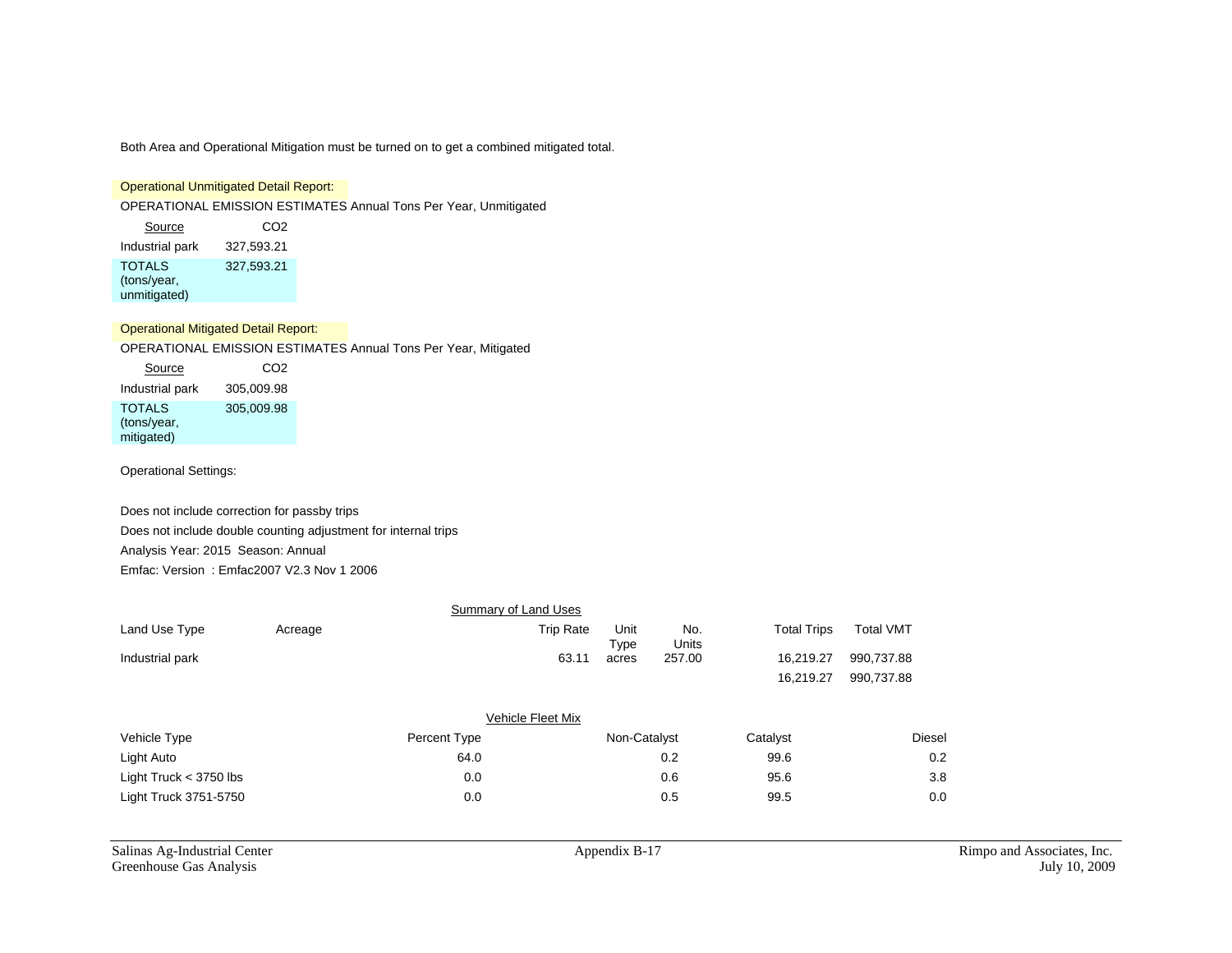| Ibs                                         |               |             |                          |                |         |       |            |          |
|---------------------------------------------|---------------|-------------|--------------------------|----------------|---------|-------|------------|----------|
| Med Truck 5751-8500<br>lbs                  |               | 0.0         |                          |                | 0.0     | 100.0 |            | 0.0      |
| Lite-Heavy Truck<br>8501-10,000 lbs         |               | 0.0         |                          |                | 0.0     | 73.3  |            | 26.7     |
| Lite-Heavy Truck<br>10,001-14,000 lbs       |               | 0.0         |                          |                | 0.0     | 55.6  |            | 44.4     |
| Med-Heavy Truck<br>14,001-33,000 lbs        |               | 14.4        |                          |                | 0.0     | 23.1  |            | 76.9     |
| Heavy-Heavy Truck<br>33,001-60,000 lbs      |               | 21.6        |                          |                | 0.0     | 0.0   |            | 100.0    |
| <b>Other Bus</b>                            |               | 0.0         |                          |                | 0.0     | 50.0  |            | 50.0     |
| Urban Bus                                   |               | 0.0         |                          |                | 0.0     | 0.0   |            | 0.0      |
| Motorcycle                                  |               | 0.0         |                          |                | 51.4    | 48.6  |            | 0.0      |
| School Bus                                  |               | 0.0         |                          |                | 0.0     | 0.0   |            | 100.0    |
| Motor Home                                  |               | 0.0         |                          |                | 0.0     | 88.9  |            | 11.1     |
|                                             |               |             | <b>Travel Conditions</b> |                |         |       |            |          |
|                                             |               | Residential |                          |                |         |       | Commercial |          |
|                                             | Home-<br>Work |             | Home-Shop                | Home-<br>Other | Commute |       | Non-Work   | Customer |
| Urban Trip Length<br>(miles)                | 11.8          |             | 8.3                      | 7.1            | 11.8    |       | 148.7      | 148.7    |
| Rural Trip Length<br>(miles)                | 11.8          |             | 8.3                      | 7.1            | 11.8    |       | 4.4        | 4.4      |
| Trip speeds (mph)                           | 30.0          |             | 30.0                     | 30.0           | 30.0    |       | 30.0       | 30.0     |
| % of Trips -<br>Residential                 | 32.9          |             | 18.0                     | 49.1           |         |       |            |          |
| % of Trips -<br>Commercial (by<br>land use) |               |             |                          |                |         |       |            |          |
| Industrial park                             |               |             |                          |                | 64.0    |       | 18.0       | 18.0     |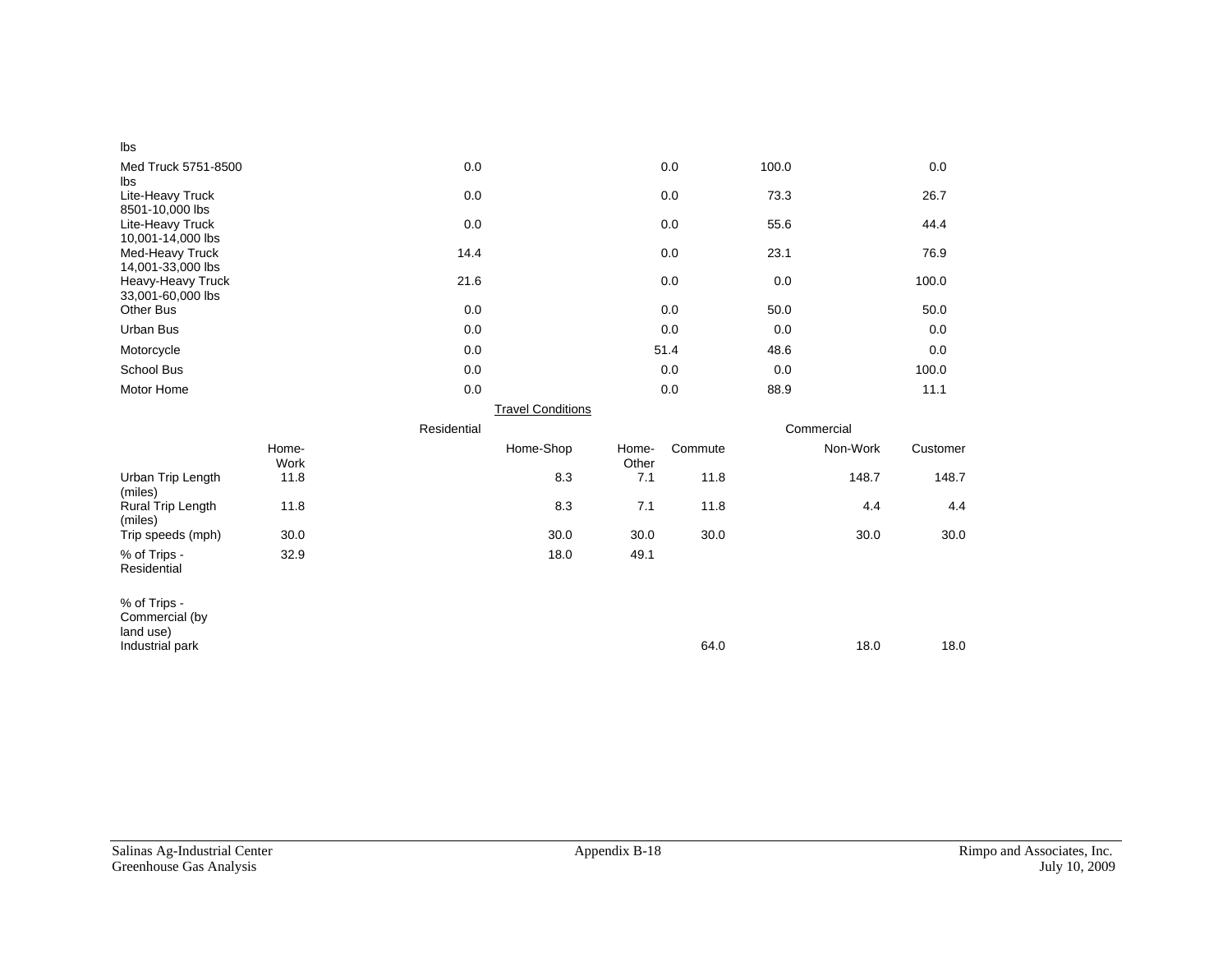# **Area Source Emissions**

Area source emissions include natural gas and electricity use. Both of these energy sources generate GHG emissions. Table B-8 shows electricity and natural gas use assumptions as compiled by Itron, Inc. (2006) for the California Energy Commission.

|                                | Unmitigated | Unmitigated        | Cool Roof Mit | Cool Roof Mit | Electric            | Electric            |
|--------------------------------|-------------|--------------------|---------------|---------------|---------------------|---------------------|
|                                | Electric    | <b>Natural Gas</b> | Electric      | Natural Gas   | Outdoor             | Indoor              |
|                                | $kWh/ft^2$  | kBtu/ $ft^2$       | kwh/ $ft^2$   | kBtu/ $ft^2$  | lighting $kWh/ft^2$ | lighting $kWh/ft^2$ |
| Warehouses                     | 4.26        | 4.40               | 3.96          | 4.89          | 0.57                | 2.4                 |
| <b>Refrigerated Warehouses</b> | 10.15       | 3.90               | 9.85          | 4.39          | 0.13                | 2.2                 |
| All Office                     | 21.35       | 20.52              | 21.05         | 21.01         | 0.76                | 3.3                 |
| Retail                         | 12.82       | 3.00               | 12.52         | 3.49          | 0.66                | 5.8                 |
| <b>Miscellaneous</b>           | 9.81        | 29.65              | 9.51          | 30.14         | 1.12                | 3                   |
| Average All Commercial         | 13.64       | 29.50              | 13.34         | 29.99         | 0.78                | 3.7                 |
| Source: Itron, 2006            |             |                    |               |               |                     |                     |
| PG&E Climate Zone 4            |             |                    |               |               |                     |                     |

#### **Table B-8. Electricity Use and Natural Gas Use Assumptions**

## *Natural Gas*

Table B-9 shows the methodology used to estimate GHG emissions for Scenario 1's natural gas use. The first step involves estimating total annual energy use for each of the land use categories. To do that, the average energy use per year was estimated by taking the total energy use per square foot per year (Table B-8) and multiplying by the square footage of each land use. The second column in Table B-9 shows the energy use category (from Table B-8) that was used to estimate annual energy use. Emission factors for natural gas use were based on a report published by the California Climate Action Registry (2009). Those emission factors include 53.05 kilograms CO<sub>2</sub> per million Btu of natural gas consumed, 0.0059 kilogram of methane per million Btu of gas, and 0.0001 kilogram of nitrous oxide per million Btu of gas consumed. Methane emissions were converted to  $CO<sub>2</sub>$  equivalence by multiplying by 21, and nitrous oxide emissions were converted to CO<sub>2</sub>e by multiplying by 320. Table B-10 shows Scenario 2's natural gas use and GHG estimates.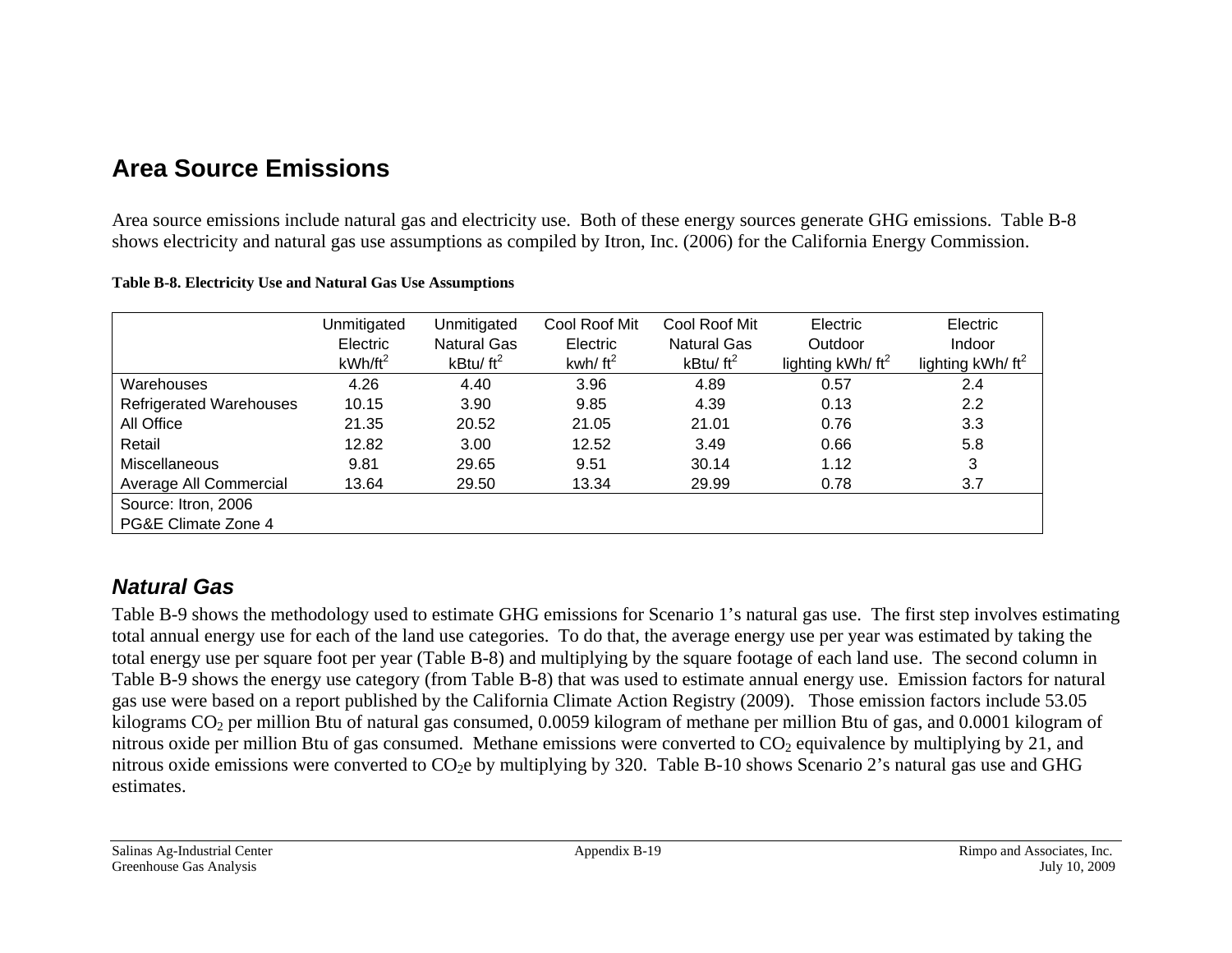### **Table B-9 Scenario 1 Natural Gas Energy Use, Unmitigated**

| <b>NATURAL GAS</b>    |                |           |                   |                         |                   |                 |           |                  |                  |
|-----------------------|----------------|-----------|-------------------|-------------------------|-------------------|-----------------|-----------|------------------|------------------|
|                       | Scenario 1     |           |                   |                         |                   |                 |           |                  |                  |
|                       |                |           |                   |                         |                   | CO <sub>2</sub> | Ch4       | N <sub>2</sub> O |                  |
|                       |                |           |                   |                         | <b>Energy Use</b> | Emissions       | Emissions | Emissions        | CO <sub>2e</sub> |
| <b>Total Building</b> | Office/Visitor | Remainder | <b>CEC</b> Energy |                         |                   | metric          | metric    | metric           | metric           |
| (sf)                  | Space (sf)     | (sf)      | Use Category      | Land Use Type           | mmBtu/yr          | tons/year       | tons/year | tons/year        | tons/yr          |
|                       |                |           |                   | Manufacturing (Ag       |                   |                 |           |                  |                  |
| 1,319,868             | 237,576        | 1,082,292 | Warehouse         | Processing)             | 9,637.14          | 510.32          | 0.06      | 0.00             | 511.91           |
|                       |                |           | Refrigerated      | Manufacturing           |                   |                 |           |                  |                  |
| 711,834               | 142,367        | 569,467   | Warehouses        | (Coolers)               | 5,142.29          | 272.30          | 0.03      | 0.00             | 273.15           |
|                       |                |           |                   | Manufacturing           |                   |                 |           |                  |                  |
| 889,793               | 177,959        | 711,834   | Warehouse         | (Ag Manufacturing)      | 6,783.79          | 359.23          | 0.04      | 0.00             | 360.35           |
|                       |                |           |                   | R&D Center (Ag          |                   |                 |           |                  |                  |
| 1,067,751             | 1,067,751      |           | Warehouse         | Support)                | 21,910.25         | 1,160.23        | 0.13      | 0.00             | 1,163.84         |
| 249,142               | 249,142        |           | Retail            | <b>Specialty Retail</b> | 747.43            | 39.58           | 0.00      | 0.00             | 40               |
| 4,238,388             | 1,874,795      | 2,363,593 |                   |                         | 44,220.90         | 2,341.66        | 0.26      | 0.00             | 2,348.96         |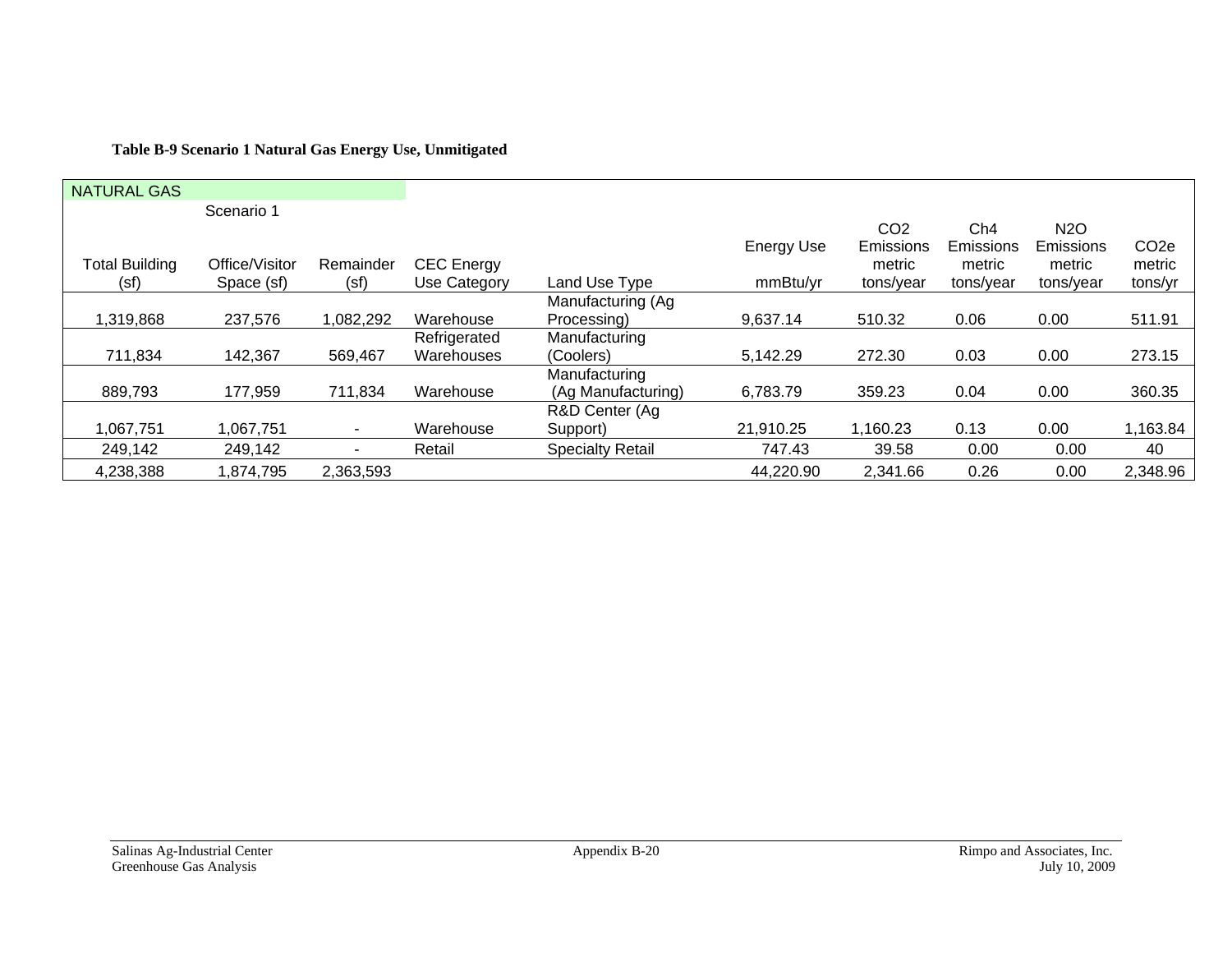### **Table B-10. Scenario 2 Natural Gas Energy Use, Unmitigated**

| <b>NATURAL GAS</b>    |                |                |                   |                         |                      |                                     |                  |                               |                   |
|-----------------------|----------------|----------------|-------------------|-------------------------|----------------------|-------------------------------------|------------------|-------------------------------|-------------------|
|                       | Scenario 2     |                |                   |                         |                      |                                     |                  |                               |                   |
|                       |                |                |                   |                         |                      | CO <sub>2</sub><br><b>Emissions</b> | Ch4<br>Emissions | N <sub>2</sub> O<br>Emissions | CO <sub>2</sub> e |
| <b>Total Building</b> | Office/Visitor | Remainder      | <b>CEC</b> Energy |                         | <b>Annual Energy</b> | (metric                             | (metric          | (metric                       | (metric           |
| (sf)                  | Space (sf)     | (sf)           | Use Category      | Land Use Type           | Use (mmBtu/yr)       | tons/year)                          | tons/yr)         | tons/yr)                      | tons/yr)          |
|                       |                |                |                   | Manufacturing (Ag       |                      |                                     |                  |                               |                   |
| 1,319,868             | 237,576        | 1,082,292      | Warehouse         | Processing)             | 9,637.14             | 510.32                              | 0.06             | 0.00                          | 511.91            |
|                       |                |                | Refrigerated      | Manufacturing           |                      |                                     |                  |                               |                   |
| 711,834               | 142,367        | 569,467        | Warehouses        | (Coolers)               | 5,142.29             | 272.30                              | 0.03             | 0.00                          | 273.15            |
|                       |                |                |                   | Manufacturing (Ag       |                      |                                     |                  |                               |                   |
| 889,793               | 177,959        | 711,834        | Warehouse         | Manufacturing)          | 6,783.79             | 359.23                              | 0.04             | 0.00                          | 360.35            |
|                       |                |                |                   | R&D Center (Ag          |                      |                                     |                  |                               |                   |
| 1,067,751             | 213,550        | 854,201        | Warehouse         | Support)                | 8,140.53             | 431.07                              | 0.05             | 0.00                          | 432.41            |
| 249,142               | 249,142        | $\blacksquare$ | Retail            | <b>Specialty Retail</b> | 5,112.39             | 270.72                              | 0.03             | 0.00                          | 272               |
|                       |                |                |                   |                         |                      |                                     |                  |                               |                   |
| 4,238,388             | 1,020,594      | 3,217,794      |                   |                         | 34,816.15            | 1,843.64                            | 0.21             | 0.00                          | 849.39            |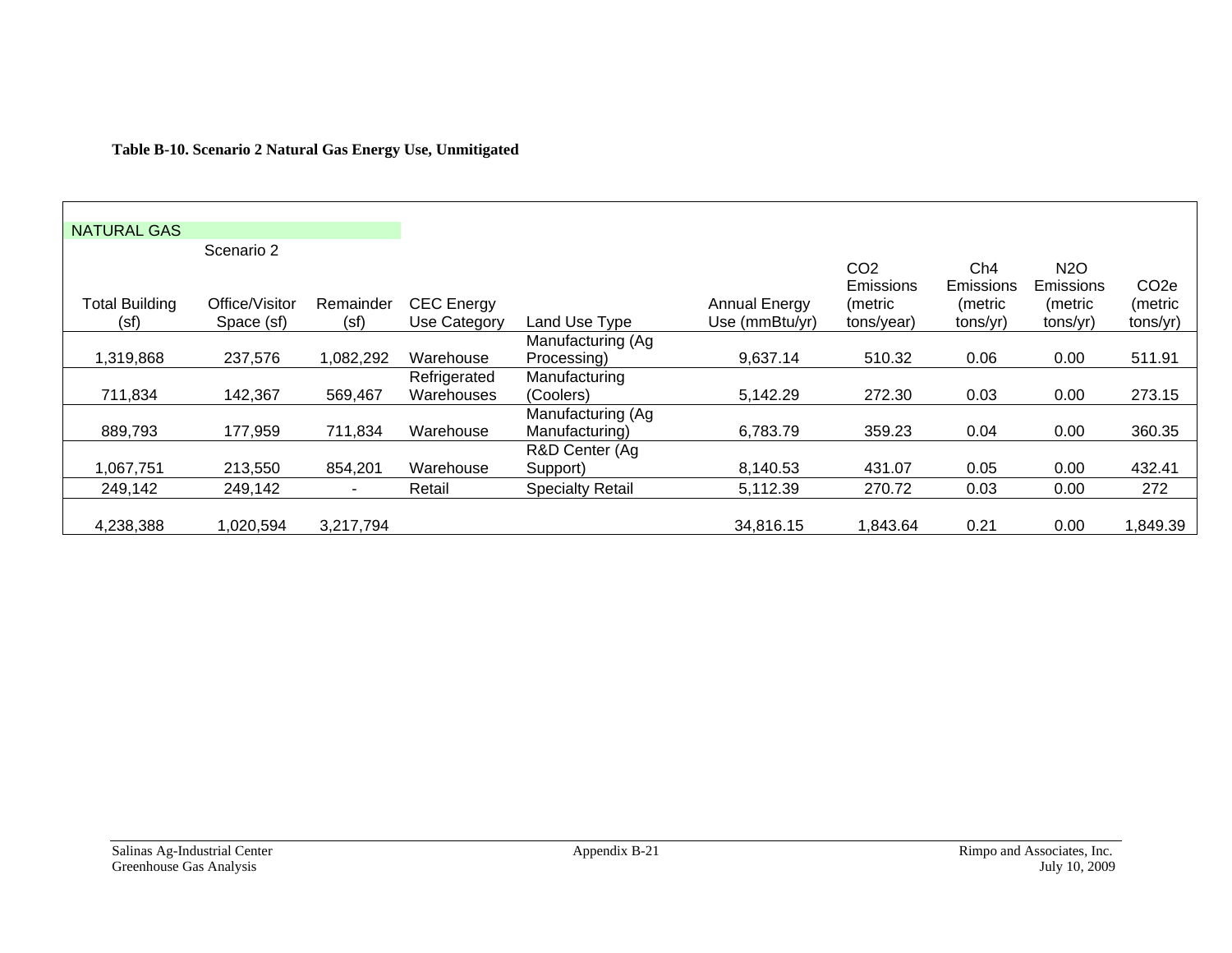Tables B-11 and B-12 show mitigated natural gas emissions for Scenarios 1 and 2, respectively. Mitigated assume that from 1,020, 594 (Scenario 2) to 1,874,795 square feet of office space will comply with ASHRAE Advanced Energy Design for Small Buildings (2004), which will achieve an energy reduction of 30% for that office space. Since this square footage represents from 24 to 44 percent of total square footage, and emissions will be reduced by 30%, the net emission reduction will range from 7% to 13% of total building energy use. Also, electricity emissions associated with cool roofs also include an emission reduction. That reduction assumes savings of 2.6 Btu/square foot per year (Levinson, et. al. 2005).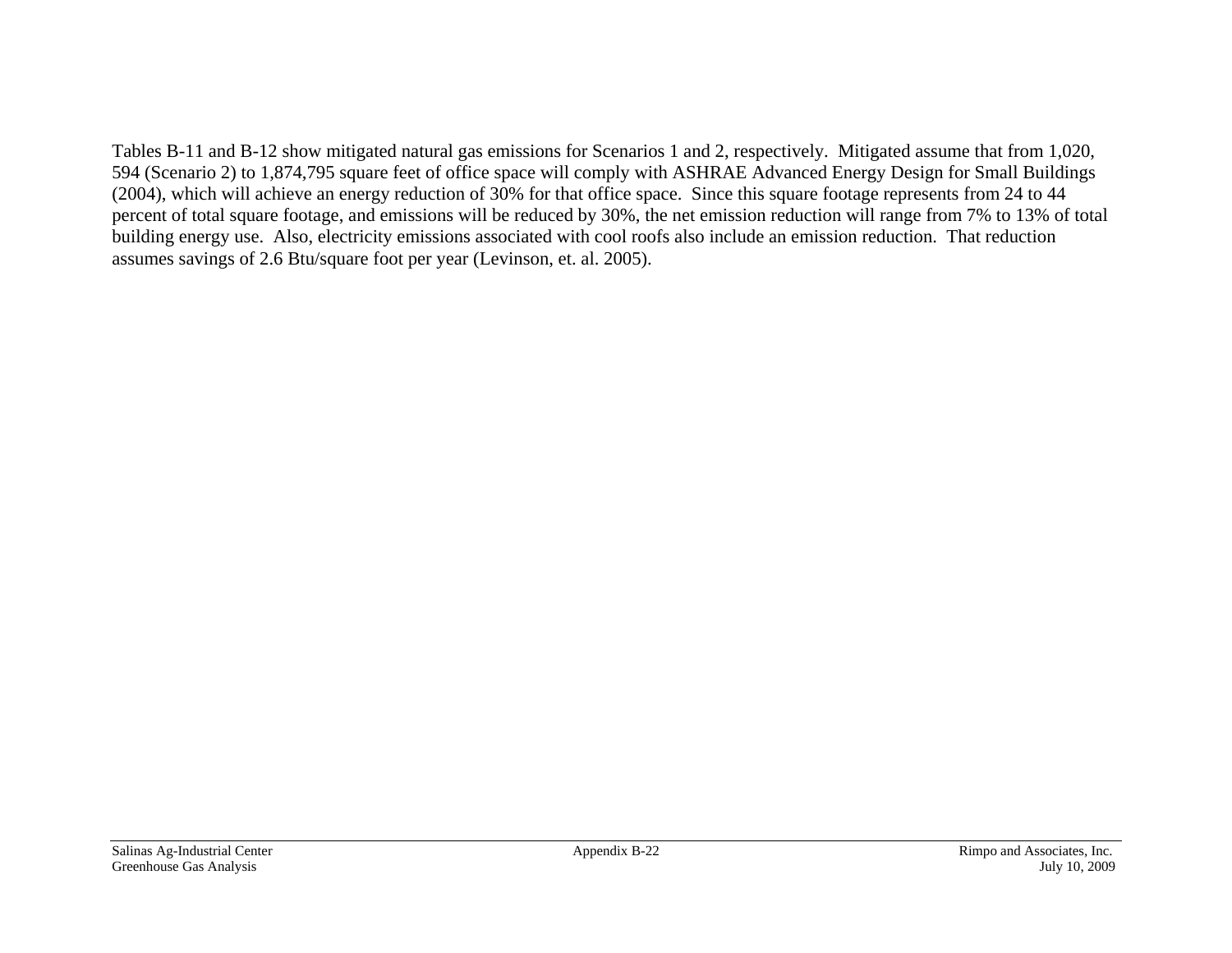| <b>NATURAL</b> | Scenario 1 -   |                | $\sim$                   |                         |        |                   |                          |           |                 |           |           |                   |
|----------------|----------------|----------------|--------------------------|-------------------------|--------|-------------------|--------------------------|-----------|-----------------|-----------|-----------|-------------------|
| <b>GAS</b>     | Mitigated      |                |                          |                         |        | Office Vistor     | Remainder                | Total     |                 |           |           |                   |
|                |                |                |                          |                         | Remain | Annual            | Annual                   | Energy    | CO <sub>2</sub> | Ch4       | N2O       |                   |
|                |                |                |                          | Office/Visitor          | ders   | <b>Energy Use</b> | <b>Energy Use</b>        | Use       | Emissions       | Emissions | Emissions | CO <sub>2</sub> e |
|                |                |                |                          |                         |        |                   |                          |           | metric          | metric    | metric    |                   |
|                |                |                | Renewables               |                         |        | mmBtu/vr          | mmBtu/vr                 | mmBtu/yr  | tons/year       | tons/year | tons/year | metric tons/yr    |
|                | Office/Visitor |                |                          |                         |        |                   |                          |           |                 |           |           |                   |
| Total (sf)     | Space (sf)     | Remainder (sf) | <b>Energy Efficiency</b> | 0.7                     |        |                   |                          |           |                 |           |           |                   |
|                |                |                |                          | Manufacturing           |        |                   |                          |           |                 |           |           |                   |
| 1,319,868      | 237,576        | 1,082,292      | Warehouse                | $(Ag$ Processing)       |        | 3,494.03          | 5,292.41                 | 8,786.44  | 465.27          | 0.05      | 0.00      | 466.72            |
|                |                |                | Refrigerated             | Manufacturing           |        |                   |                          |           |                 |           |           |                   |
| 711,834        | 142,367        | 569,467        | Warehouses               | (Coolers)               |        | 2,093.79          | 2,499.96                 | 4,593.75  | 243.26          | 0.03      | 0.00      | 244.01            |
|                |                |                |                          | Manufacturing           |        |                   |                          |           |                 |           |           |                   |
|                |                |                |                          | (Ag)                    |        |                   |                          |           |                 |           |           |                   |
| 889,793        | 177,959        | 711,834        | Warehouse                | Manufacturing)          |        | 2,617.24          | 3,480.87                 | 6,098.11  | 322.92          | 0.04      | 0.00      | 323.92            |
|                |                |                |                          | R&D Center (Ag          |        |                   |                          |           |                 |           |           |                   |
| 1,067,751      | 1,067,751      |                | Warehouse                | Support)                |        | 15,703.41         | $\overline{\phantom{a}}$ | 15,703.41 | 831.55          | 0.09      | 0.00      | 834.15            |
|                |                |                |                          |                         |        |                   |                          |           |                 |           |           |                   |
| 249,142        | 249,142        |                | Retail                   | <b>Specialty Retail</b> |        | 608.65            | $\overline{\phantom{a}}$ | 608.65    | 32.23           | 0.00      | 0.00      | 32                |
|                |                |                |                          |                         |        |                   |                          |           |                 |           |           |                   |
| 4,238,388      | 1,874,795      | 2,363,593      |                          |                         |        | 24,517.13         | 11,273.24                | 35,790.37 | 1,895.23        | 0.21      | 0.00      | 1,901.14          |

#### **Table B-11 Scenario 1 - Natural Gas Use, Mitigated**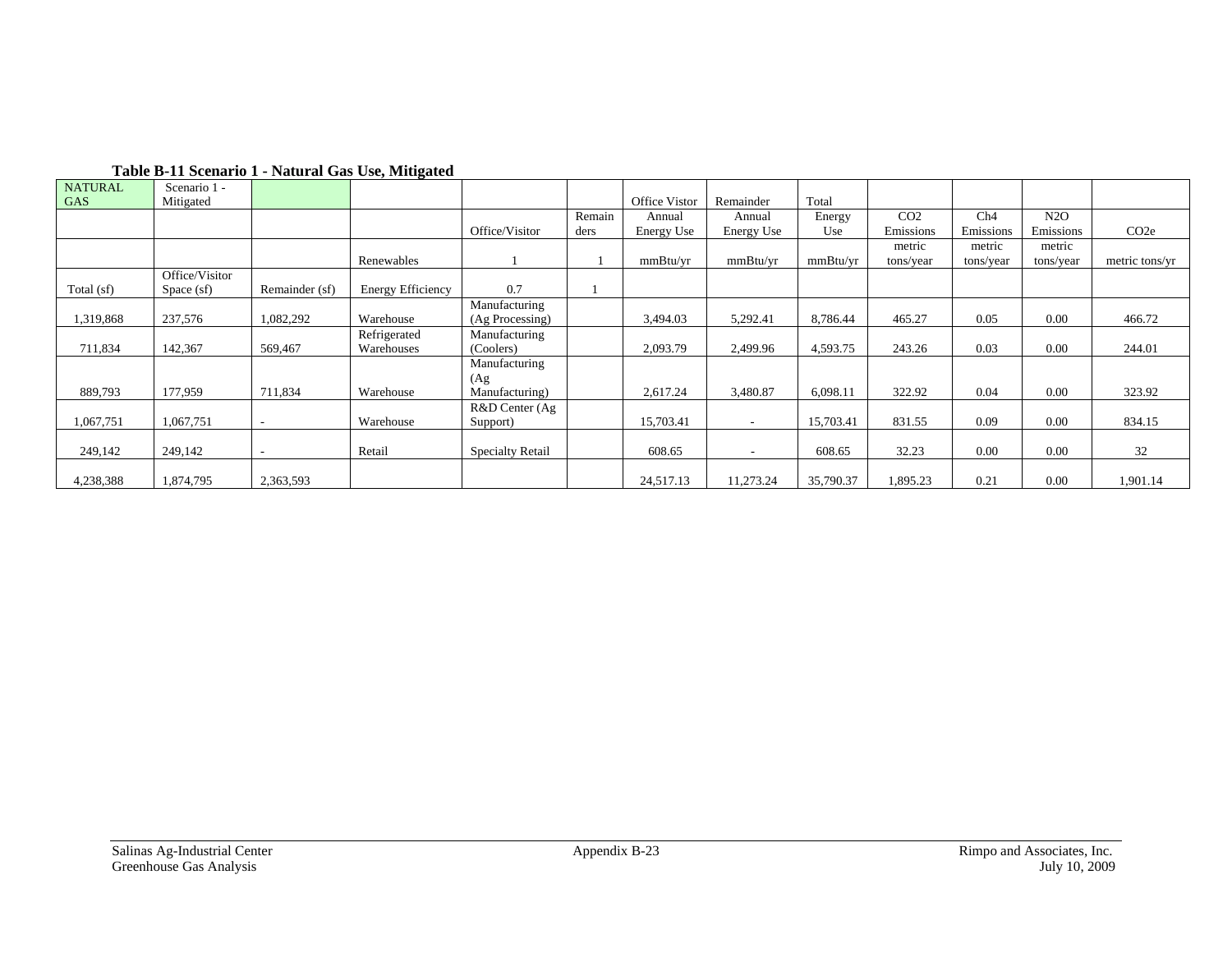### **Table B-12 Scenario 2 - Natural Gas Use, Mitigated**

| <b>NATURAL GAS</b> |                         |           |                          | Office/Visitor          | Remai<br>nders | Office Vistor | Remainder            | Total     |                 |           |         |                  |
|--------------------|-------------------------|-----------|--------------------------|-------------------------|----------------|---------------|----------------------|-----------|-----------------|-----------|---------|------------------|
|                    |                         |           |                          |                         |                |               |                      |           |                 |           | N2O     |                  |
|                    |                         |           |                          |                         |                | Annual        | <b>Annual Energy</b> | Energy    | CO <sub>2</sub> | Ch4       | Emissi  |                  |
|                    |                         |           | Renewables               |                         |                | Energy Use    | Use                  | Use       | Emissions       | Emissions | ons     | CO <sub>2e</sub> |
|                    |                         |           |                          |                         |                |               |                      |           |                 |           | metric  |                  |
|                    |                         |           |                          |                         |                |               |                      |           | metric          | metric    | tons/ye |                  |
| square feet        |                         |           | <b>Energy Efficiency</b> | 0.7                     |                | mmBtu/vr      | mmBtu/yr             | mmBtu/vr  | tons/year       | tons/year | ar      | metric tons/yr   |
|                    | Office/Visitor<br>Space | Remainder |                          |                         |                |               |                      |           |                 |           |         |                  |
|                    |                         |           |                          | Manufacturing           |                |               |                      |           |                 |           |         |                  |
| 1,319,868          | 237,576                 | 1,082,292 | Warehouse                | (Ag Processing)         |                | 3,494.03      | 5,292.41             | 8,786.44  | 465.27          | 0.05      | 0.00    | 466.72           |
|                    |                         |           |                          | Manufacturing           |                |               |                      |           |                 |           |         |                  |
|                    |                         |           |                          | (Coolers)               |                |               |                      |           |                 |           |         |                  |
|                    |                         |           |                          | Manufacturing           |                |               |                      |           |                 |           |         |                  |
|                    |                         |           | Refrigerated             | (Ag)                    |                |               |                      |           |                 |           |         |                  |
| 711,834            | 142,367                 | 569,467   | Warehouses               | Manufacturing)          |                | 2,093.79      | 2,499.96             | 4,593.75  | 243.26          | 0.03      | 0.00    | 244.01           |
|                    |                         |           |                          | Manufacturing           |                |               |                      |           |                 |           |         |                  |
|                    |                         |           |                          | (Ag)                    |                |               |                      |           |                 |           |         |                  |
| 889,793            | 177,959                 | 711,834   | Warehouse                | Manufacturing)          |                | 2,617.24      | 3,480.87             | 6,098.11  | 322.92          | 0.04      | 0.00    | 323.92           |
|                    |                         |           |                          | R&D Center (Ag          |                |               |                      |           |                 |           |         |                  |
| 1,067,751          | 213,550                 | 854,201   | Warehouse                | Support)                |                | 3,140.68      | 4,177.04             | 7,317.72  | 387.50          | 0.04      | 0.00    | 388.71           |
|                    |                         |           |                          |                         |                |               |                      |           |                 |           |         |                  |
| 249,142            | 249,142                 | L,        | Retail                   | <b>Specialty Retail</b> |                | 3,664.13      | $\blacksquare$       | 3,664.13  | 194.03          | 0.02      | 0.00    | 195              |
|                    |                         |           |                          |                         |                |               |                      |           |                 |           |         |                  |
| 4,238,388          | 1,020,594               | 3,217,794 |                          |                         |                | 15,009.88     | 15,450.28            | 30,460.16 | 1,612.98        | 0.18      | 0.00    | 1,618.00         |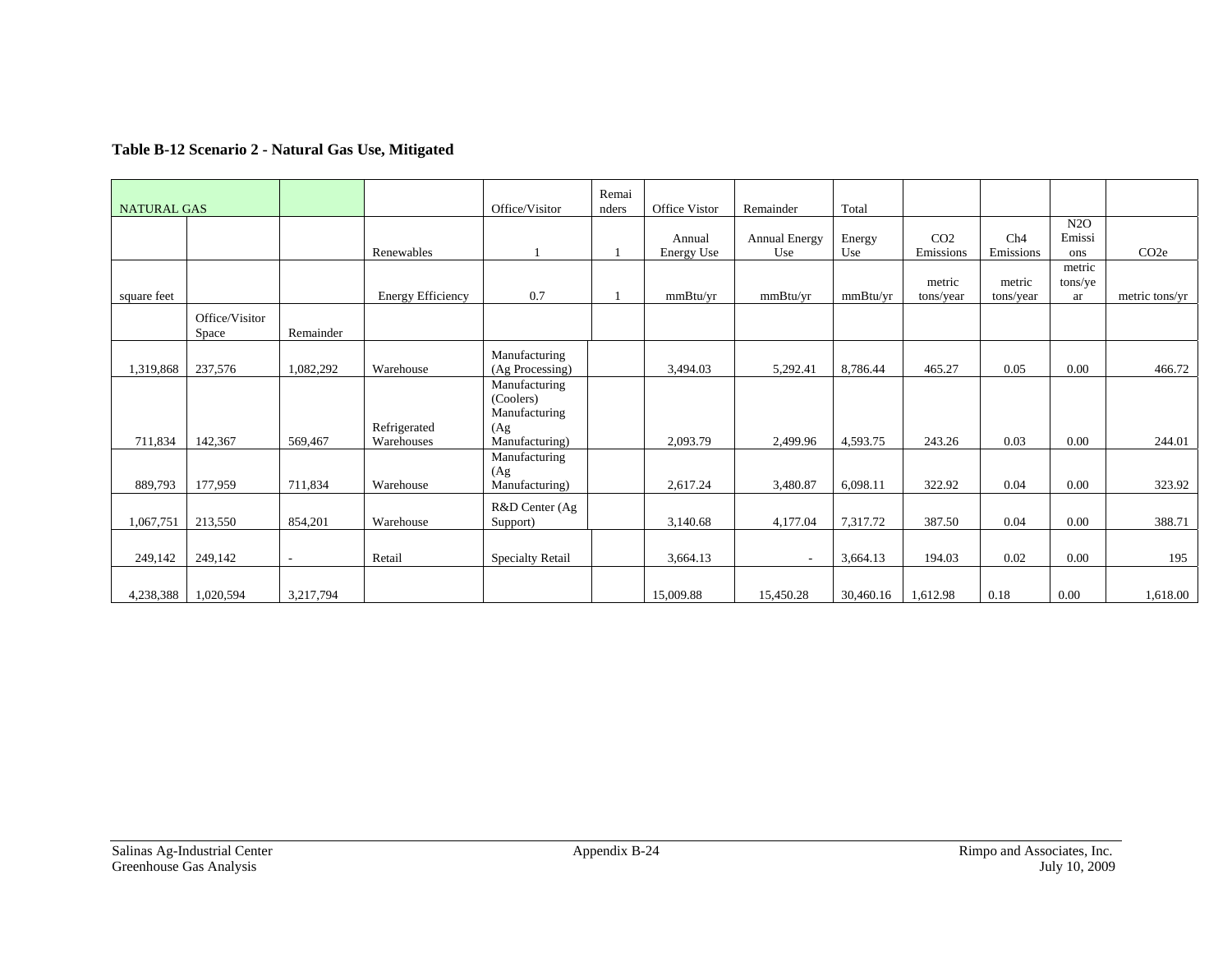## *Electricity*

Tables B-13 and B-14 show the methodology used to estimate GHG emissions from electricity use for Scenarios 1 and 2, respectively. The first step involves estimating total annual electricity use for each of the land use categories. To do that, the average electricity use per year was estimated by multiplying the total electricity use per square foot per year (Table B-8) and multiplying by the square footage of each land use. The second column in Table B-13 shows the electricity use category (from Table B-8) that was used to estimate annual electricity use. Emission factors for electricity use were based on a report published by the California Climate Action Registry (2009). Those emission factors include 805.4 pounds  $CO<sub>2</sub>$  per megawatt hour of electricity consumed, 0.0067 pounds of methane per megawatt-hour of electricity consumed, and 0.0037 pounds of nitrous oxide per megawatt-hour of electricity consumed. Methane emissions were converted to  $CO_2$  equivalence by multiplying by 21, and nitrous oxide emissions were converted to  $CO_2$ e by multiplying by 320.

| Unmitigated           | Scenario 1           |                          |                            |                                     |                          |                              |                     |                            |                   |
|-----------------------|----------------------|--------------------------|----------------------------|-------------------------------------|--------------------------|------------------------------|---------------------|----------------------------|-------------------|
| <b>ELECTRICITY</b>    |                      |                          |                            |                                     |                          |                              |                     |                            |                   |
|                       |                      |                          |                            |                                     | <b>Annual Energy Use</b> | CO <sub>2</sub><br>Emissions | Ch4<br>Emissions    | N <sub>2</sub> O Emissions | CO <sub>2</sub> e |
| <b>Total Building</b> | Office/Visitor Space | Remainder                |                            |                                     | (mwh)                    | metric<br>tons/year          | metric<br>tons/year | metric tons/year           | metric tons/yr    |
| 1,319,868             | 237,576              | 1,082,292                | Warehouse                  | Major Ag Processing                 | 9,682.81                 | 3,541.00                     | 0.03                | 0.02                       | 3,546.50          |
| 711,834               | 142,367              | 569,467                  | Refrigerated<br>Warehouses | Minor Ag Processing<br>(coolers)    | 8,817.35                 | 3,224.50                     | 0.03                | 0.01                       | 3,229.51          |
| 889,793               | 177,959              | 711,834                  | Warehouse                  | Manufacturing (Ag<br>Manufacturing) | 6,831.84                 | 2,498.40                     | 0.02                | 0.01                       | 2,502.28          |
| 1,067,751             | 1,067,751            |                          | Warehouse                  | R&D Center (Ag Support)             | 22,796.48                | 8,336.67                     | 0.07                | 0.04                       | 8,349.62          |
| 249,142               | 249,142              | $\overline{\phantom{a}}$ | Retail                     | Retail                              | 3,194.00                 | 1,168.05                     | 0.01                | 0.01                       | 1,170             |
| 4,238,388             | 1,874,795            | 2,363,593                |                            |                                     | 51,322.48                | 18,768.63                    | 0.16                | 0.09                       | 18,797.78         |

#### **Table B-13. Scenario 1 Electricity Use Emissions, Unmitigated**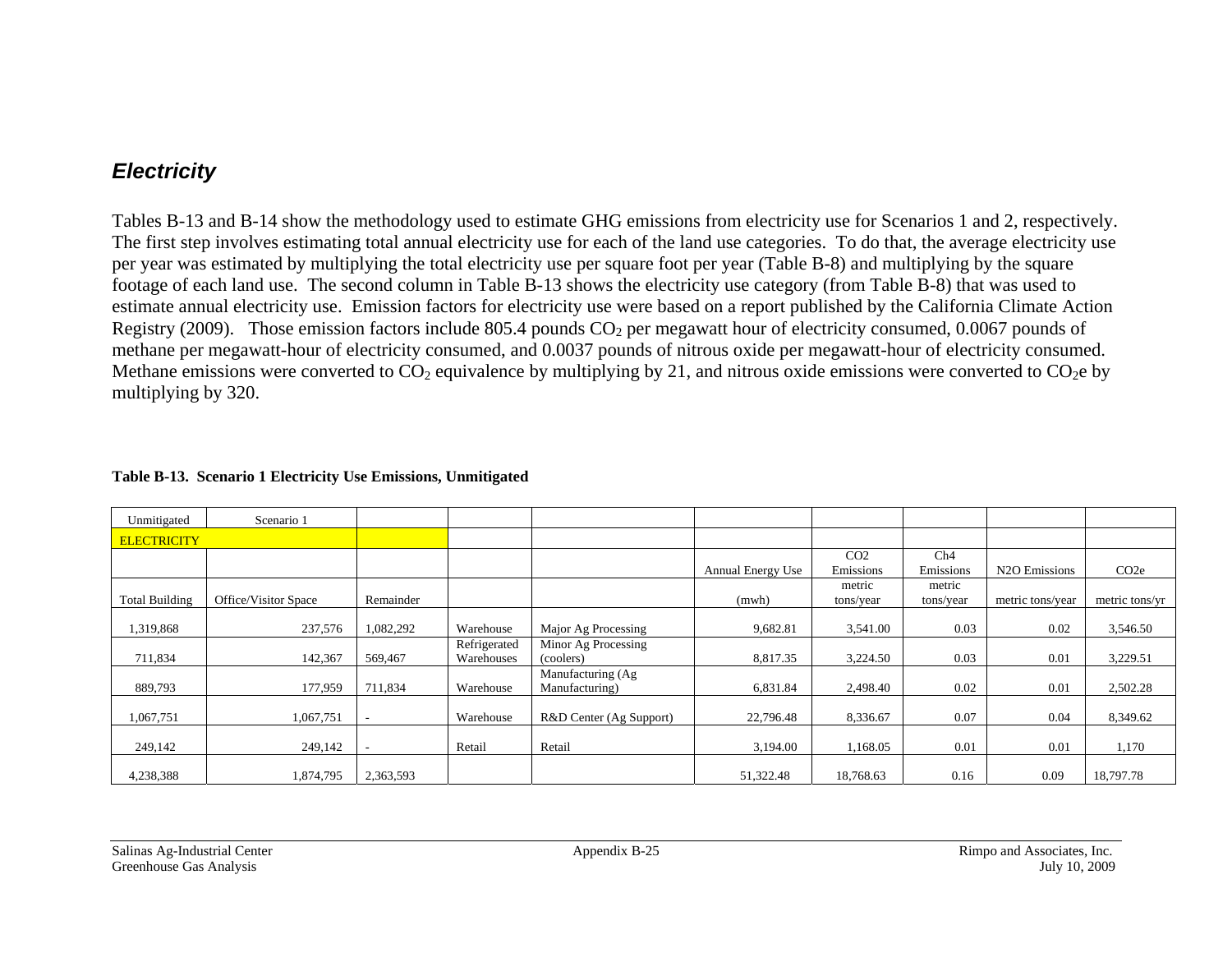| Unmitigated           | Scenario 2           |                          |                         |                                  |                      |                              |                     |                     |                   |
|-----------------------|----------------------|--------------------------|-------------------------|----------------------------------|----------------------|------------------------------|---------------------|---------------------|-------------------|
| <b>ELECTRICITY</b>    |                      |                          |                         |                                  |                      |                              |                     |                     |                   |
|                       |                      |                          |                         |                                  | Annual<br>Energy Use | CO <sub>2</sub><br>Emissions | Ch4<br>Emissions    | N2O<br>Emissions    | CO <sub>2</sub> e |
| <b>Total Building</b> | Office/Visitor Space | Remainder                |                         |                                  | (mwh)                | metric<br>tons/year          | metric<br>tons/year | metric<br>tons/year | metric tons/yr    |
| 1,319,868             | 237,576              | 1,082,292                | Warehouse               | Major Ag Processing              | 9,682.81             | 3,541.00                     | 0.03                | 0.02                | 3,546.50          |
| 711,834               | 142,367              | 569,467                  | Refrigerated Warehouses | Minor Ag Processing (coolers)    | 8,817.35             | 3,224.50                     | 0.03                | 0.01                | 3,229.51          |
| 889,793               | 177,959              | 711,834                  | Warehouse               | Manufacturing (Ag Manufacturing) | 6,831.84             | 2,498.40                     | 0.02                | 0.01                | 2,502.28          |
| 1,067,751             | 213,550              | 854,201                  | Warehouse               | R&D Center (Ag Support)          | 8,198.19             | 2,998.08                     | 0.02                | 0.01                | 3,002.73          |
| 249,142               | 249,142              | $\overline{\phantom{a}}$ | Retail                  | Retail                           | 5.319.18             | 1,945.22                     | 0.02                | 0.01                | 1,948             |
| 4,238,388             | 1,020,594            | 3,217,794                |                         |                                  | 38,849.37            | 14,207.21                    | 0.12                | 0.07                | 14,229.27         |

#### **Table B-14. Scenario 2 Electricity Use Emissions, Unmitigated**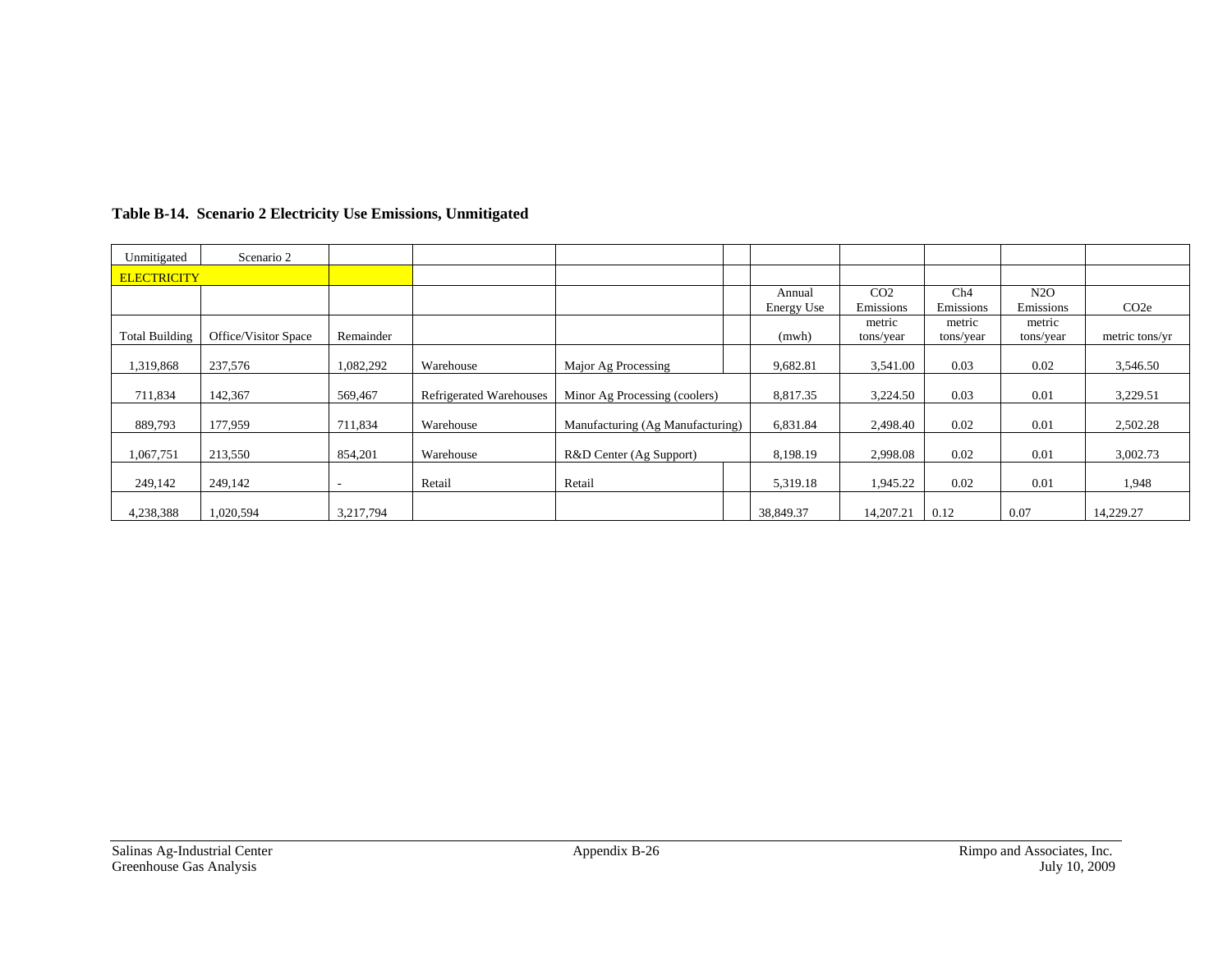Table B-15 and B-16 show mitigated electricity emissions for Scenarios 1 and 2, respectively. Mitigated emissions assume that from 1,020, 594 (Scenario 2) to 1,874,795 (Scenario 1) square feet of office space will comply with ASHRAE Advanced Energy Design for Small Buildings (2004), which will achieve an energy reduction of 30% for that office space. Since this square footage represents from 24 to 44 percent of total square footage, and emissions will be reduced by 30%, the net emission reduction will range from 7% to 13% of total building energy use. Also, electricity emissions associated with cool roofs also include an emission reduction. That reduction assumes savings of 2.6 Btu/square foot per year (Levinson, et. al. 2005). Finally, the mitigated electricity use and GHG emission reductions associated with lighting were estimated. The lighting portion of the calculations assumes: 90% of office/visitor space within the Center will be illuminated by fluorescents, 10% of office/visitor space within the Center will be illuminated by LED's, 50% of the office/visitor space within the Major Ag Processing/Ag Manufacturing, and Ag Support uses will implement motion-sensing devices, 10% of all outdoor lighting will be LEDs, and 5% of remainder areas of all uses will include LEDs. The use of fluorescent lighting or its energy use equivalent is considered to be the unmitigated condition because the latest revisions to Title 24, California's energy code, are slated to take effect in August 2009. The Title 24 revisions will require the use of fluorescent lights or their energy equivalent (California Energy Commission, 2008b). The analysis assumes that 10% of the office/visitor space and 10% of outdoor lighting will see a 50% reduction in lighting energy use due to the use of LEDs (TheDailyGreen.com, 2007). This analysis also assumes that 5% of the "remainder areas" will see a 50% reduction in lighting energy use due to the use of LEDs (TheDailyGreen.com, 2007). Although the use of motion sensing devices will reduce electrical energy demand, insufficient data were available to estimate the electricity reduction associated with this use.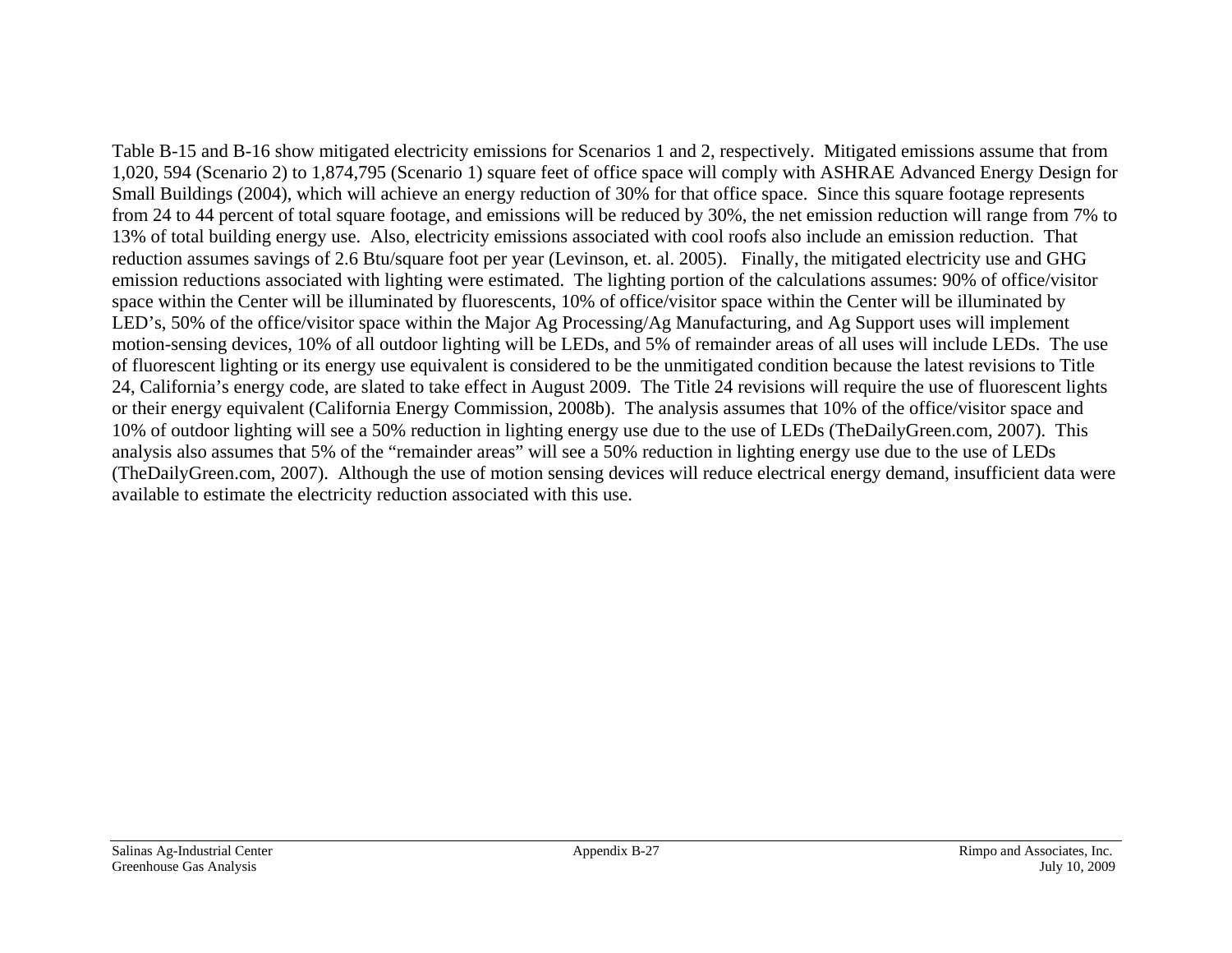### **Table B-15. Scenario 1 Electricity Use Emissions, Mitigated**

|                    |                      |           | Lighting     | Office/Visitor          | Remainde<br>rs |                       |            |            |                                                                                                 |                 |           |                   |
|--------------------|----------------------|-----------|--------------|-------------------------|----------------|-----------------------|------------|------------|-------------------------------------------------------------------------------------------------|-----------------|-----------|-------------------|
|                    |                      |           |              |                         |                |                       |            |            |                                                                                                 |                 |           |                   |
|                    |                      |           | Indoor       | 0.05                    | 0.025          |                       |            |            | Office/Visitor assumes 10% of office/visitor use LEDs and that LED's reduce consumption by 50%. |                 |           |                   |
|                    |                      |           | Outdoor      | 0.05                    | N/A            |                       |            |            | Outdoor assumes 10@ will be LEDs and LEDs reduce consumption by 50%                             |                 |           |                   |
|                    |                      |           |              |                         |                |                       |            |            |                                                                                                 |                 |           |                   |
|                    |                      |           |              |                         | Remainde       |                       |            |            |                                                                                                 |                 |           |                   |
|                    |                      |           |              | Office/Visitor          | rs             |                       |            |            |                                                                                                 |                 |           |                   |
|                    |                      |           | Renewables   |                         |                |                       |            |            |                                                                                                 |                 |           |                   |
|                    |                      |           | Energy       |                         |                |                       |            |            |                                                                                                 |                 |           |                   |
| <b>ELECTRICITY</b> |                      |           | Efficiency   | 0.7                     |                | <b>Office Visitor</b> | Remainder  | Total      |                                                                                                 |                 |           |                   |
|                    |                      |           |              |                         |                | <b>Annual Energy</b>  | Annual     |            |                                                                                                 | CH <sub>4</sub> | N2O       |                   |
|                    |                      |           |              |                         |                | Use                   | Energy Use | Energy Use | CO2 Emissions                                                                                   | Emissions       | Emissions | CO <sub>2</sub> e |
|                    |                      |           |              |                         |                |                       |            |            |                                                                                                 | metric          | metric    | metric            |
| square feet        | Office/Visitor Space | Remainder |              |                         |                | (mwh)                 | (mwh)      | (mwh)      | metric tons/year                                                                                | tons/year       | tons/year | tons/yr           |
|                    |                      |           |              | Manufacturing           |                |                       |            |            |                                                                                                 |                 |           |                   |
| 1,319,868          | 237,576              | 1,082,292 | Warehouse    | (Ag Processing)         |                | 3,423.87              | 4,220.94   | 7,644.80   | 2,795.71                                                                                        | 0.02            | 0.01      | 2,800.05          |
|                    |                      |           | Refrigerated | Manufacturing           |                |                       |            |            |                                                                                                 |                 |           |                   |
| 711,834            | 142,367              | 569,467   | Warehouses   | (Coolers)               |                | 2,069.66              | 5,575.65   | 7,645.31   | 2,795.89                                                                                        | 0.02            | 0.01      | 2,800.23          |
|                    |                      |           |              | Manufacturing           |                |                       |            |            |                                                                                                 |                 |           |                   |
| 889,793            | 177,959              | 711,834   | Warehouse    | (Ag)<br>Manufacturing)  |                | 2,567.50              | 2,776.15   | 5,343.66   | 1,954.18                                                                                        | 0.02            | 0.01      | 1,957.21          |
|                    |                      |           |              | R&D Center (Ag          |                |                       |            |            |                                                                                                 |                 |           |                   |
| 1,067,751          | 1,067,751            |           | Warehouse    | Support)                |                | 15,526.70             |            | 15,526.70  | 5,678.11                                                                                        | 0.05            | 0.03      | 5,686.93          |
|                    |                      |           |              |                         |                |                       |            |            |                                                                                                 |                 |           |                   |
| 249,142            | 249,142              |           | Retail       | <b>Specialty Retail</b> |                | 2,134.15              |            | 2,134.15   | 780.46                                                                                          | 0.01            | 0.00      | 782               |
| 4,238,388          | 1,874,795            | 2,363,593 |              |                         |                | 25,721.88             | 12,572.74  | 38,294.62  | 14,004.34                                                                                       | 0.12            | 0.06      | 14,026.09         |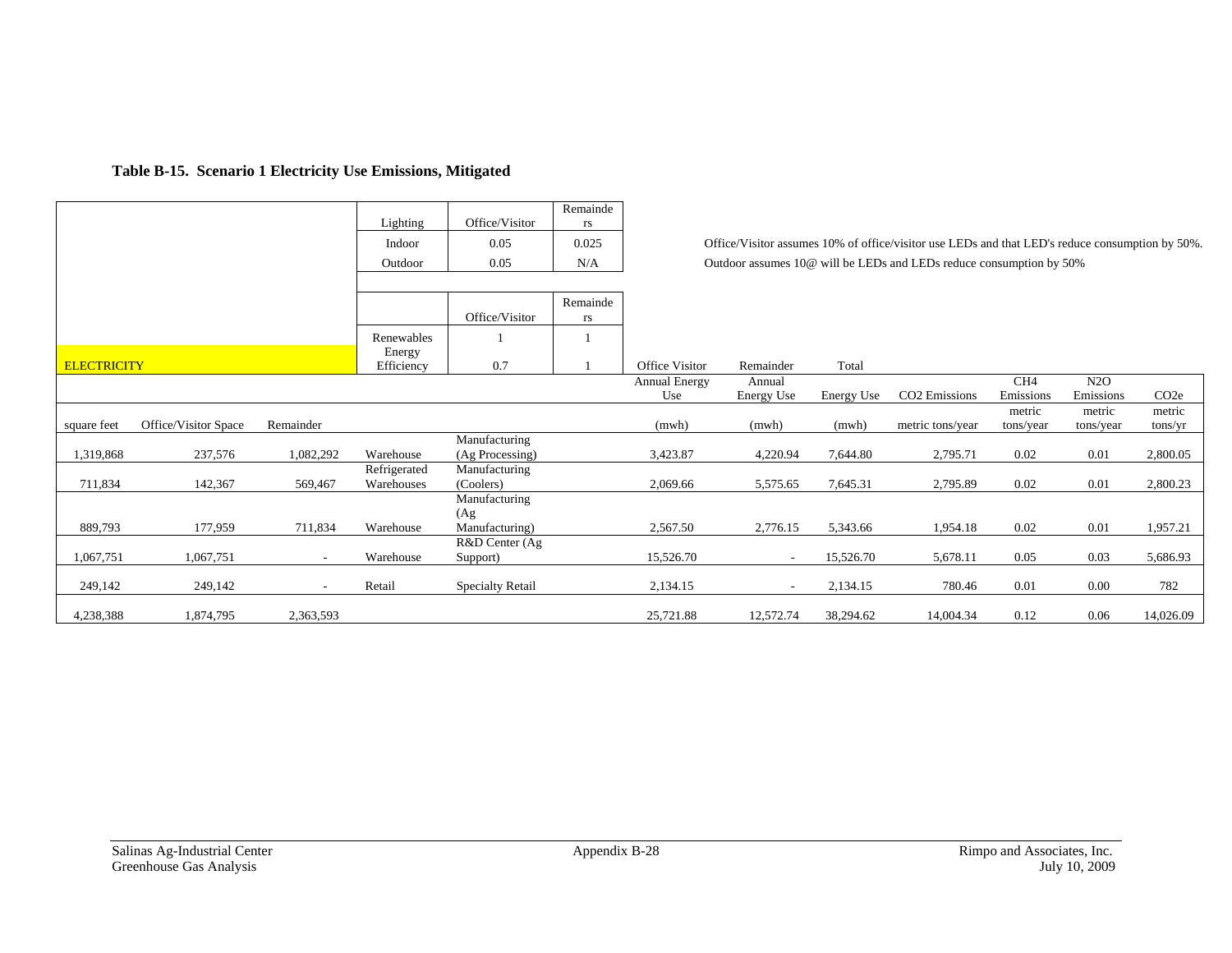|                    |                         | Lighting                 |                            | Office/Visitor                   | Remainders |                      |                          |            |                           |                           |                    |
|--------------------|-------------------------|--------------------------|----------------------------|----------------------------------|------------|----------------------|--------------------------|------------|---------------------------|---------------------------|--------------------|
|                    | Indoor                  |                          |                            | 0.05                             | 0.025      |                      |                          |            |                           |                           |                    |
|                    | Outdoor                 |                          |                            | 0.05                             | N/A        |                      |                          |            |                           |                           |                    |
|                    | Scenario 2 - Mitigated  |                          | Office/Visitor             |                                  | Remainders | Office<br>Vistor     | Remainder                | Total      |                           |                           |                    |
| <b>ELECTRICITY</b> |                         |                          | Renewables                 |                                  |            |                      | Remainder                | Energy Use |                           |                           |                    |
|                    |                         |                          | Energy<br>Efficiency       | 0.7                              |            | Annual<br>Energy Use | Annual<br>Energy Use     | (mwh)      | CO <sub>2</sub> Emissions | Ch <sub>4</sub> Emissions | N2O<br>Emission    |
| square feet        | Office/Visitor<br>Space | Remainder                |                            |                                  |            | (mwh)                | (mwh)                    |            | metric tons/year          | metric tons/year          | metric<br>tons/yea |
| 1,319,868          | 237,576                 | 1,082,292                | Warehouse                  | Manufacturing (Ag Processing)    |            | 3,434.56             | 4,220.94                 | 7,655.50   | 2,799.61                  | 0.02                      | 0.01               |
| 711,834            | 142,367                 | 569,467                  | Refrigerated<br>Warehouses | Manufacturing (Coolers)          |            | 2,077.49             | 5,575.65                 | 7,653.14   | 2,798.75                  | 0.02                      | 0.01               |
| 889,793            | 177,959                 | 711,834                  | Warehouse                  | Manufacturing (Ag Manufacturing) |            | 2,575.51             | 2,776.15                 | 5,351.66   | 1,957.10                  | 0.02                      | 0.01               |
| 1,067,751          | 213,550                 | 854,201                  | Warehouse                  | R&D Center (Ag Support)          |            | 3,090.60             | 3,331.38                 | 6,421.99   | 2,348.52                  | 0.02                      | 0.01               |
| 249,142            | 249,142                 | $\overline{\phantom{a}}$ | Retail                     | <b>Specialty Retail</b>          |            | 3,590.63             | $\overline{\phantom{a}}$ | 3,590.63   | 1,313.10                  | 0.01                      | 0.01               |
| 4,238,388          | 1,020,594               | 3,217,794                |                            |                                  |            | 14,768.80            | 15,904.13                | 30,672.92  | 11,217.09                 | 0.09                      | 0.05               |

### **Table B-16. Scenario 2 Electricity Use Emissions, Mitigated**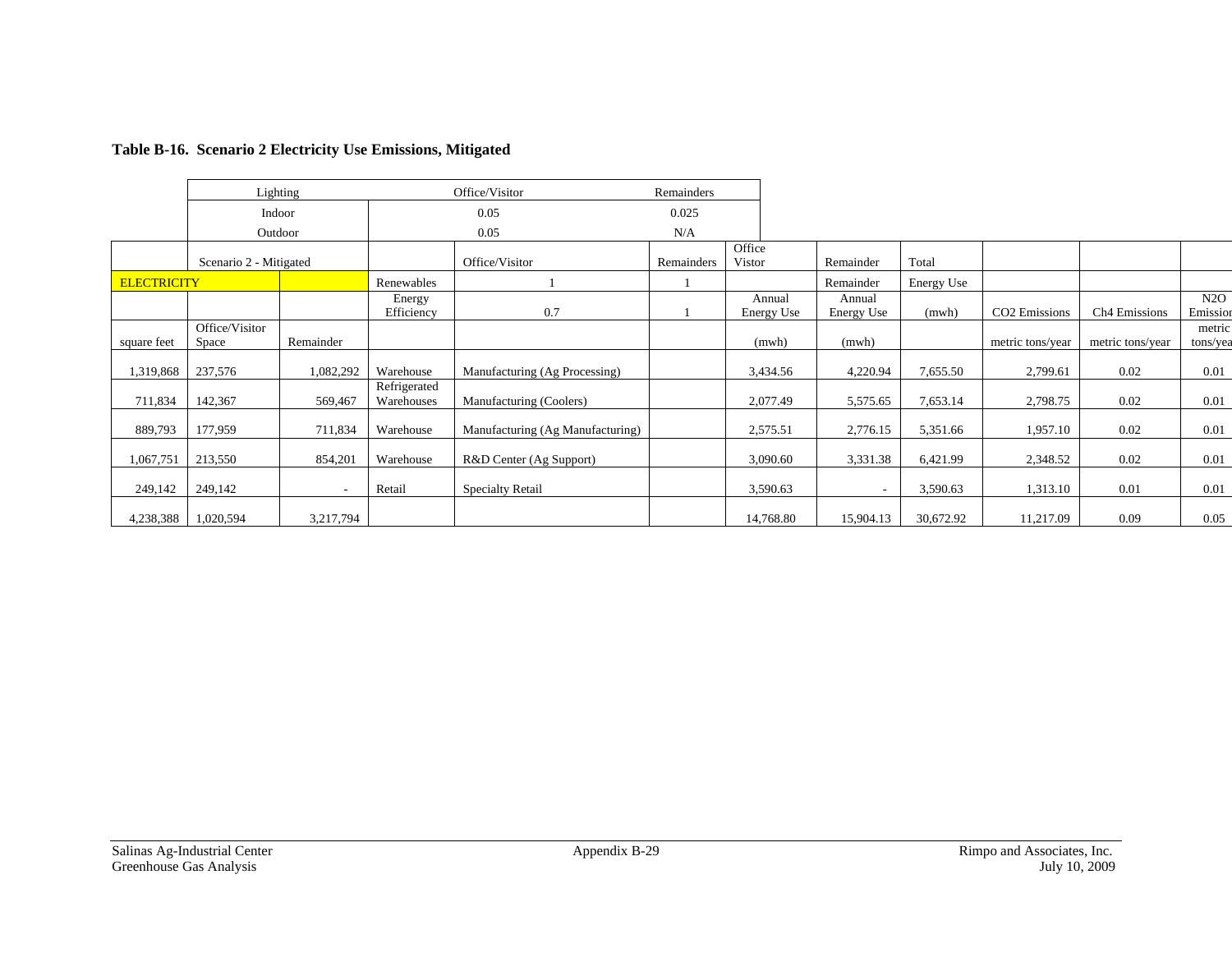# **Agricultural Emissions Avoided**

#### Assumptions:

257.3 acres

| 4.7 | passes/acre/year        | total<br>hours | CO <sub>2</sub> e<br>$(\#/hr)$ | Metric $CO2e$<br>tons/year |         |
|-----|-------------------------|----------------|--------------------------------|----------------------------|---------|
|     |                         |                |                                |                            |         |
| 2   | pass/acre/year tillers  | 51.46          | 239.43                         | 5.59                       |         |
| 2   | pass/acre/year sprayers | 51.46          | 155.36                         | 3.63                       |         |
|     | passes/acre/year ag     |                |                                |                            |         |
| 6   | tractors                | 154.38         | 178.04                         | 12.47                      |         |
| 10  | acres/hour              |                |                                | 21.69                      | <-Total |

25.73 hours/pass total hours required to plant and

120.931 harvest

|        |         |                 |       |            |              |                 | pound           |               |                 |                   |
|--------|---------|-----------------|-------|------------|--------------|-----------------|-----------------|---------------|-----------------|-------------------|
|        |         |                 |       |            | hr/day/pop   | tpd             | s/hr            | tpd           | pounds/hr       | pounds/hr         |
|        |         |                 |       |            |              | CO <sub>2</sub> |                 |               |                 |                   |
| Season | AvgDays | Equipment       | MaxHP | Population | Activity     | Exhaust         | CO <sub>2</sub> | $CH4$ Exhaust | CH <sub>4</sub> | $\mathrm{CO}_2$ e |
|        |         | Agricultural    |       |            |              |                 |                 |               |                 |                   |
| Annual | Mon-Sun | Tractors        | 250   | 4.65E+02   | $6.06E + 02$ | 5.39E+01        | 178.04          | 4.08E-03      | 6.73E-06        | 178.04            |
| Annual | Mon-Sun | <b>Sprayers</b> | 250   | 4.49E+00   | $1.11E + 00$ | 8.62E-02        | 155.36          | 5.11E-06      | 4.60E-06        | 155.36            |
| Annual | Mon-Sun | Tillers         | 250   | 2.55E-02   | 1.20E-02     | 1.44E-03        | 239.43          | 9.05E-08      | 7.51E-06        | 239.43            |

Notes:

Pounds per hour estimates from OFFROAD2007.

Assumptions based on ARB emission inventory (California Air Resources Board, 2003)

Farming also includes electricity used to pump water. These electricity emissions are included in the water use estimates.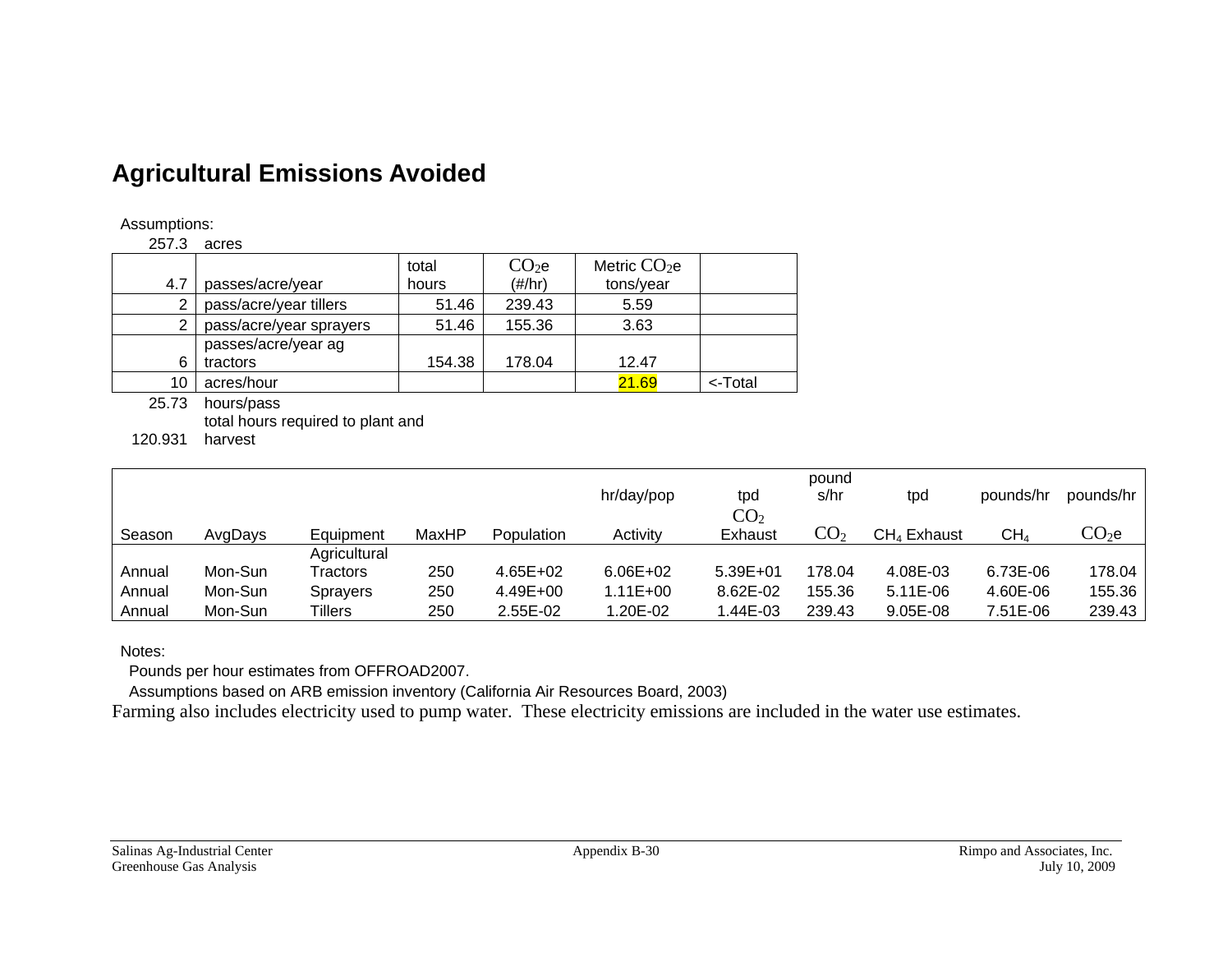# **Carbon Sequestration from Tree Planting**

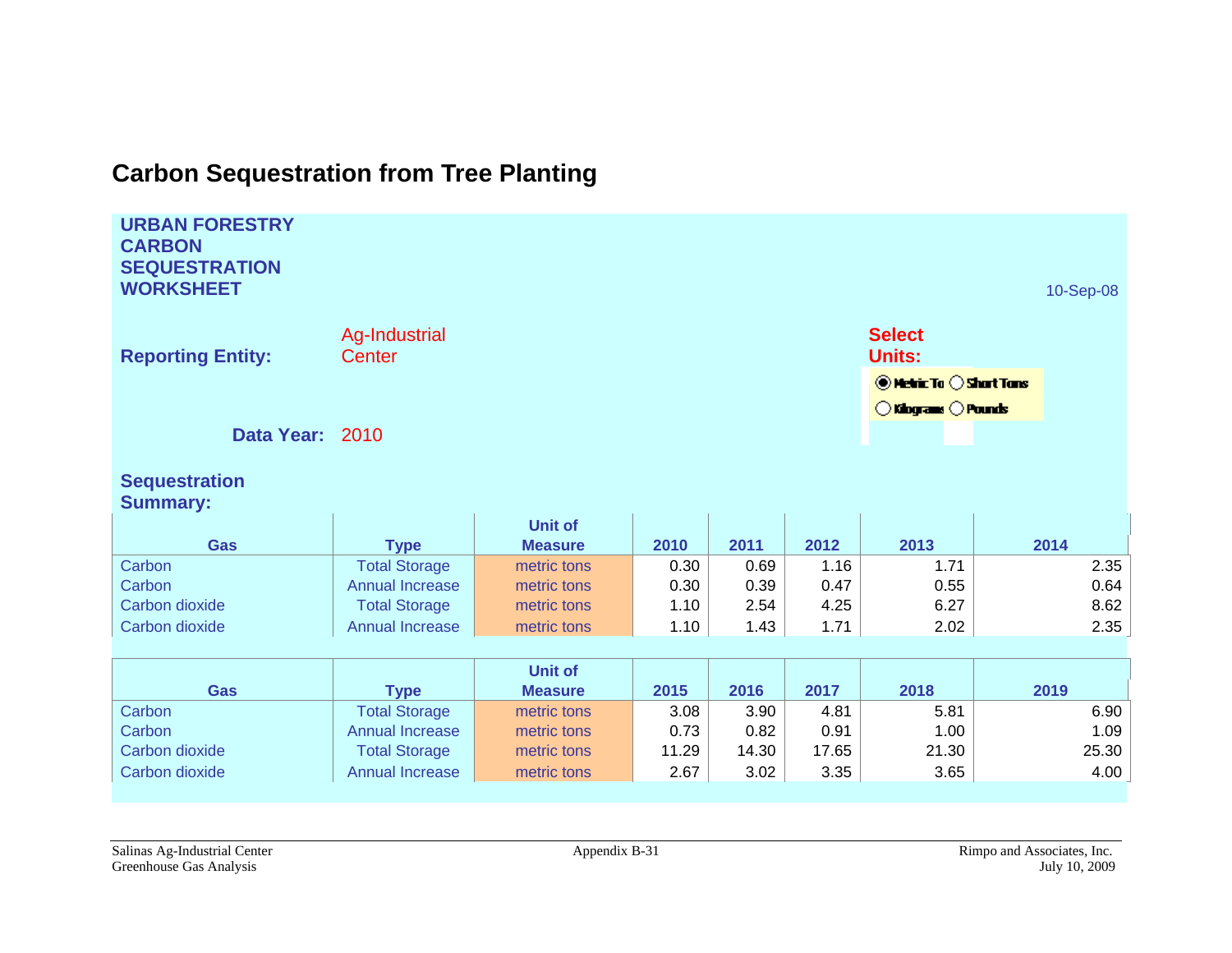|                |                      | Unit of        |       |         |       |       |       |
|----------------|----------------------|----------------|-------|---------|-------|-------|-------|
| Gas            | Type                 | <b>Measure</b> | 2020  | 2021    | 2022  | 2023  | 2024  |
| Carbon         | <b>Total Storage</b> | metric tons    | 8.07  | 9.33    | 10.68 | 12.11 | 13.62 |
| Carbon         | Annual Increase      | metric tons    | 1.17  | . 26. ا | .35   | 1.43  | 1.51  |
| Carbon dioxide | <b>Total Storage</b> | metric tons    | 29.59 | 34.21   | 39.15 | 44.39 | 49.93 |
| Carbon dioxide | Annual Increase      | metric tons    | 4.29  | 4.62    | 4.95  | 5.24  | 5.54  |



Salinas Ag-Industrial Center **Appendix B-32** Appendix B-32 Rimpo and Associates, Inc. Greenhouse Gas Analysis July 10, 2009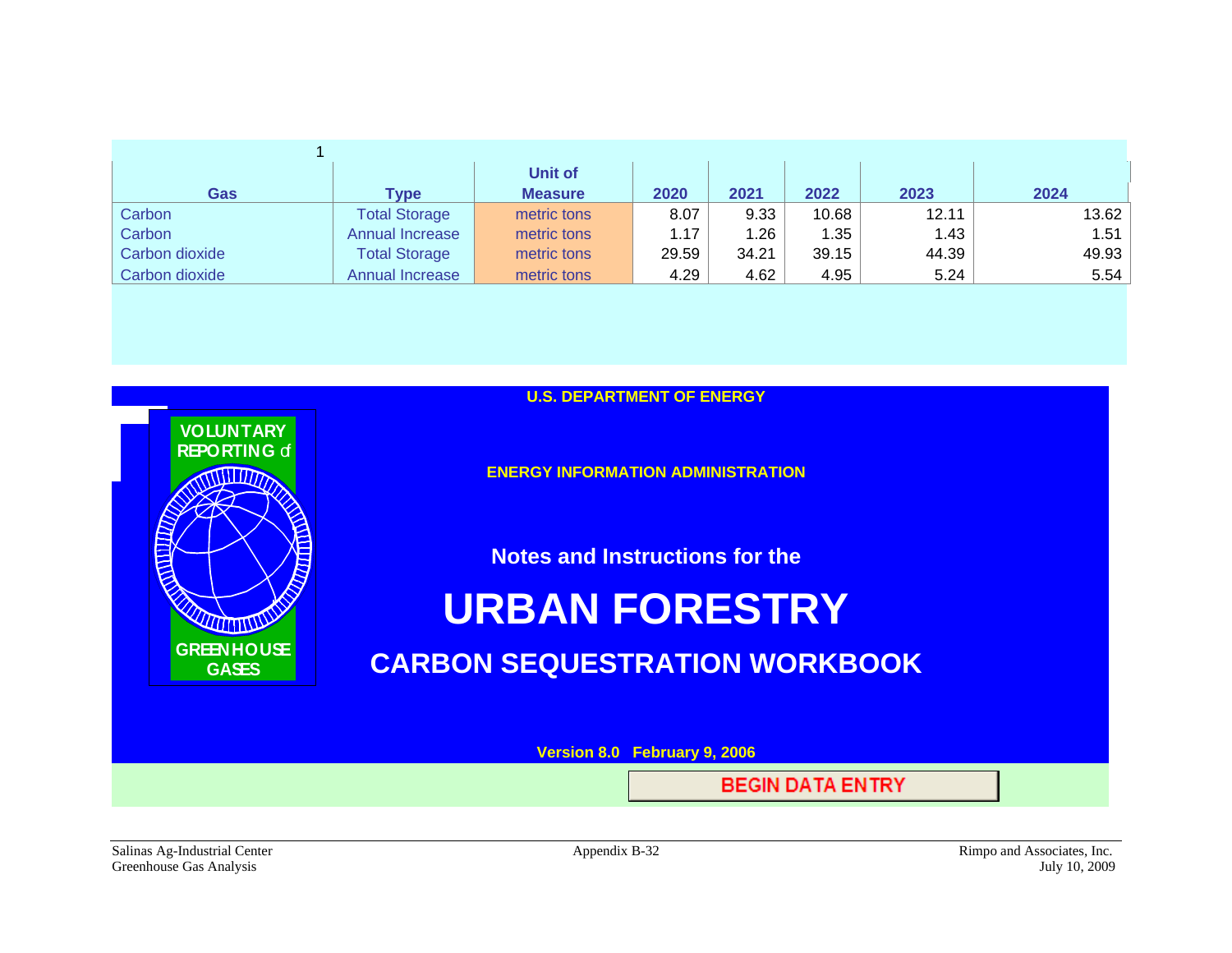1) This workbook is intended to assist in the calculations of carbon sequestration by individual ("open grown") trees planted at a "standard" age, defined as typical, nursery-raised trees, sold in a 15-gallon container or balled and burlapped. If you wish to calculate sequestration for trees planted at a non-standard age, please refer to the detailed instructions that accompany the paper version of this worksheet. The paper version is available on the Program's CD-ROM, on the Internet at **http://www.eia.doe.gov/pub/oiaf/1605/cdrom/pdf/sequester2001.pdf** or by contacting the Program's Communications Center at **1-800-803-5182** or **infoghg@eia.doe.gov**.

If you wish to calculate sequestration from forestry activities such as afforestation or reforestation where trees are planted over large, contiguous areas, please refer to the Guidelines which are available on the Program's home page at **http://www.eia.doe.gov/oiaf/1605/frntvrgg.html** or contact the Program's Communications Center for assistance.

2) This workbook estimates sequestration for the most common U.S. tree species, divided into the following 6 categories: fast, medium or slow growth hardwoods; fast, medium or slow growth conifers.

3) To use this workbook, enter the numbers of each type of tree planted in each year on the "Data Entry" sheet.

4) Sequestration is automatically calculated, and appears on the "Sequestration" sheet.

5) Report the sequestration quantities calculated (in short tons, pounds, or metric tons) for the data year(s) you are reporting, as follows:

a) for Form EIB-1605EZ, enter the "Annual Increase of CO2" figure into Column K, "Quantity"; or

b) for Form EIB-1605 (the Long Form), transfer the data to the appropriate year's column in Part III of Section 8.

6) You can also view the annual sequestration details on the sheets labeled with the given year.

7) If you have any questions or comments, please call **1-800-803-5182** or send an email to **infoghg@eia.doe.gov**.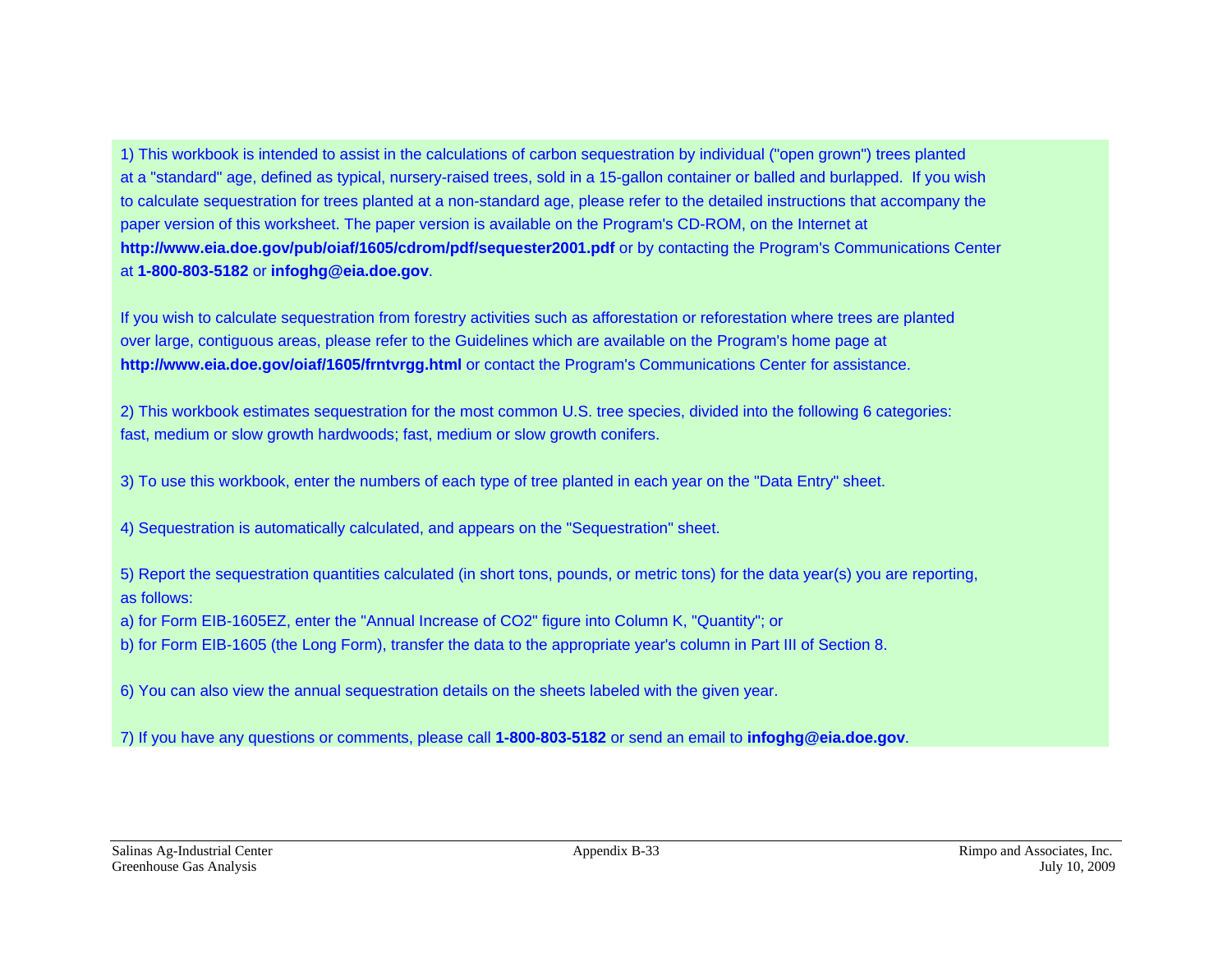| <b>URBAN</b><br><b>FORESTRY</b><br><b>CARBON</b><br><b>SEQUESTRATION</b><br><b>WORKSHEET</b> |                                                    |               |             |                 |               | 10-Sep-08   |              |
|----------------------------------------------------------------------------------------------|----------------------------------------------------|---------------|-------------|-----------------|---------------|-------------|--------------|
| <b>Enter Entity</b>                                                                          | <b>Name:</b> Ag-Industrial Center                  |               |             |                 |               |             |              |
|                                                                                              |                                                    |               |             |                 |               |             | <b>PRINT</b> |
| <b>Enter Data Year: 2010</b>                                                                 |                                                    |               |             |                 |               |             |              |
| <b>Enter Number of Trees</b><br><b>Planted:</b>                                              |                                                    |               |             |                 |               |             |              |
| Year                                                                                         | <b>Number of</b><br><b>Trees</b><br><b>Planted</b> |               |             |                 |               |             |              |
|                                                                                              | <b>Hardwoods</b>                                   |               |             | <b>Conifers</b> |               |             |              |
|                                                                                              | <b>Fast</b>                                        | <b>Medium</b> | <b>Slow</b> | <b>Fast</b>     | <b>Medium</b> | <b>Slow</b> |              |
| 2010                                                                                         |                                                    | 400           |             |                 |               |             |              |
| 2011                                                                                         |                                                    |               |             |                 |               |             |              |
| 2012                                                                                         |                                                    |               |             |                 |               |             |              |
| 2013                                                                                         |                                                    |               |             |                 |               |             |              |
| 2014                                                                                         |                                                    |               |             |                 |               |             |              |
| 2015                                                                                         |                                                    |               |             |                 |               |             |              |
| 2016                                                                                         |                                                    |               |             |                 |               |             |              |
| 2017                                                                                         |                                                    |               |             |                 |               |             |              |
| 2018                                                                                         |                                                    |               |             |                 |               |             |              |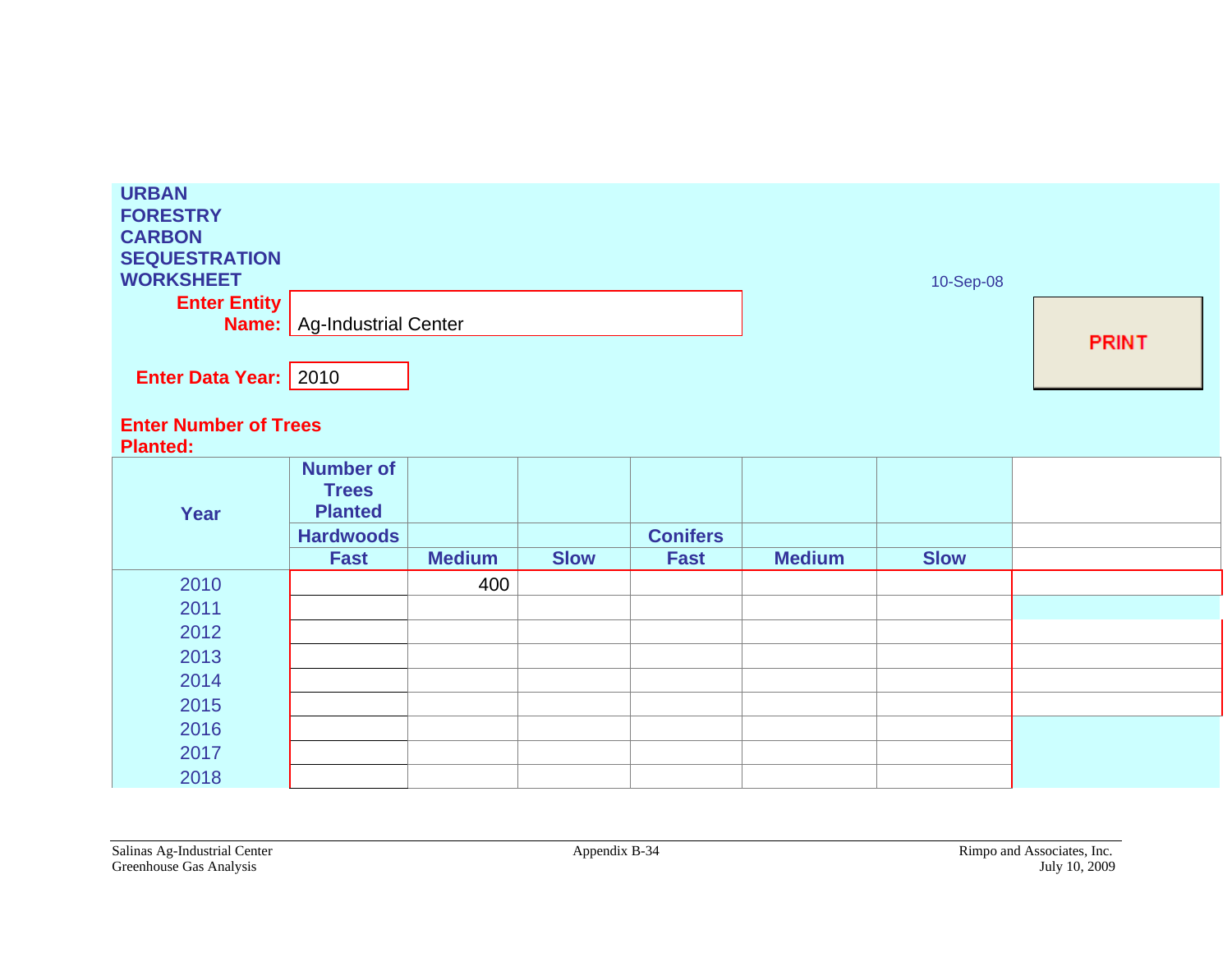# **Refrigerant Emissions**

CFC Assumptions

Assumes that a typical 25 acre processing/cooling operation will have (3) 4,000-pound refrigeration tanks

(2) 1,000-pound refrigeration tanks

Ag-Industrial Center will have 5 such operations

Consequently, the Ag-Industrial Center will have 70,000 pounds of refrigerants for the 5 operations.

CFCs phased out by 2030 based on Montreal Protocol.

CFCs banned for Specific Plan area by Measure 2, Table 4. Therefore, the unmitigated scenario assumes all 5 operations could potentially use CFCs. The mitigated scenario assumes no use of CFCs, that 2 of the 5 operations would use HFCs, and 3 would use ammonia or other non-GWP refrigerants.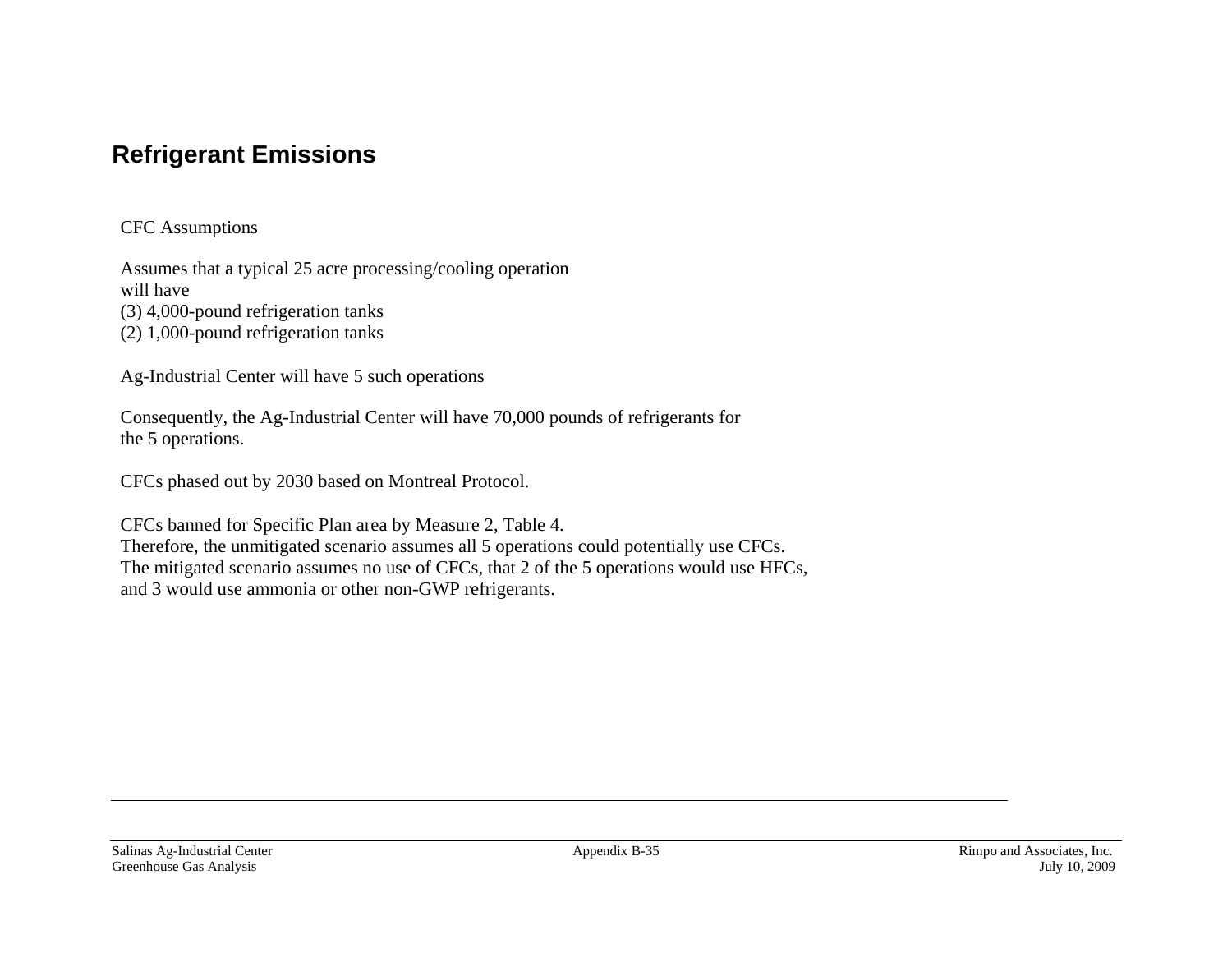|                                                                                                                                                                                                                                                                                                                                                         | Refrigerant<br>Used with<br>Global<br>Warming<br>Potential | Leakage | Leakage   | CFCs/<br>HFC's<br>Average | Metric<br>tons    |                                                                |  |  |  |  |
|---------------------------------------------------------------------------------------------------------------------------------------------------------------------------------------------------------------------------------------------------------------------------------------------------------------------------------------------------------|------------------------------------------------------------|---------|-----------|---------------------------|-------------------|----------------------------------------------------------------|--|--|--|--|
| <b>Refrigerant Calculations</b>                                                                                                                                                                                                                                                                                                                         | (pounds)                                                   | Rate    | pounds/yr | <b>GWP</b>                | CO <sub>2</sub> e | Source:                                                        |  |  |  |  |
| 1) Unmitigated: Assume as worst case that all 5 use CFCs                                                                                                                                                                                                                                                                                                | 70000                                                      | 24.50%  | 17150     | 7540                      | 58,671            | California Air<br>Resources Board.<br>2009. [Page 26]          |  |  |  |  |
| 2) Mitigated Project: Assumes 3 of $5(60%)$ operations use<br>non refrigerants, such as NH3, that will have no or<br>extremely low GWP and that 2 of 5 (40%) use HFCs in lieu<br>of CFCs                                                                                                                                                                | 28000                                                      | 24.50%  | 6860      | 3710                      | 11,547            | (U.S. Green<br><b>Building</b><br>Council, 2007)<br>[Page 220] |  |  |  |  |
|                                                                                                                                                                                                                                                                                                                                                         |                                                            |         |           | Net                       | 47,124            |                                                                |  |  |  |  |
| Notes: Leakage rates assume average of Centralized (large) and cold storage (large) from page 26 of ARB, 2009.<br>Assumes that for Unmitigated that all five use CFCs.<br>Assumes that for Mitigated that 2 of five use HFCs and 3 of 5 use NH3 or other low GWP<br>Average of CFC and HFC GWP's listed on page 220 of US Green Building Council, 2007. |                                                            |         |           |                           |                   |                                                                |  |  |  |  |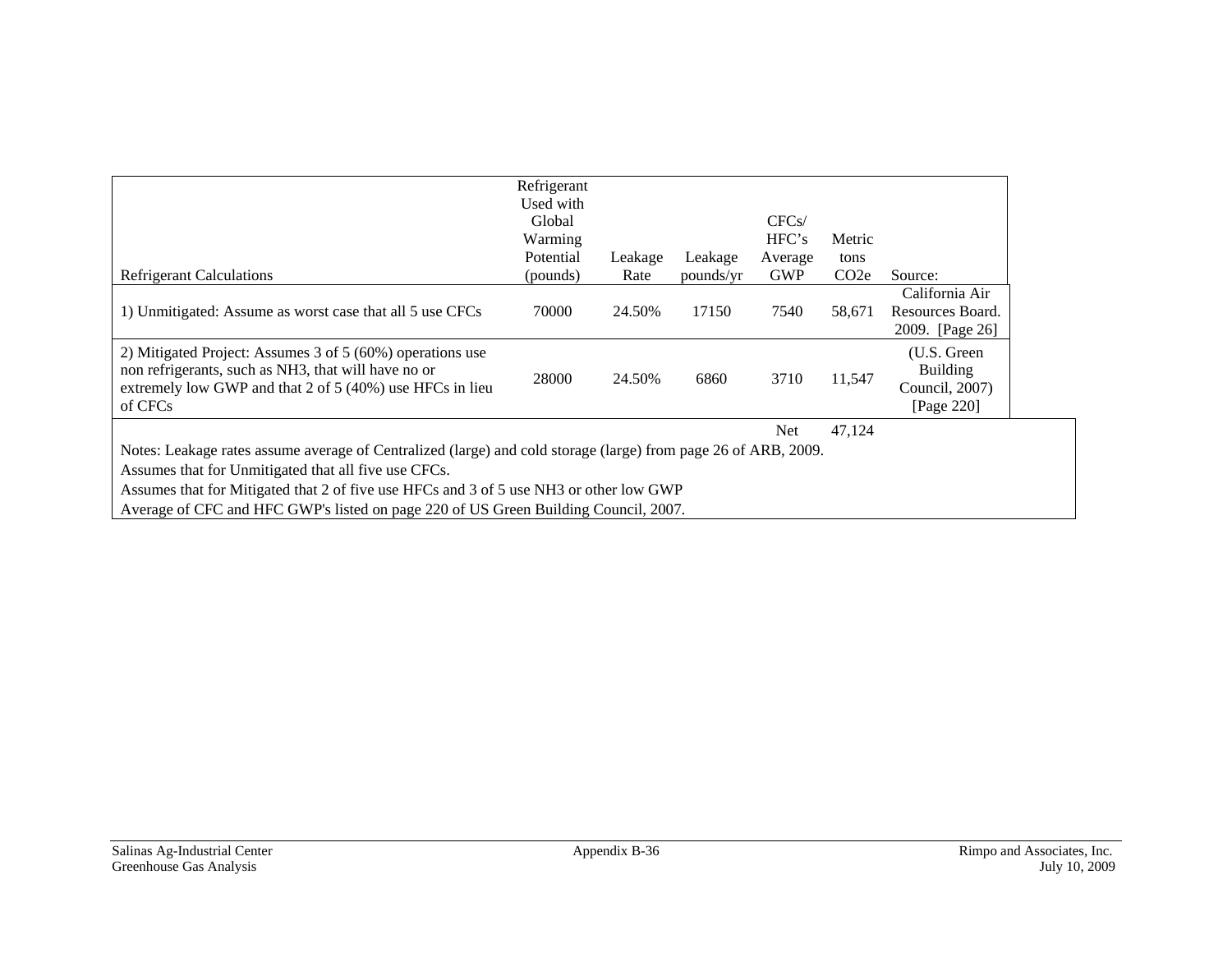# **Water Use**

(30% water use reduction)

|                                                | Existing -            |              |                             | Discharge - | Mitigated    | Mitigated  |
|------------------------------------------------|-----------------------|--------------|-----------------------------|-------------|--------------|------------|
|                                                | Farming               | Proposed Use | Discharge - Industrial      | Sanitary    | Proposed Use | Discharge  |
| Acre-Feet/Year                                 | 1,386.00              | 3,152.00     | 2,409.00                    | 271.00      | 3,070.70     | 2,598.70   |
| gallons/acre-ft                                | 325,851.40            | 325,851.40   | 325,851.40                  | 325,851.40  | 325,851.40   | 325,851.40 |
| Million gallons/year                           | 451.63                | 1,027.08     | 784.98                      | 88.31       | 1,000.59     | 846.79     |
| Water use estimates based on (Yarne, J. 2009). |                       |              |                             |             |              |            |
| MW/year                                        |                       |              |                             |             |              |            |
| Water supply                                   | 0.96                  | 2.17         |                             |             | 2.12         |            |
| Water treatment                                | 0.05                  | 0.11         |                             |             | 0.11         |            |
| <b>Water Distribution</b>                      | 0.57                  | 1.31         |                             |             | 1.27         |            |
| <b>Wastewater Treatment</b>                    | $\tilde{\phantom{a}}$ |              | 1.50                        | 0.17        |              | 1.62       |
|                                                | 1.58                  | 3.59         | 1.50                        | 0.17        | 3.50         | 1.62       |
| CO <sub>2</sub>                                | 0.58                  | 1.31         | 0.55                        | 0.06        | 1.28         | 0.59       |
| CH <sub>4</sub>                                | 0.00                  | 0.00         | 0.00                        | 0.00        | 0.00         | 0.00       |
| N <sub>20</sub>                                | 0.00                  | 0.00         | 0.00                        | 0.00        | 0.00         | 0.00       |
| CO <sub>2e</sub>                               | 0.58                  | 1.31         | 0.55                        | 0.06        | 1.28         | 0.59       |
|                                                |                       |              |                             |             |              |            |
|                                                |                       |              | Existing                    | 0.58        |              |            |
|                                                |                       |              | <b>Total Proposed</b>       | 1.92        |              |            |
|                                                |                       |              | <b>Total Proposed w/Mit</b> | 1.87        |              |            |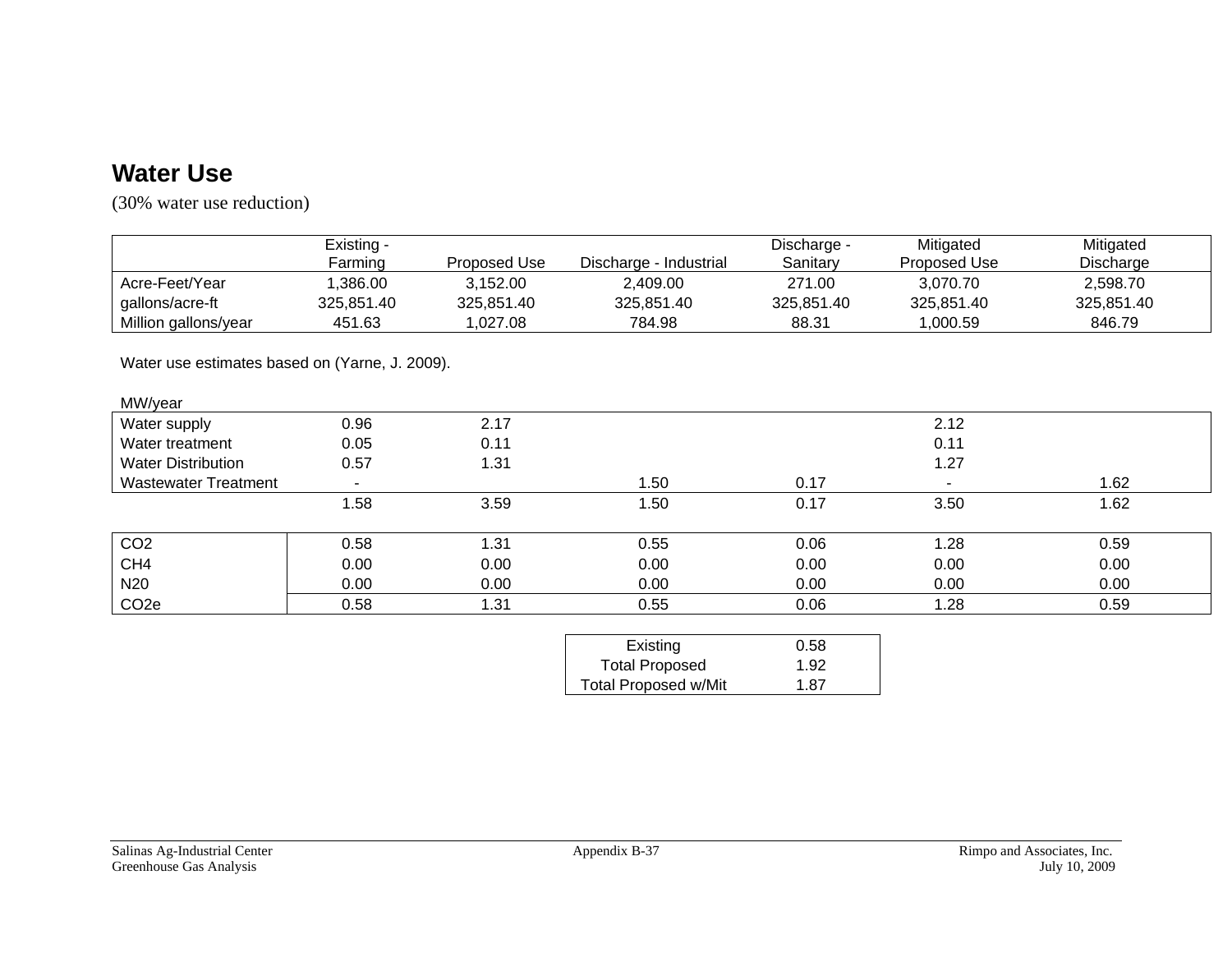| Greenhouse Gas          |                 |                 |                  |
|-------------------------|-----------------|-----------------|------------------|
| <b>Emission Factors</b> | CO <sub>2</sub> | CH <sub>4</sub> | N <sub>2</sub> O |
| Electricity             | 804.54          | 0.0067          | 0.0037           |
| Units                   | #/mwh           | #/mwh           | #/mwh            |

(Source: California Climate Action Registry, 2009)

Table ES-1 from Navigant, 2006.

#### able ES-1. Recommended revised water-energy proxies

|                                       |                                                                              | <b>Indoor Uses</b> | <b>Outdoor Uses</b>                  |                                      |  |
|---------------------------------------|------------------------------------------------------------------------------|--------------------|--------------------------------------|--------------------------------------|--|
|                                       | <b>Northern</b><br><b>Southern</b><br><b>California</b><br><b>California</b> |                    | <b>Northern</b><br><b>California</b> | <b>Southern</b><br><b>California</b> |  |
|                                       | kWh/MG                                                                       | <b>kWh/MG</b>      | <b>kWh/MG</b>                        | <b>kWh/MG</b>                        |  |
| <b>Water Supply and</b><br>Conveyance | 2,117                                                                        | 9,727              | 2,117                                | 9,727                                |  |
| <b>Water Treatment</b>                | 111                                                                          | 111                | 111                                  | 111                                  |  |
| <b>Water Distribution</b>             | 1,272                                                                        | 1,272              | 1,272                                | 1,272                                |  |
| <b>Wastewater Treatment</b>           | 1,911                                                                        | 1.911              | 0                                    |                                      |  |
| <b>Regional Total</b>                 | 5.411                                                                        | 13.022             | 3,500                                | 11,111                               |  |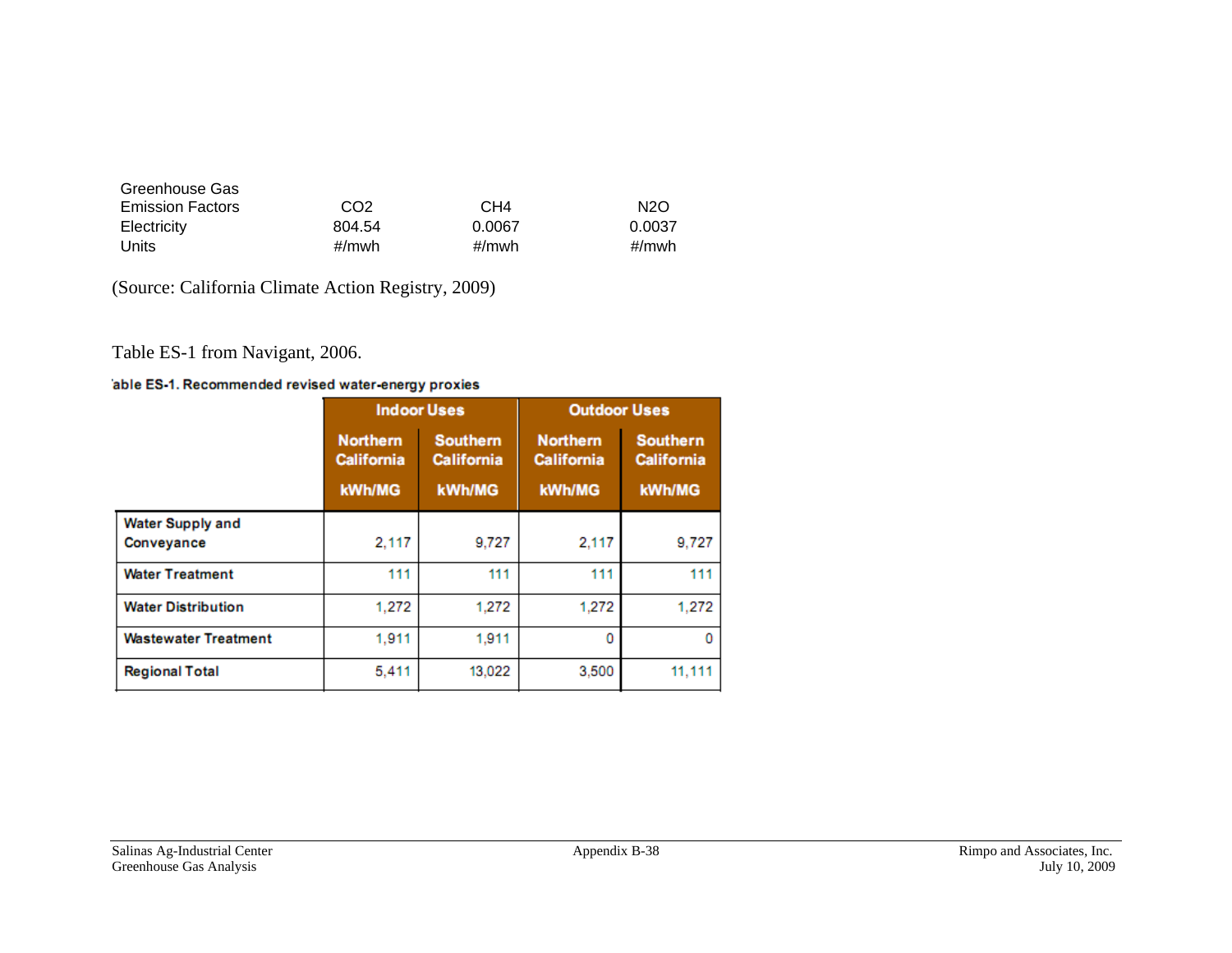## **Appendix C ‐ SALINAS AG‐INDUSTRIAL CENTER Onsite Solar Power Production Analysis**

July 7, 2009

This document is an evaluation of the applicability and feasibility of utilizing onsite solar power to supply 15% of the *Center's* anticipated energy demand.

**Anticipated Energy Demand:** Based on the energy demand estimates in Appendix B of the "Salinas Ag-Industrial Center Greenhouse Gas Analysis" by Rimpo and Associates (Rimpo Report), dated June 5, 2009, the *Center's* total anticipated energy demands, with the *Center* Green Building Plan (*GBP*) measures in place, range from approximately 40,000,000 kilowatt hours per year (kW hrs per year) to 50,000,000 kW hrs per year*.*

**Summary of Calculation Results:** Tables 1 and 2 of the "Onsite Solar Power Production Analysis Calculations", page 2 of this document, show the anticipated energy demands for the project and the resulting possible costs and area required for installation. The scenarios listed are those included in the Rimpo Report. As can be seen in Table 2, supplying fifteen percent (15%) of the project's total estimated energy demand with an on‐site facility, with the *Center* GBP in place results in the following anticipated range of requirements:

| Production required for 15% of total demand 6,000,000 to 7,300,000 kWh /year |  |
|------------------------------------------------------------------------------|--|
|                                                                              |  |
|                                                                              |  |
|                                                                              |  |

The industries locating within the Specific Plan area will experience grid energy rates of approximately \$0.10 per kWh. PV production costs are from 4 times to over 10 times these grid energy rates. With energy costs being one of the single, largest operating expenses for these industries, it is impossible for an industry to absorb an increase of 400% or more in one of its most major operating expenses. Such a magnitude of increase in operating costs will render locating within the *Center* infeasible for most major ag-industrial uses.

**Technological Factors:** Many facilities within the *Center* will be intensive energy users due to their processes such as rapid cooling of warm, raw produce from the field, the continued refrigeration of that produce, and in some cases the transformation of the produce into packaged goods. The utilization of a solar technology at this level of magnitude is not proven for these types of facilities. The very large energy demands that will be experienced by users within the *Center* are a key operating component in their success, and one of their highest single operating costs. Capacity, reliability and availability are not assured, and the failure of any one of these key elements would be catastrophic for a business dealing with perishable commodities within the *Center.*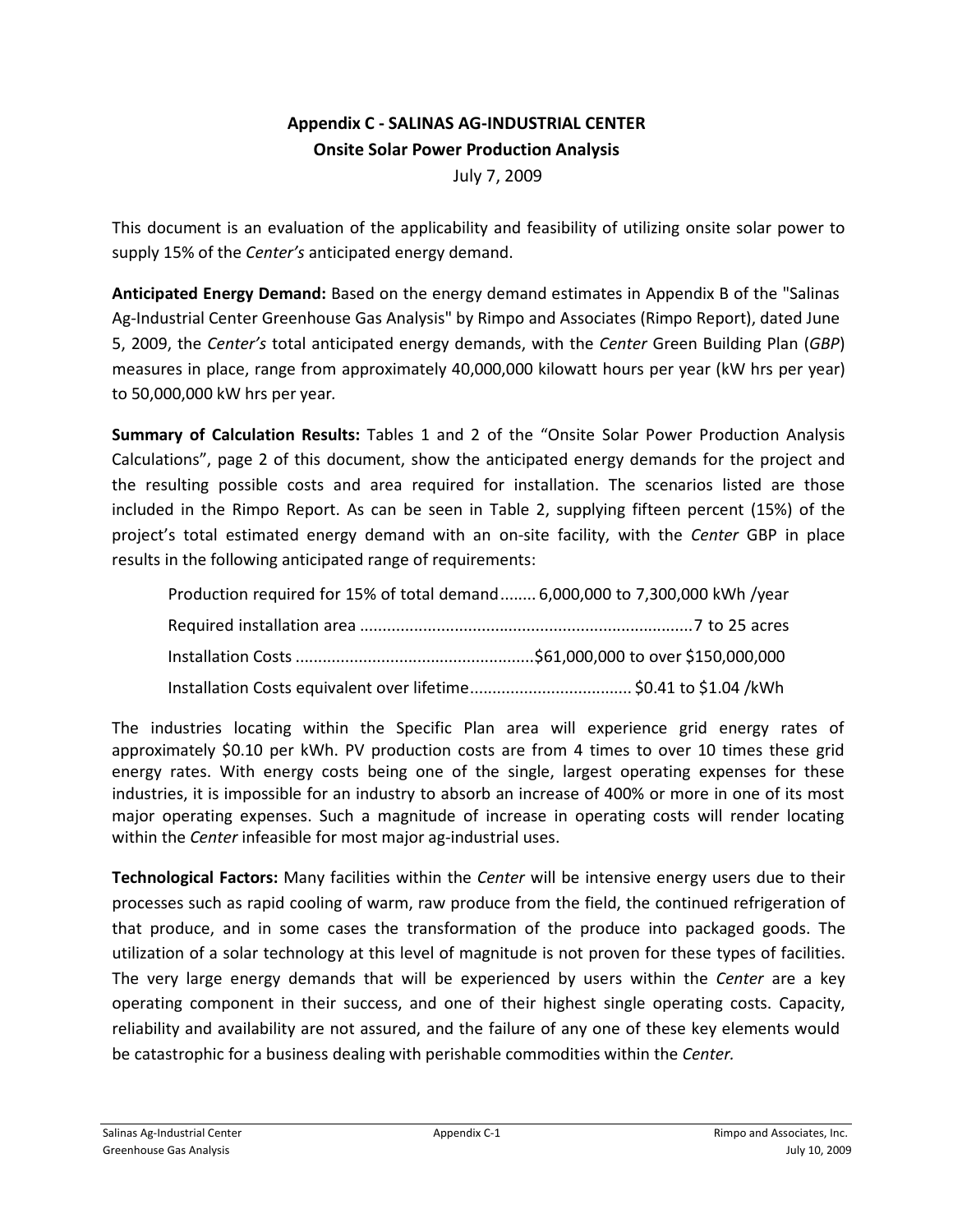**Conclusions:** The Specific Plan allows the installation of photovoltaic panels, solar water heaters, fuel cells, and other renewable energy sources on roofs and within other areas on the individual user sites within the *Center.* However, the magnitude of the anticipated energy demands combined with the high costs of installing and maintaining renewable energy facilities renders mandatory renewable energy generation infeasible for the success of the uses locating within the *Plan Area.* Power costs are one of the single, highest operating costs for these industries. If/when the purchase and installation costs of onsite solar facilities reduce in the future to the point at which they can become a viable source of power for these industries, the installation of the facilities will be allowed within the *Center.* However, the implementation of mandatory renewable energy generation within the *Center* would greatly limit the type of facility that could or would locate within the *Center,* and would jeopardize success of the *Center* for the City*.*

Pages 4 & 5 of this document list the technical sources utilized in this analysis, along with the major assumptions involved in the calculations.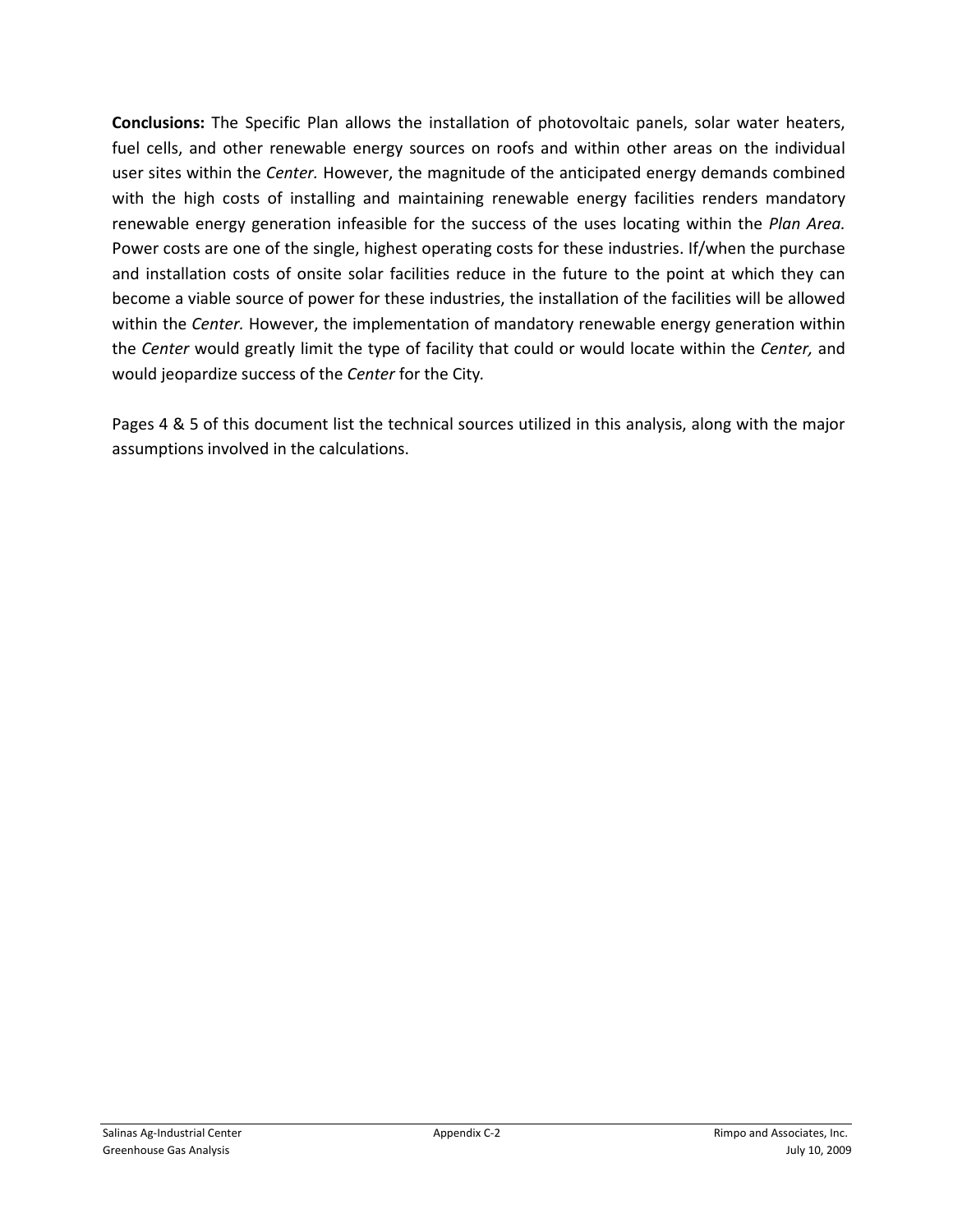| TABLE 1. TOTAL ENERGY DEMAND FOR THE CENTER |                |                  |              |            |              |            |                            |                            |              |
|---------------------------------------------|----------------|------------------|--------------|------------|--------------|------------|----------------------------|----------------------------|--------------|
| Item                                        |                | Natural Gas*     |              |            | Electricity* |            | <b>Total Energy Demand</b> | <b>Total Energy Demand</b> |              |
|                                             | Total          | Total Equiv.     | 15% of Total | Total      | 15% of Total | Total      | 15% of Total               | Total                      | 15% of Total |
|                                             | (Btu/yr)       | (kWh/yr)         | (kWh/yr)     | (kWh/yr)   | (kWh/yr)     | (kWh/vr)   | (kWh/yr)                   | (GWh/yr)                   | (GWh/yr)     |
|                                             |                | 1 kWh = 3412 Btu |              |            |              |            |                            |                            |              |
| Scenario 1, w/o GBP:                        |                |                  |              |            |              |            |                            |                            |              |
| Natural Gas                                 | 44,220,900,000 | 12,959,180       | 1,943,877    |            |              |            |                            |                            |              |
| Electricity                                 |                |                  |              | 51,322,480 | 7,698,372    |            |                            |                            |              |
| <b>Total Power Consumption:</b>             |                |                  |              |            |              | 64,281,660 | 9,642,249                  | 64.282                     | 9.642        |
| Scenario 1, w/GBP:                          |                |                  |              |            |              |            |                            |                            |              |
| Natural Gas                                 | 35,790,370,000 | 10,203,066       | 1,530,460    |            |              |            |                            |                            |              |
| Electricity                                 |                |                  |              | 38,294,620 | 5,744,193    |            |                            |                            |              |
| <b>Total Power Consumption:</b>             |                |                  |              |            |              | 48,497,686 | 7,274,653                  | 48.498                     | 7.275        |
| Scenario 2, w/o GBP:                        |                |                  |              |            |              |            |                            |                            |              |
| Natural Gas                                 | 34,816,150,000 | 10,488,567       | 1,573,285    |            |              |            |                            |                            |              |
| Electricity                                 |                |                  |              | 38,849,370 | 5,827,406    |            |                            |                            |              |
| <b>Total Power Consumption:</b>             |                |                  |              |            |              | 49,337,937 | 7,400,691                  | 49.338                     | 7.401        |
| Scenario 2, w/GBP:                          |                |                  |              |            |              |            |                            |                            |              |
| Natural Gas                                 | 30,460,160,000 | 8,926,519        | 1,338,978    |            |              |            |                            |                            |              |
| Electricity                                 |                |                  |              | 30,672,920 | 4,600,938    |            |                            |                            |              |
| <b>Total Power Consumption:</b>             |                |                  |              |            |              | 39,599,439 | 5,939,916                  | 39.599                     | 5.940        |

### **SALINAS AG‐INDUSTRIAL CENTER Onsite Solar Power Production Analysis Calculations (JUNE 29, 2009)**

\* Energy demand estimates are from Appendix B of the "Salinas Ag‐Industrial Center Greenhouse Gas Analysis" by Rimpo and Associates, dated June 5, 2009.

|                     |        |       | TABLE <sub>2</sub>                                  |      |             |                         |           |
|---------------------|--------|-------|-----------------------------------------------------|------|-------------|-------------------------|-----------|
| Scenario            | GWH/Yr |       | AppFSk!LAH&GRGQ&TrAND AREA REQUURENTENTE Aase Costs |      |             | <b>Conversion Facto</b> |           |
|                     |        | (ac.) |                                                     |      | (mil. \$\$) | 1 $mBtu =$              |           |
|                     |        | Low   | High                                                | Low  | High        | 1 Btu =                 |           |
| Scenario 1, w/o GBP | 9.642  | 11.3  | 32.4                                                | 99.4 | 200.1       | $1$ kWh =               | 3,600,000 |
| Scenario 1, w/GBP   | 7.275  | 8.5   | 24.4                                                | 75.0 | 151.0       | $1$ kWh =               |           |
| Scenario 2, w/o GBP | 7.401  | 8.7   | 24.8                                                | 76.3 | 153.6       | $1$ GWh =               |           |
| Scenario 2, w/GBP   | 5.940  | 7.0   | 19.9                                                | 61.2 | 123.3       | 1 sq. $m =$             |           |
|                     |        |       |                                                     |      |             | 1 acre                  |           |

### **Assumptionsfor Calculation of Ranges of Possible System Costs:**

|    | <b>Item</b>                        | Low   | High  | Units/Source                                                                                                         |
|----|------------------------------------|-------|-------|----------------------------------------------------------------------------------------------------------------------|
|    | PV cost Installed                  | 10.66 |       | 14.66 \$ / Peak W<br>\$4.56 / PW panels only (solarbuzz.com July 2009). Must add<br>Est. install costs:              |
|    |                                    |       |       | costs for: power inverter + wiring + hardware + labor                                                                |
|    |                                    |       |       | Published: \$8.1/PW - per LBNL Report, California total average installation costs                                   |
|    | 30%<br>Contingency                 | 13.86 |       | 19.06 Standard contingency percentage for this conceptual stage                                                      |
|    | Peak Sun Hours                     | 5.35  | 4.40  | Solar irradiance equivelant to the amount of solar radiation received by a surface exactly perpendicular to the sun, |
|    |                                    |       |       | for one hour at sea level. Peak Sun Hours are interchangeable with kWh/m^2/day.                                      |
| 4. | <b>Ideal Annual Production</b>     | 1.95  | 1.61  | kWh / Peak W<br>[CEC Guide p. 9 Table 2]                                                                             |
| 5. | <b>Production Tolerance Factor</b> | 0.98  | 0.95  | Manufacture's specs allow +/- 5%                                                                                     |
| 6. | Temp. Reduct. Factor               | 0.89  | 0.89  | [CEC Guide p. 8]                                                                                                     |
|    | Dirt & Dust Reduct. Factor         | 0.93  | 0.93  | [CEC Guide p. 8]                                                                                                     |
| 8. | Mismatch & Wire Loss               | 0.95  | 0.95  | [CEC Guide p. 8]                                                                                                     |
| 9. | DC to AC Loss Factor               | 0.94  | 0.90  | [CEC Guide p. 8-9]                                                                                                   |
|    | 10. Age Degradation Factor         | 0.95  | 0.85  | Manufacturer Specs allow -20% in 20-25 year                                                                          |
|    | 11. Orientation Reduct, Factor     | 1.00  | 1.00  | Assume panels are tilted and oriented optimally, therefore no reduction for this factor                              |
|    | 12. Total Reduction Factor         | 0.69  | 0.57  | Product of preceding reduction factors                                                                               |
|    | 13. Actual Annual Production       | 1.34  |       | 0.92 kWh / Peak W                                                                                                    |
|    | 14. Purchase Cost                  | 10.31 | 20.75 | \$/kWh/yr                                                                                                            |
|    | 15. Purchase Cost                  | 10.31 |       | 20.75 mil. \$ / GWh/yr                                                                                               |
|    | 16. System Lifespan                | 25    | 20    | Panel manufacturer's warranty lifespan (DC-AC converter unit lifespans are much less)<br>years                       |
|    | 17. Average PV Pwr Cost            | 0.41  |       | $1.04$ \$ / kWh<br>Does not account for the cost of the time value of money                                          |

### **Assumptionsfor Calculation of Ranges of System Area Requirements:**

| Item                       | Low  | High | <b>Unit/Source</b>                     |
|----------------------------|------|------|----------------------------------------|
| 18. Panel Power Density    | 10   |      | 5.0 Peak W / Sq. Ft., [CEC Guide P. 6] |
| 19. Access/Build Space     | 20%  |      | 50% [CEC Guide P. 6]                   |
| 20. Net Pwr Density        | 8.3  |      | 3.3 Peak W / Sq. Ft.                   |
| 21. Pwr Production Density | 19.5 |      | 8.0 kWh / Sq.Ft. yr                    |
| 22. Area Range             | 1.17 |      | 2.86 acres per gWh / yr                |
|                            |      |      |                                        |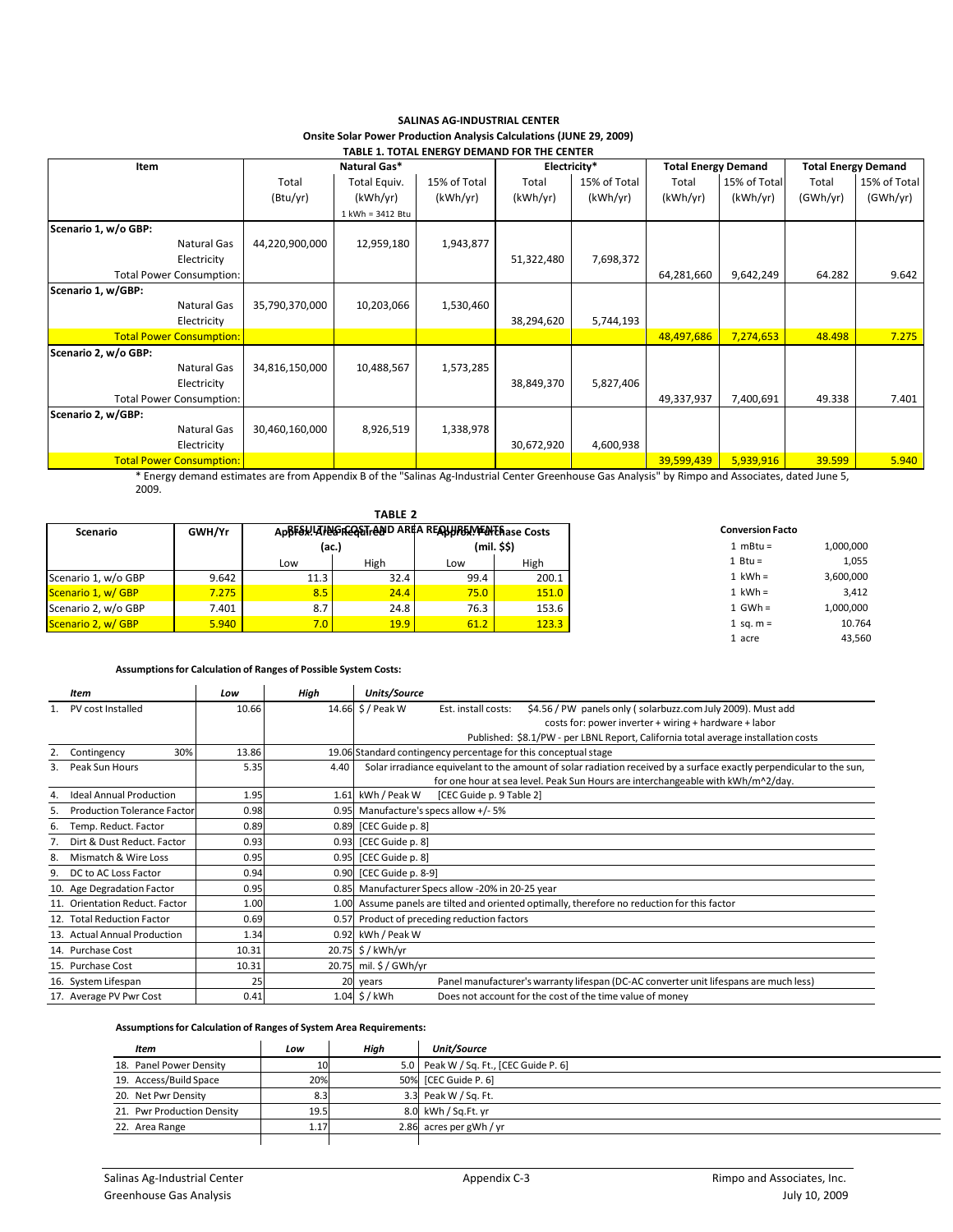### **Salinas Ag‐Industrial Center On‐site Solar Power Production Analysis Production Cost and Area Calculation Backup**

This list of sources and assumptions accompanies the Salinas Ag‐Industrial Center Onsite Solar Energy Production Analysis, Tables 1 and 2.

### **Sources:**

- "Guide to Photovoltaic (PV) System Design and Installation" published by the California Energy Commission (CEC Guide), dated June 14, 2001.
- "Tracking the Sun: The Installed Cost of Photovoltaics in the U.S. from 1998 ‐2007" published by the Environmental Energy Technologies Division of Lawrence Berkeley Nation Laboratory (LBNL Report), dated February 27, 2009.
- http://www.solarexpert.com/grid‐tie/system‐performance‐factors.html
- http://www.homepower.com/article/?file=HP118\_pg12\_AskTheExperts\_1

### **Technical Assumptions:**

### *Energy Production*

| Ideal Annual Production Results comparable with:------------------ Table 2 of the CEC Guide, page 9         |  |
|-------------------------------------------------------------------------------------------------------------|--|
| "Dirt and dust" reduction factor approximated at 0.93 --------------------------------- CEC Guide, page 8   |  |
|                                                                                                             |  |
| Wiring losses and panel mismatch combined reduction factor of 0.95------------- CEC Guide, page 8           |  |
|                                                                                                             |  |
| Manufacturer warranties at between 20 and 25 years ------------------------- www.homepower .com             |  |
|                                                                                                             |  |
| Panel Degradation after 20-25 years of -20%. ------------------------------ Manufacturer specifications     |  |
| Installation Density (Area Requirements)                                                                    |  |
| Installation density: 5 to 10 peak watts per square foot -------------------------------- CEC Guide, page 6 |  |
|                                                                                                             |  |

### *Other*

A reduction factor for panel azimuth orientation and vertical tilt is shown in the list of assumptions, however it is set to 1.0 (no reduction), assuming that the panels are oriented and tilted optimally.

The access/build space high end range of 50% is reflective of the fact that installation would be on a property‐by‐property basis, and thus would not be the optimal spacing of a Solar Farm layout. Additionally, roof top installations will not be able to achieve optimal layout due to other large equipment on the roof and other access needs.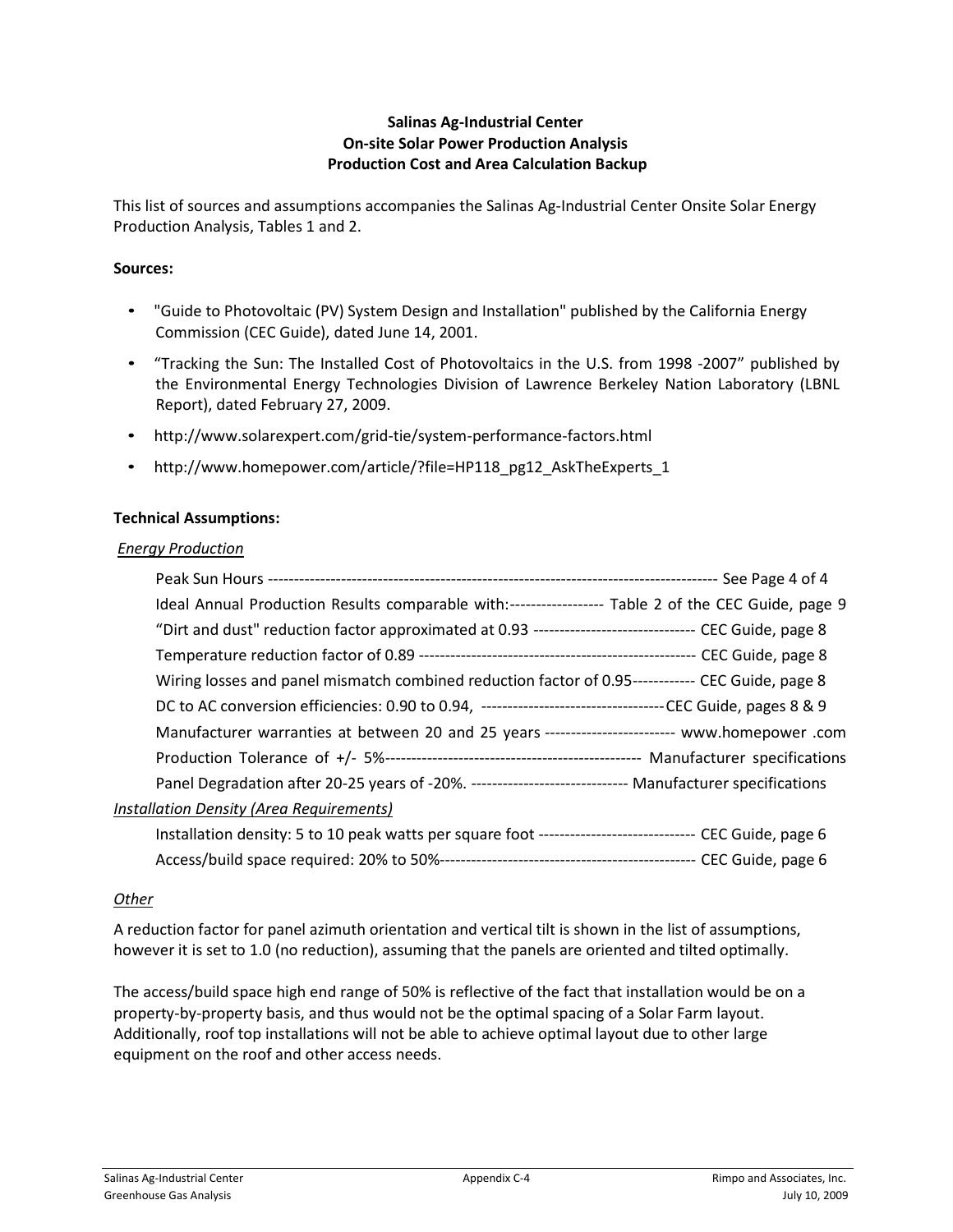Peak Sun Hours: A commonly used term is "**peak sun hours**" and is defined as the equivalent number of hours per day, with solar irradiance equaling 1,000 W/m<sup>2</sup>, which gives the same energy received from sunrise to sundown. This term is interchangeable with kWh /  $m^2$  /day. One sun hour is equivalent to the amount of solar radiation received by a surface exactly perpendicular to the sun, for one hour, at sea level. One peak sun hour equals kWh /  $m^2$ /day.

### **PEAK SUN HOURS**



(Source: www.3tier.com)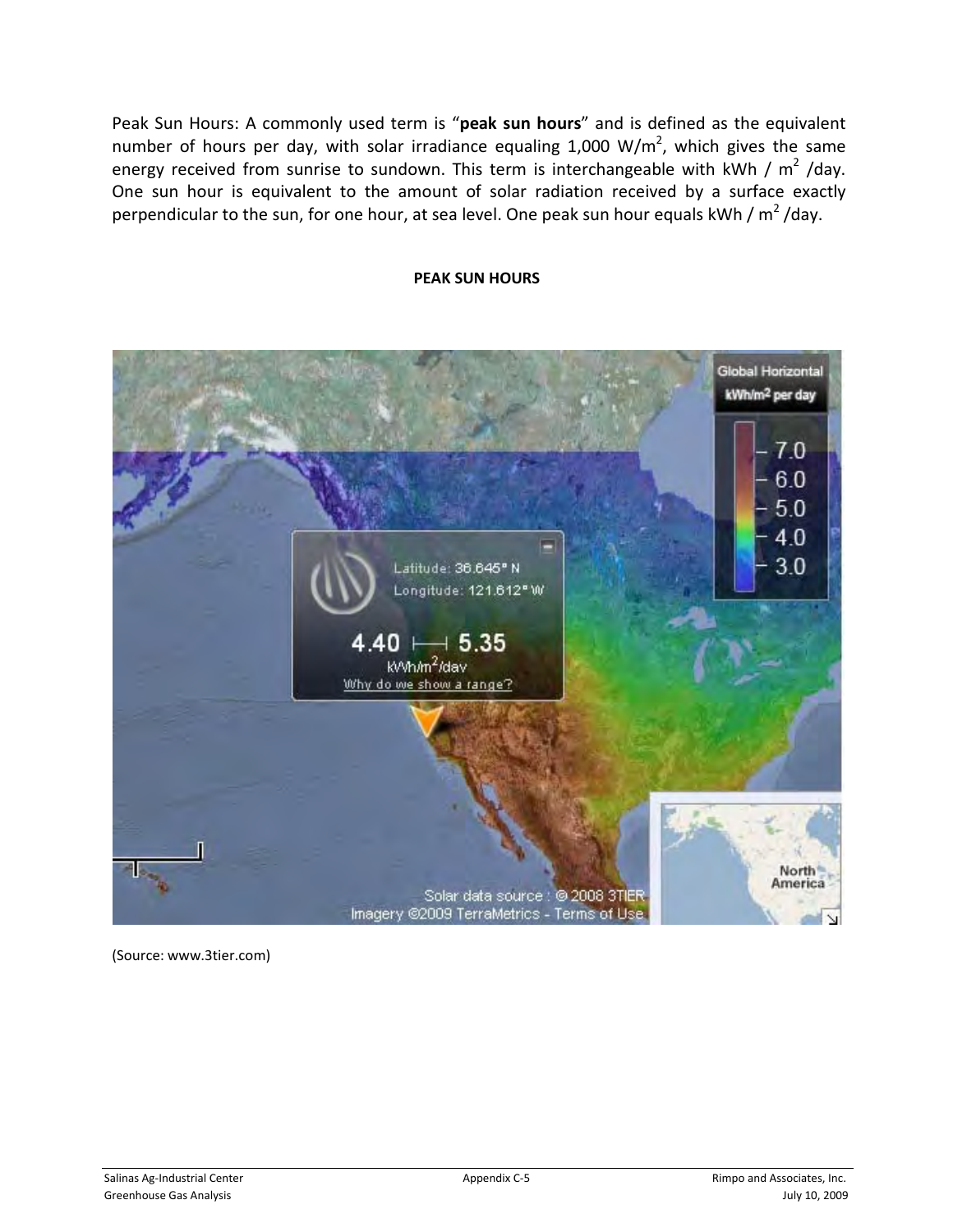# **Appendix D. SALINAS AG‐INDUSTRIAL CENTER Onsite Wind Power Production Analysis Calculations**

This document is an evaluation of the applicability and feasibility of utilizing on‐site wind power generation to supply 15% of the *Center's* anticipated energy demand.

**Anticipated Energy Demand:** Based on the energy demand estimates in Appendix B of the "Salinas Ag-Industrial Center Greenhouse Gas Analysis" by Rimpo and Associates (Rimpo Report), dated June 2009, the *Center's* total anticipated energy demands, with the *Center* Green Building Plan (*GBP*) measures in place, range from approximately 40,000,000 kilowatt hours per year (kW hrs per year) to 50,000,000 kW hrs per year*.* Please see Table 1 on page 3.

**Technological Factors:** While installation and maintenance costs are a concern, the technological and social issues involved in on‐site wind generation are the key limiting factors. Wind power generation is not feasible for the *Center,* based on the following:

- The wind conditions in Salinas are not favorable for dependable wind energy generation, especially of the magnitude required for the *Center ("poor" in the valley areas, per* www.energyatlas.org). *Center* tenants will likely be intensive energy users. The very large energy demands that will be experienced by users within the Center are a key operating component in their success, and one of their highest single operating costs. Capacity, reliability and availability are not assured, and the failure of any one of these key elements would be catastrophic for a business dealing with perishable commodities within the *Center.*
- Due to the large energy requirements of the *Center*, supplying just 15% of the energy would require at least 49 and up to over 120 industrial‐scale wind turbines when wind conditions are consistent and favorable. These turbines are typically 120' in height or greater, and the diameter of the rotors is approximately 70' or greater. The following exhibit shows the size relative to common structure types:



Multiple turbines of this size interfere with each other, and reduce the power generation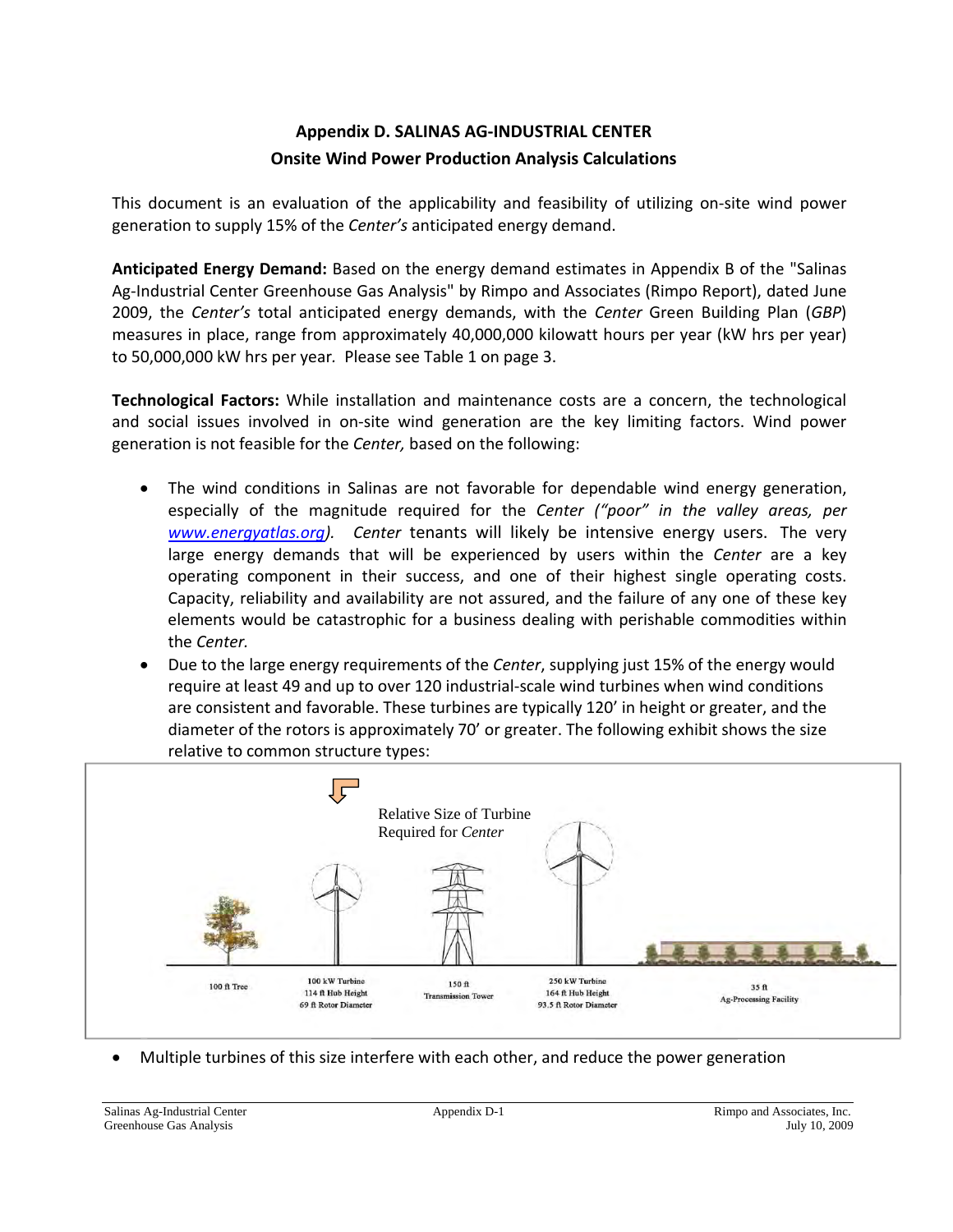potential for the site. A wind turbine will always cast a wind shade in the downwind direction. This phenomenon, known as the Wake Effect, creates a long trail of wind which is turbulent and slowed down, when compared to the wind arriving in front of the turbine.

- Many adverse environmental impacts are associated with installing such a facility in an urban area, such as visual, noise, vibration, airport proximity and endangering condors (HT Harvey Nov., 2007) and other birds.
- The number and concentration of wind generation facilities required to serve the *Center* is not suited for urban areas. The (minimum) forty-nine 100 kW turbines described above, when grouped together, would require at least 100 acres to accommodate the recommended turbine spacing. This concentration of turbines is generally found in wind farms on mountain ridges, etc.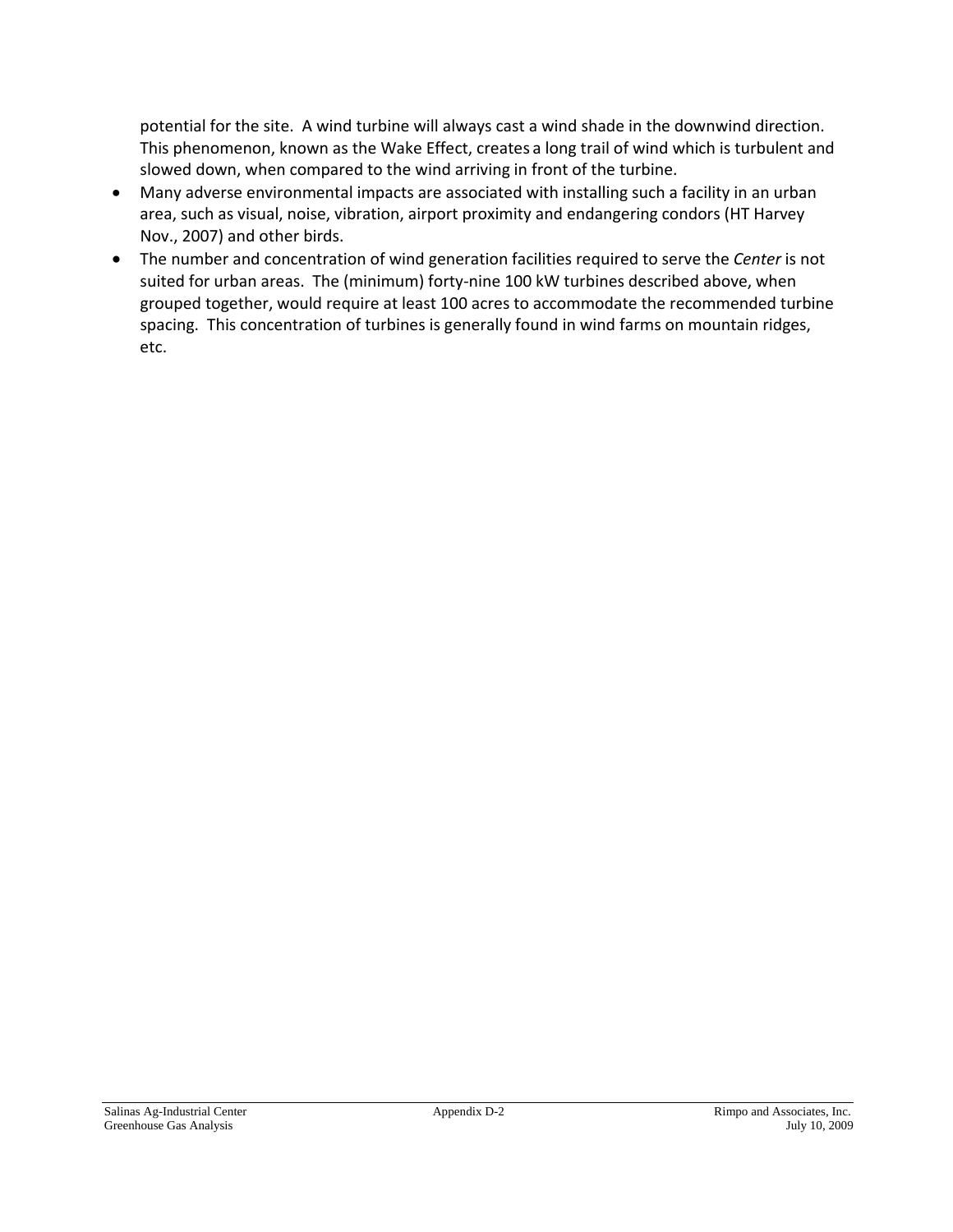| <b>TABLE 1. TOTAL ENERGY DEMAND FOR THE CENTER</b> |                |                  |              |              |              |                            |               |                            |              |
|----------------------------------------------------|----------------|------------------|--------------|--------------|--------------|----------------------------|---------------|----------------------------|--------------|
| Item                                               |                | Natural Gas*     |              | Electricity* |              | <b>Total Energy Demand</b> |               | <b>Total Energy Demand</b> |              |
|                                                    | Total          | Total Equiv.     | 15% of Total | Total        | 15% of Total | Total                      | 15% of Totall | Total                      | 15% of Total |
|                                                    | (Btu/yr)       | (kWh/yr)         | (kWh/yr)     | (kWh/yr)     | (kWh/yr)     | (kWh/yr)                   | (kWh/yr)      | (GWh/yr)                   | (GWh/yr)     |
|                                                    |                | 1 kWh = 3412 Btu |              |              |              |                            |               |                            |              |
| Scenario 1, w/o GBP:                               |                |                  |              |              |              |                            |               |                            |              |
| Natural Gas                                        | 44,220,900,000 | 12,959,180       | 1,943,877    |              |              |                            |               |                            |              |
| Electricity                                        |                |                  |              | 51,322,480   | 7,698,372    |                            |               |                            |              |
| <b>Total Power Consumption:</b>                    |                |                  |              |              |              | 64,281,660                 | 9,642,249     | 64.282                     | 9.642        |
| Scenario 1, w/GBP:                                 |                |                  |              |              |              |                            |               |                            |              |
| Natural Gas                                        | 35,790,370,000 | 10,203,066       | 1,530,460    |              |              |                            |               |                            |              |
| Electricity                                        |                |                  |              | 38,294,620   | 5,744,193    |                            |               |                            |              |
| <b>Total Power Consumption:</b>                    |                |                  |              |              |              | 48,497,686                 | 7,274,653     | 48.498                     | 7.275        |
| Scenario 2, w/o GBP:                               |                |                  |              |              |              |                            |               |                            |              |
| Natural Gas                                        | 34,816,150,000 | 10,488,567       | 1,573,285    |              |              |                            |               |                            |              |
| Electricity                                        |                |                  |              | 38,849,370   | 5,827,406    |                            |               |                            |              |
| <b>Total Power Consumption:</b>                    |                |                  |              |              |              | 49,337,937                 | 7,400,691     | 49.338                     | 7.401        |
| Scenario 2, w/GBP:                                 |                |                  |              |              |              |                            |               |                            |              |
| Natural Gas                                        | 30,460,160,000 | 8,926,519        | 1,338,978    |              |              |                            |               |                            |              |
| Electricity                                        |                |                  |              | 30,672,920   | 4,600,938    |                            |               |                            |              |
| <b>Total Power Consumption:</b>                    |                |                  |              |              |              | 39,599,439                 | 5,939,916     | 39.599                     | 5.940        |

\* Energy demand estimates are from Appendix B of the "Salinas Ag‐Industrial Center Greenhouse Gas Analysis" by Rimpo and Associates, dated June 5, 2009

|                     |               |                          |      | <b>Conversion Factors:</b> |                               |             |                  |              |  |  |  |
|---------------------|---------------|--------------------------|------|----------------------------|-------------------------------|-------------|------------------|--------------|--|--|--|
| Scenario            | <b>GWH/Yr</b> | Approx. Number of 100 kW |      |                            | <b>Approx. Purchase Costs</b> | $1 mBtu =$  | 1,000,000 Btu    |              |  |  |  |
|                     |               | <b>Wind Turbines</b>     |      | (mil. \$\$)                |                               | 1 Btu =     |                  | 1,055 joules |  |  |  |
|                     |               | Low                      | High | Low                        | High                          | $1$ kWh =   | 3,600,000 joules |              |  |  |  |
| Scenario 1, w/o GBP | 9.642         | 80                       | 171  | 23,902,715                 | 51,168,362                    | $1$ kWh =   | 3.412 Btu        |              |  |  |  |
| Scenario 1, w/ GBP  | 7.275         | 60                       | 129  | 18,033,547                 | 38,604,279                    | $1$ GWh =   | 1,000,000 kWh    |              |  |  |  |
| Scenario 2, w/o GBP | 7.401         | 61                       | 131  | 18,345,989                 | 39,273,120                    | 1 sq. $m =$ | 10.764 sq. ft    |              |  |  |  |
| Scenario 2, w/ GBP  | 5.940         | 49                       | 105  | 14,724,792                 | 31,521,252                    | 1 acre      | 43,560 sq. ft    |              |  |  |  |

**TABLE 2**

### **Assumptionsfor Calculation of Ranges of Possible System Costs:**

|    | Item                              | Low       | Hiah      | Units/Source                                |
|----|-----------------------------------|-----------|-----------|---------------------------------------------|
|    | Turbine Cost                      | \$300,000 | \$300,000 | \$/100 kW turbine                           |
|    | Average Wind Speed (V)            | 12.5      | 9.8       | mph, over a 24-hour period                  |
|    | Rotor Diameter (D)                | 69        | 69        | Feet                                        |
| 4. | Annual Energy Output (AEO), gross | 123.488   | 59.508    | $AEO = 0.01328 D2 V3 (kWh/year)$            |
|    | Wind Park Effect                  | 0.98      | 0.95      | Efficiency resulting from mulitple turbines |
| 6. | Annual Energy Output (AEO), net   | 121.019   | 56.532    | $AEO = 0.01328 D2 V3 (kWh/year)$            |

**Sources:**

"Small Wind Electric Systems: A U.S. User's Guide" published by the U.S. Department of Energy http://www.nrel.gov/docs/fy07osti/42005.pdf

http://www.windpoweringamerica.gov/

http://www.energy.ca.gov/maps/wind.html

http://www.utilitywarehouse.com/info1/windturb

ineESI‐545‐100kw.htm

http://www.energyatlas.org

http://www.windpower.org/EN/tour/wres/wake.htm

PRESENCE AND MOVEMENTS OF CALIFORNIA CONDORS NEAR PROPOSED WIND TURBINES ‐ FINAL REPORT PREPAREED FOR HT HARVEY AND ASSOCIATES Prepared by Nellie Thorngate of the Ventana Wildlife Society, November 15, 2007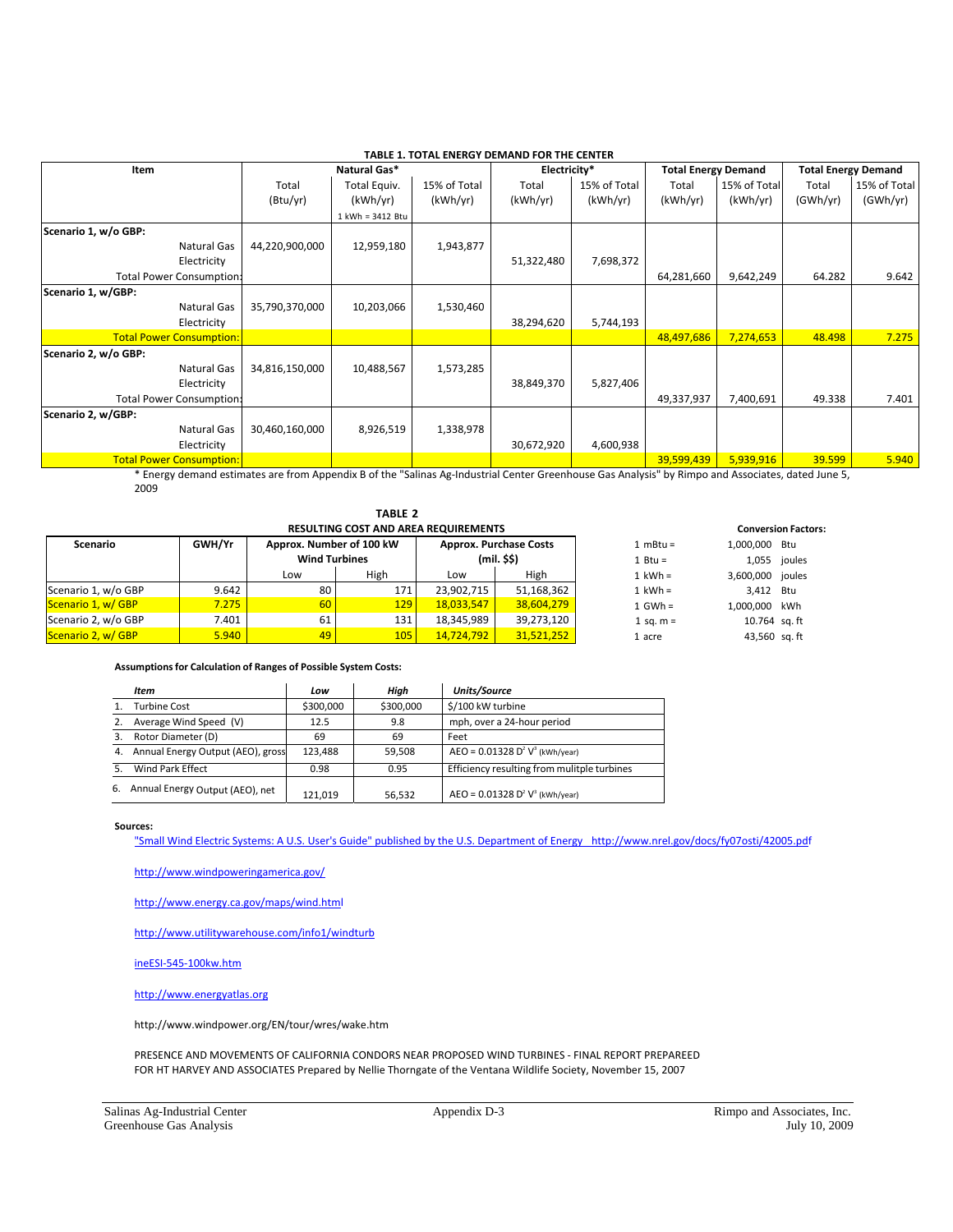

## Source: http://www.windpoweringamerica.gov/images/windmaps/ca\_50m\_800.jpg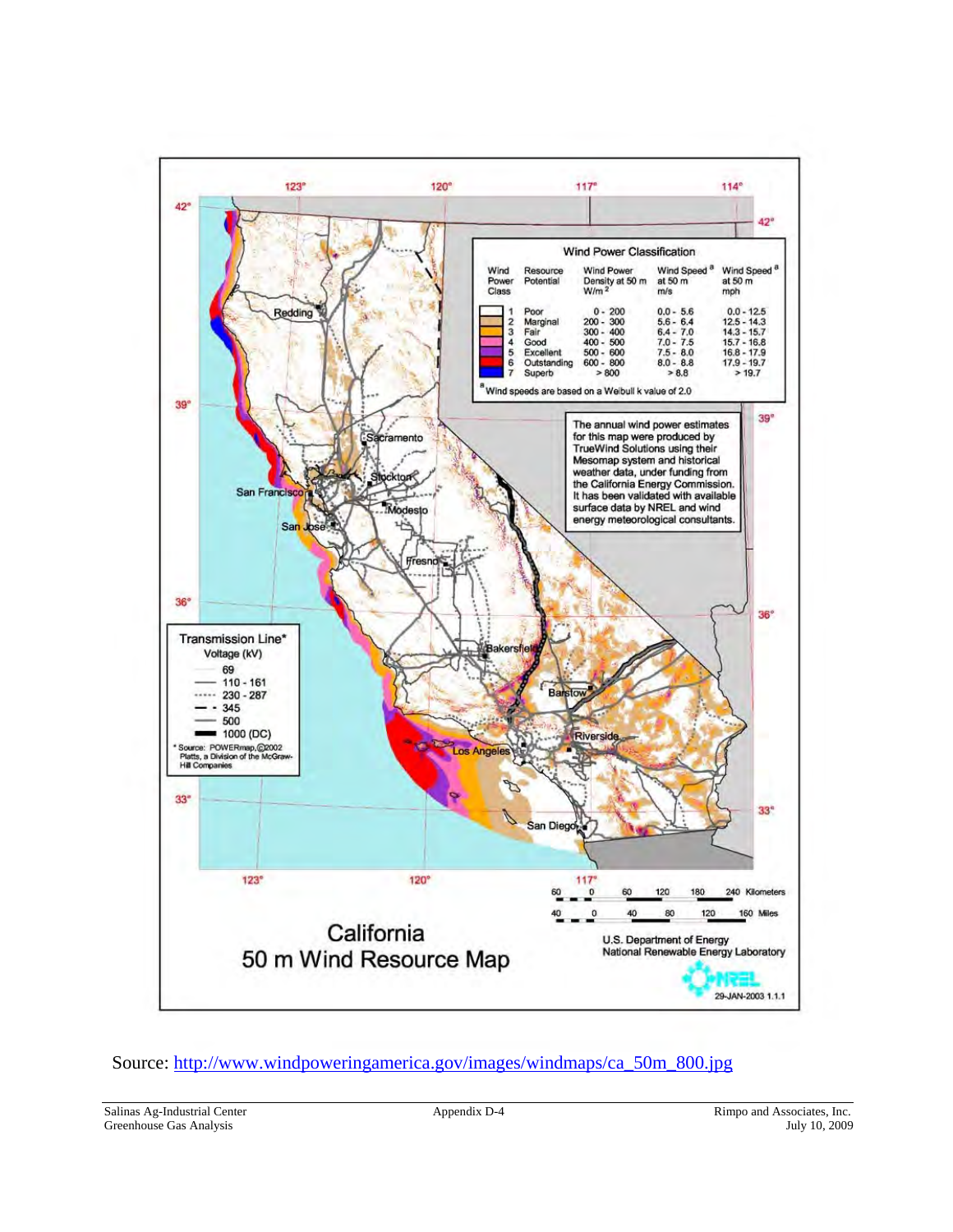# **Appendix E. SALINAS AG‐INDUSTRIAL CENTER Onsite Use of High S.R.I. Paving Material Analysis**

This document is an evaluation of the applicability and feasibility of utilizing concrete or like paving materials with a high reflectance index (S.R.I) in place of asphalt for the *Center's* onsite pavement surfaces.

**Anticipated Pavement Area:** The facilities planned for the Center will require large amounts of pavement surface in the form of loading docks, staging areas, and parking lots. The "Preliminary Stormwater Control Plan" by Ruggeri‐Jensen‐Azar & Associates (RJA), dated June 2009, estimates that over 87% of the plan area could be covered by impervious surfaces. Based on the land use and floor area ratio assumptions in Chapter 3 of the "Draft Salinas Ag-Industrial Center Specific Plan" (Specific Plan) by RJA, dated June 2009, the Center's total anticipated onsite pavement area is between 88 and 108 acres*.*

**Summary of Calculation Results:** Tables 1 and 2 of the "Onsite Use of High S.R.I. Paving Material Analysis Calculations", page 2 of this document, show the anticipated pavement areas for the project and the resulting possible material costs. The scenarios listed are based on the probable and maximum land use distribution assumptions in the Specific Plan. As shown in Table 2, using concrete pavement in place of traditional asphalt pavement results in the following material cost increase:

Page 3 of this document lists the technical sources utilized in this analysis, along with the major assumptions involved in the calculations.

**Conclusions:** The Specific Plan allows the installation of concrete and other alternative forms of pavement with high S.R.I. values within the individual user sites of the *Center.* Light‐colored paving materials with a published Solar Reflective Index (SRI) of at least 29 at the time of construction shall be used for on‐site sidewalks, patios, and courtyards within the Plan Area. However, this requirement does not apply to paving surfaces that are subject to operational and truck traffic; the magnitude of the pavement surface necessary for the anticipated land uses in conjunction with the cost increase over traditional asphalt pavement (more than double), makes mandatory use of concrete pavement, or like materials, infeasible within the *Plan Area.* The implementation of mandatory use of high S.R.I. type pavement materials in the vehicular areas would result in a financial infeasibility for potential future users of the *Center,* and would likely limit the success of the *Center* for the City*.*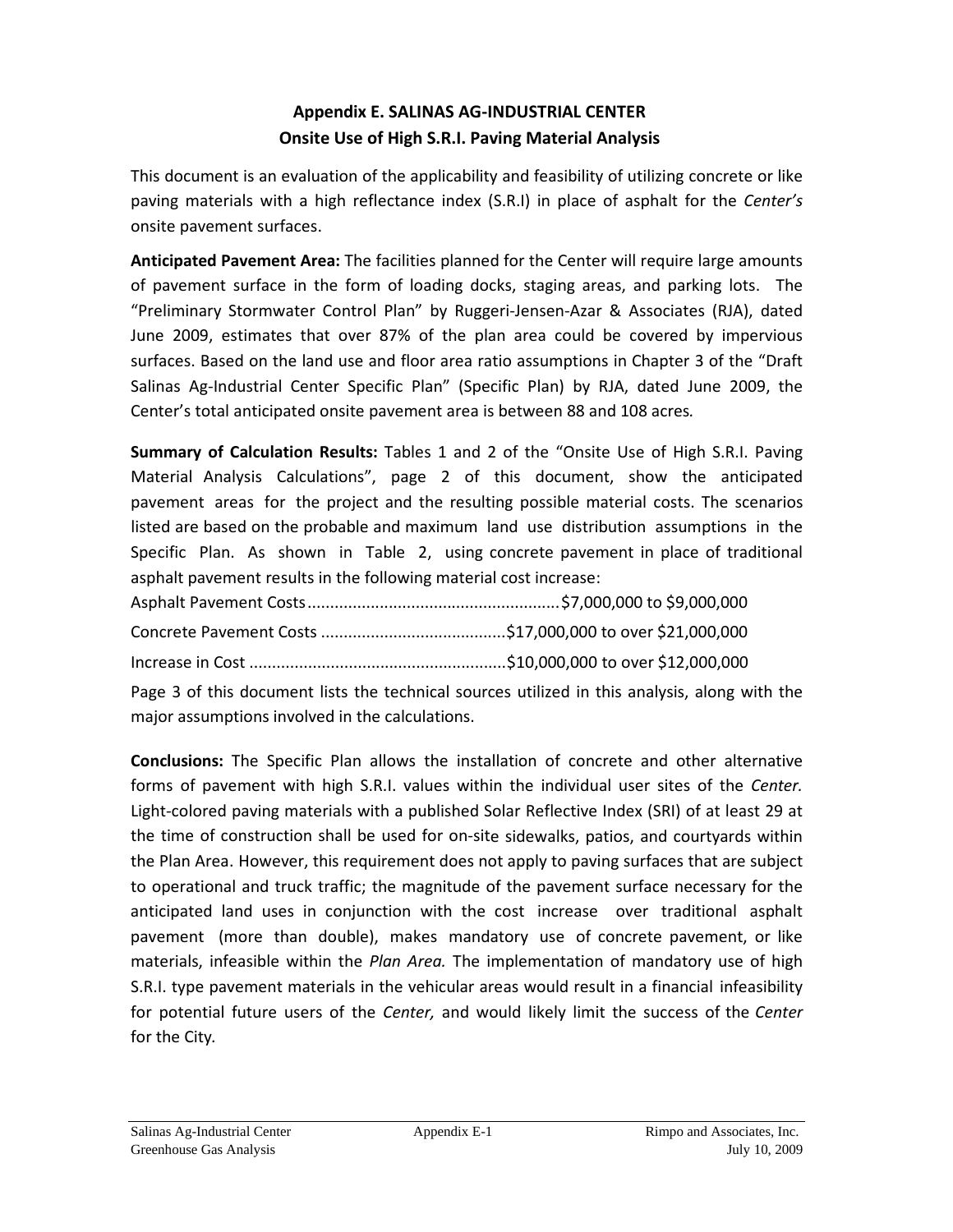### **SALINAS AG‐INDUSTRIAL CENTER Onsite Use of High S.R.I Paving Material Analysis Calculations**

June 23, 2009

**PAVEMENT SECTION COST CALCULATION Conversion Factors: Item Section Thickness (in.)\* Section Volume (cu. yd./sq. yd.) Section Cost (\$/sq. ft.) Asphalt Section Cost Calculation:** Asphalt Pavement Aggregate Base Total **(T.I. = 10)** 6 24 30 0.17 0.67 0.83 0.69 1.19 1.87 **Concrete Section Cost Calculation:** Concrete Pavement Aggregate Base Total 8 16 24 0.22 0.44 0.67 3.70 0.79 4.49

**TABLE 1**

1 yd. = 36 in. 1 sq. yd. =  $9$  sq. ft. 1 acre = 43,560 sq. ft.

\* Asphalt pavement section based on "Preliminary Soil Engineering Investigation and Asphalt Pavement Design" report by Landset Engineers, Inc. dated April 2008

| <b>TABLE 2</b>                                                                  |                                                          |                      |                      |          |           |           |            |                   |  |  |
|---------------------------------------------------------------------------------|----------------------------------------------------------|----------------------|----------------------|----------|-----------|-----------|------------|-------------------|--|--|
|                                                                                 | TOTAL PAVEMENT AREA AND CONSTRUCTION COST FOR THE CENTER |                      |                      |          |           |           |            |                   |  |  |
| Item<br>Total<br>Total<br><b>Total</b><br>Asphalt<br>Total<br>Total<br>Concrete |                                                          |                      |                      |          |           |           |            |                   |  |  |
|                                                                                 | Land Use Area                                            | <b>Building Area</b> | <b>Pervious Area</b> | Pavement | Pavement  | Cost      | Cost       | <b>Difference</b> |  |  |
|                                                                                 | (acre)*                                                  | (acre)               | (acre)               | (area)   | (sq. ft.) | (\$\$)    | (\$\$)     | (\$\$)            |  |  |
| Scenario 1, Probable Land Use:                                                  |                                                          |                      |                      |          |           |           |            |                   |  |  |
| Major Ag Processing                                                             | 90                                                       | 27.0                 | 11.4                 | 51.6     | 2,246,389 |           |            |                   |  |  |
| Minor Ag Processing                                                             | 145                                                      | 72.5                 | 18.4                 | 54.1     | 2,355,943 |           |            |                   |  |  |
| Total Area                                                                      | 235                                                      | 99.50                | 29.8                 | 105.7    | 4,602,332 | 8,608,065 | 20,682,084 | 12,074,019        |  |  |
| Scenario 2, Max Major Ag Processing:                                            |                                                          |                      |                      |          |           |           |            |                   |  |  |
| Major Ag Processing                                                             | 101                                                      | 30.3                 | 12.8                 | 57.9     | 2,520,948 |           |            |                   |  |  |
| Minor Ag Processing                                                             | 134                                                      | 67.0                 | 17.0                 | 50.0     | 2,177,216 |           |            |                   |  |  |
| Total Area                                                                      | 235                                                      | 97.30                | 29.8                 | 107.9    | 4,698,164 | 8,787,306 | 21,112,736 | 12,325,430        |  |  |
| Scenario 3, Max Minor Ag Processing:                                            |                                                          |                      |                      |          |           |           |            |                   |  |  |
| Major Ag Processing                                                             |                                                          | ٠                    |                      | ۰        |           |           |            |                   |  |  |
| Minor Ag Processing                                                             | 235                                                      | 117.5                | 29.8                 | 87.7     | 3,818,252 |           |            |                   |  |  |
| Total Area                                                                      | 235                                                      | 117.50               | 29.8                 | 87.7     | 3,818,252 | 7,141,545 | 17,158,564 | 10,017,019        |  |  |

\* Land use area assumptions for scenarios based on Table 3‐2 of the "Draft Salinas Ag‐Industrial Center Specific Plan" by RJA, dated June 2009.

### **Assumptions for Calculation of Ranges of Possible System Costs:**

|    | <b>Item</b>                  | Value | Units/Source           |                             |
|----|------------------------------|-------|------------------------|-----------------------------|
|    | <b>Total Site Area</b>       | 257   | Acres                  | [Specfic Plan, Table 3-2]   |
|    | Street R/W Area              | 22    | Acres                  | [Specfic Plan, Table 3-2]   |
| 3. | F.A.R Major Ag               | 0.3   |                        | [Specfic Plan, Table 3-3]   |
| 4. | F.A.R Minor Ag               | 0.5   |                        | [Specfic Plan, Table 3-3]   |
|    | % Pervious Area              | 12.7% | % of total area        | [SWCP, Figure 5]            |
| 6. | <b>Asphalt Pavement Cost</b> | 37    | $\frac{1}{2}$ /cu. yd. | [Granite Rock Construction] |
|    | Concrete Pavement Cost       | 150   | \$/cu. yd.             | [Caltrans]                  |
| 8. | Aggregate Base Cost          | 16    | $\frac{1}{2}$ /cu. yd. | [Granite Rock Construction] |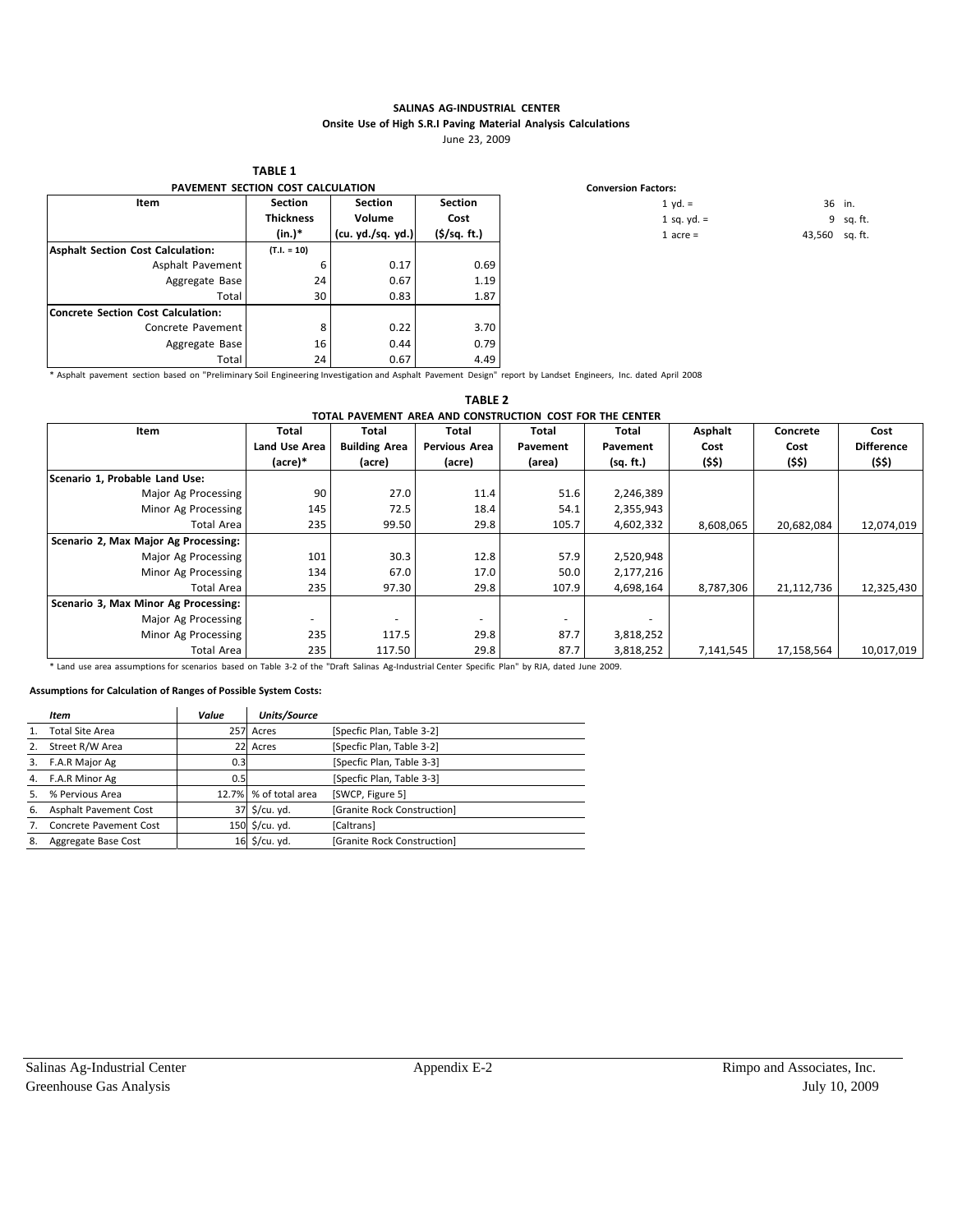### **Salinas Ag‐Industrial Center Onsite Use of High S.R.I. Paving Material Analysis Pavement Area and Cost Calculation Backup**

This list of sources and assumptions accompanies the Salinas Ag-Industrial Center Onsite Use of High S.R.I. Paving Material Analysis Calculations, Tables 1 and 2.

### **Sources:**

- "Draft Salinas Ag‐Industrial Center Specific Plan" published by Ruggeri‐Jensen‐Azar& Associates (Specific Plan), dated June 2009.
- "Preliminary Stormwater Control Plan for the Salinas Ag-Industrial Center" published by Ruggeri-Jensen‐Azar & Associates(SWCP), dated June 2009.
- "Preliminary Soil Engineering Investigation and Asphalt Pavement Design for Salinas Ag-Industrial Business Park" published by Landset Engineers, Inc. (Soils Report), dated April 2008.
- Construction Material Unit Costs provided by Granite Rock Construction on May 15, 2009.
- "2008 Contract Cost Data" published by the State of California Department of Transportation (Caltrans).

### **Technical Assumptions:**

### *Land Use*

|                      | <b>Pavement Assumptions</b>                                                                                                                                                                           |  |
|----------------------|-------------------------------------------------------------------------------------------------------------------------------------------------------------------------------------------------------|--|
|                      |                                                                                                                                                                                                       |  |
|                      | *A Traffic Index (T.I.) of 10 was assumed based on the high truck traffic volume anticipated for the<br>site. Equivalent concrete pavement section of 8"/16" assumed based on engineering experience. |  |
| <b>Material Cost</b> |                                                                                                                                                                                                       |  |

| Asphalt Cost of \$37 per cubic yard placed ---      | -Granite Rock Construction  |
|-----------------------------------------------------|-----------------------------|
| Concrete Cost of \$150 per cubic yard placed ---    | ---Caltrans                 |
| Aggregate Base Cost of \$16 per cubic yard placed-- | --Granite Rock Construction |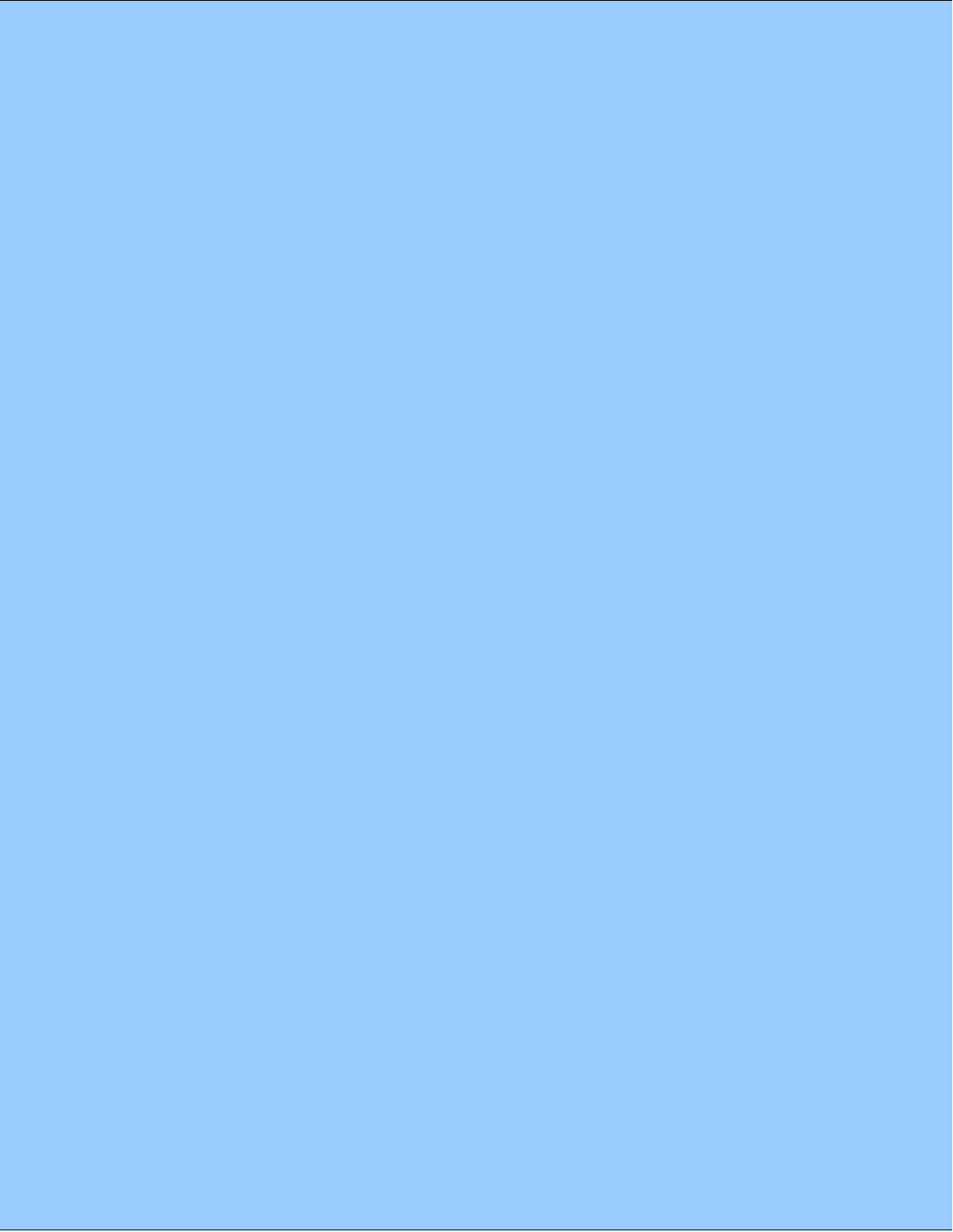# **GENERAL PLAN CLIMATE CHANGE RELATED GOALS AND POLICIES**

# **LAND USE ELEMENT**

- Policy LU-1.1: Achieve a balance of land uses to provide for a range of housing, jobs, libraries, and educational and recreational facilities that allow residents to live, work, shop, learn, and play in the community.
- Policy LU-1.4: Create and preserve distinct, identifiable neighborhoods that have traditional neighborhood development (TND) characteristics. Specifically, development should:
	- $\triangleright$  Connect in as many locations as possible to adjacent development, arterial streets, and thoroughfares;
	- $\triangleright$  Provide a balanced mix of housing, workplaces, shopping, recreational opportunities, and institutional uses, including mixed-use structures (combined residential and non-residential uses), that help to reduce vehicular trips;
	- $\triangleright$  Provide natural amenities that are fronted by thoroughfares or public spaces, and not privatized behind backyards;
	- $\triangleright$  Commercial buildings should directly front on the sidewalk, with ample landscaping as a buffer between the building and sidewalk, and parking lots are to be located behind the buildings;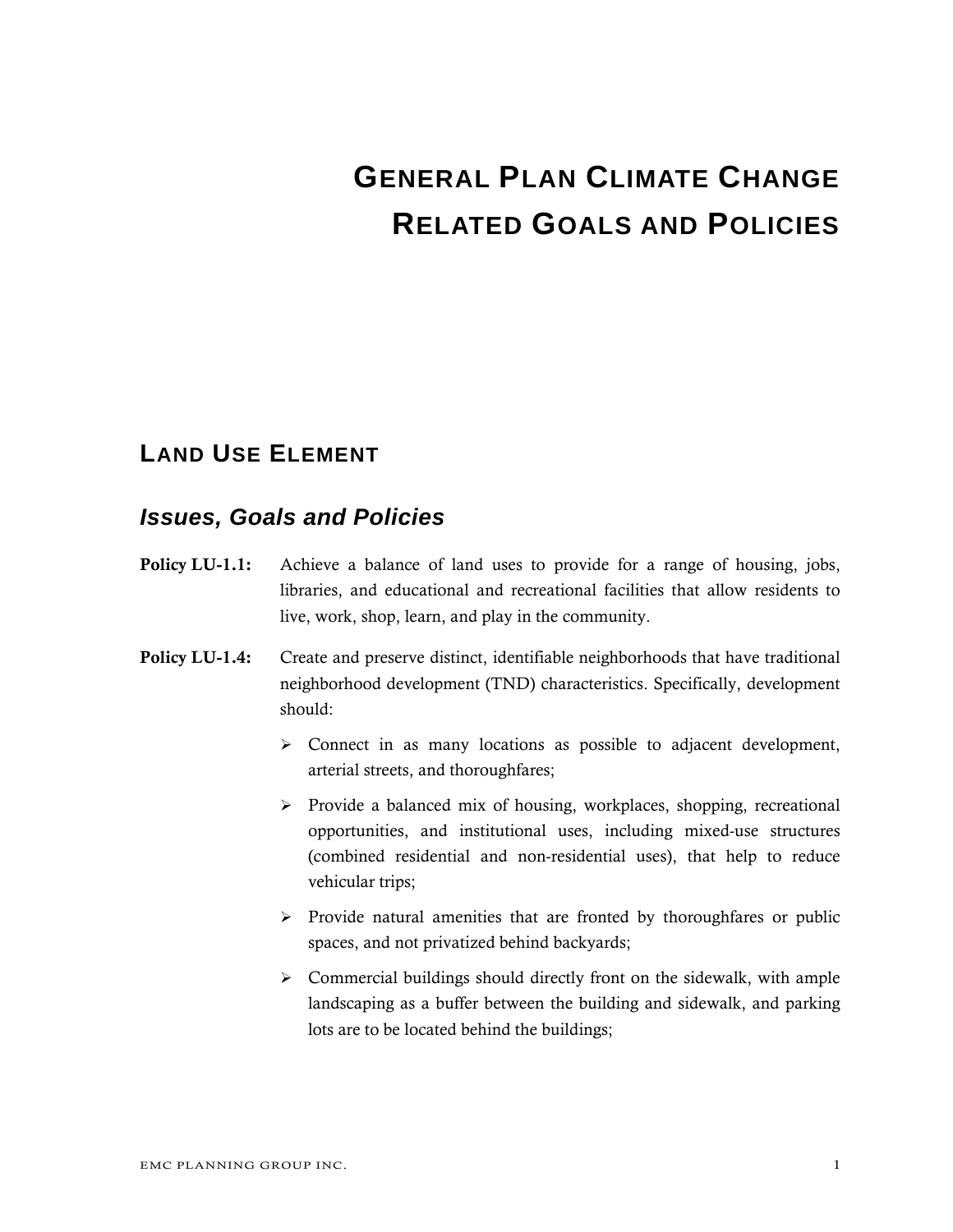- $\triangleright$  Allow flexible parking requirements and arrangements within neighborhood activity centers to minimize the impact of the automobile and foster a pedestrian oriented streetscape;
- $\triangleright$  Provide second stories on commercial buildings to provide for other uses and encourage residential use;
- $\triangleright$  Allow small ancillary dwelling units in the rear yard for residential areas; and
- $\triangleright$  Decrease the front yard setbacks moving from the neighborhood edge to neighborhood center.
- **Policy LU-2.1:** Minimize disruption of agriculture by maintaining a compact city form and directing urban expansion to the North and East, away from the most productive agricultural land.
- Policy LU-2.3: Encourage clustering of development on sites within the Future Growth Area to minimize impacts on agricultural and open space resources.
- Policy LU-2.4: Utilize well-designed in-fill development, and selectively increase density within Focused Growth Areas to maintain compact city form.
- Policy LU-2.7: Encourage existing commercial and professional office developments to redevelop and reconfigure uses to incorporate new housing opportunities.
- Policy LU-3.7: Revitalize the existing commercial and industrial areas within the City including: the Central City and Sunset Avenue Redevelopment Project Areas; the commercial areas along North and Sough Main Streets, West Market and Abbott Street.
- Policy LU-6.3: Participate in and support regional programs and projects that target the improvement and conservation of the region's groundwater and surface water supply.
- Policy LU-6.4: Actively promote water conservation by City residents, businesses and surrounding agricultural producers.

# *Land Use Plan*

The following Land Use Plan provides for growth in the Future Growth Area outside the city limits, and within the Focused Growth Areas within the urbanized city limits. New growth outside the city will occur on land that is currently under agricultural production. Future Growth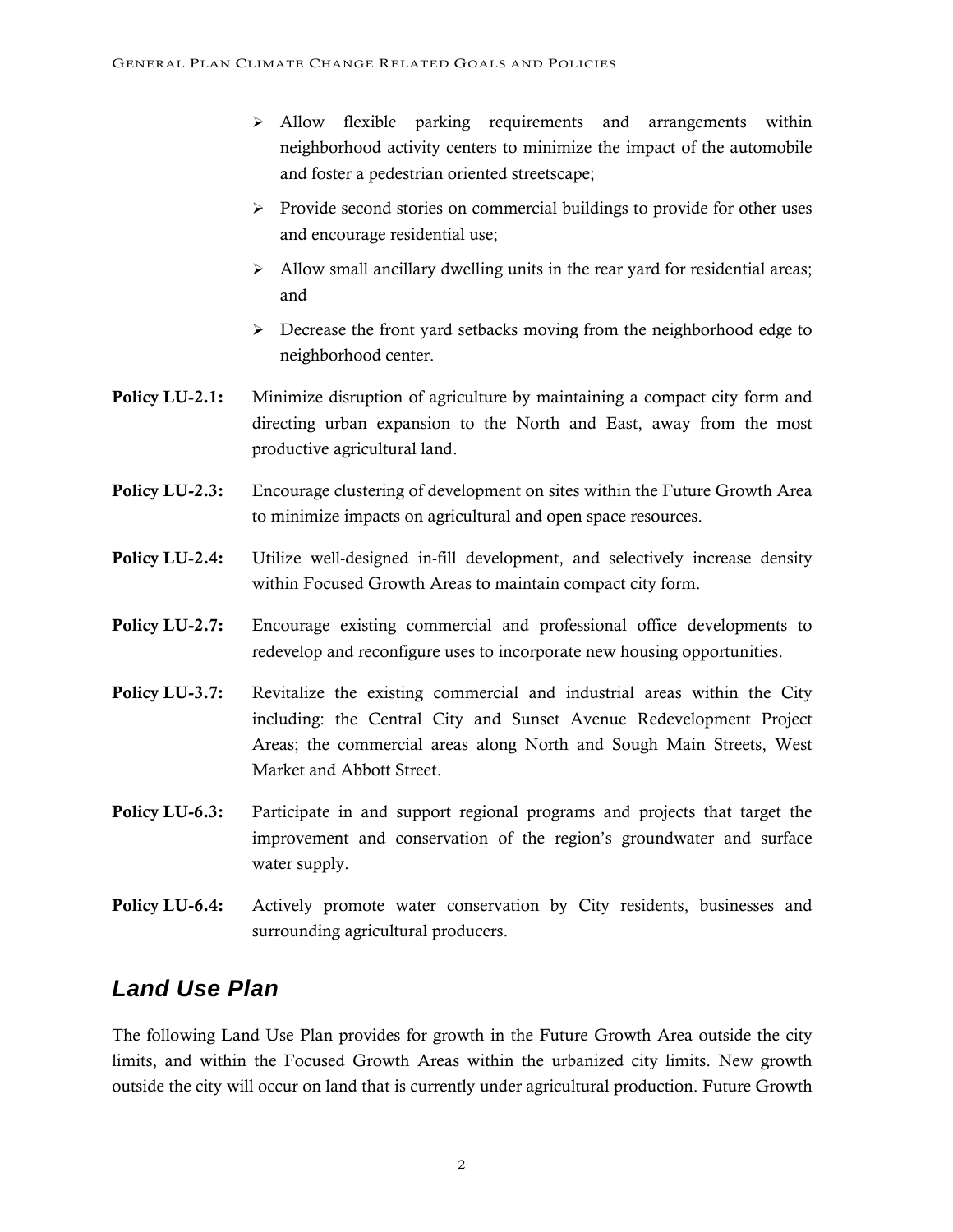Area is the area outside the city limits that is designated for urban uses on Figure LU-1. To minimize the amount of agricultural land lost to urban development and create a livable community, *New Urbanism* principles were used to design a land use plan that is compact and pedestrian-friendly, with a mixture of higher density uses surrounding activity centers/neighborhood focal points. Higher density residential uses surround retail, recreational, and governmental uses in the Future Growth Area<sup>[1](#page-85-0)</sup>, and all of these core activity centers are connected with pedestrian, bicycle, and transit routes to help reduce the number of vehicle trips generated by the new development.

The Focused Growth Areas (shown in Figure LU-2) are existing urbanized areas where additional growth and/or redevelopment and revitalization would be appropriate and provide benefits to the community. By selectively increasing density of development in a manner compatible with the surrounding neighborhoods, the pressure to develop agricultural lands is also reduced.

### Balance of Land Uses

The variety of land uses within Salinas affects the important balance between the generation of public revenues and the provision of public services and facilities. Achieving and maintaining a balance of land uses can ensure fiscal stability and also create a desirable community in which people can work, shop, reside, and recreate. As discussed later in this element, implementation of the Land Use Plan will result in positive net revenue for Salinas.

Implementation of the Land Use Plan will also assist in creating a balance between jobs and housing units within the City. A balance between jobs and housing allows people to live and work within the same community, and often within the same neighborhood. This results in a reduction of traffic, thereby reducing the level of air pollution and improving the quality of life for the community.

### Land Use Classification System

l

The Land Use Map also includes a Mixed Use land use category. This category is extremely important for achieving the Salinas of the future. The Mixed Use category is designated in areas where a vibrant combination of residential and non-residential uses is desired, either to create new *New Urbanism* activity centers in the Future Growth Area, or to help revitalize or redevelop

<span id="page-85-0"></span><sup>&</sup>lt;sup>1</sup> Prior to approving development proposals within the Future Growth Area, developer will need to prepare Specific Plans.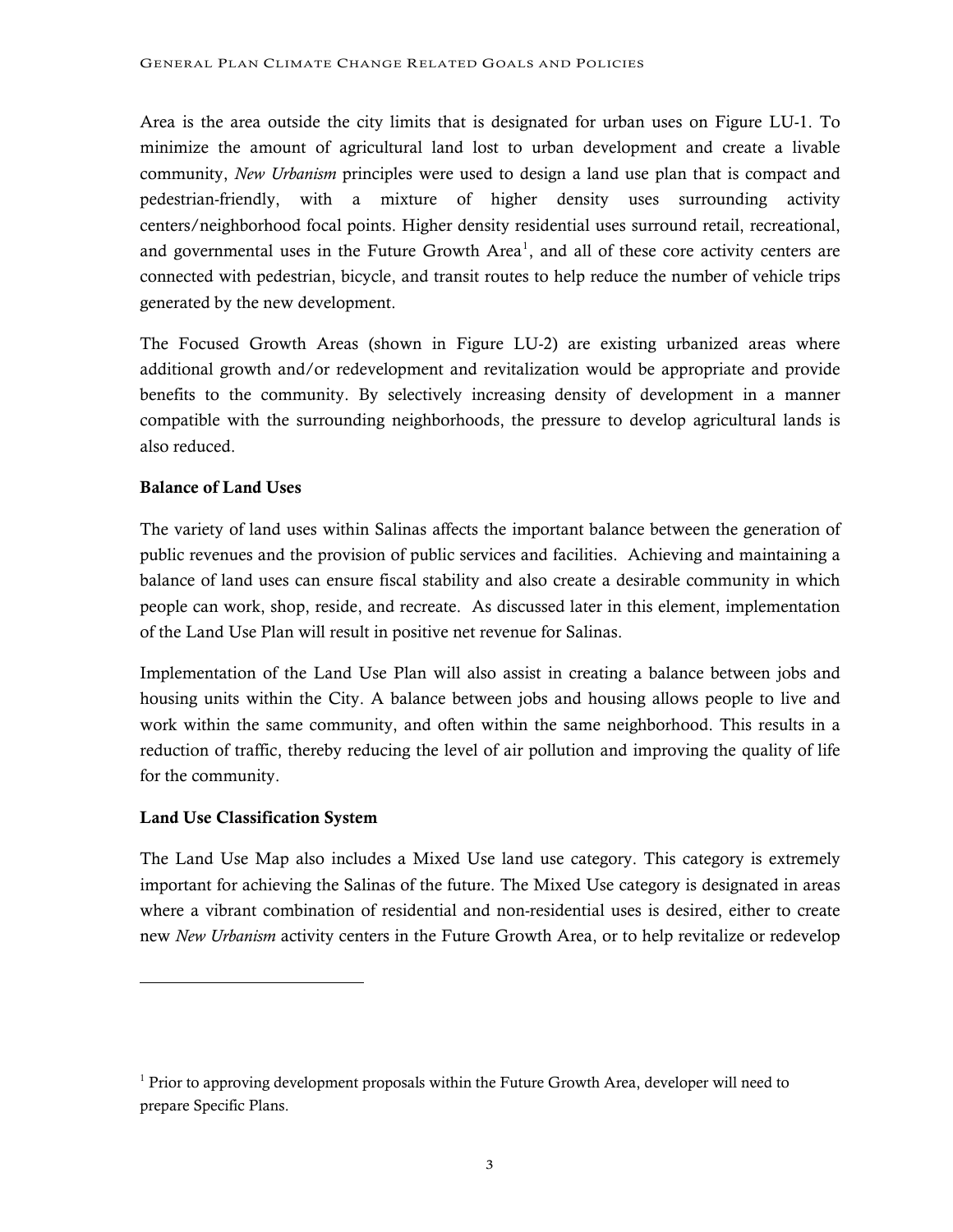the Focused Growth Areas. These mixed use areas will allow City residents to utilize community connections for walking, bicycling, or taking transit to work, school, shopping, medical, and recreation.

### Land Use Designations

### *Other Land Use Designations*

Mixed Use: The Mixed Use designation allows for development including a mixture of retail, office and residential uses in the same building, on the same parcel or in the same area. The intent of this designation is to create activity centers with pedestrian-oriented uses in certain portions of the City. The maximum intensity/density of development is  $1.0 + 10$  dwelling units per acre (for a total maximum allowable floor area ratio of 1.25) throughout the City and a maximum intensity/density of development of  $4.0 + 80$  dwelling units per acre (for a total maximum allowable floor area ratio of 6.0) for projects within the Central City. For retail or office development without residential, the maximum intensity of development is a 3.0 FAR. For residential without retail or office, the maximum allowable density is 60 units per acre in the Central City. An FAR of 8.0 may be allowed for receiving properties in the core of the downtown commercial area under a transfer of development rights (TDR) program that maybe adopted by the City.

### Management of Future Growth

Over the last decade, Salinas and the Monterey region have grown at a significant rate. Factors affecting growth have changed during that time, with pressure for affordable housing now coming all the way from the Silicon Valley to the north. Understanding that growth will occur in the future, directing how and where growth will occur is important, as it will have a great impact on the quality of life and economic well-being of the community as a while. To prepare for population increases in the next 20 years, Salinas will direct growth within the Future Growth Area and Focused Growth Areas, as described below, to create a community that is compact and pedestrian and transit-oriented, avoids removing from production more valuable agricultural land than necessary, and is able to meet the public service and infrastructure needs of existing and future residents.

### Reuse/Revitalization of Existing Areas

In addition to the Future Growth Area, growth in Salinas will occur in the Focused Growth Area. These areas are located within the urbanized City limits, as shown in Figure LU-2. These areas of existing development would benefit from redevelopment or revitalization, change of land uses, and/or the incorporation of mixed use residential uses. By encouraging future growth in these areas, conversion of agricultural lands will be reduced and the quality of life within the community improved.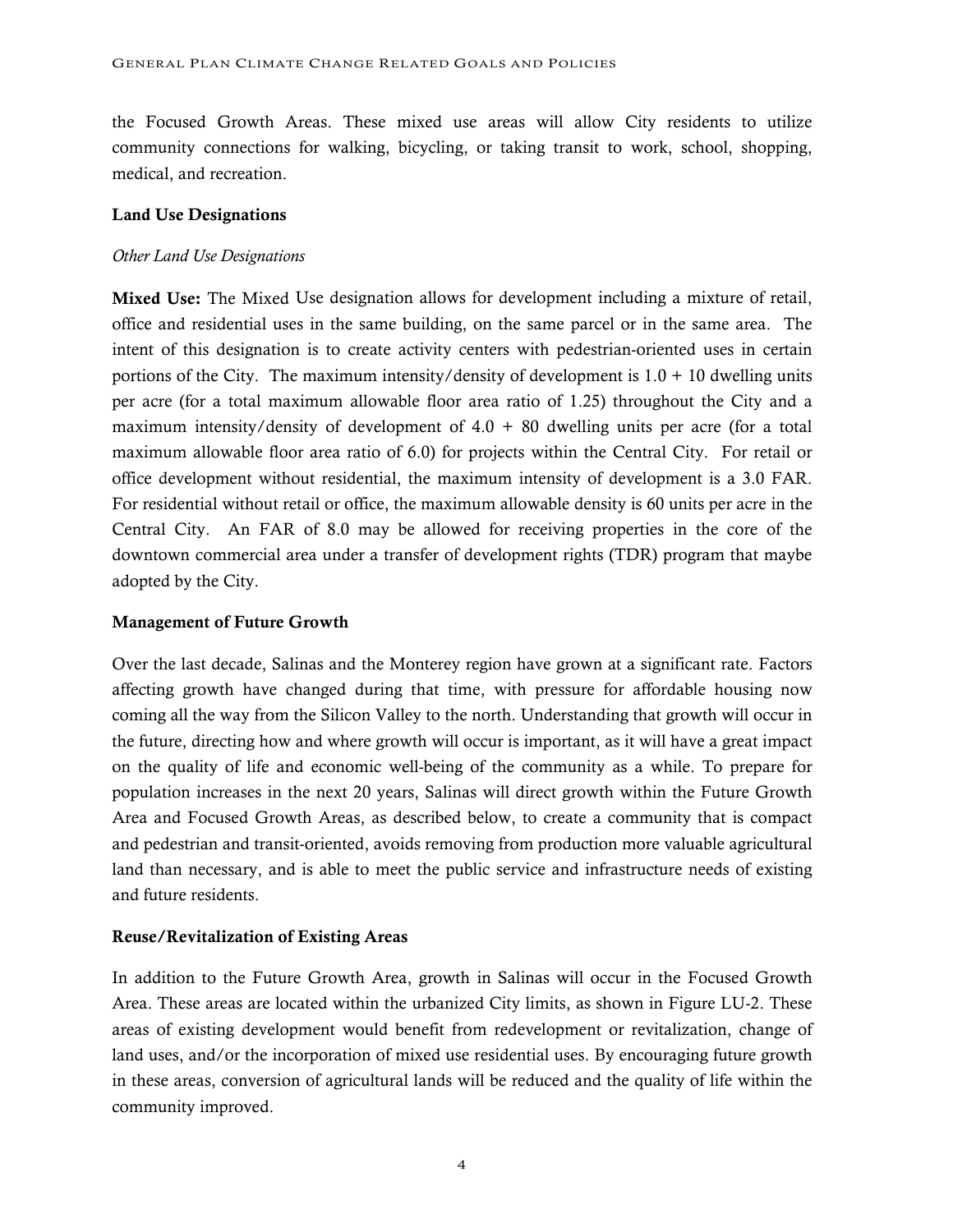# *Land Use Implementation Program*

LU-7 City-Centered Growth: To encourage City-Centered Growth, give priority to redevelopment and infill projects that reduce development pressure on agricultural lands. Establish an incentive program to promote these projects, such as priority permit processing and density bonuses for such developments.

# **COMMUNITY DESIGN ELEMENT**

- **Policy CD-3.1:** Create and preserve distinct, identifiable neighborhoods that have traditional neighborhood development (TND) characteristics. Specifically, each neighborhood should have the following characteristics:
	- $\triangleright$  An approximately 5-minute walk from perimeter to center;
	- $\triangleright$  Housing densities should increase from perimeter to center (i.e., neighborhoods should be more densely populated at the center);
	- $\triangleright$  The neighborhood center should be the location of retail space, office space, and upper story residential above commercial and office space;
	- $\triangleright$  A civic or public space such as a plaza or park should be at the neighborhood center;
	- $\triangleright$  Small parks should be distributed throughout the neighborhood;
	- $\triangleright$  Schools should lie within the neighborhood and be easily accessible and within walking distance;
	- $\triangleright$  When not adjacent to agricultural operations, which may require a variety of buffering techniques, the neighborhood edge should be bordered by either a natural corridor or the edge of an adjacent neighborhood across a pedestrian-friendly boulevard; and
	- ¾ Front yard setbacks should decrease from neighborhood edge to neighborhood center.
- **Policy CD-3.3:** Maintain a compact Central City core that minimizes distances between most residential units, offices, stores and restaurants.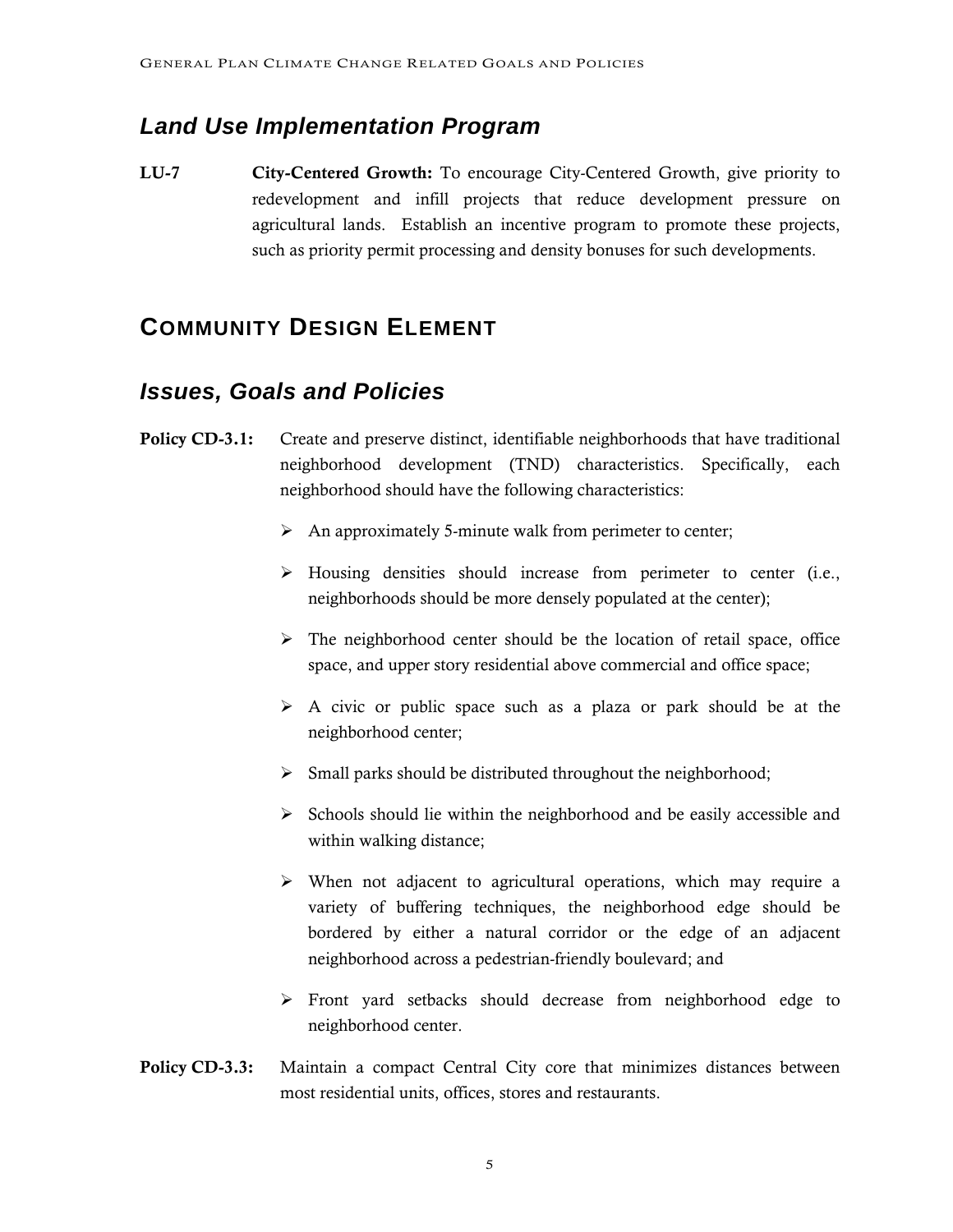- Policy CD-3.4: Actively encourage mixed-use development in order to provide a greater spectrum of housing near businesses, alternative modes of transportation and other activity areas.
- Policy CD-3.5: Promote high-density residential development and mixed-use (commercial, office, and residential together) in the Central City to the extent consistent with the area's architectural and historical character.
- Policy CD-3.6: Provide and maintain a pedestrian-friendly atmosphere by encouraging "pedestrian zones" with increased landscaping, use of traffic-calming techniques on local streets, adequate separation from automobile traffic and the inclusion of amenities such as lighted crosswalks and increased lighting along sidewalks.
- Policy CD-3.7: Provide sufficient, conveniently located public parking in the Central City to support a pedestrian business district.
- **Policy CD-3.8:** Promote the use of alternative modes of transportation, including bus, rail, bicycling and walking.
- Policy CD-3.9: Group neighborhood shopping centers, schools, civic and recreational uses, parks, and public transit opportunities together in new neighborhoods to create an activity center focal point for the neighborhoods they serve.

# *Community Design Implementation Program*

- CD-11: Smart Growth Principals: Using the Smart Growth Network's Getting to Smart Growth: 100 Policies for Implementation (ICMA, 2002) or other similar policy manual, to perform an "audit" of the City's Zoning and Subdivision Ordinances to identify potential impediments to the development of smart growth and traditional neighborhood development projects. Revise, adopt, and implement new standards and procedures as necessary to encourage smart growth and traditional neighborhood development in Salinas.
- CD-12: Mixed Uses: Actively encourage the development and maintenance of mixed uses, particularly in the Mixed Use district, but also in the Arterial Frontage, Retail, Mixed Office/Residential, Commercial Office, and Downtown Commercial districts by maintaining a list of sites zoned for these uses and making the list available for developers. Establish developer incentives to encourage mixed use development in these districts.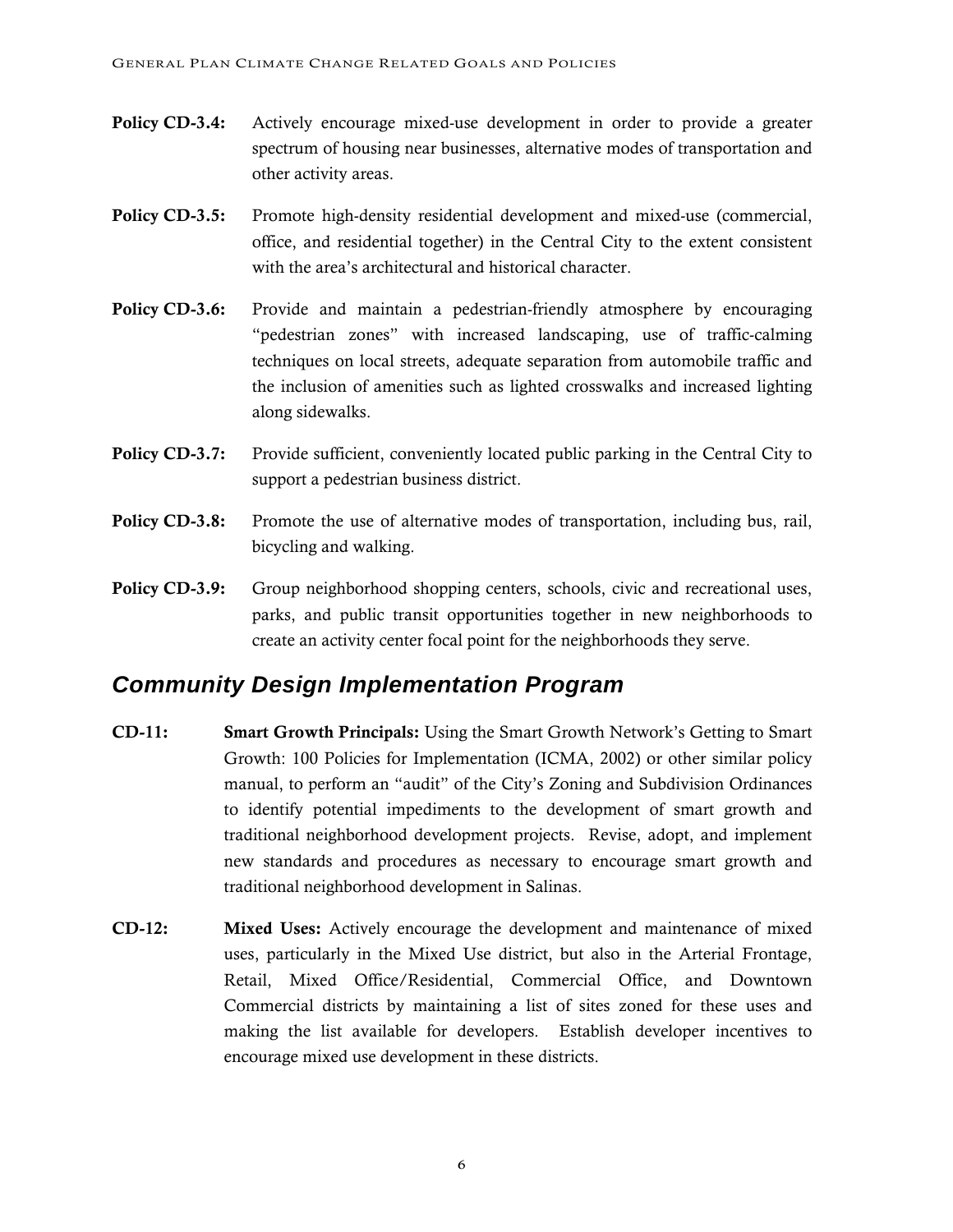CD-13: Pedestrian-Friendly Improvements: Consider, plan for, and fund sidewalk, pedestrian path, crosswalk, lighting and landscaping improvements within the Capital Improvement Plan.

# **CONSERVATION/OPEN SPACE ELEMENT**

- Policy COS-2: Encourage the conservation of water resources.
- **Policy COS-3:** Identify, preserve and protect the significant agricultural resources within and surrounding Salinas, while minimizing conflicts between agricultural and urban uses.
- Policy COS-3.1: Maintain a compact urban form, locating growth areas to minimize the loss of important agricultural resources while allowing for the reasonable expansion of the City to address projected population growth.
- **Policy COS-6:** Improve air quality through proper planning for land use, transportation and energy use.
- Policy COS-6.4: Support alternative modes of transportation, such as walking, biking and public transit, and develop bike- and pedestrian-friendly neighborhoods to reduce emissions associated with automobile use.
- Policy COS-7.11: Develop and maintain an integrated system of open-space corridors and trails along utility easements, power-transmission-line rights-of-way, the reclamation ditch, stream banks, drainage-ways, slopes, and other natural features.
- Goal COS-8: Encourage energy conservation.
- Policy COS-8.1: Enforce State Title 24 building construction requirements.
- Policy COS-8.2: Apply standards that promote energy conservation in new and existing development.
- **Policy COS-8.3:** Work with energy suppliers and distributors to implement energy conservation programs and help inform the public of these programs.
- Policy COS-8.4: Participate in programs that promote energy conservation.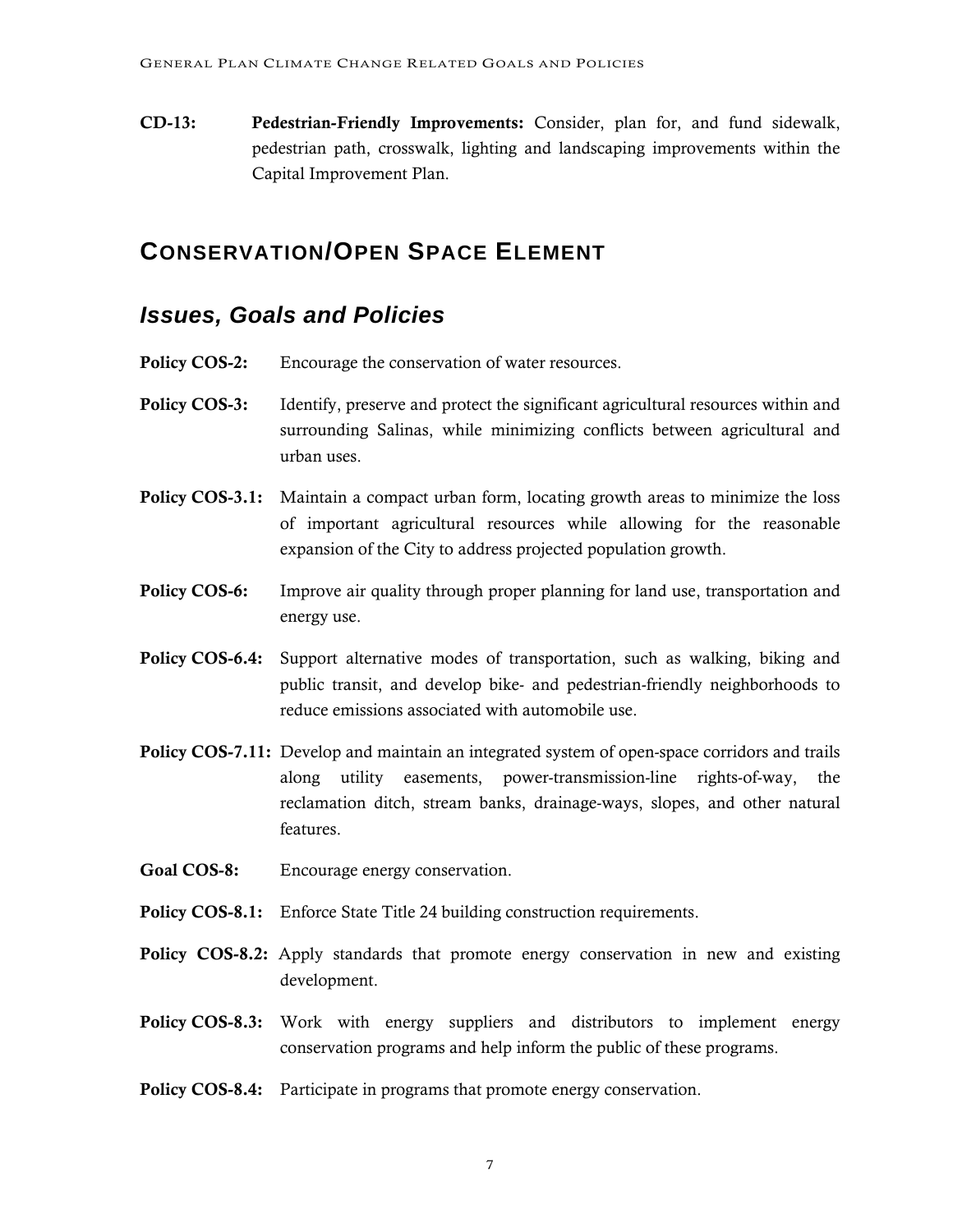- Policy COS-8.5: Encourage land use arrangements and densities that facilitate the use of energy efficient public transit.
- Policy COS-8.6: Encourage the creation and retention of neighborhood-level services (e.g., family medical offices, dry cleaners, grocery stores, drug stores) throughout the City in order to reduce energy consumption through automobile use.

# **CIRCULATION ELEMENT**

- **Policy C-1.1:** Create and preserve distinct, identifiable neighborhoods that have traditional neighborhood development (TND) characteristics and corresponding circulation systems. Specifically, the street network should have the following characteristics:
	- $\triangleright$  Individual blocks should average less than 600 feet in length and less the 1,800 feet in perimeter;
	- $\triangleright$  Streets should be organized in a comprehensive hierarchical network that manifests the structure of the neighborhood;
	- $\triangleright$  Cul-de-sacs should be avoided unless natural conditions demand them;
	- $\triangleright$  The street network should be interconnected; and
	- $\triangleright$  Transit access, passenger safety, and transit facilities should be included in the street network design.
- **Policy C-1.9:** Use traffic calming methods within residential areas where necessary to create a pedestrian-friendly circulation system.
- Policy C-1.10: Encourage car-pooling, at government offices, business, schools, and other facilities, to reduce the number of vehicles using the roadway system.
- Policy C-2.1: Urge a countywide approach to Transportation Demand Management (TDM) and Transportation Systems Management (TSM) as the best way to reduce peak-hour vehicle trips and congestion at major employment centers.
- Policy C-2.6: Promote a regional jobs-housing balance to reduce vehicle miles traveled and congestion on the regional circulation system.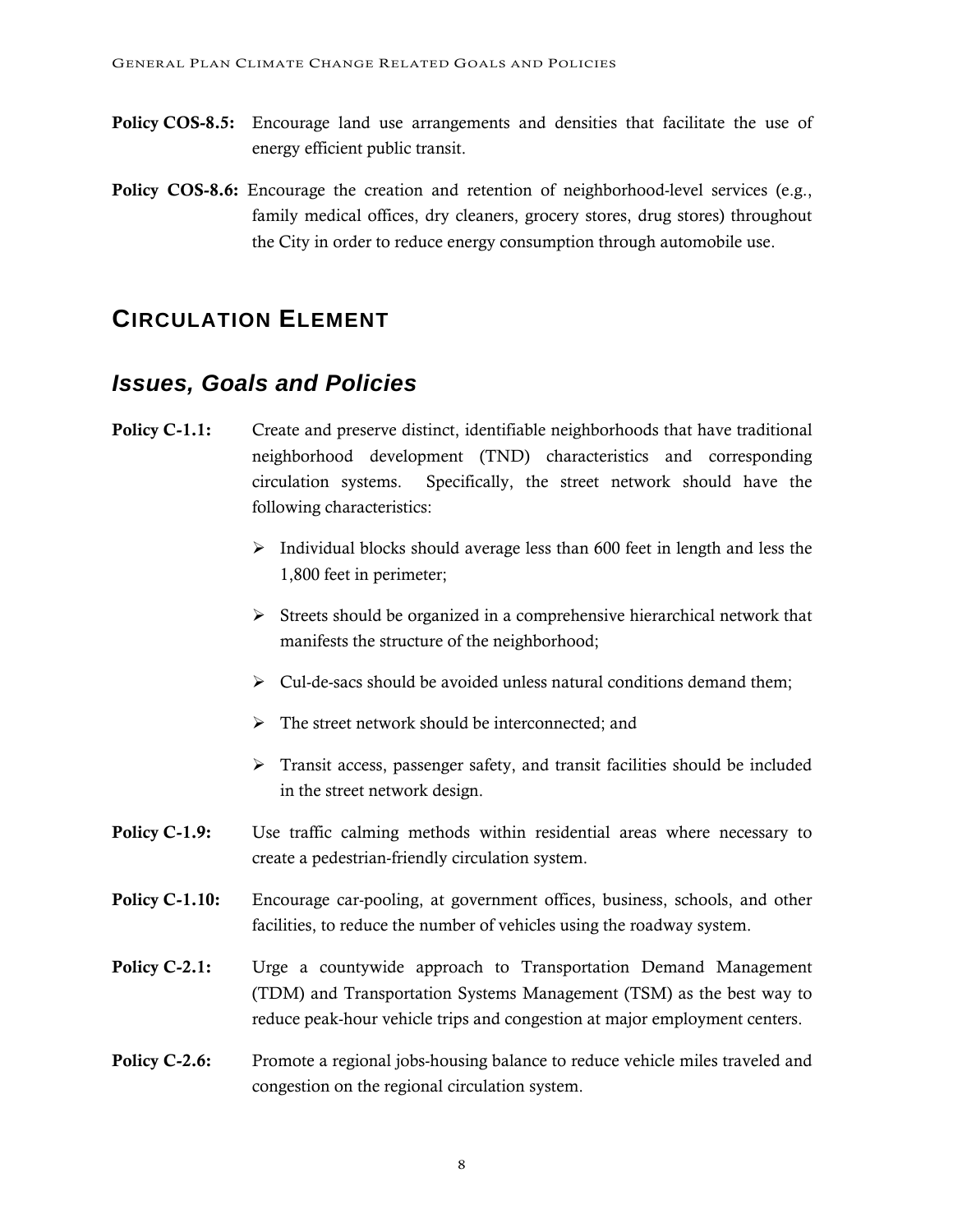- Policy C-2.7: Support continued maintenance and expanded use of the City's Intermodal Transportation Center.
- Goal C-3: Promote an efficient public transportation network.
- **Policy C-3.1:** Support Monterey-Salinas Transit initiatives to provide adequate and improved (i.e. more frequent availability and use of Intelligent Transportation System measures where appropriate) public transportation service.
- Policy C-3.2: Design development and reuse/revitalization projects to be transit-oriented to promote the use of alternative modes of transit and support higher levels of transit service.
- **Policy C-3.3:** Support the extension of commuter rail to Salinas to allow for alternatives to automobile use.
- **Policy C-3.4:** Support public transportation that is "bike" friendly, such as buses with bicycle racks and reduced fares for bicycle riders and provision of bicycle racks at public transportation stations.
- Goal C-4: Provide an extensive, safe public bicycle network that provides on-street as well as off-street facilities.
- **Policy C-4.1:** Continue to develop a network of on- and off-street bicycle routes to encourage and facilitate the use of bicycles for commute, recreational, and other trips. Eliminate gaps and provide connections between existing bicycle routes.
- **Policy C-4.2:** Increase availability of facilities, such as bike racks and well-maintained and well-lit bike lanes that promote bicycling.
- **Policy C-4.3:** Encourage existing businesses and require new construction to provide onpremise facilities to aid bicycle commuters, such as on-site safe bicycle parking.
- **Policy C-4.4:** Improve the biking environment by providing safe and attractive cutthroughs, bike lanes, and bike paths for both recreational and commuting purposes.
- **Policy C-4.5:** Where possible, ensure that roadway improvements (i.e., widening and restriping), as well as new overpasses and underpasses, allow for safe on-street bike lanes or adequate right-lane space for bicycles.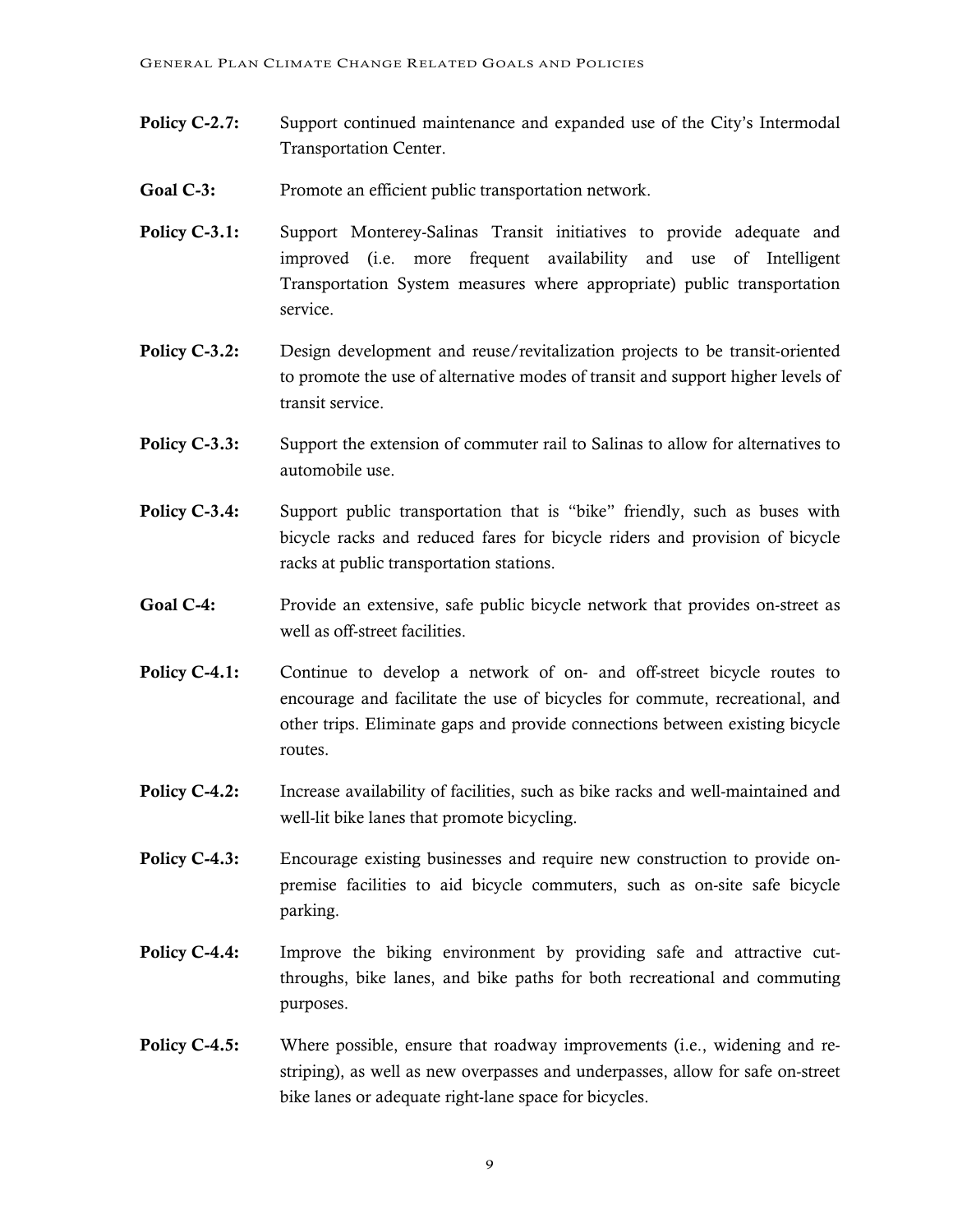- Policy C-4.6: Ensure that all pedestrian and bicycle route improvements meet the Americans with Disabilities Act (ADA) standards for accessibility, and Caltrans standards for design.
- Policy C-4.7: Encourage parking lot designs that provide for safe and secure bicycle parking.
- Goal C-5: Provide safe routes to school, work, shopping, and recreation for pedestrians.
- Policy C-5.1: Increase availability of safe and well-maintained sidewalks in all areas of the City.
- Policy C-5.2: Encourage all new bus stops and changes in existing bus stops to take pedestrian access into consideration.
- **Policy C-5.3:** Ensure that all pedestrian route improvements meet with ADA standards for accessibility.
- **Policy C-5.4:** Encourage parking lot designs that promote pedestrian access and safety.
- Policy C-5.5: Improve the walking environment by providing safe and attractive sidewalks, cut-throughs, and walkways, for both recreational and commuting purposes.